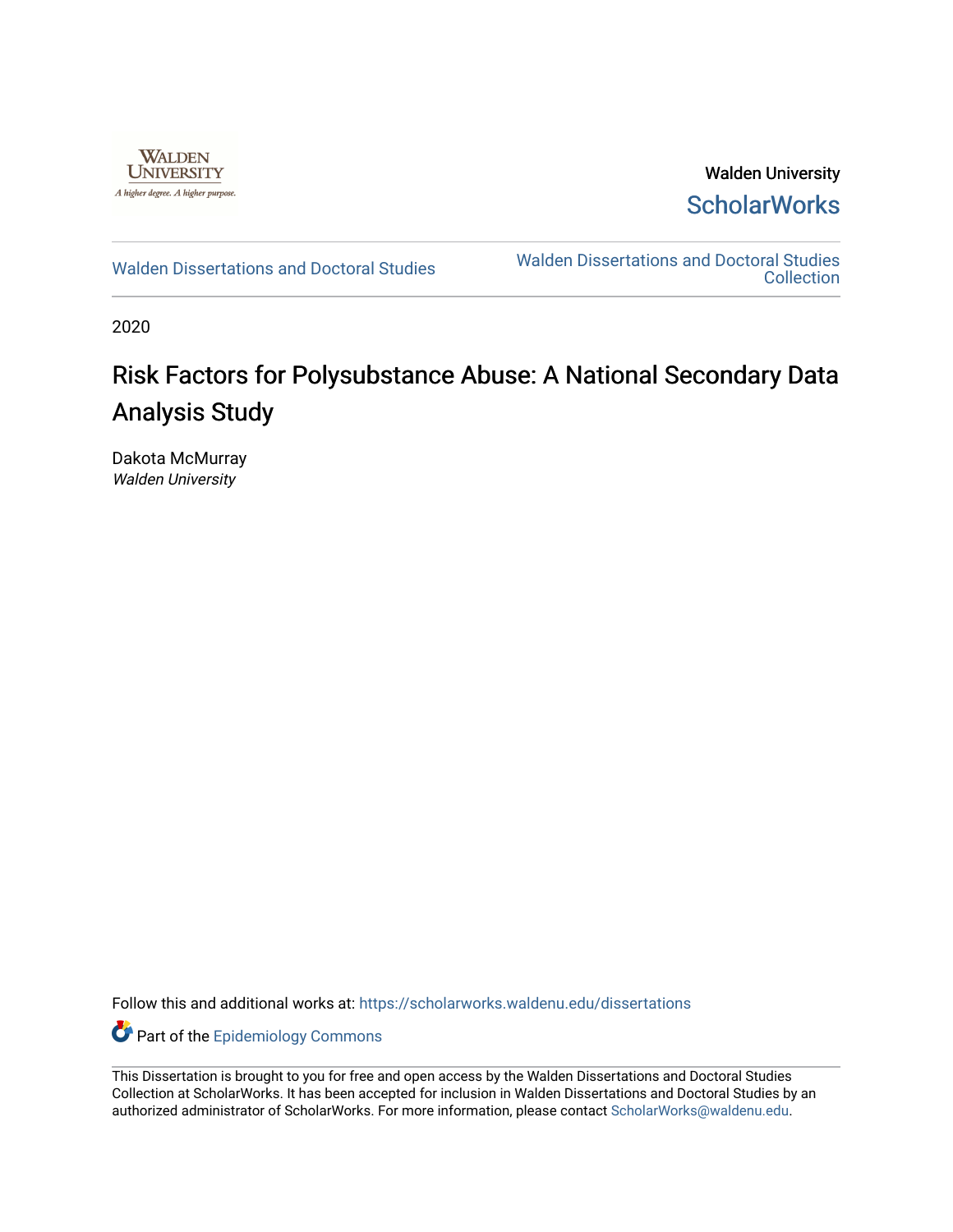# Walden University

College of Health Sciences

This is to certify that the doctoral dissertation by

Dakota Eugene McMurray

has been found to be complete and satisfactory in all respects, and that any and all revisions required by the review committee have been made.

Review Committee Dr. Manoj Sharma, Committee Chairperson, Public Health Faculty Dr. Adebowale Awosika-Olumo, Committee Member, Public Health Faculty Dr. Shingairai Feresu, University Reviewer, Public Health Faculty

> Chief Academic Officer and Provost Sue Subocz, Ph.D.

> > Walden University 2020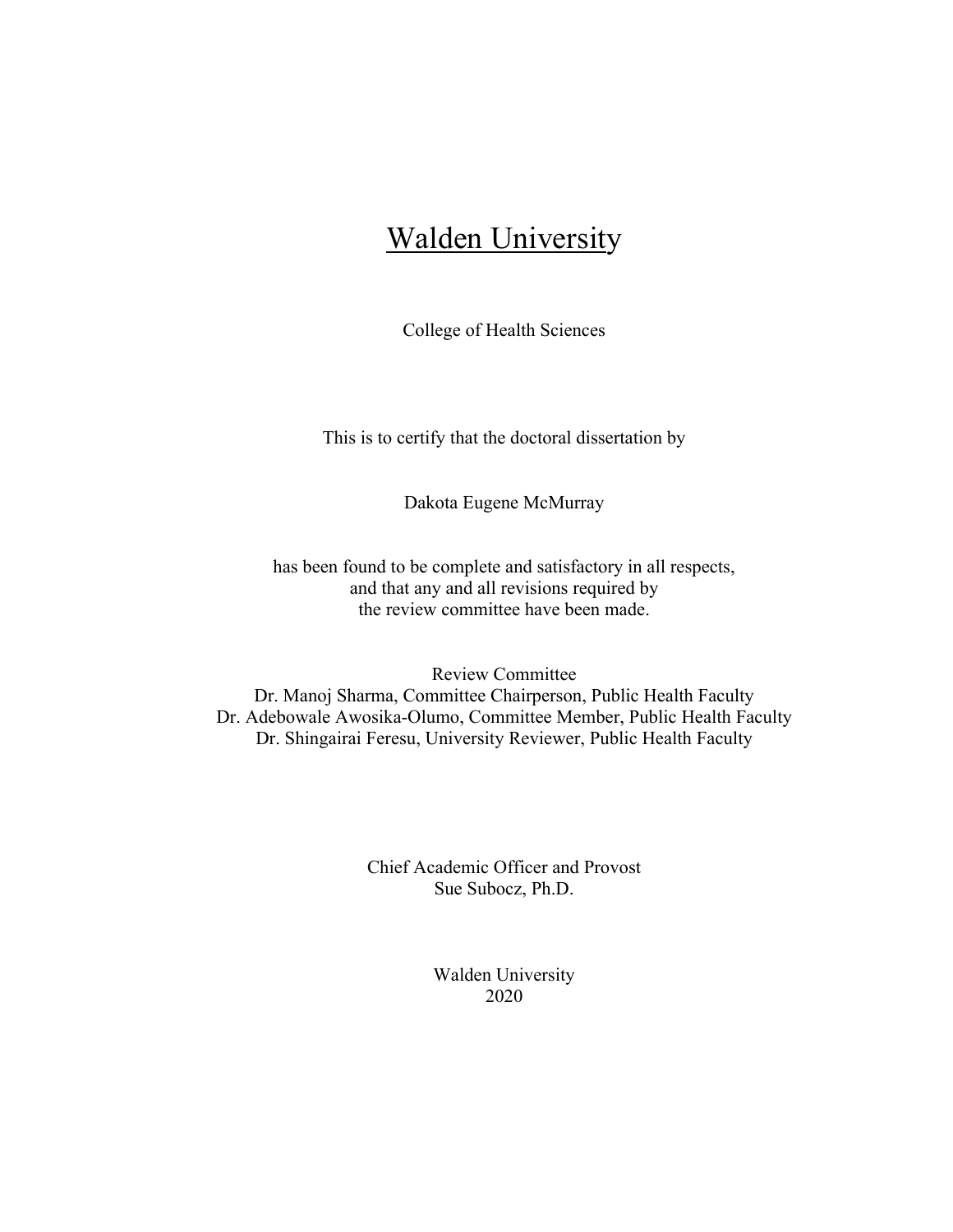Abstract

Risk Factors for Polysubstance Abuse: A National Secondary Data Analysis Study

By

Dakota Eugene McMurray

MPH, Walden University, 2016

PharmD, University of South Carolina, Columbia, 2013

Dissertation Submitted in Partial Fulfillment

of the Requirements for the Degree of Doctor of Philosophy

Public Health Epidemiology

Walden University

August 2020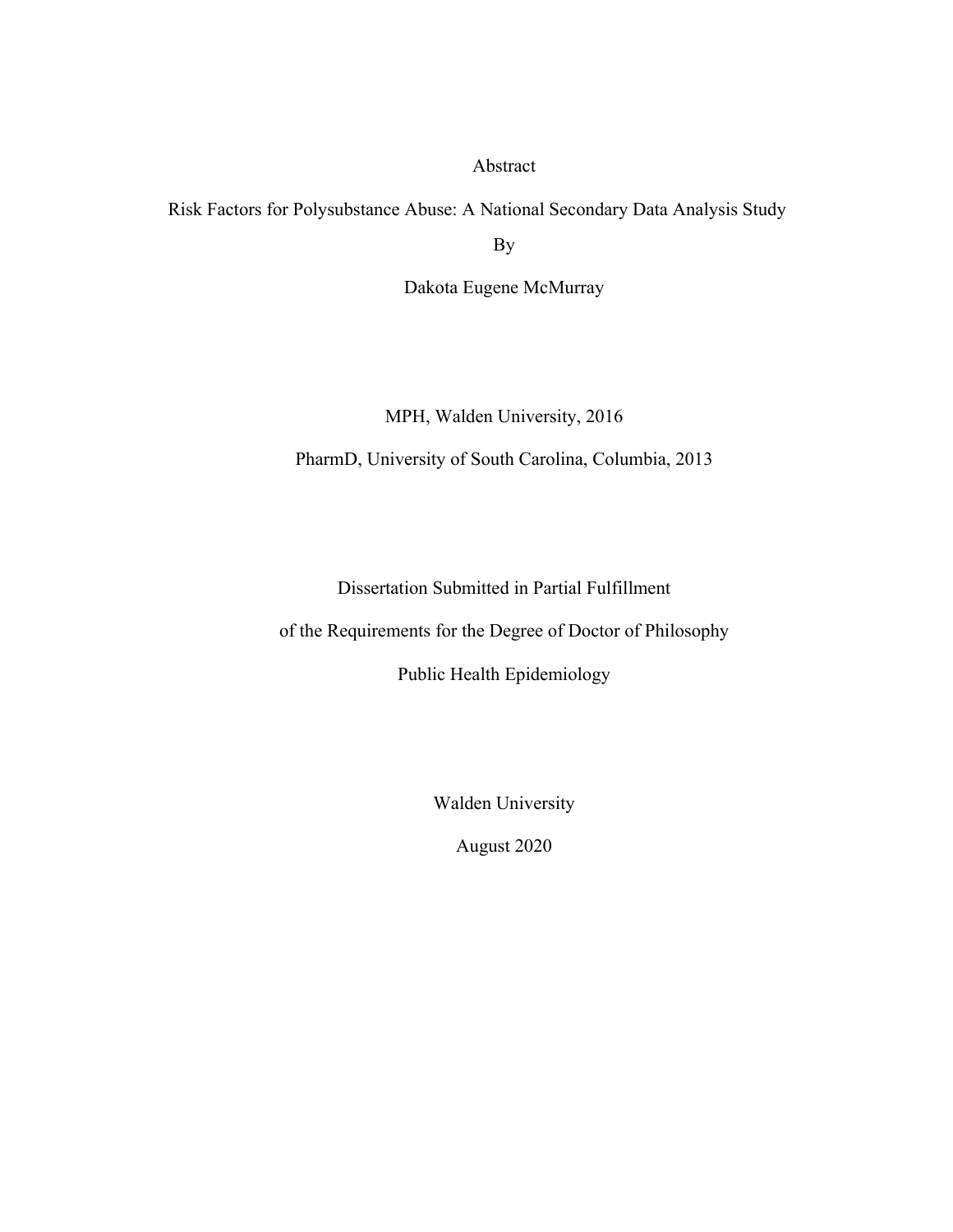#### Abstract

Substance abuse is a serious public health problem in the United States and globally. Abuse of more than one substance is considered polysubstance abuse and can cause more harm than abuse of only one substance. Polysubstance abuse compounds the problems of addiction because of the variety of substances that may be used and the resulting side effects. This quantitative cross-sectional secondary data analysis, guided by the socioecological theory, assessed patient characteristics and how predictive they were for polysubstance abuse. The study sample of 986 patients was analyzed by binomial logistic regression to assess the association between patient-related factors and polysubstance abuse. Selected patient related independent variables were sex, race, age, education level, health insurance status, living arrangements, employment status, prior treatment for substance abuse, diagnosed mental illness, and alcohol abuse. The dependent variable was whether patients exhibited polysubstance abuse upon admission to a drug rehabilitation facility. Results of the study found that 54% of the study population exhibited polysubstance abuse upon admission to a drug rehabilitation facility. The following patient factors were statistically significant predictors of polysubstance abuse, *p* <0.05: age, education level, employment status, diagnosed mental illness, and alcohol. Recommendations include training public health professionals on patients that are more likely to exhibit polysubstance abuse and creating policy changes for better access to mental health services. The implications for social change are that substance abuse issues should not be treated criminally and that getting patients the care they need, especially in relation to mental health services, can help lower rates of polysubstance abuse.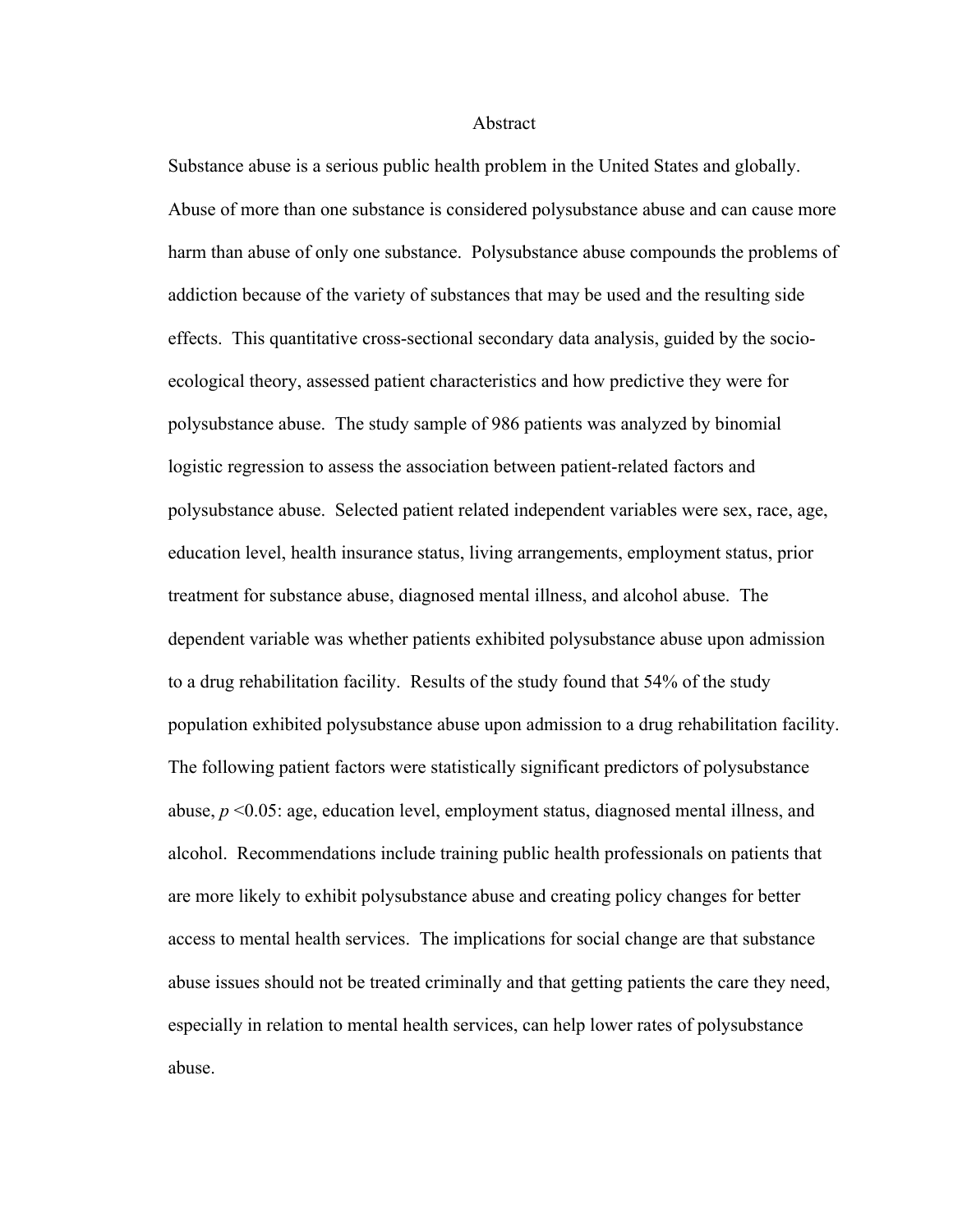Risk Factors for Polysubstance Abuse: A National Secondary Data Analysis Study By

Dakota Eugene McMurray

MPH, Walden University, 2016

PharmD, University of South Carolina, Columbia, 2013

Dissertation Submitted in Partial Fulfillment

of the Requirements for the Degree of Doctor of Philosophy

Public Health Epidemiology

Walden University

August 2020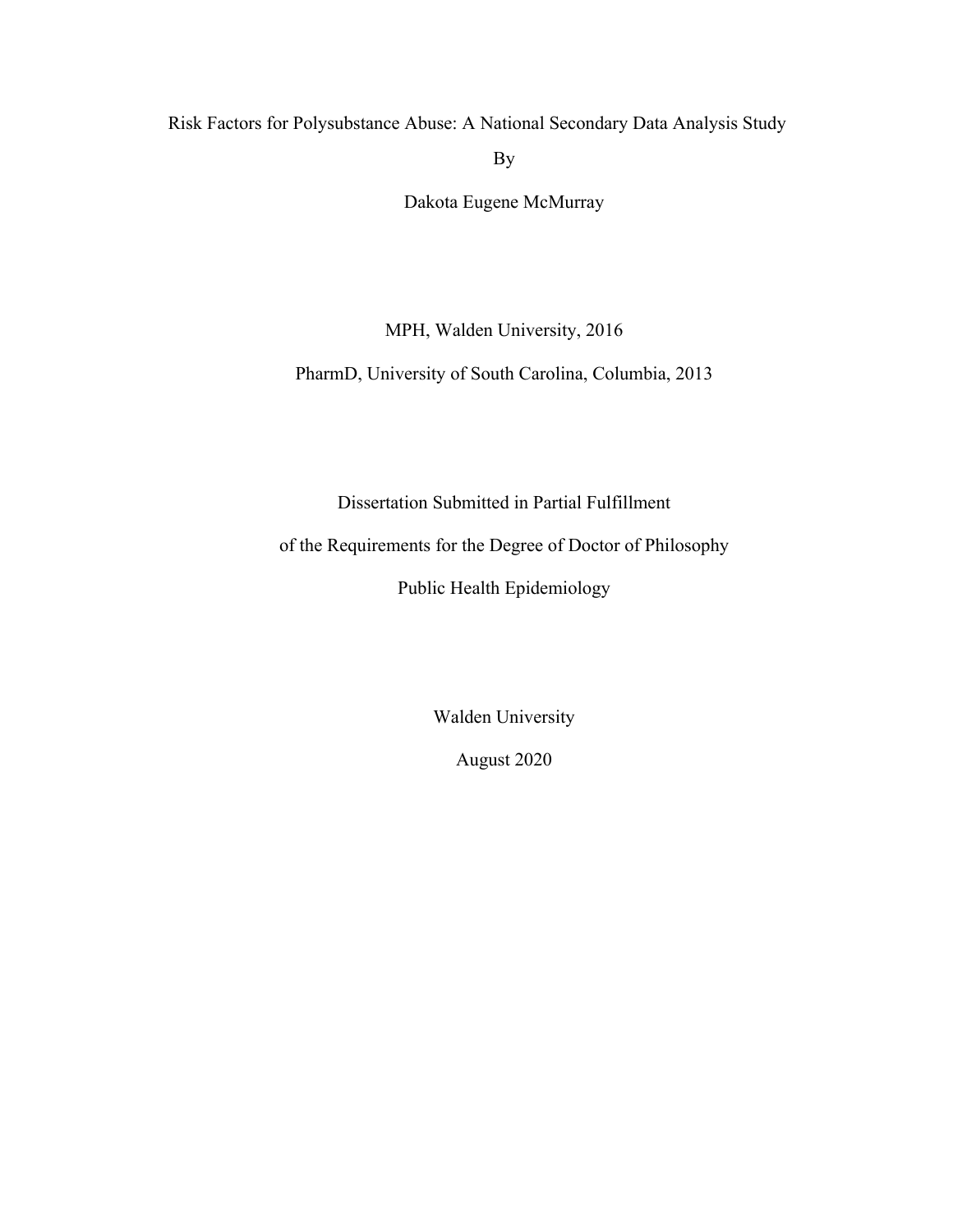# Dedication

This dissertation is dedicated to:

My family: Jovan Washington, Lynn McMurray and Eugene McMurray. Each one of you has listened to me discuss this journey, talked me out of quitting, and encouraged me along the way. Without you all, this dissertation process would not have been completed.

My friends: Jelani Myers and William Buchanan. You two have also listened to me, pushed me along, and otherwise have just been proud of me. I can't thank you enough.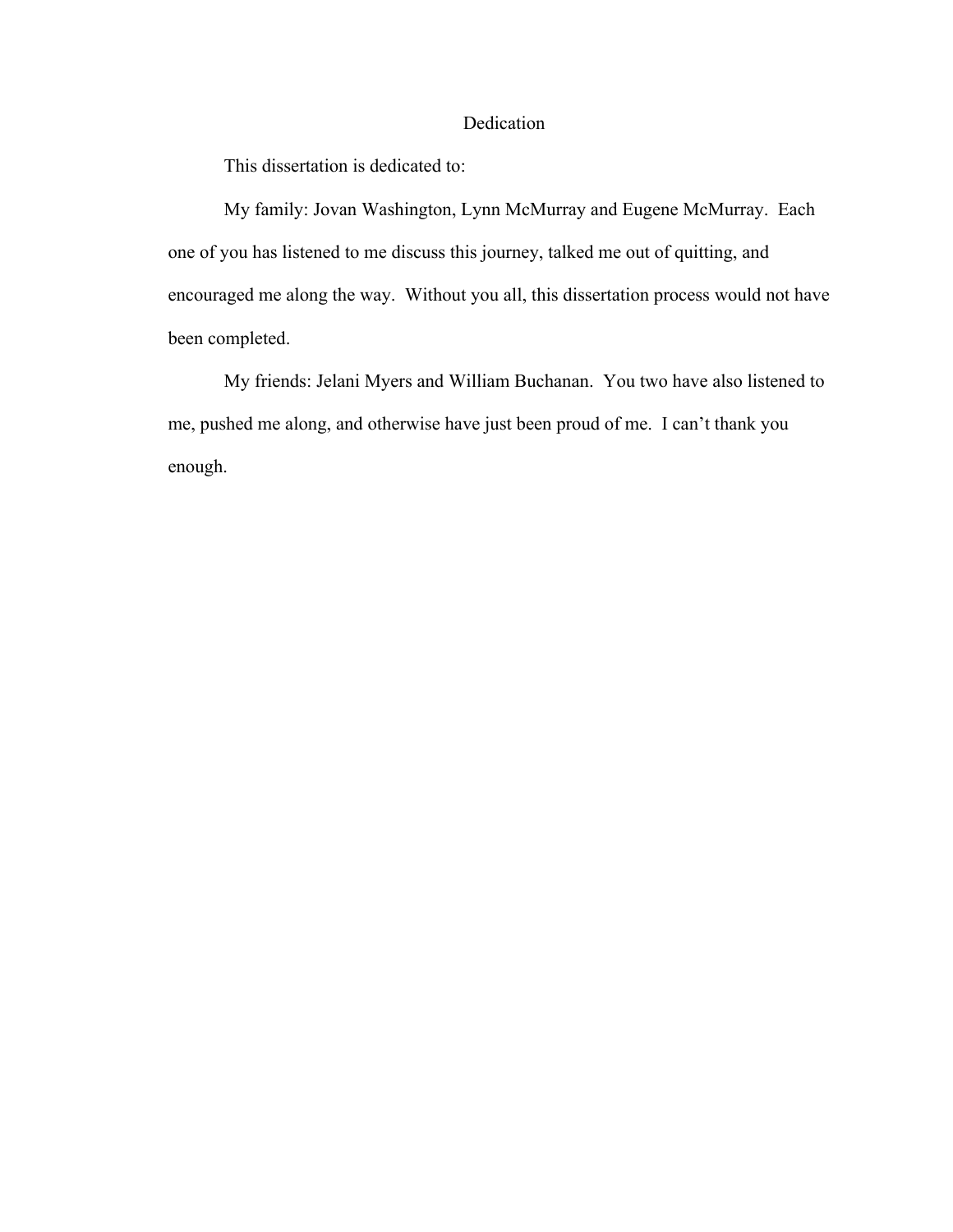# Acknowledgements

I would like to acknowledge the following individuals for their part of this dissertation:

My dissertation committee chair, Dr. Manoj Sharma. Without your guidance and motivation, I don't think I would have made it through this process.

My dissertation committee member, Dr. Debo Awosika-Olumo. Your quick turnaround on reviews and thoughtful feedback insured that I would be ready for both the URR review and the oral defenses.

And lastly the University Research Reviewer, Dr. Shingairai Feresu. You made sure that my final product would meet all criteria for successful completion of the program. Your feedback was invaluable.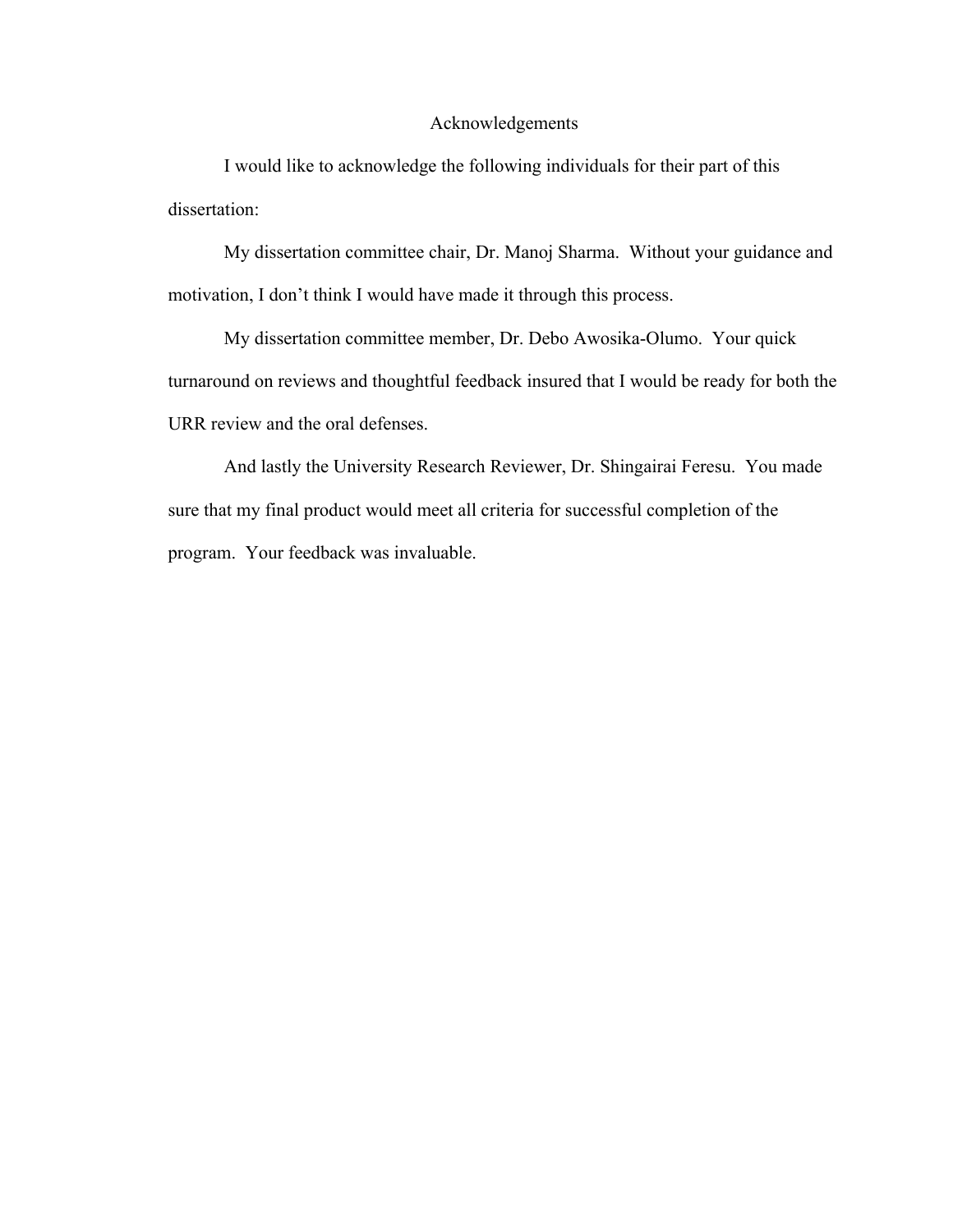| 15 |
|----|
|    |
|    |
|    |
|    |
|    |

# Table of Contents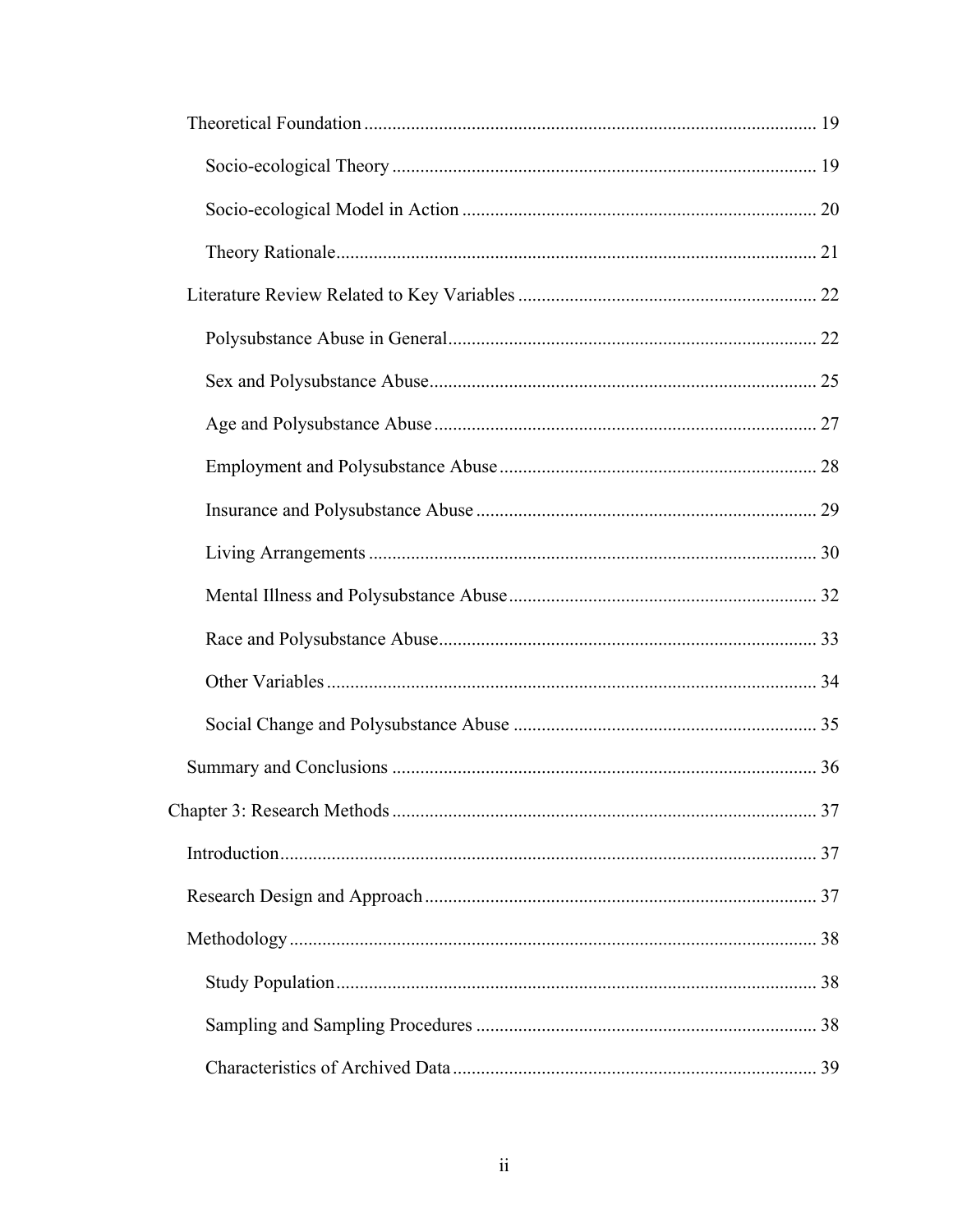| Relationship between Polysubstance Abuse and Prior Treatment, Alcohol Use, and |
|--------------------------------------------------------------------------------|
|                                                                                |
| Relationship between Polysubstance Abuse and Sex, Age, Race, Education Level,  |
|                                                                                |
| Relationship between Polysubstance Abuse and Prior Treatment, Alcohol Use, and |
|                                                                                |
|                                                                                |
|                                                                                |
|                                                                                |
|                                                                                |
| Relationship between Polysubstance Abuse and Prior Treatment, Alcohol Use, and |
|                                                                                |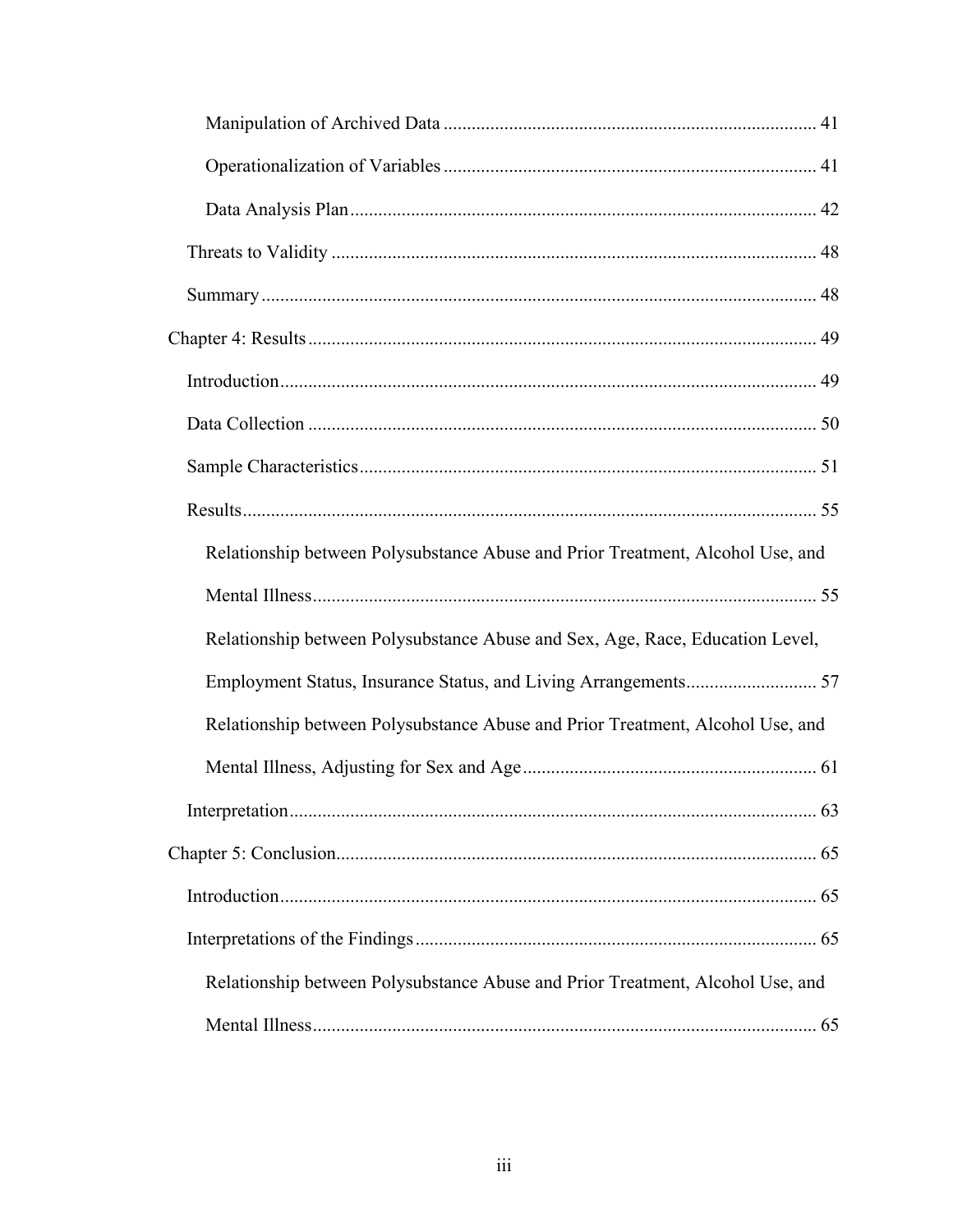| Relationship between Polysubstance Abuse and Sex, Age, Race, Education Level, |
|-------------------------------------------------------------------------------|
|                                                                               |
|                                                                               |
|                                                                               |
|                                                                               |
|                                                                               |
|                                                                               |
|                                                                               |
|                                                                               |
|                                                                               |
|                                                                               |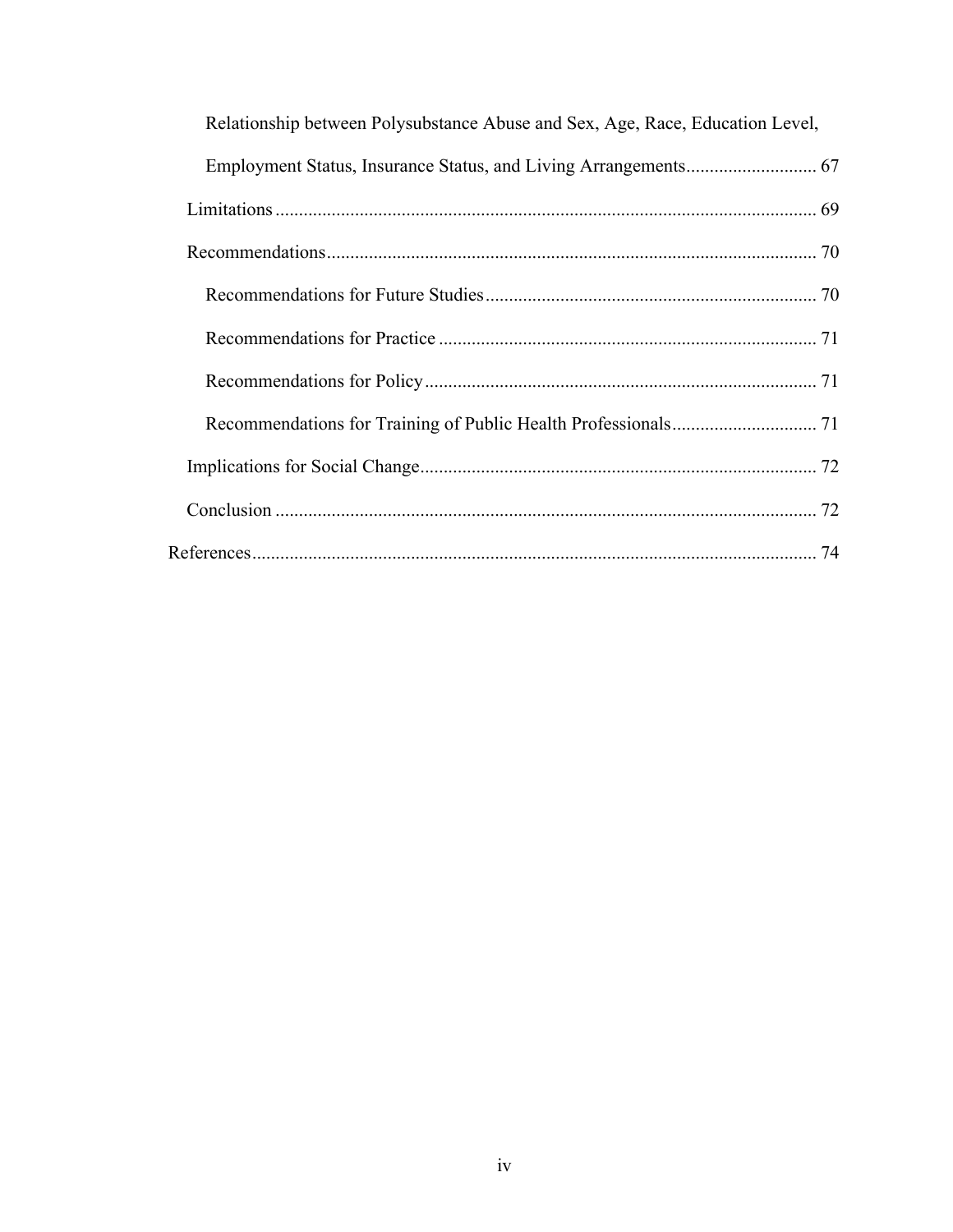# List of Tables

| Table 2: Dependent and Independent Variables used for Research Question 1  44       |  |
|-------------------------------------------------------------------------------------|--|
| Table 3: Dependent and Independent Variables used for Research Question 2 45        |  |
|                                                                                     |  |
|                                                                                     |  |
|                                                                                     |  |
| Table 7: Logistic Regression Predicting Likelihood of Polysubstance Abuse based on  |  |
|                                                                                     |  |
|                                                                                     |  |
| Table 9: Logistic Regression Predicting Likelihood of Polysubstance Abuse based on  |  |
| Sex, Age, Race, Education Level, Employment Status, Insurance Status, and Living    |  |
|                                                                                     |  |
|                                                                                     |  |
| Table 11: Logistic Regression Predicting Likelihood of Polysubstance Abuse based on |  |
| Prior Treatment, Alcohol Use, and Mental Illness; Adjusting for Sex and Age  63     |  |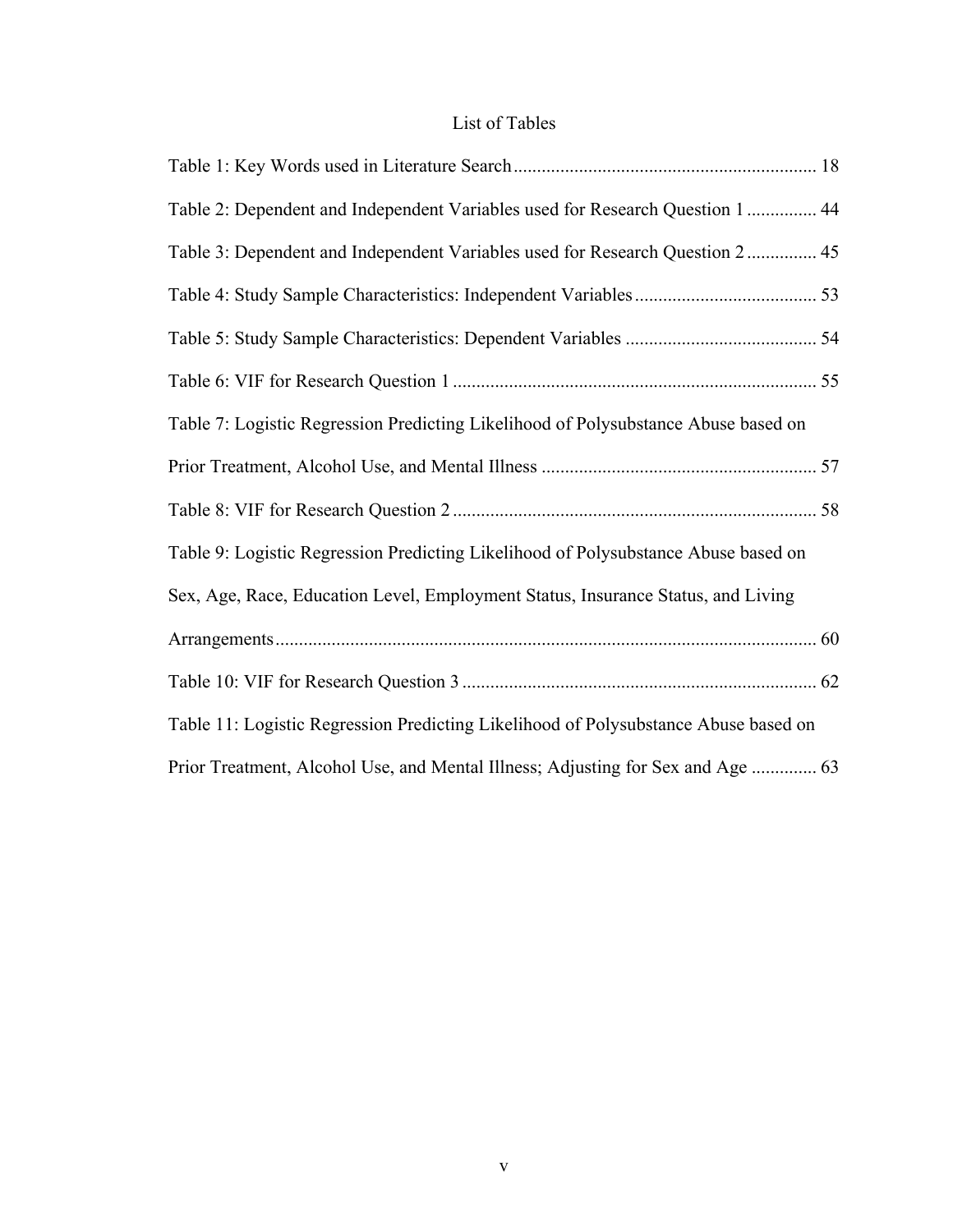# List of Figures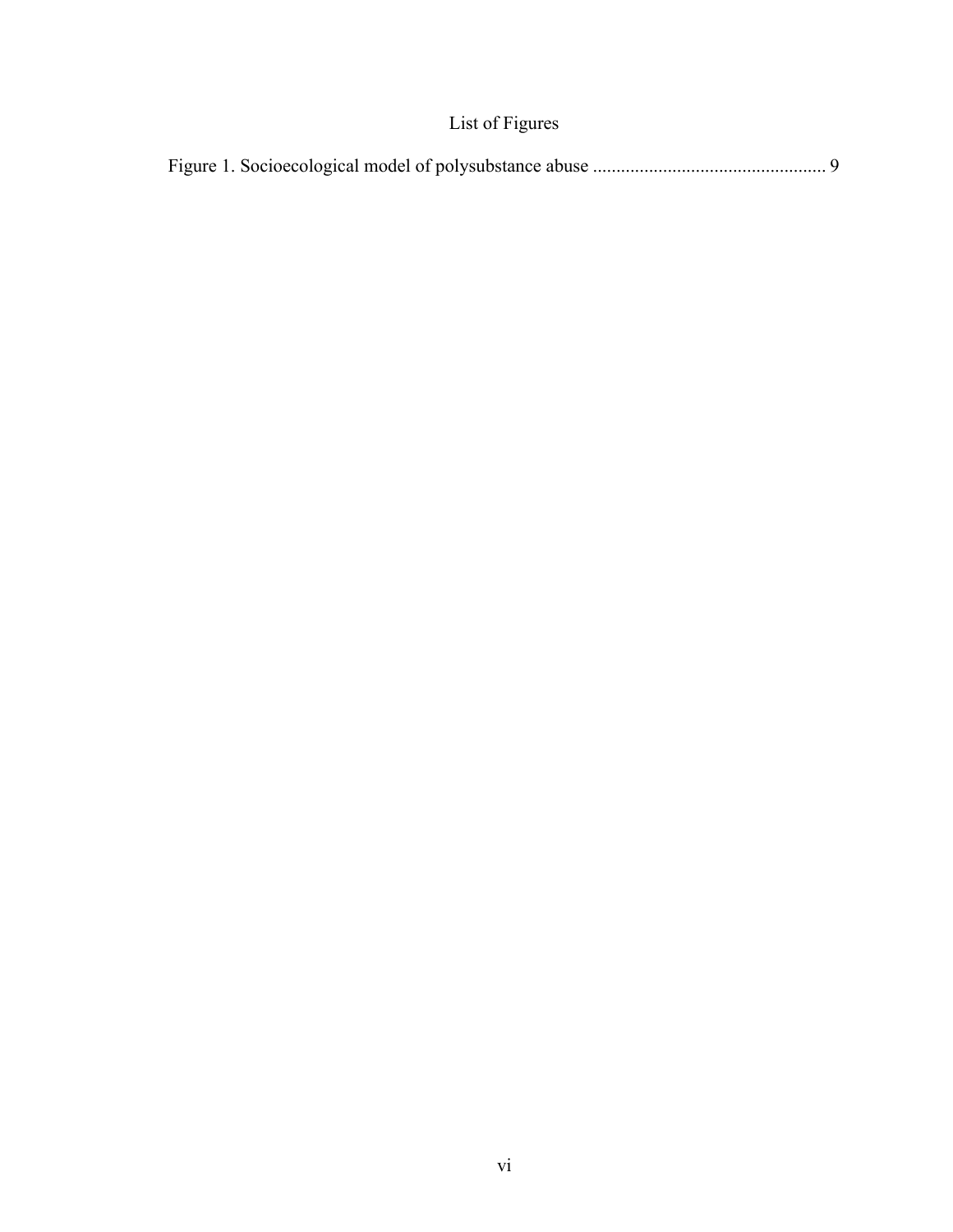#### Chapter 1: Introduction to the Study

# **Introduction**

According to a 2016 nationwide survey conducted by the Substance Abuse and Mental Health Services Administration (SAMHSA), approximately 20.1 million people aged 12 and older in the United States had some form of substance use disorder in the past year (Ahrnsbrak et al., 2017). In this survey, a diagnosis of substance use disorder included people who met the criteria for either dependence or abuse of alcohol or illicit drugs (Ahrnsbrak et al., 2017). Of those with a substance use disorder, alcohol was the primary substance that was abused or dependent upon, with approximately 15.1 million people reporting abuse/dependence (Ahrnsbrak et al., 2017). The study did not look at rates of polysubstance use. The Centers for Disease Control and Prevention (2017) estimates that in 2016, more than 60,000 Americans died from drug overdoses. The National Institute on Drug Abuse (2017) estimates that the abuse of tobacco, alcohol, and illicit drugs in the United States costs the nation more than \$740 billion annually. This cost is encompassing of direct medical costs, including emergency room visits and rehabilitation facilities, and indirect costs, including costs related to crime and lost work productivity (National Institute on Drug Abuse, 2017).

Substance use disorders, and more specifically polysubstance abuse, have many complications that impact society. Jones, Striley, and Cottler (2017) identified that substance abuse was associated with an increased rate of sexually transmitted infections in Central Florida. It was also noted that substance abuse increased the risk of homelessness. Morley, Lynskey, Moran, Borschmann, and Winstock (2015) noted that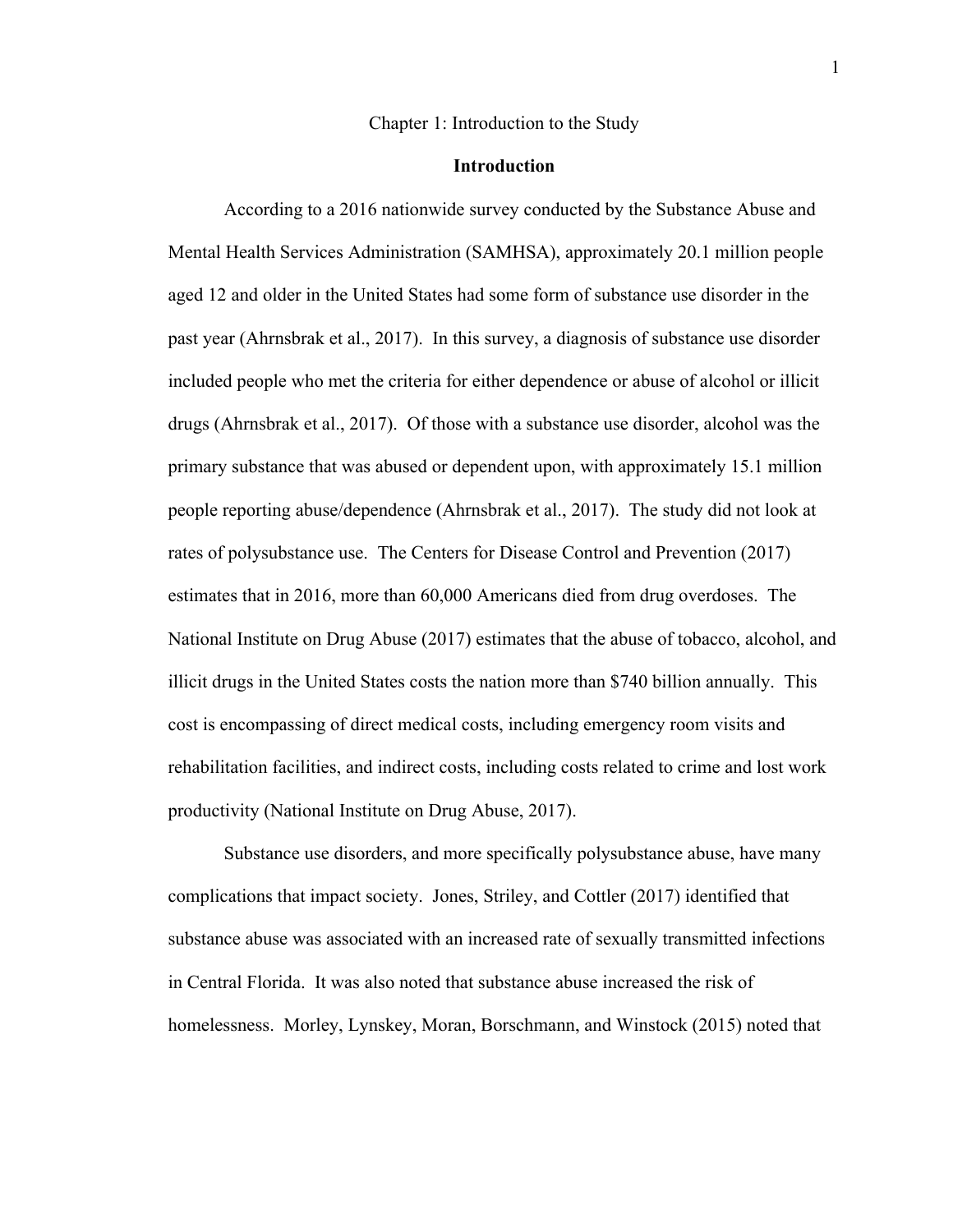high-risk behaviors (defined as violence and unprotected sex) increased the risk that adolescents would engage in polysubstance abuse.

I conducted this study because a large number of Americans have some form of substance use disorder and the costs to society caused by this disease are high. By examining and identifying risk factors for polysubstance abuse in those admitted to a drug rehabilitation facility, positive social change can be enacted by resource allocation.

Chapter 1 is divided into 10 sections. The introduction and background sections contain a small review of literature related to the impact of substance abuse. In the problem statement and purpose of the study sections, I will explore the social problem of substance abuse and discuss the intent of the study. The next section includes the research question and hypothesis where I will explore the null and alternative hypotheses for each research question. The next section is the theoretical framework. This section will contain information about the theory that I used for the study and how it relates to the study content. Nature of the study will include the rationale for the study method and design. The definitions section will include definitions of the variables that I used. I will explain my assumptions regarding the secondary database and. Lastly, a summary and conclusion section will end the chapter with a wrap-up and insight as to how the study will fill a gap in the literature.

#### **Background**

Substance abuse has grown into a serious public health problem across not only the United States but globally. The most known type of substance abuse is the opioid epidemic, which has been declared a public health emergency by United States President Donald Trump (U.S. Department of Health and Human Services [USDHHS], 2018). But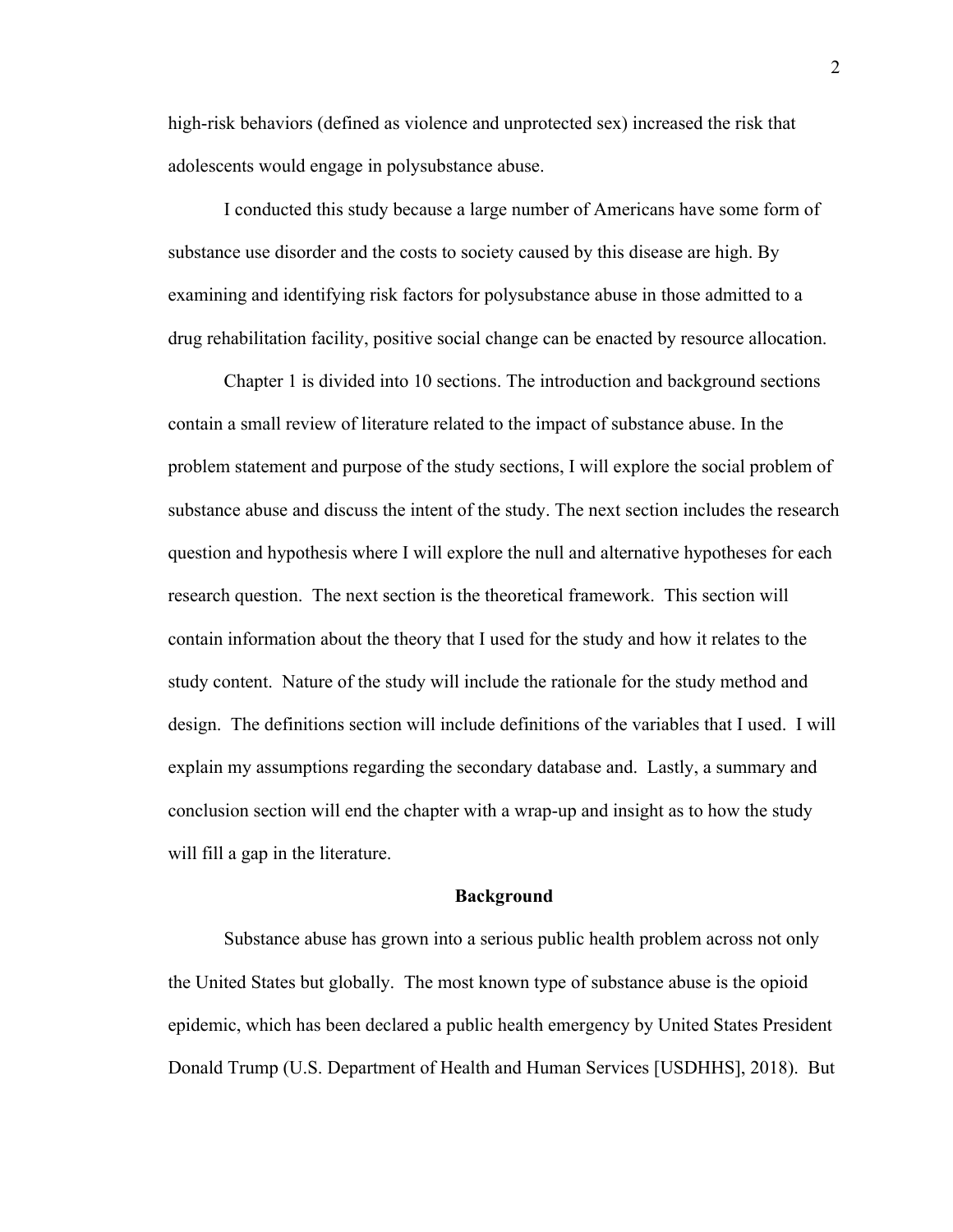opioids are not the sole substance of abuse, and many overdose deaths have multiple substances involved.

Abuse of more than one substance is considered polysubstance abuse and can cause much more harm than abuse of only one substance. For instance, the risk of death in veterans who received concomitant benzodiazepine therapy and opioid therapy was more than two times higher than veterans who were only receiving opioid medications (Park et al., 2015). Park et al. (2015) conducted their study with United States veterans who were receiving chronic opioid therapy. Benzodiazepines are relatively safe by themselves, but the risk of oversedation and central nervous system depression increases when combined with opioid therapy (Park et al., 2015). The study showed that 27% of veterans on opioid therapy for pain management were also given a benzodiazepine (Park et al., 2015). In patients with a former prescription of a benzodiazepine, the risk of death was 2.33 times greater than receipt of opioids alone (Park et al., 2015). In patients with a current prescription, the risk of death was 3.86 times greater than receipt of opioids alone (Park et al., 2015). This study was one of the first large-scale studies to show that a combination of benzodiazepines and opioids, even while being prescribed by a licensed medical provider, resulted in a greater risk of overdose death (Park et al., 2015).

Gabrielian et al. (2015), Morley et al. (2015), and Begun et al. (2016), reviewed patients diagnosed with polysubstance abuse and concurrent mental illness. Each study determined that mental illness was present in a large portion of patients who suffered from polysubstance abuse. Tsai et al. (2014) and Polcin (2016) explored the correlation between homelessness and substance abuse. Polysubstance abuse was not a specific factor, but substance abuse was linked to an increased risk of homelessness.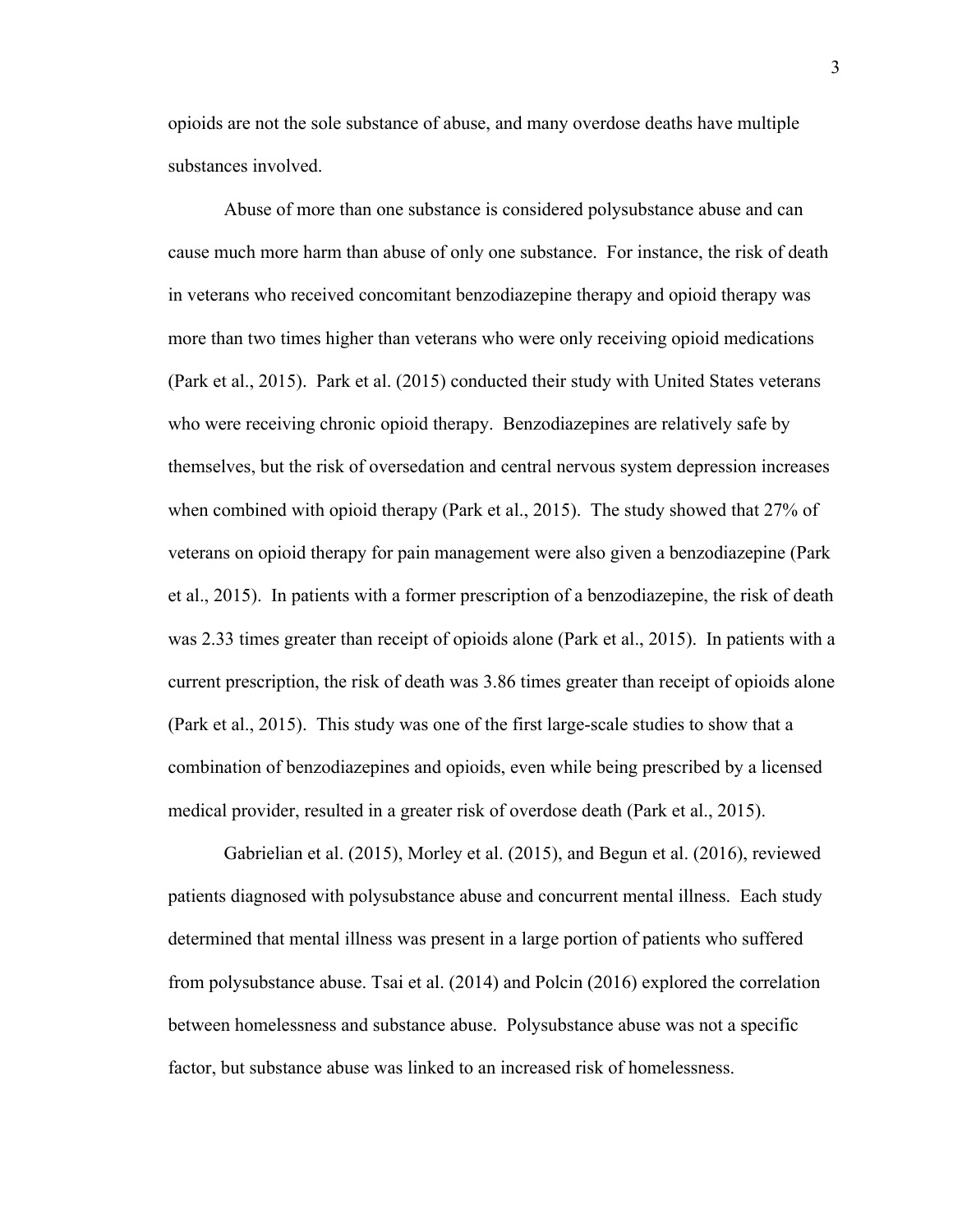The gap in knowledge that I explored in this study are the risk factors that lead to a person abusing more than one substance versus only one substance. Many studies have shown risk factors for substance abuse, including family history, mental illness, and homelessness, but none have specifically looked at polysubstance abuse versus monosubstance abuse to compare risk factors. Polysubstance abuse is far deadlier, and risk factors for this condition should be explored.

### **Problem Statement**

Substance abuse is a large public health problem both in the United States and globally (Ogbu, Lotfipour, & Chakravarthy, 2015). The opioid epidemic, a small piece of substance abuse, in the United States has been called a public health emergency by the current political administration (United States Department of Health and Human Services [USDHHS], 2017). Polysubstance abuse is a subset of this overarching theme, where a patient is abusing or addicted to more than one substance (Ogbu et al., 2015). Polysubstance abuse may be a combination of illicit drugs, legal substances, and over the counter medications (Ogbu et al., 2015). Polysubstance abuse presents a unique challenge above that of normal substance abuse because many substances of abuse can have additive effects, leading to an increase in central nervous system depression and a heightened risk of overdose (Ogbu et al., 2015). A 2012 study published by the SAMHSA (2013) shows that the top five commonly abused drugs are alcohol, tobacco, marijuana, prescription pain medications, and prescription antidepressants. Many combinations can exist with polysubstance abuse, including multiple depressants or a combination of stimulants and depressants (SAMHSA, 2013).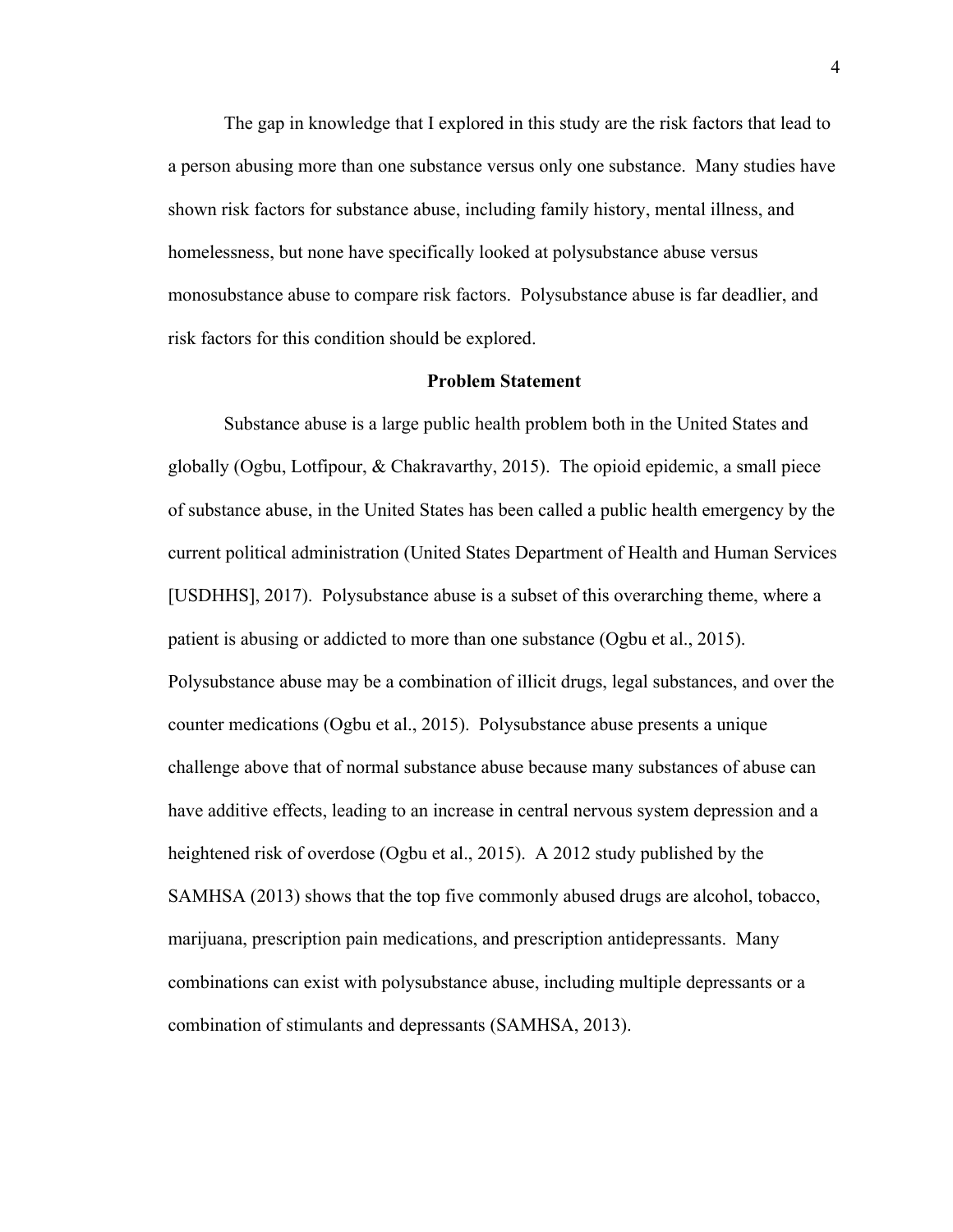Substance abuse, as mentioned above, is one of the largest public health concerns that is currently being faced in the United States. Polysubstance abuse further compounds the problems of drug abuse and addiction because of the variety of substances that may be used. The population could use two or more stimulants or depressants that work together to increase the number of side effects from each, or a combination of stimulants and depressants where the side effects may not even be known. It is my hope that by researching risk factors for polysubstance abuse, policy changes could be enacted, and resources could be used to target the areas of the population that are the most at risk for polysubstance abuse. The population that I used in my study are those who have been admitted to a drug rehabilitation facility. I selected this population because of the wealth of data collected on these patients when they enter a federally funded rehabilitation center. My goal for this research was to promote social change by finding characteristics that lead a patient to exhibit polysubstance abuse. These characteristics can be used to determine areas of increased funding and resource needs to lower the incidence of polysubstance abuse.

#### **Purpose of the Study**

For this research study, I used a retrospective quantitative methodology to explore the relationship of sociodemographic variables and how these variables may or may not lead to polysubstance abuse in patients admitted to a drug rehabilitation facility. I used secondary data analysis. The independent variables that I used were patient's sex, age, race, education level, employment status, insurance status, living arrangements, prior treatment for substance abuse, alcohol as one of the substances, and diagnosed mental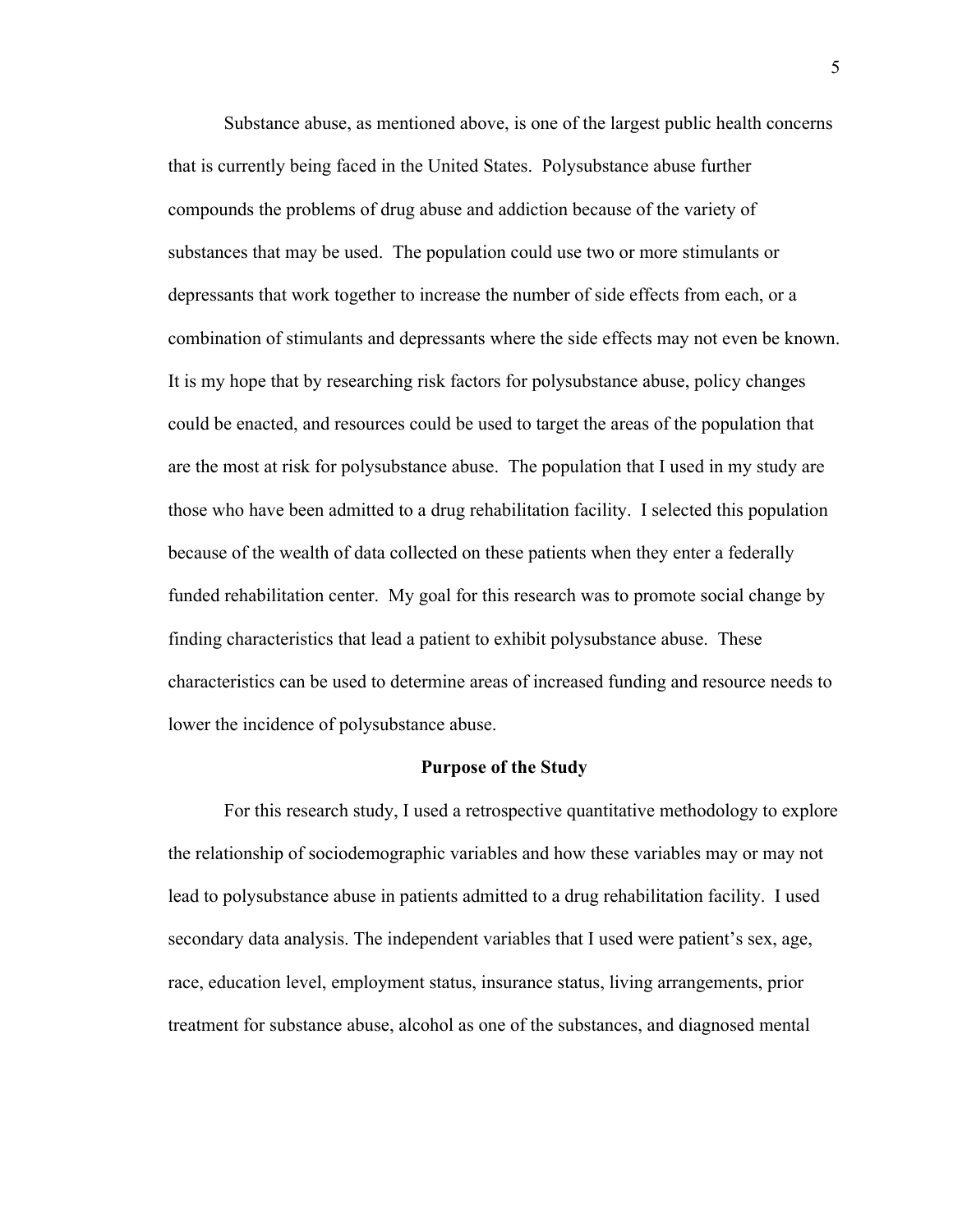illness. The dependent variable that I used was whether a patient exhibits polysubstance abuse.

# **Research Questions and Hypothesis**

The primary research question is whether each independent variable is associated with the presence of polysubstance abuse.

Research Question 1 (RQ1): To what extent does treatment for substance abuse, alcohol use, and diagnosed mental illness contribute to polysubstance abuse among patients admitted to a drug rehabilitation facility?

Null Hypothesis (*H*01): There is not an association between treatment for substance abuse, alcohol use, and diagnosed mental illness with polysubstance abuse among patients admitted to a drug rehabilitation facility.

Alternative Hypothesis (*H*a1): There is an association between treatment for substance abuse, alcohol use, and diagnosed mental illness with polysubstance abuse among patients admitted to a drug rehabilitation facility.

Research Question 2 (RQ2): Is there an association between sex, age, race, education level, employment status, insurance status, living arrangements with and polysubstance abuse?

Null Hypothesis  $(H<sub>0</sub>2)$ : There is not a collective association between patient's sex, age, race, education level, employment status, insurance status, and living arrangements, and polysubstance abuse among patients admitted to a drug rehabilitation facility.

Alternative Hypothesis (*H*a2): There is a collective association between patient's sex, age, race, education level, employment status, insurance status, and living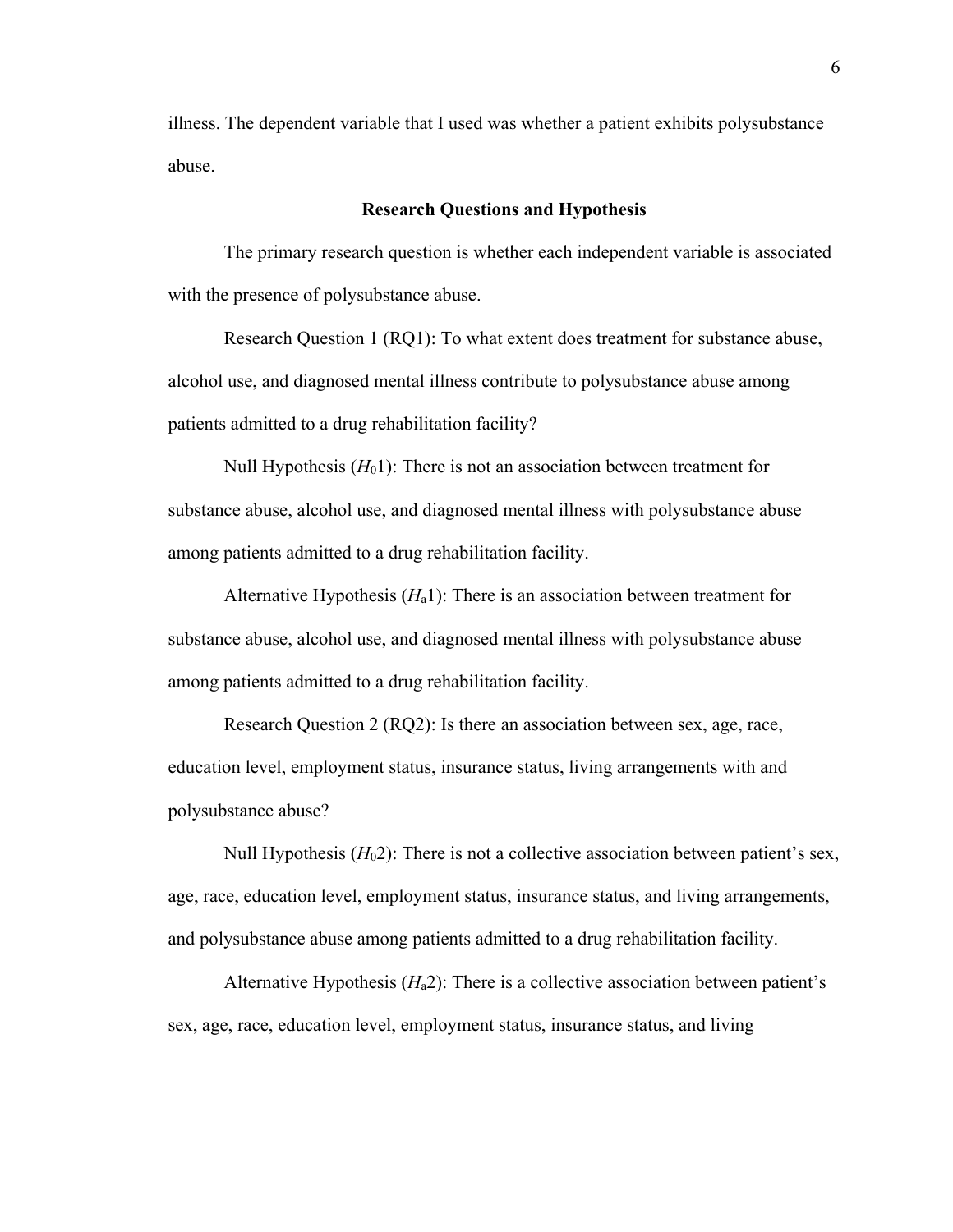arrangements, and polysubstance abuse among patients admitted to a drug rehabilitation facility.

Research Question 3 (RQ3): To what extent do prior treatment for substance abuse, alcohol use, and diagnosed mental illness contribute to polysubstance abuse among patients admitted to a drug rehabilitation facility, after adjusting for patient sex and age?

Null Hypothesis (*H*03): There is not an individual association between prior treatment for substance abuse, alcohol use, and diagnosed mental illness contribute to polysubstance abuse among patients admitted to a drug rehabilitation facility, after adjusting for patient sex and age.

Alternative Hypothesis (*H*a3): There is an individual association between prior treatment for substance abuse, alcohol use, and diagnosed mental illness contribute to polysubstance abuse among patients admitted to a drug rehabilitation facility, after adjusting for patient sex and age.

### **Theoretical Framework**

The theoretical framework that I used for this study was the socio-ecological theory. The socio-ecological theory is a framework encompassing multiple levels, from intrapersonal to policy, that can be used to understand the interactive effects of people and their environment (McLeroy, Bibeau, Steckler, & Glanz, 1988). In most depictions of the socio-ecological model, there are five levels (individual, interpersonal, organizational, community, and policy/enabling environment; McLeroy et al., 1988). The takeaway point from this theory is that every person interacts with their environment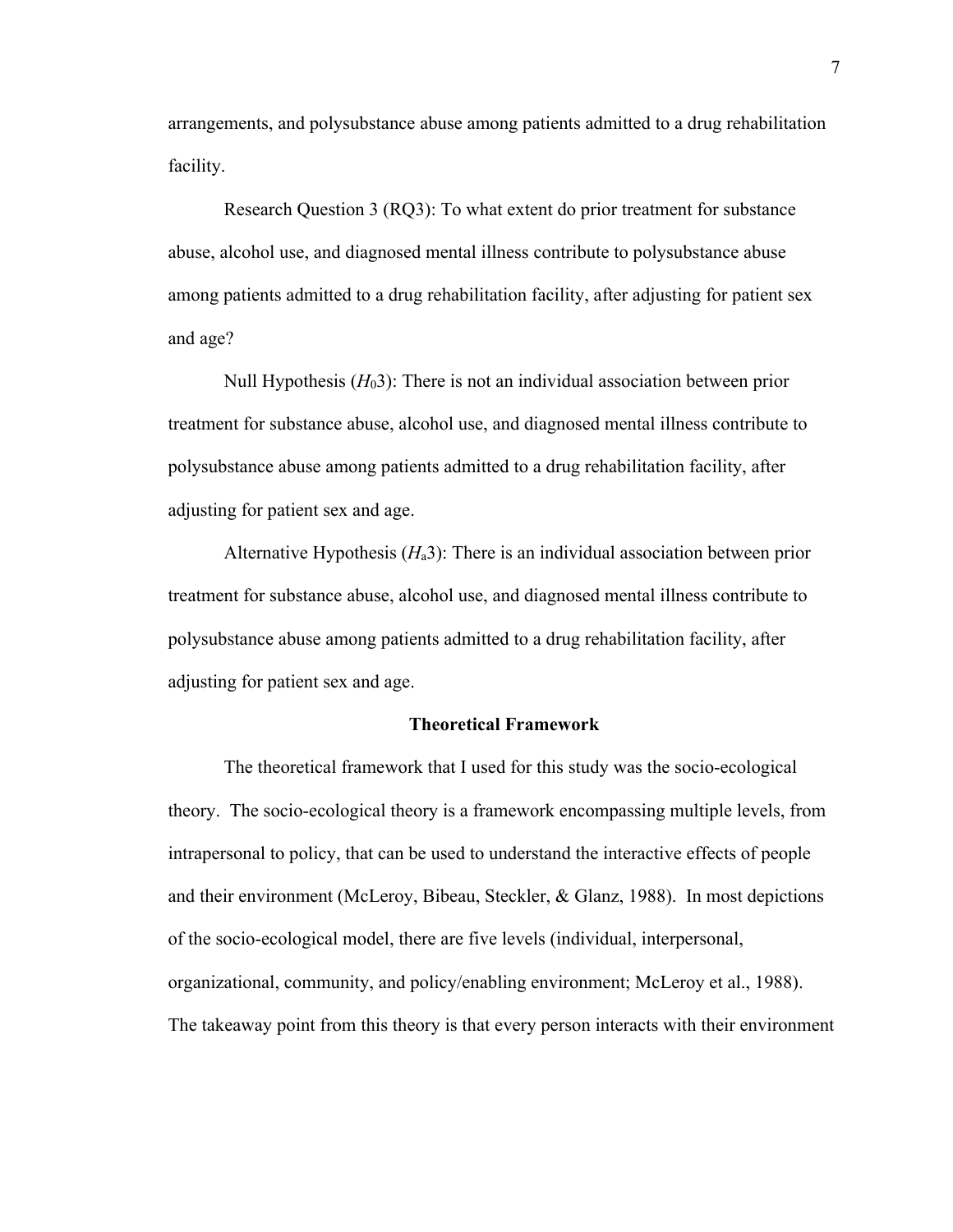in a different way and this shapes the relations they have with that environment (McLeroy et al., 1988).

The intrapersonal level encompasses the individual patient characteristics that can influence health behaviors (McLeroy et al., 1988). Patient factors such as knowledge levels, skills, and belief in one's self are all part of the intrapersonal level. The interpersonal level encompasses people that a patient may interact with that could affect the health behaviors they choose (McLeroy et al., 1988). The interpersonal level makes up the support system of the patient. A patient's family, friend groups, and social circles are all a part of the interpersonal level. The organizational level encompasses parts of the community that coerce or promote healthy behaviors (McLeroy et al., 1988). Most community organizations, civic groups, and religious organizations make up the organizational level. The community level encompasses the cultural structure that is represented by the patient (McLeroy et al., 1988). Cultural norms shape health behaviors because certain behaviors may be taboo at the community level. The final level is the policy level. The policy level encompasses policy and law that are in place to support or restrict behaviors that influence one's health (McLeroy et al., 1988). The policy level is the broadest of the levels because it can exist at the local, state, or federal level.

I used this theory for this research because in looking for risk factors of polysubstance abuse, it is necessary to look beyond individual factors and determine how each level of the socio-ecological model may play a role. Whether it is mental health and lack of access to healthcare, friendships that have been developed, or poverty, each piece can add weight to the study of polysubstance abuse.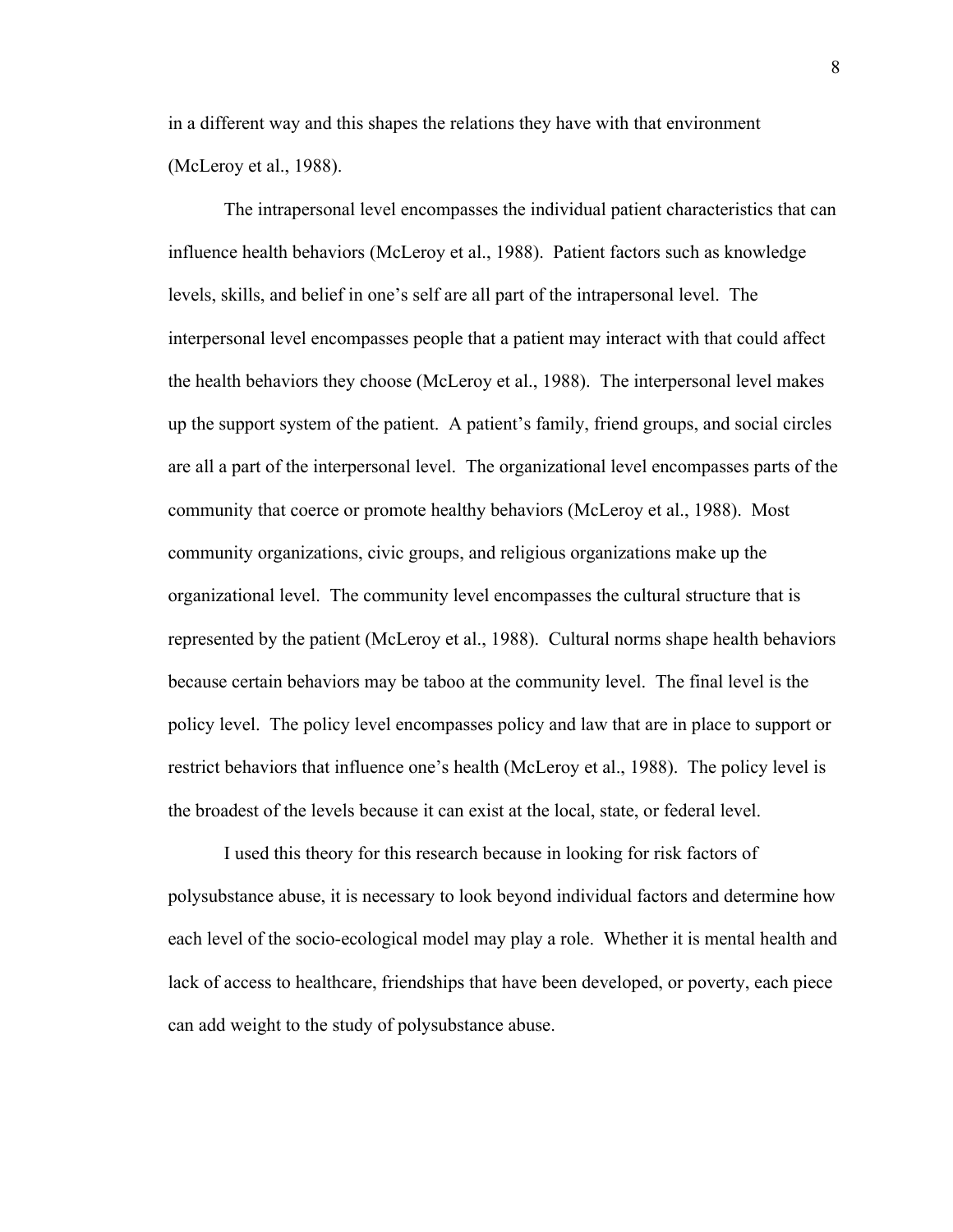

*Figure 1.* Socio-ecological model of polysubstance abuse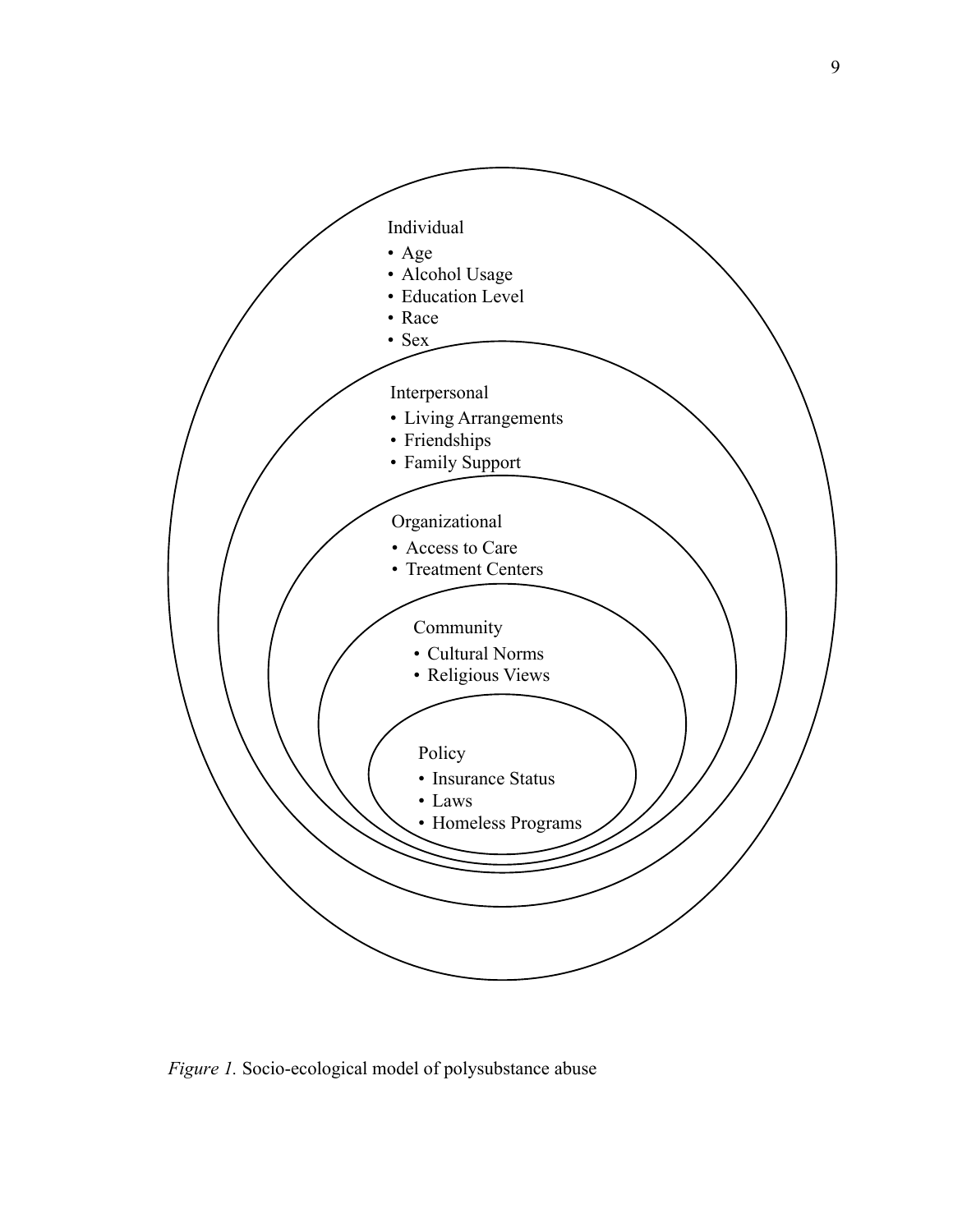#### **Nature of the Study**

The nature of the study was quantitative. Quantitative research is consistent with understanding patient factors that can lead to different health outcomes and behaviors. To determine what patient factors (independent variables: patient's sex, age, race, education level, employment status, insurance status, living arrangements, prior treatment for substance abuse, alcohol as one of the substances, and diagnosed mental illness) are associated with polysubstance abuse (dependent variable), I used binomial logistic regression. All data collected for this study were from secondary data analysis of the Treatment Episode Data Set Admissions (TEDS-A), 2014 dataset (SAMHSA, 2015). This publicly available dataset is produced by the SAMHSA and contains information collected after the admission to a federally funded drug treatment facility (SAMHSA, 2015). My analysis will pinpoint where resources should be allocated to help treat this disease state more efficiently.

# **Definitions**

Age: Self reported as to how old a person is in years on a given day with no mention of number of months

Alcohol abuse: Measure of whether alcohol is one of the substances causing the rehabilitation stay.

Education level: Self reported as Middle School, Some High School, Completed High School, Some College, or Completed College

Employment status: Self reported as Full-time employee, Part-time employee, Unemployed, or Not in Labor Force. Not in Labor Force includes those patients who are students, disabled, retired, or an inmate of an institution.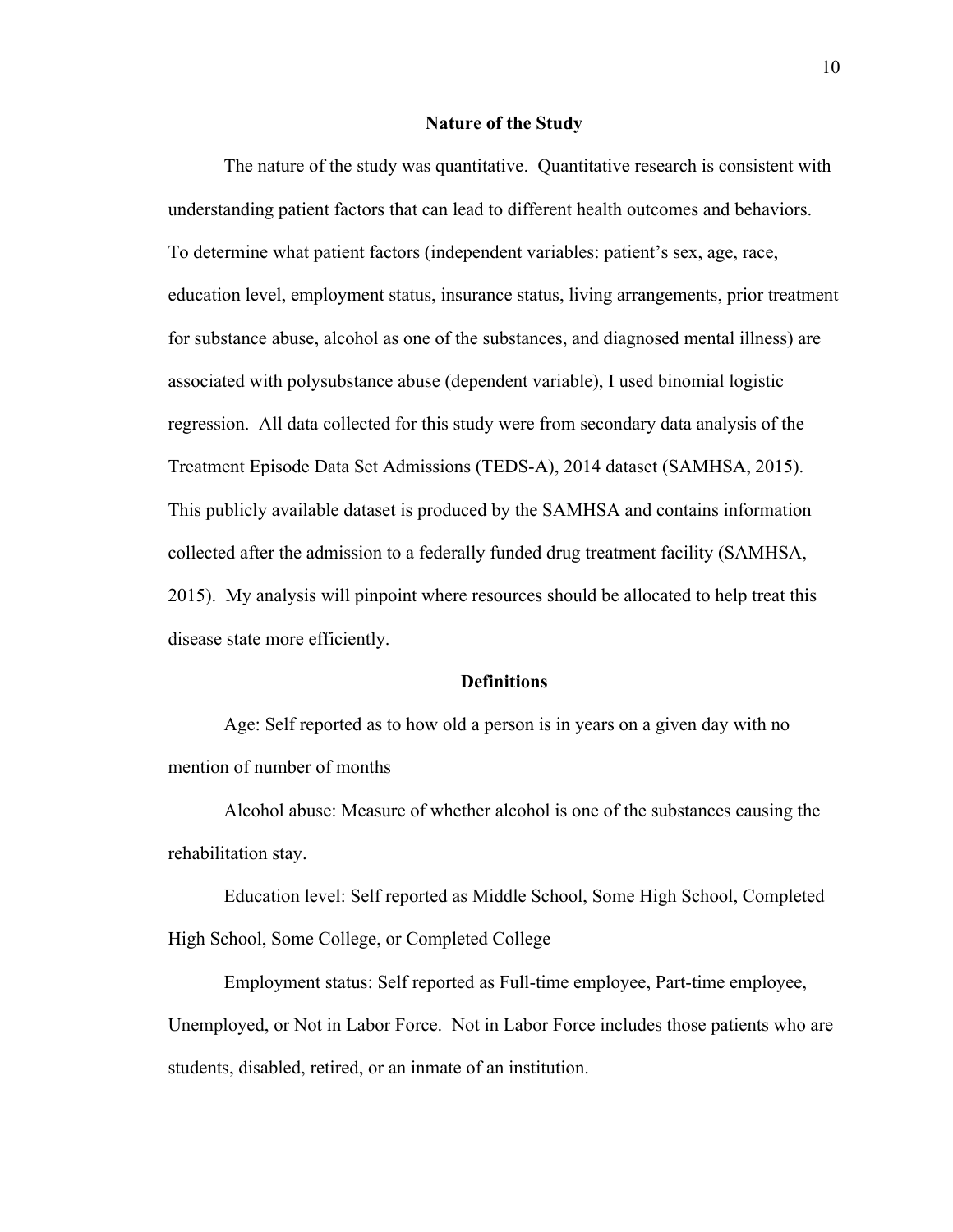Insurance status: Private insurance, Medicaid, Medicare/Tricare, or None

Living arrangements: Self reported as Homeless, Dependent living, or Independent living.

Mental Illness: The mental illnesses coded for in the dataset are anxiety disorders, depressive disorders, schizophrenia, bipolar disorders, attention deficit/disruptive behavior disorders, and other mental health conditions (SAMHSA, 2015). The dataset also has a separate variable that indicates whether the patient exhibits any psychiatric problem in addition to the understated substance abuse disorder (SAMHSA, 2015).

Polysubstance Abuse: Abuse or addiction to more than one substance. The Diagnostic and Statistical Manual of Mental Disorders 5<sup>th</sup> edition as eliminated polysubstance abuse/dependence and has created a broad category of substance use disorders (Hasin et al., 2013). The term was used in this study to note patients who were admitted to a drug rehabilitation facility and admitted to abusing more than one substance or had laboratory confirmation of more than one substance being used.

Prior treatment for substance abuse: Measure of relapse. If a patient has been treated before this variable will be positive.

Race: Self reported as Alaska Native/American Indian, Pacific Islander, Black, White, Asian, or Other

Sex: Self identified Male or Female with no category of other identifications

#### **Scope and Delimitations**

Substance abuse is an umbrella term that holds many different conditions. In this study, I focused on polysubstance abuse. I focused on polysubstance abuse to determine risk factors for patients who may be most at risk of death due to combinations of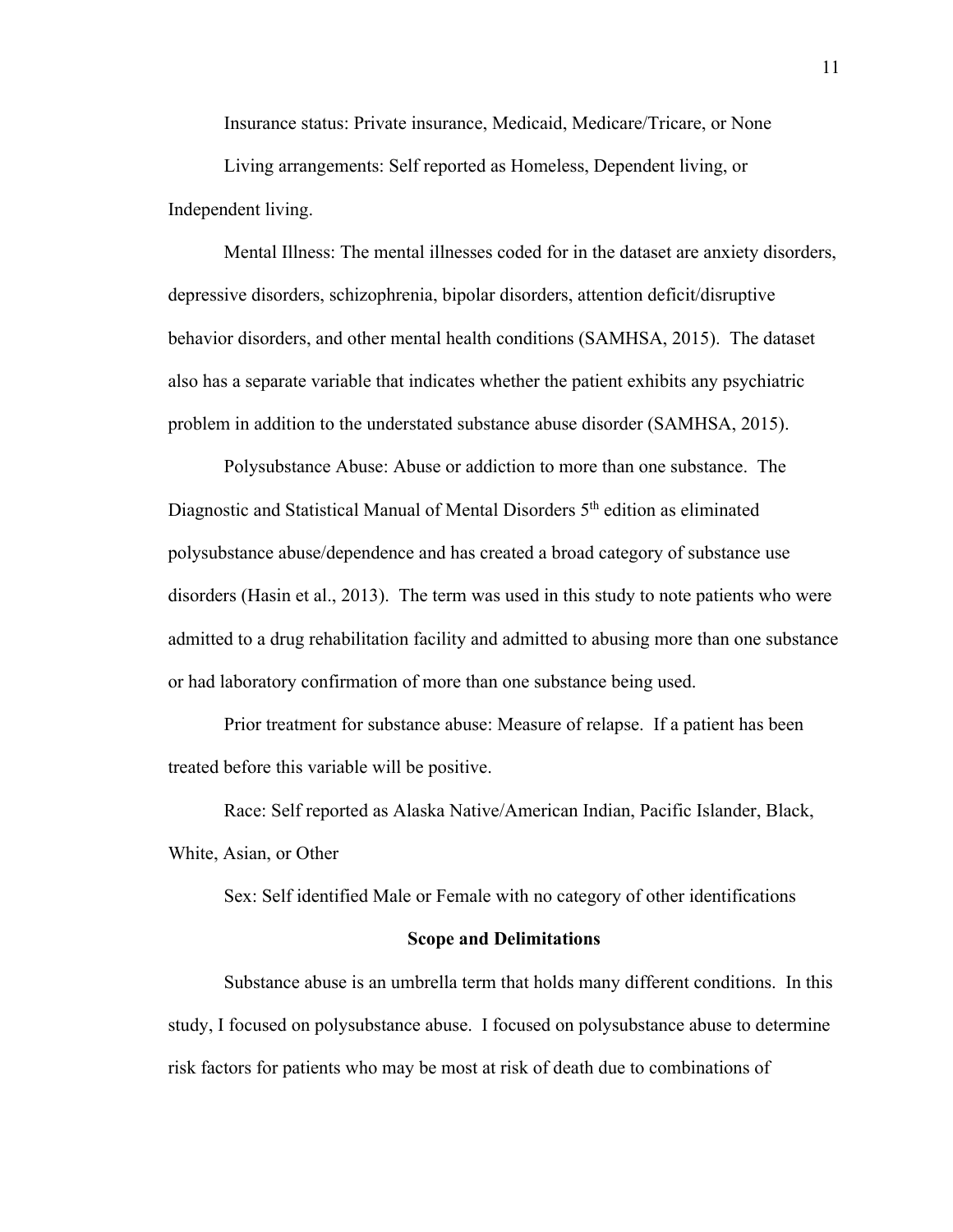substances being used. I used secondary data analysis on patients admitted to a federally funded drug rehabilitation facility during the time frame of 2014 to 2015. I used these older databases because that is the latest dataset available from SAMHSA. Patients admitted to private facilities were not be included. The study included patients from across the United States who were ages 12 and older.

#### **Assumptions**

All assumptions and limitations come from the use of a publicly available dataset. This dataset was not intended for the purposes of this research. The researchers involved with the creation of this dataset assumed that each listed individual is a unique individual, but this cannot be truly determined because of confidentiality purposes (SAMHSA, 2015). Because the funds for these facilities are public, some states may have constraints that direct selectivity for special populations (SAMHSA, 2015). I am assuming that the substances of abuse that are listed are the substances that led to the rehabilitation stay and may not represent all substances that a patient actively uses.

# **Limitations**

One limitation of this study was that this dataset does not capture all patients who are admitted to a drug rehabilitation facility (SAMHSA, 2015). Only patients admitted to a federally funded facility were reported to SAMHSA and therefore included in this study (SAMHSA, 2015). Another limitation of the study is the focus on patients admitted to a drug rehabilitation facility, which could lead to under-representation of the population of people who abuse substances. The last limitation of the study is the secondary data analysis itself. Because the data were not collected for the purposes of this study, certain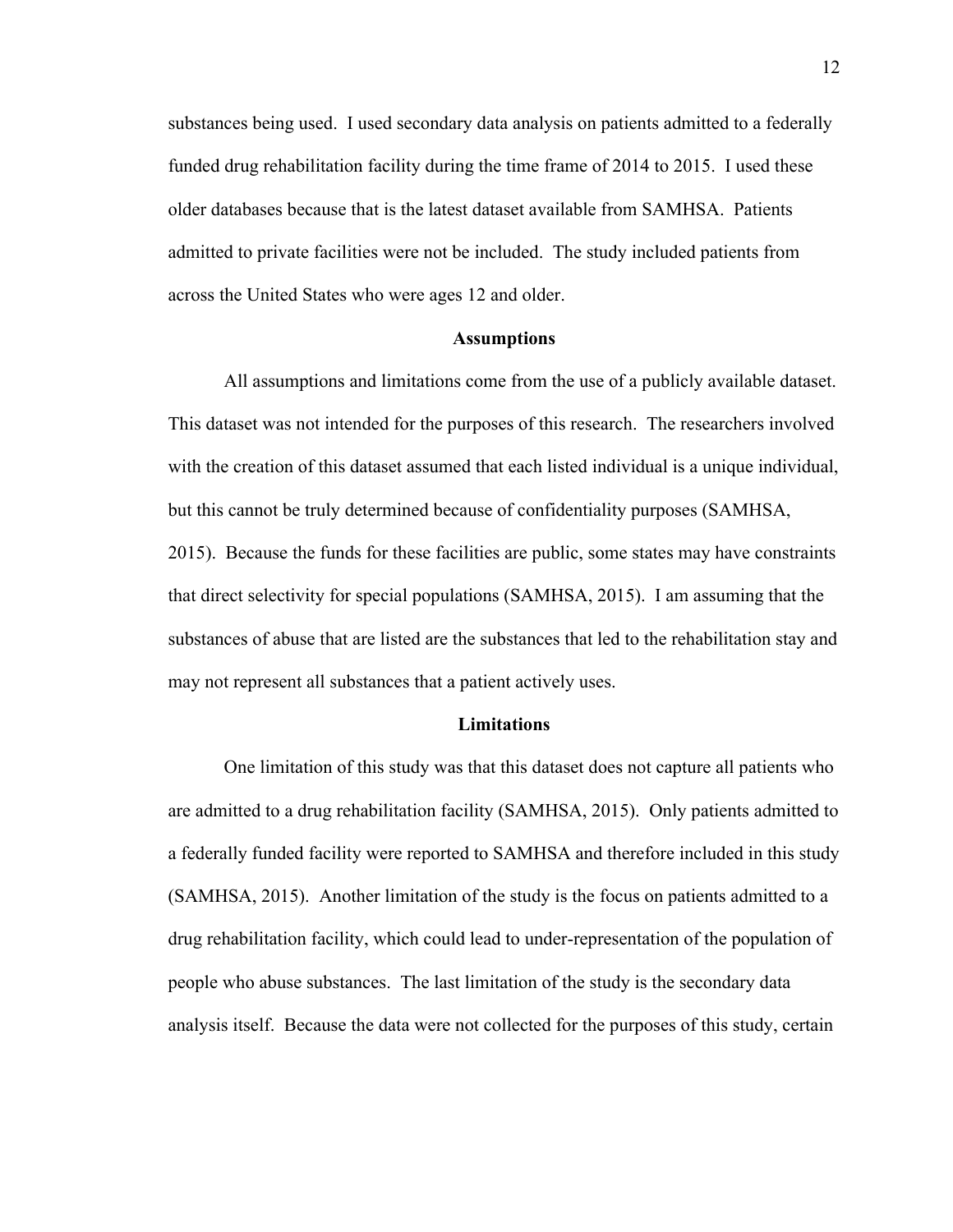variables, namely income level, cannot be determined because it is not included in the original dataset.

# **Significance**

As shown above, substance abuse is one of the leading public health issues facing the global community. Risk factor identification for the most afflicted, those with polysubstance abuse, could help direct federal funding and resources to the population that needs help the most. Because of risk factor identification, physicians and mental health practitioners could better fight this disease and help identify patients who may need more help than others. Positive social change implications of this study are that the amount of substance abuse could be lowered, and the risk of death could be cut. Policy changes could be put in place to help aid in access to care, mental health services, and increased funding in areas that need it most. Risk factor identification could decrease the amount of money spent on treating substance abuse as well as create a healthier society. My goal is that this study will bring attention to areas such as mental health and homelessness as possible contributors to the substance abuse epidemic that is currently affecting the United States. More public resources for patients with mental illness and those who are affected by homelessness could potentially create social change for these patients and reduce the risk of substance use and abuse. Utilizing the patient population of those who have been admitted to a drug treatment facility could also bring attention to those more likely to need these services and create ways to prevent the necessity of treatment.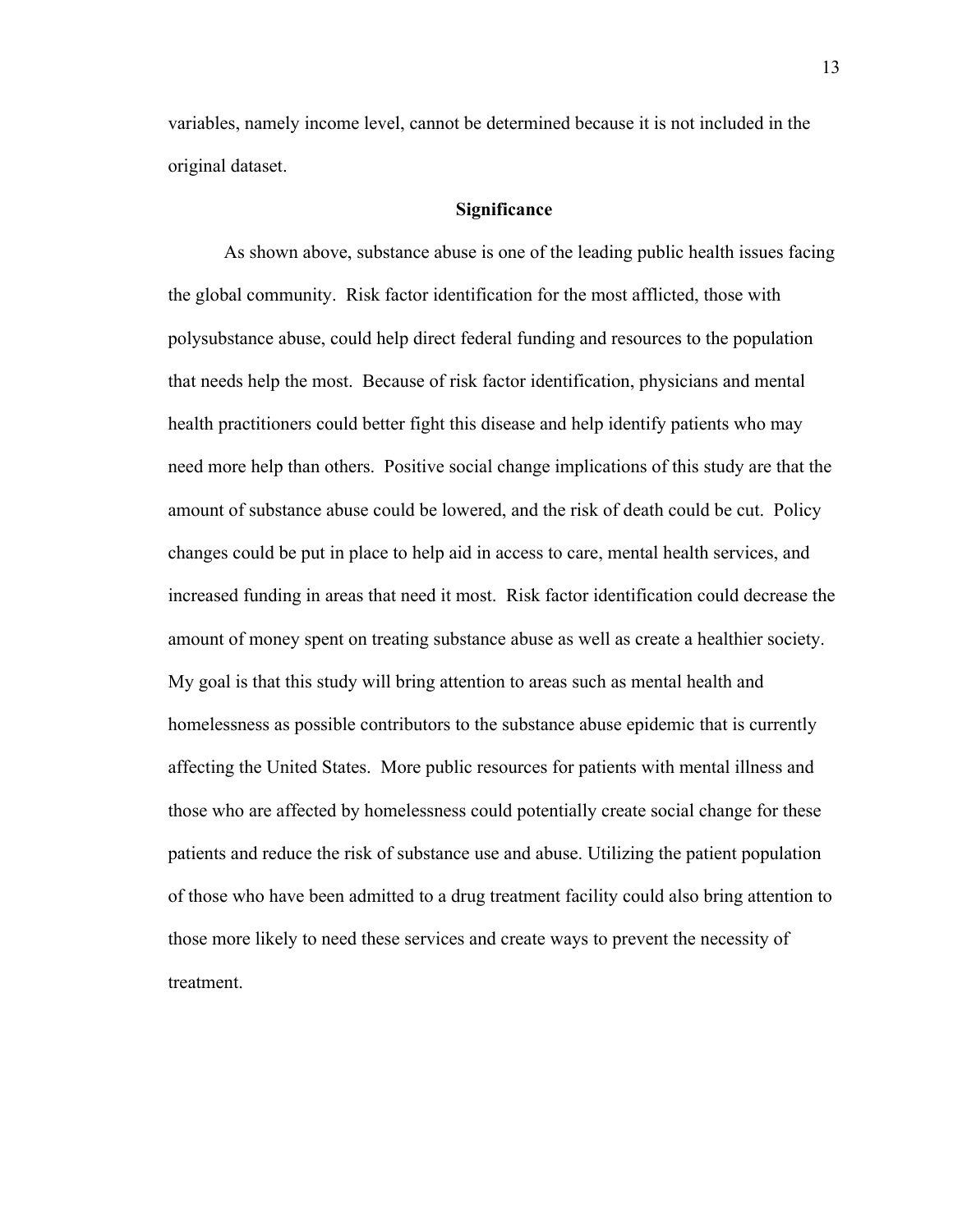### **Summary**

Described above is an introduction to substance abuse disorders, particularly polysubstance abuse. Polysubstance abuse can increase the risk of death in patients, both those in medical care and those who obtain the substances of abuse illegally. Substance abuse costs the United States more than \$740 billion annually in direct and indirect costs. A brief background of the study was presented, including the gap in the literature and study methods. In this study, I focused on those individuals who have been admitted to a drug rehabilitation facility because if risk factors can be determined, maybe the necessity of this type of treatment could be prevented. Chapter 2 will feature a full literature review of polysubstance abuse.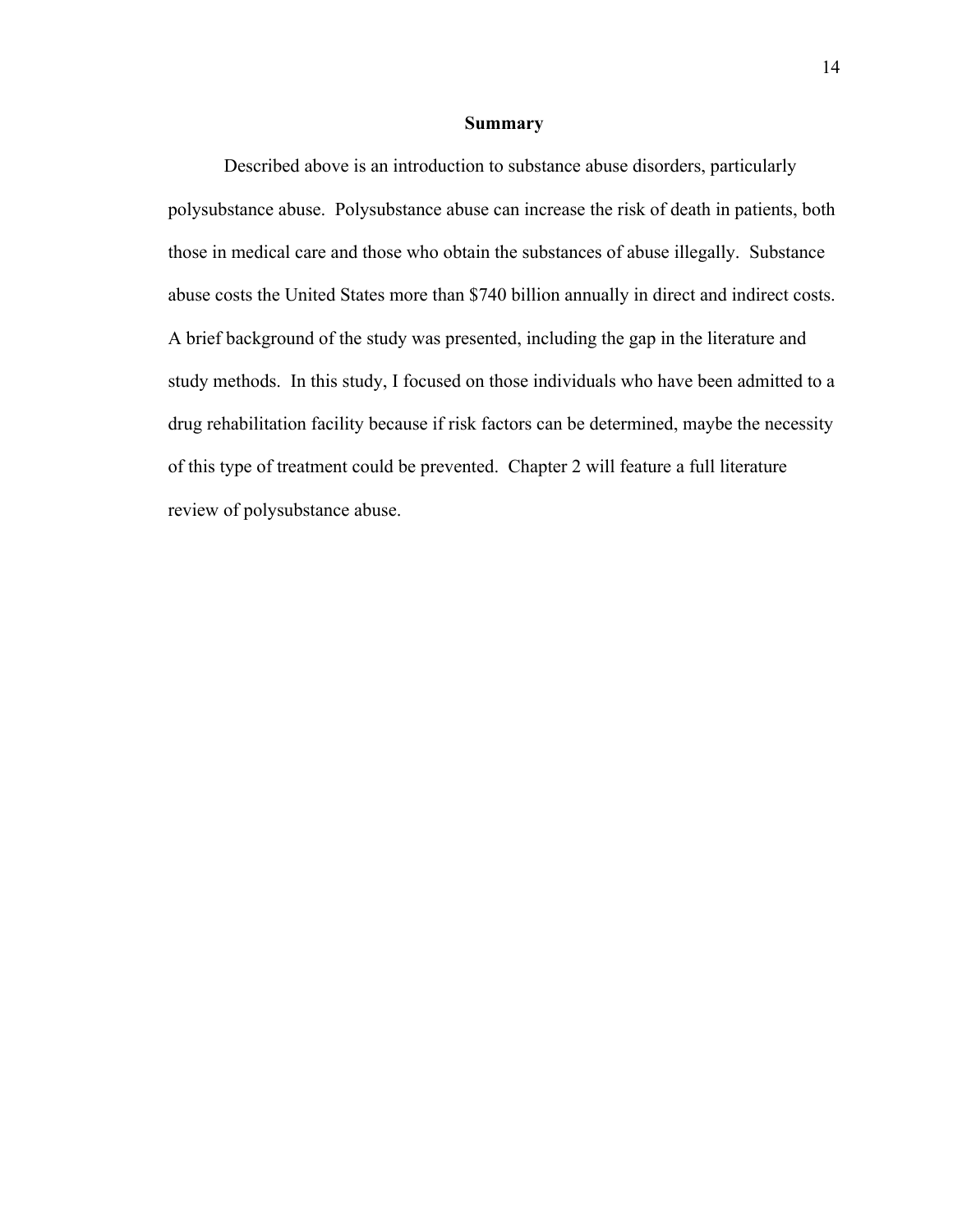#### Chapter 2: Literature Review

# **Introduction**

# **Problem Statement**

Substance abuse is a large public health problem both in the United States and globally (Ogbu, Lotfipour, & Chakravarthy, 2015). The opioid epidemic in the United States has been called a public health emergency by the current political administration ([USDHHS], 2017). Polysubstance abuse is when a patient is abusing or addicted to more than one substance (Ogbu et al., 2015). Polysubstance abuse may be a combination of illicit drugs, legal substances, and over the counter medications (Ogbu et al., 2015). Polysubstance abuse presents a unique challenge above that of normal substance abuse because many substances of abuse can have additive effects, leading to an increase in central nervous system depression and a heightened risk of overdose (Ogbu et al., 2015). A 2012 study published by SAMHSA (2013) shows that the top five commonly abused drugs are alcohol, tobacco, marijuana, prescription pain medications, and prescription antidepressants. Many combinations can exist with polysubstance abuse, including multiple depressants or a combination of stimulants and depressants (SAMHSA, 2013).

Substance abuse, as mentioned above, is one of the largest public health concerns that is currently being faced in the United States. Polysubstance abuse further compounds the problems of drug abuse and addiction because of the variety of substances that may be used. The population could use two or more stimulants or depressants that work together to increase the number of side effects from each, or a combination of stimulants and depressants where the side effects may not even be known. My goal for this study regarding risk factors for polysubstance abuse is that policy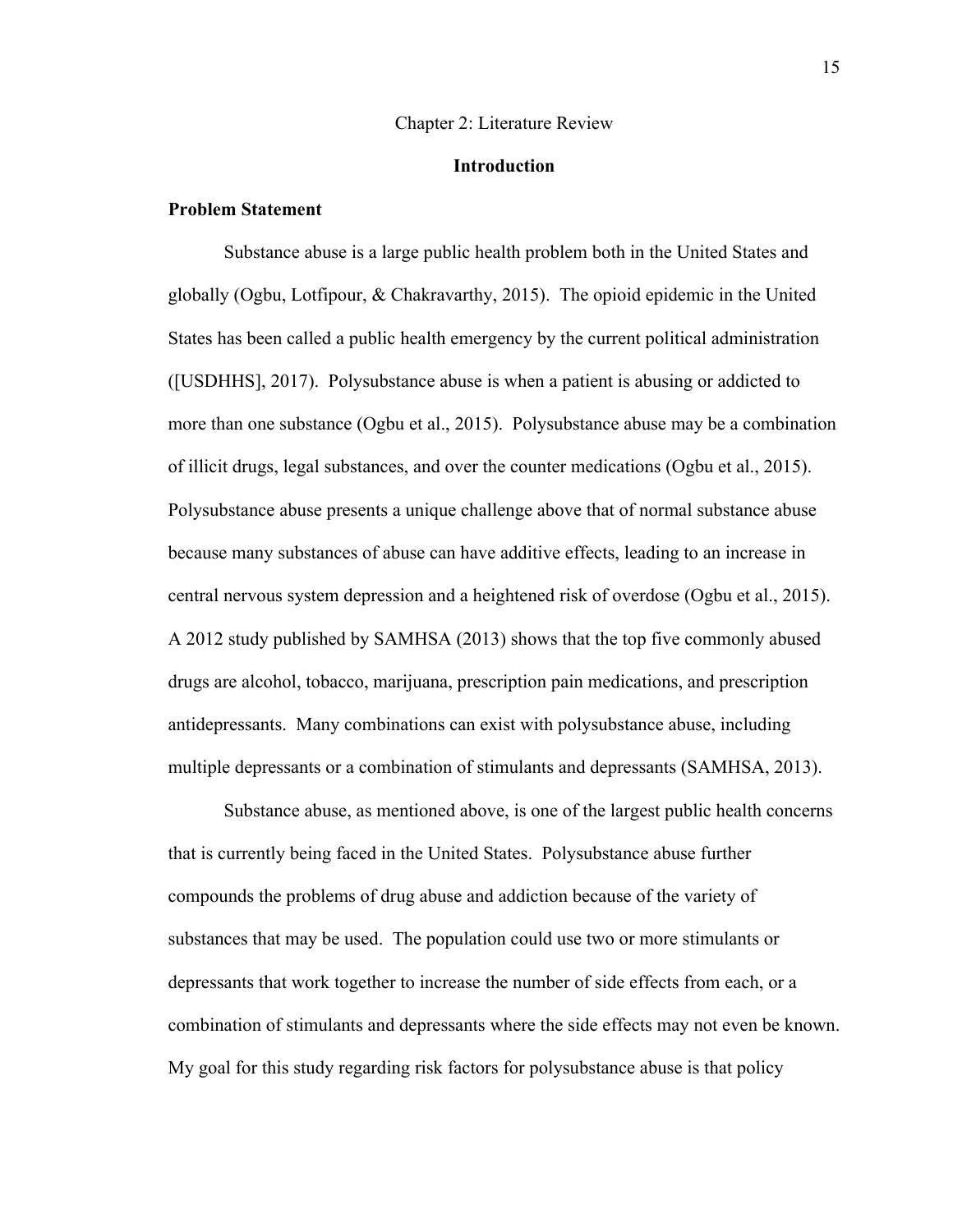changes could be enacted, and resources could be used to target the areas of the population that are the most at risk for polysubstance abuse.

The population that I used in the study are those who have been admitted to a drug rehabilitation facility. I selected this population because of the wealth of data collected on these patients when they enter a federally funded rehabilitation center. My goal for this research is promote social change by finding characteristics that lead a patient to exhibit polysubstance abuse. These characteristics can be used to determine areas of increased funding and resource needs to lower the incidence of polysubstance abuse potentially.

### **Synopsis of the Literature**

Little research has been done to determine socioeconomic and sociodemographic risk factors for polysubstance abuse outside of the adolescent and youth populations. The purpose of this study was to serve as a cornerstone so more research can be conducted in this area. One key study was conducted in veterans, which showed when United States veterans were prescribed opioids and benzodiazepines, they experienced death rates that were 3.86 times greater than those who were only given one prescription or the other (Park et al., 2015). Other studies have looked at homelessness and mental health and the connections that exist between each condition and polysubstance abuse.

#### **Chapter Overview**

I will begin the literature review chapter with the literature search strategy that was used, to include the databases that were searched and the key words that were used in those searches. I will describe the scope of the literature, including the years that articles were published along with any seminal literature that was utilized. Due to the relatively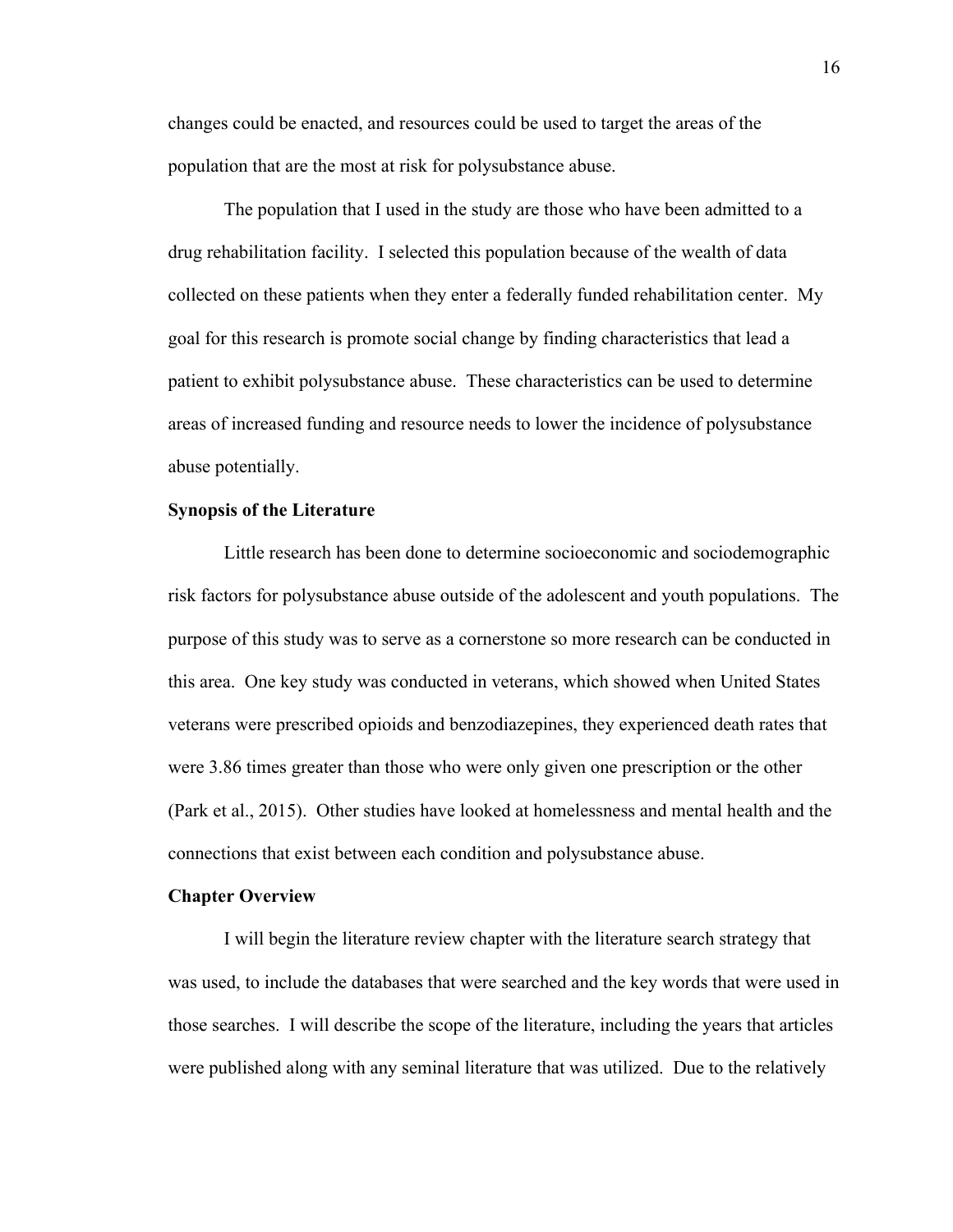small amount of literature focusing on polysubstance abuse, I will describe the methods that were used to overcome this. I will describe the theoretical foundation in relation to polysubstance abuse and key literature focusing on each major variable. Lastly, I will provide a summary of the literature as well as how the current study fills a gap in the literature.

# **Literature Search Strategy**

In conducting this literature review, I used peer reviewed articles dated over the past 10 years. I made an effort to limit research to the past five years, but very few articles were found that were specific enough on the topic of polysubstance abuse to be of any use. Databases and websites that I used in the search for literature included PubMed, CINAHL, the Walden University Library, Google Scholar, and the SAMHSA website. Key terms that I used were as follows: *polysubstance abuse, risk factors, epidemiology, mental health, homelessness, sociodemographic,* and *rehabilitation*. See Table 1 below for specific search terms that were used in relation to each variable.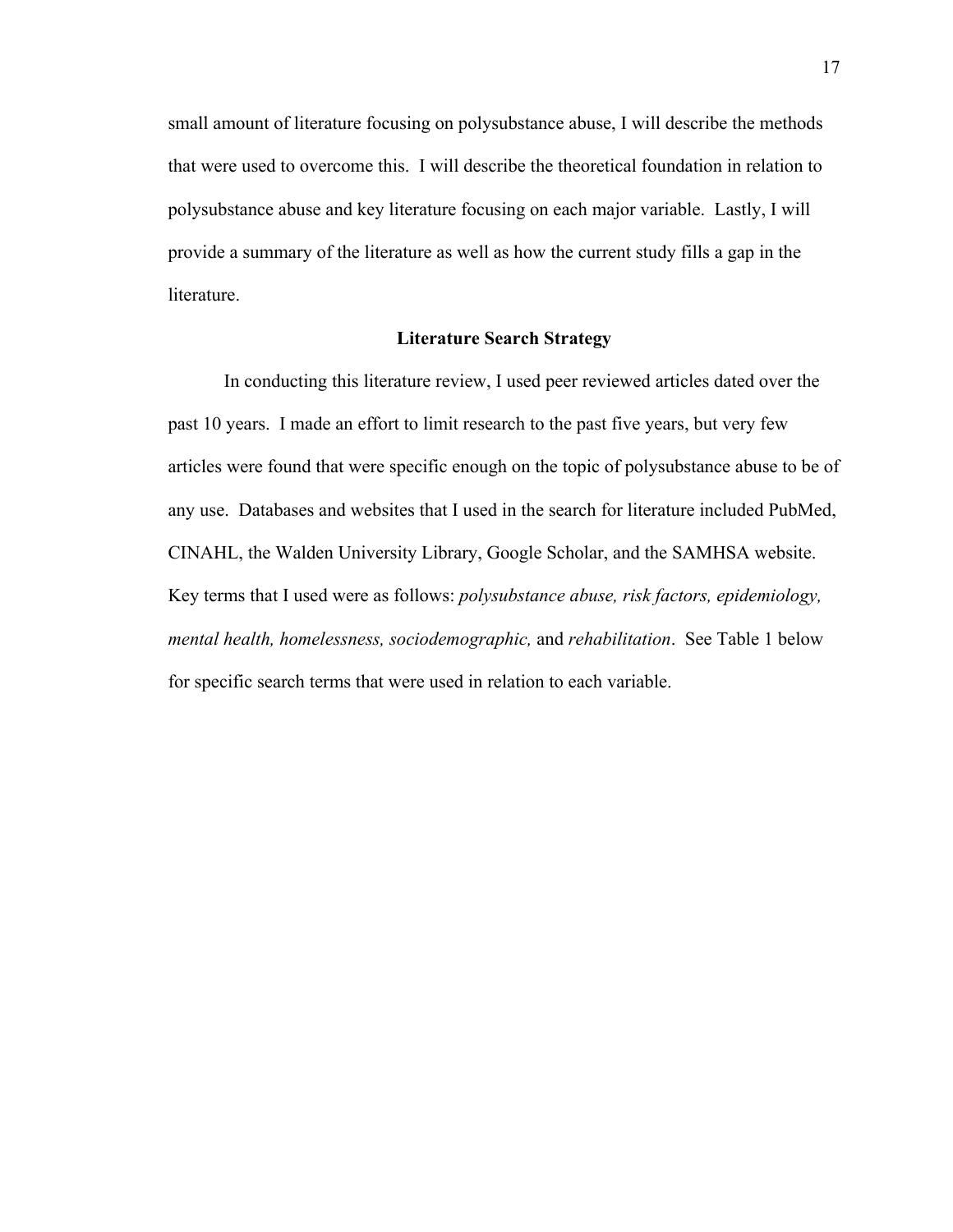# Table 1

*Key Words used in Literature Search*

| Polysubstance Abuse<br>Polysubstance abuse<br><b>Substance Abuse</b><br>Substance use disorder (SUD)<br>Age<br>Age<br><b>Alcohol Abuse</b><br>Alcohol use<br>Alcoholic<br><b>Education Level</b><br>Education<br>Employment<br>Employment<br><b>Job Status</b><br><b>Insurance Status</b><br>Insurance<br>Insured<br>Medicaid<br>Medicare<br>Homeless<br>Living Arrangements<br>Homelessness<br><b>Mental Illness</b><br>Psychiatric<br>Depression<br><b>PTSD</b><br>Schizophrenia<br><b>Prior Treatment</b><br>Prior treatment<br>Race<br>Race<br>African American<br>Hispanic<br>Male<br>Sex | Variable | Key Words Searched |
|------------------------------------------------------------------------------------------------------------------------------------------------------------------------------------------------------------------------------------------------------------------------------------------------------------------------------------------------------------------------------------------------------------------------------------------------------------------------------------------------------------------------------------------------------------------------------------------------|----------|--------------------|
|                                                                                                                                                                                                                                                                                                                                                                                                                                                                                                                                                                                                |          |                    |
|                                                                                                                                                                                                                                                                                                                                                                                                                                                                                                                                                                                                |          |                    |
|                                                                                                                                                                                                                                                                                                                                                                                                                                                                                                                                                                                                |          |                    |
|                                                                                                                                                                                                                                                                                                                                                                                                                                                                                                                                                                                                |          |                    |
|                                                                                                                                                                                                                                                                                                                                                                                                                                                                                                                                                                                                |          |                    |
|                                                                                                                                                                                                                                                                                                                                                                                                                                                                                                                                                                                                |          |                    |
|                                                                                                                                                                                                                                                                                                                                                                                                                                                                                                                                                                                                |          |                    |
|                                                                                                                                                                                                                                                                                                                                                                                                                                                                                                                                                                                                |          |                    |
|                                                                                                                                                                                                                                                                                                                                                                                                                                                                                                                                                                                                |          |                    |
|                                                                                                                                                                                                                                                                                                                                                                                                                                                                                                                                                                                                |          |                    |
|                                                                                                                                                                                                                                                                                                                                                                                                                                                                                                                                                                                                |          |                    |
|                                                                                                                                                                                                                                                                                                                                                                                                                                                                                                                                                                                                |          |                    |
|                                                                                                                                                                                                                                                                                                                                                                                                                                                                                                                                                                                                |          |                    |
|                                                                                                                                                                                                                                                                                                                                                                                                                                                                                                                                                                                                |          |                    |
|                                                                                                                                                                                                                                                                                                                                                                                                                                                                                                                                                                                                |          |                    |
|                                                                                                                                                                                                                                                                                                                                                                                                                                                                                                                                                                                                |          |                    |
|                                                                                                                                                                                                                                                                                                                                                                                                                                                                                                                                                                                                |          |                    |
|                                                                                                                                                                                                                                                                                                                                                                                                                                                                                                                                                                                                |          |                    |
|                                                                                                                                                                                                                                                                                                                                                                                                                                                                                                                                                                                                |          |                    |
|                                                                                                                                                                                                                                                                                                                                                                                                                                                                                                                                                                                                |          |                    |
|                                                                                                                                                                                                                                                                                                                                                                                                                                                                                                                                                                                                |          |                    |
|                                                                                                                                                                                                                                                                                                                                                                                                                                                                                                                                                                                                |          |                    |
|                                                                                                                                                                                                                                                                                                                                                                                                                                                                                                                                                                                                |          |                    |
|                                                                                                                                                                                                                                                                                                                                                                                                                                                                                                                                                                                                |          |                    |
|                                                                                                                                                                                                                                                                                                                                                                                                                                                                                                                                                                                                |          |                    |
|                                                                                                                                                                                                                                                                                                                                                                                                                                                                                                                                                                                                |          | Female             |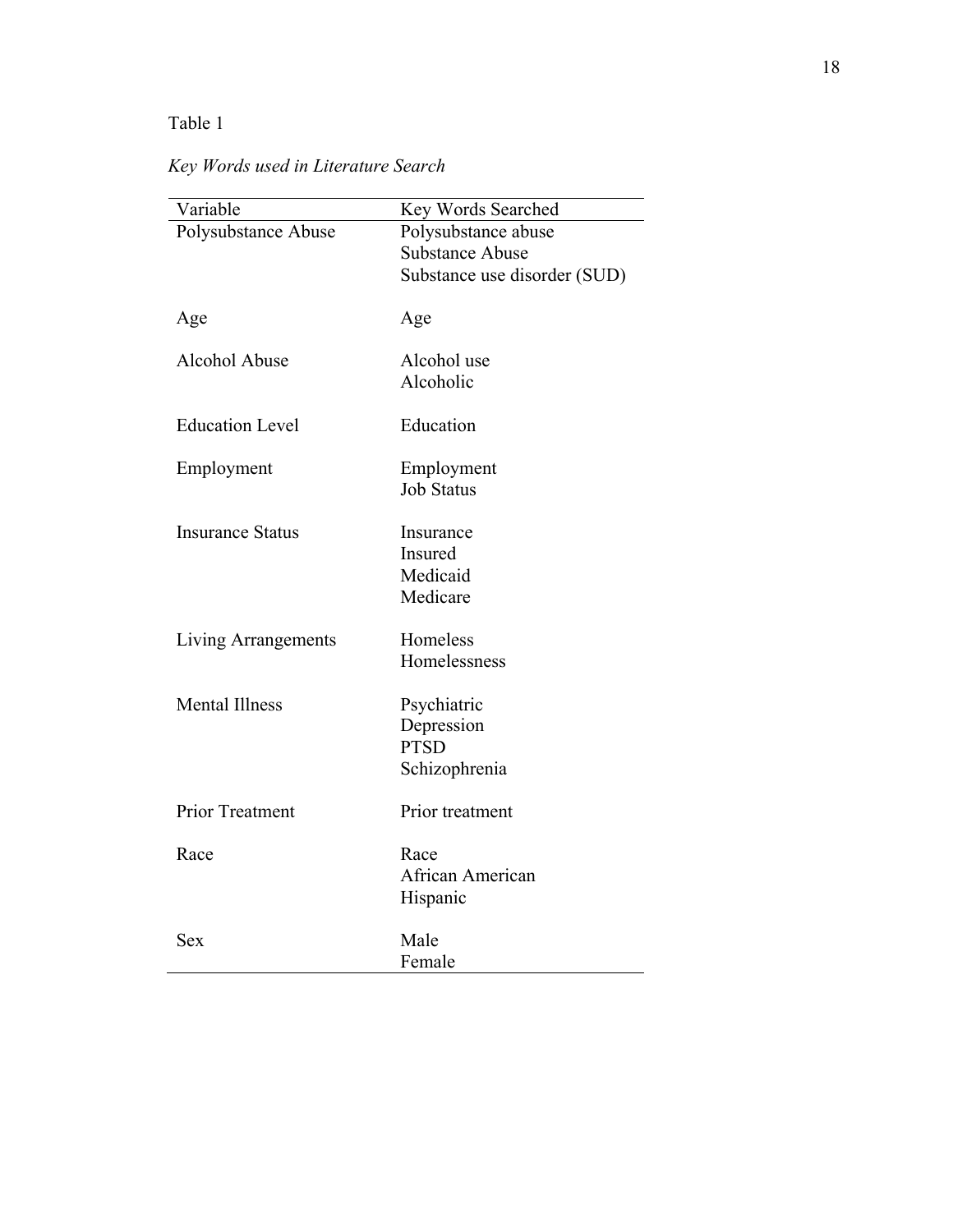I conducted another search to find articles related to how the theoretical foundation, the socio-ecological theory, related to polysubstance abuse. I combined each of the search terms mentioned above with the main search term polysubstance abuse to find articles relating the major purpose and variables of the study. For background information I used information from CDC and SAMHSA.

I obtained very few results specifically relating to polysubstance abuse. I found many articles discussing substance abuse in general, but as general substance abuse was not the purpose of this study, I dismissed those articles. I used the fact that few articles are published on risk factors for polysubstance abuse to show the gap in the literature and why this study was needed. The most pertinent articles I found are presented below to showcase the literature already in existence.

# **Theoretical Foundation**

# **Socio-ecological Theory**

The theoretical foundation of this study is the socio-ecological theory. The socioecological theory was first developed by Urie Brofenbrenner in 1977 and continually revised until his death in 2005 (McLeroy et al., 1988). This theory has been used to explain why individuals function the way that they do (McLeroy et al., 1988). In Brofenbrenner's theory, human behavior develops through interactions with multiple levels of environmental influences (McLeroy et al., 1988). These levels are known as micro-, meso-, exo-, and macrosystems (McLeroy et al., 1988). By including an individual level into this model, a new theory, developed by McLeroy et al., was developed to show that not only are there interactions between a person and their environment, but also innate differences in between people as a result of genetics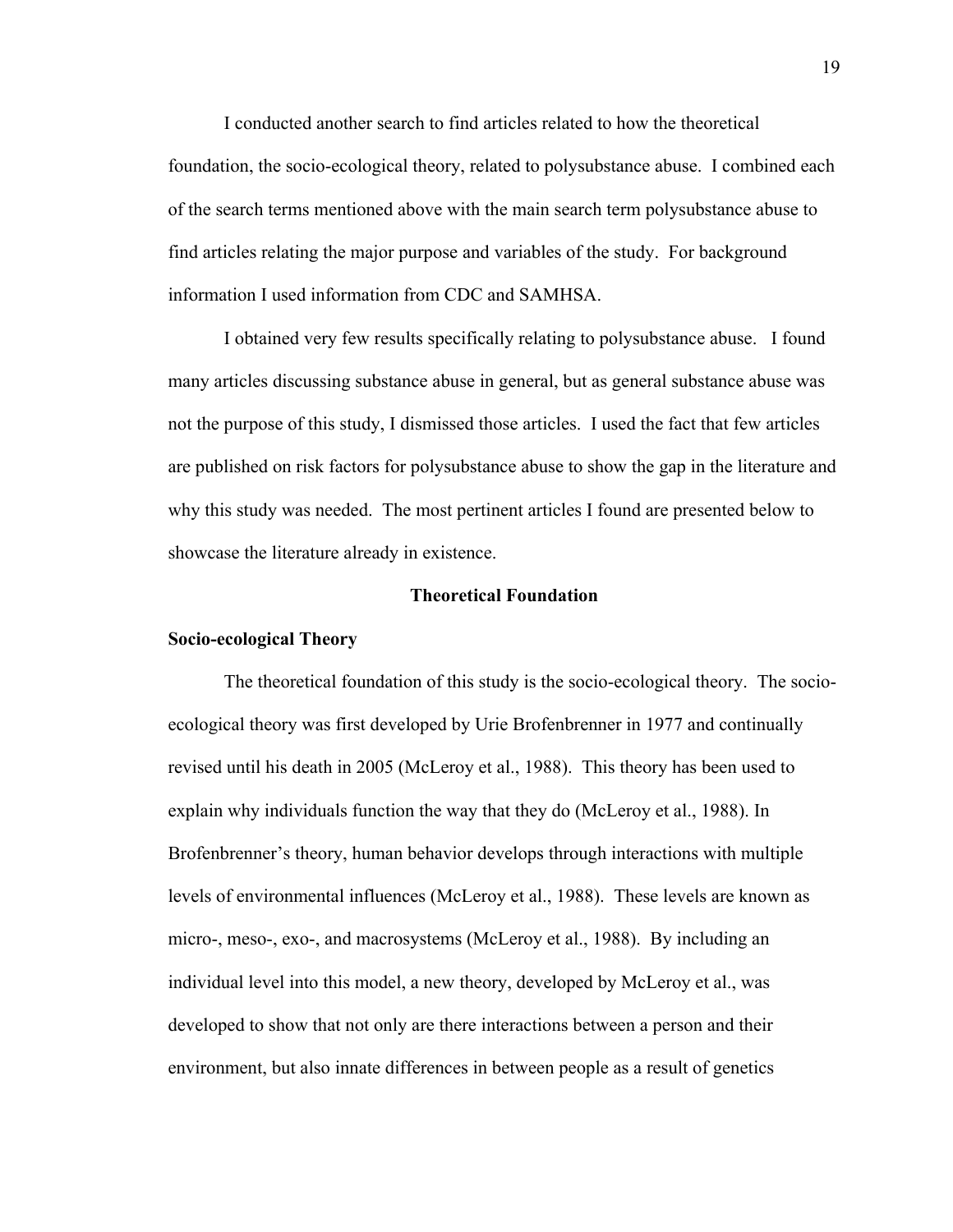(McLeroy et al., 1988). This modified theory/model is a set of concentric circles with the inner-most circle being the individual (McLeroy et al., 1988). In most depictions of the socio-ecological model, there are five levels (individual, interpersonal, organizational, community, and policy/enabling environment; McLeroy et al., 1988). Each level comprises more of the environment that an individual interacts with and sets up the behaviors that the individual will exhibit. By utilizing the socio-ecological model, it is possible to understand the complex interactions that an individual has, not only between people, but between people, organizations, communities, and various policies that are enacted, which the individual must follow. The interactions between each one of these levels lead a person to exhibit specific patterned behaviors (McLeroy et al., 1988). The main assumption of the theory is that health promotion interventions should be based on a person's beliefs and understandings, and that the five levels of the model reflect the range of strategies that could be used to change health-related behaviors (McLeroy et al., 1988). One specific usage of this theory is to understand the cause of health-related behaviors. If the cause of the behavior is known, interventions could then be employed to modify that behavior.

#### **Socio-ecological Model in Action**

The socio-ecological model has been used in an array of substance abuse research to determine prevention strategies for various health-related behaviors. One study utilized the socio-ecological model to determine patterns of substance abuse among high school students (Connell, Gilreath, Aklin, & Brex, 2010). Using a sample of ninth and  $10<sup>th</sup>$  graders from non-metropolitan regions of New England high schools, the researchers found that 39% of the students were occasional or frequent polysubstance abusers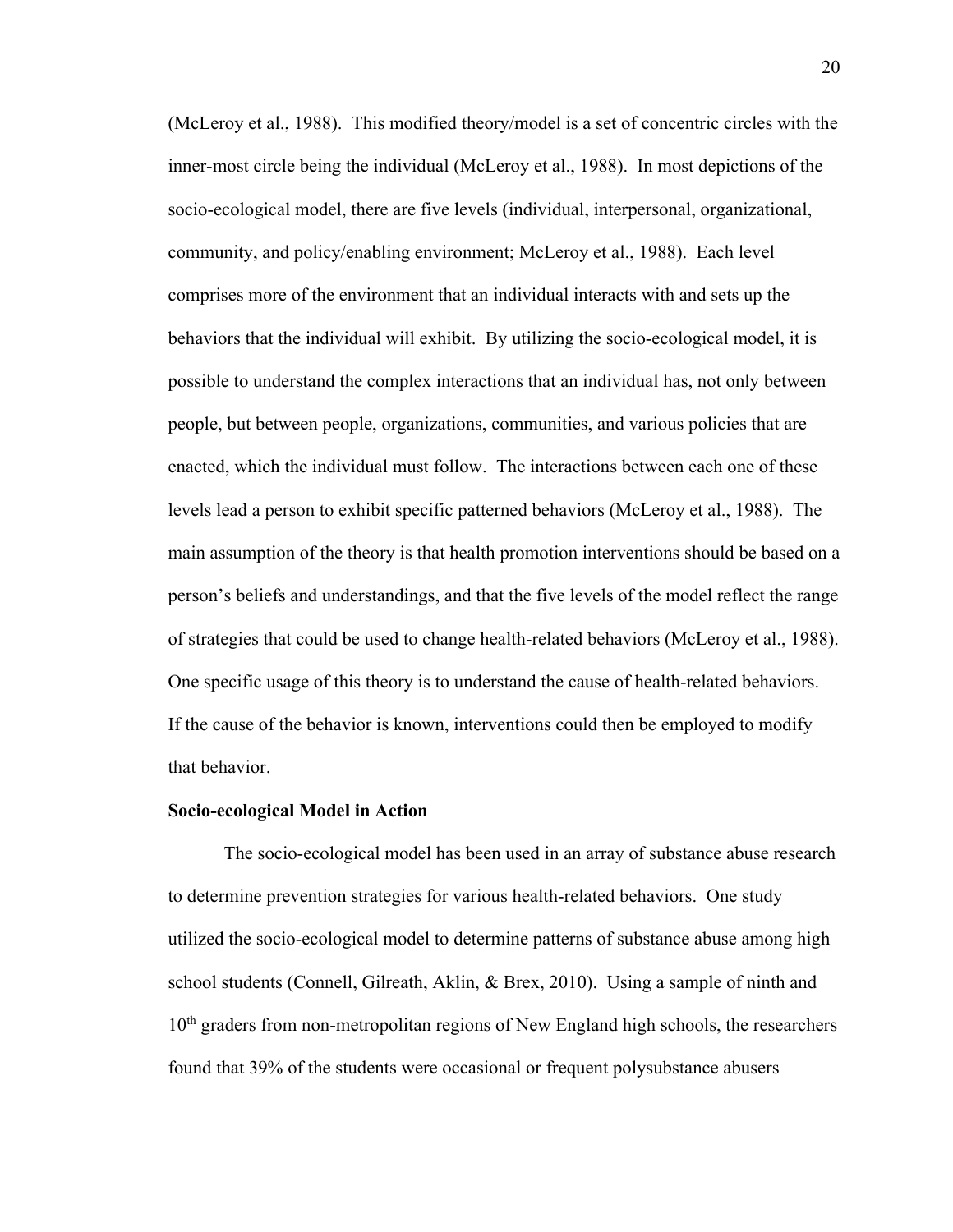(Connell, et al., 2010). Areas of interest, according to the socio-ecological model used, were whether peers used substances, gender, family characteristics, and community characteristics were all part of why these health-related behaviors had formed (Connell, et al., 2010). The largest effect noted in this study was that of peer usage (Connell, et al., 2010). Those students who had peers who partook in substances of abuse were more likely to also partake in substance abuse (Connell, et al., 2010).

Another study used the socio-ecological model to find barriers to cervical cancer screening across the state of Florida (Daley, et al., 2010). In this qualitative study, researchers used a semistructured interview amongst medical providers in Florida to determine what they felt were the main barriers to cervical cancer screening in the patient population that they treated (Daley, et al., 2010). A theme-based analysis was conducted, and results were reported using the socio-ecological model as a basis (Daley, et al., 2010). Individual beliefs and behaviors, access to care, cultural differences and fear of deportation, along with inconsistent policies and funding levels were the main barriers that were identified (Daley, et al., 2010). It is important to note that each of these barriers fits into a different classification level of the socio-ecological model (Daley, et al., 2010). Researchers are able to use this research to determine where resources should be utilized to help increase cervical cancer screenings (Daley, et al., 2010).

#### **Theory Rationale**

As noted above, the socio-ecological theory can be used to determine why a specific health-related behavior develops. It uses the way a person interacts with various levels of society to show where interventions could be made to potentially decrease a public health problem. Many researchers have used this model to map out interventions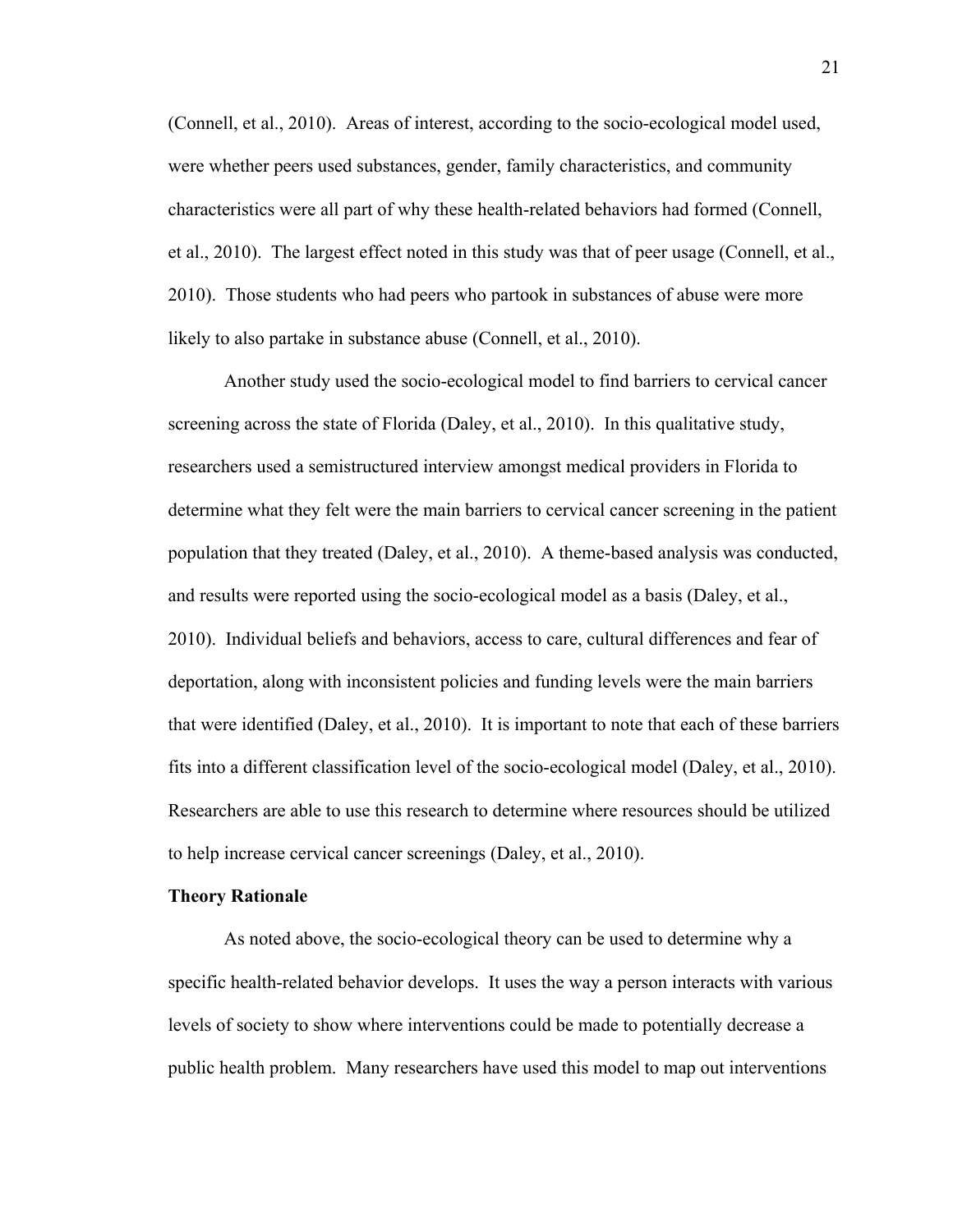for adolescent substance abuse, teen pregnancies, obesity, and many other public health problems (Connell, et al., 2010; Fasula, et al, 2019; Park & Kim, 2008). For this reason, I used this theory in the present study. Determining which risk factors have the largest impact on who is more likely to exhibit polysubstance abuse was the purpose of this study. By using the socio-ecological model, I was able to map out the problem and identify risk factors. These risk factors could then be paired with interventions to help decrease polysubstance abuse, which is linked to an increased risk of death. Linking factors that lead to higher rates of polysubstance abuse to interventions to decrease those factors results in positive social change and a better society (Max, Sedivy, & Garrido, 2015).

#### **Literature Review Related to Key Variables**

The next section of the literature review includes the key variables that I used in the study and how each variable is related to substance abuse, and more specifically, polysubstance abuse.

#### **Polysubstance Abuse in General**

The first section of this literature review includes studies that combine variables together to paint a picture of what polysubstance abuse looks like overall. Bahdila et al. (2020) looked at the relationship between cocaine and polysubstance abuse with outcomes related to oral health. Bahdila et al. (2020) specifically selected cocaine because it is the second most abused illicit drug in the United States This research used data from the 2009–2014 National Health and Nutrition Examination Survey (NHANES; Bahdila, et al., 2020). Overall researchers found that 17% of adults in the United States had ever used cocaine (Bahdila, et al., 2020). Risk factors for cocaine use were male sex,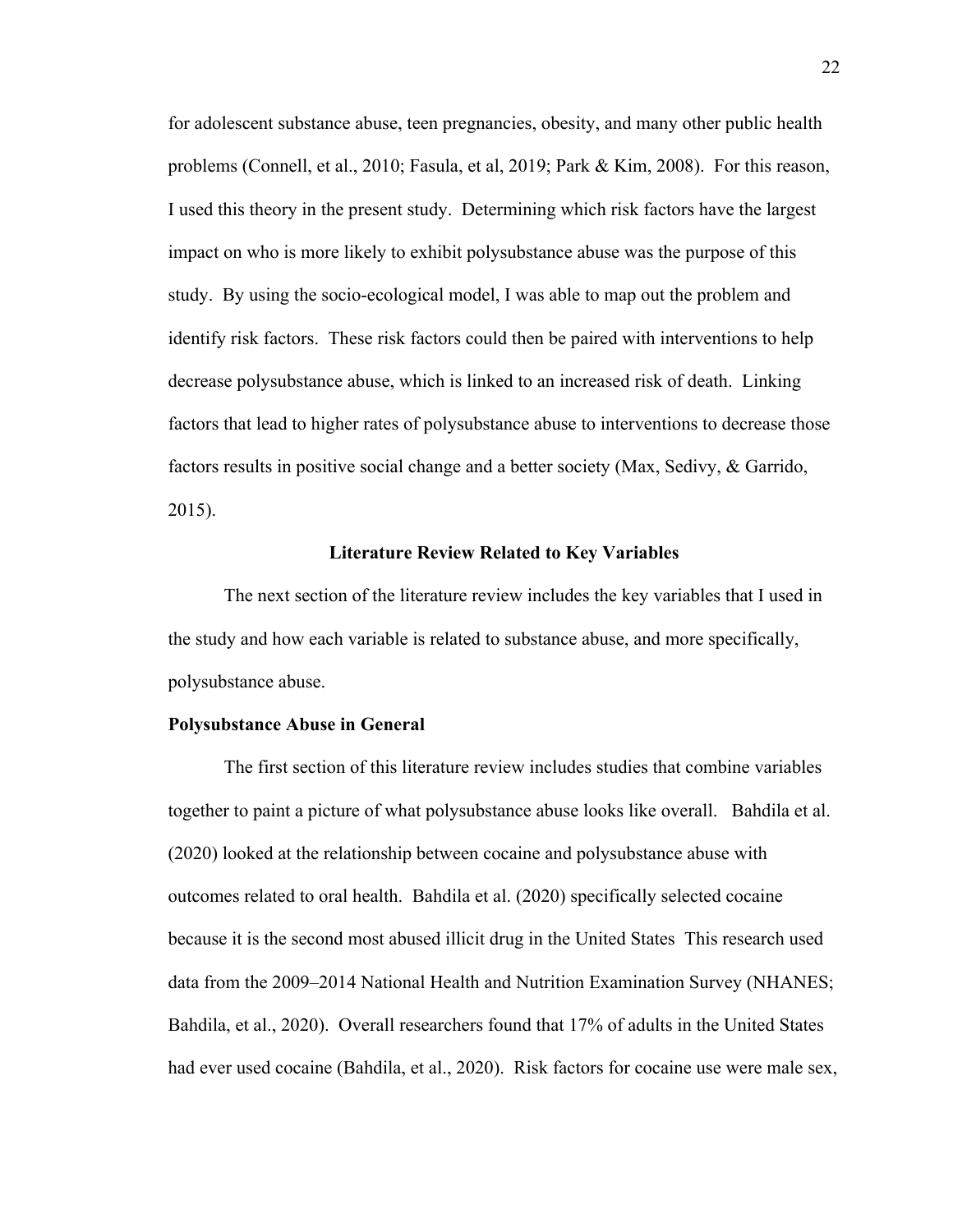being a non-Hispanic White, and living in poverty (Bahdila, et al., 2020). The risk of having oral health problems was higher in patients that used more than one substance but did not reach a significant level until three or more substances were used (Bahdila, et al., 2020). Oral health problems were seen most in people who used cocaine concurrently with cigarettes or methamphetamine (Bahdila, et al., 2020).

Schmitz (2016) conducted a literature review which sought to define benzodiazepine use, misuse, and abuse, while also looking at benzodiazepine use with other drugs. This review found that prevalence of benzodiazepine use was between four and five percent, and that usage increases with age and that women are prescribed this particular drug twice as often as men (Schmitz, 2016). Benzodiazepine abuse rarely occurs alone though, as Schmitz's (2016) literature review found that benzodiazepines were normally the secondary drug of abuse to both opioids and alcohol. The resulting polysubstance abuse is particularly dangerous, because each one of these substances is a central nervous substance depressant and has additive effects (Schmitz, 2016). Benzodiazepines have a relatively low level of abuse but combined with other drugs of abuse they can become particularly dangerous (Schmitz, 2016).

Winkelman, Chang, and Binswanger (2018) sought to determine health related outcomes associated with polysubstance abuse, along with criminal justice involvement. Winkelman et al. (2018) specifically looked at patients who had some level of opioid use. In this study, researchers relied on self-report of mental and physical health using the 2015–2016 National Survey on Drugs Use and Health (Winkelman, et al., 2018). The researchers found that those people who reported any level of opioid use were significantly more likely to be of non-Hispanic Caucasian descent, have a lower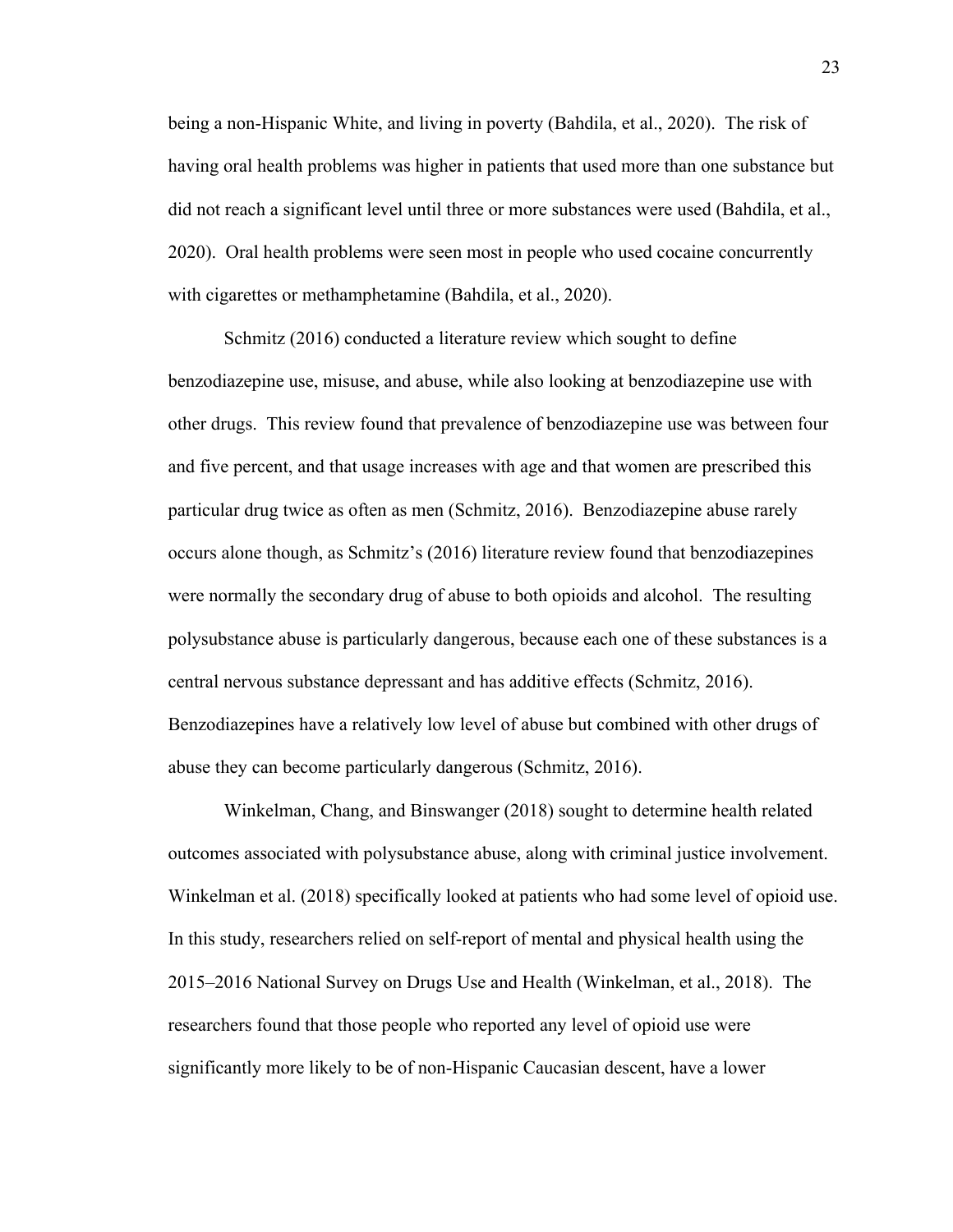socioeconomic level, and report some form of chronic condition (Winkelman, et al., 2018). Any level of opioid use was associated with a higher risk of involvement with the criminal justice system (Winkelman, et al., 2018). The researchers also stratified the data based off level of opioid use and compared this to the percentage of patients who were using more than just opioids (Winkelman, et al., 2018). 68% of patients who were involved in prescription opioid misuse were also using other drugs of abuse, compared to only 24% of patients who were not misusing opioids (Winkelman, et al., 2018). This shows that those who are involved in prescription opioid misuse are highly likely to be using other substances.

Barocas, et al. (2019) focused on the impacts of the opioid epidemic targeted patients specific to Massachusetts, in an effort to determine social determinants and sociodemographic factors with opioid-related deaths. The researchers specifically looked at deaths where opioids were the only substance compared to deaths where multiple drugs were involved (Barocas, et al, 2019). The researchers found that in substance abuse deaths in Massachusetts, only 17% of deaths were related to opioids only (Barocas, et al, 2019). 36% of deaths had a mixture of opioids and some stimulant and 47% had a mixture of opioids and non-stimulants (Barocas, et al, 2019). The vast majority of deaths were seen in men (Barocas, et al, 2019). In looking at age group differences, significantly more people aged 25 and older were victims of substance abuse death than those 24 and younger (Barocas, et al, 2019). Metropolitan or suburban living was a contributing factor to death because patients who lived in rural areas were less likely to be found on multiple substances as compared to just opioids alone (Barocas, et al, 2019). The researchers also linked mental illness to polysubstance abuse and found that those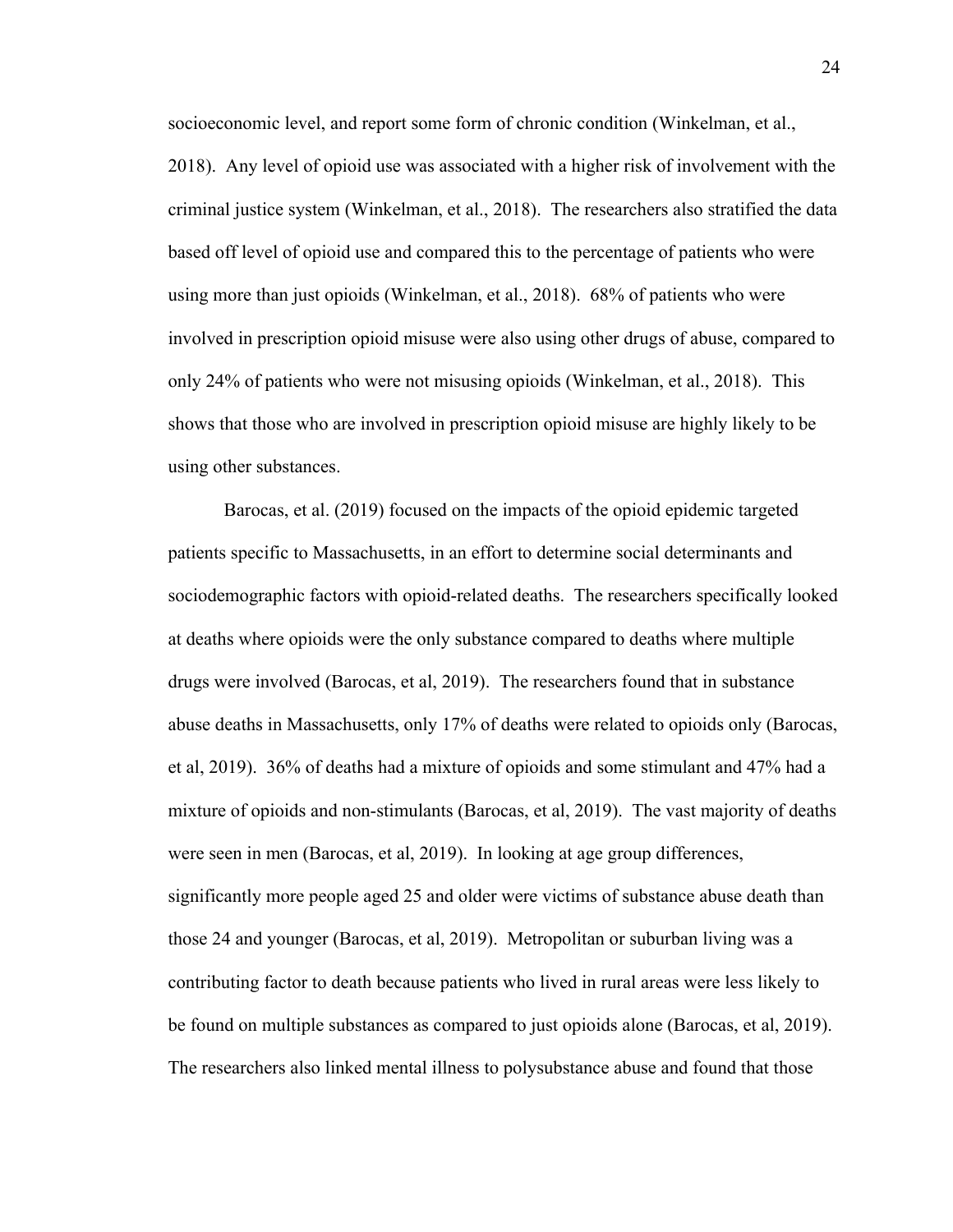with mental illness were more likely to have polysubstance abuse issues than those who only used opioids (Barocas, et al, 2019). This study is most like the study I conducted below but it is different because the researchers only includes data from one state and are comparing opioid only abuse to polysubstance abuse (Barocas, et al, 2019).

The last study I will cover about general polysubstance abuse is an overview of prevalence and patterns of polysubstance abuse in women who are of reproductive age in the United States (Jarlenski, et al., 2017). The researchers only looked at women who have opioids as one of the drugs of abuse though, and these women had to be using opioids for nonmedical reasons (Jarlenski, et al., 2017). The researchers found that out of all women surveyed (n=4498) only 11% had an opioid only use disorder (Jarlenski, et al., 2017). Polysubstance abuse was found to be significantly higher in non-Hispanic white women, and those women who had lower educational levels (Jarlenski, et al., 2017). The researchers considered cigarettes to be a substance of abuse, which is different than the current study because cigarettes were included in this current study as a drug of polysubstance abuse (Jarlenski, et al., 2017). The researchers found that cigarettes, alcohol and marijuana were the most common substances that were used in addition to opioids by reproductive aged women in the United States (Jarlenski, et al., 2017). Age was not a determining factor for polysubstance abuse, as women across all age categories tested were found to be equally affected (Jarlenski, et al., 2017).

#### **Sex and Polysubstance Abuse**

Multiple researchers have looked at the difference between males and females and the rates of polysubstance abuse each face. Frem, Torrens, Domingo-Salvany, and Gilchrist (2017) studied the difference between gender and history of psychiatric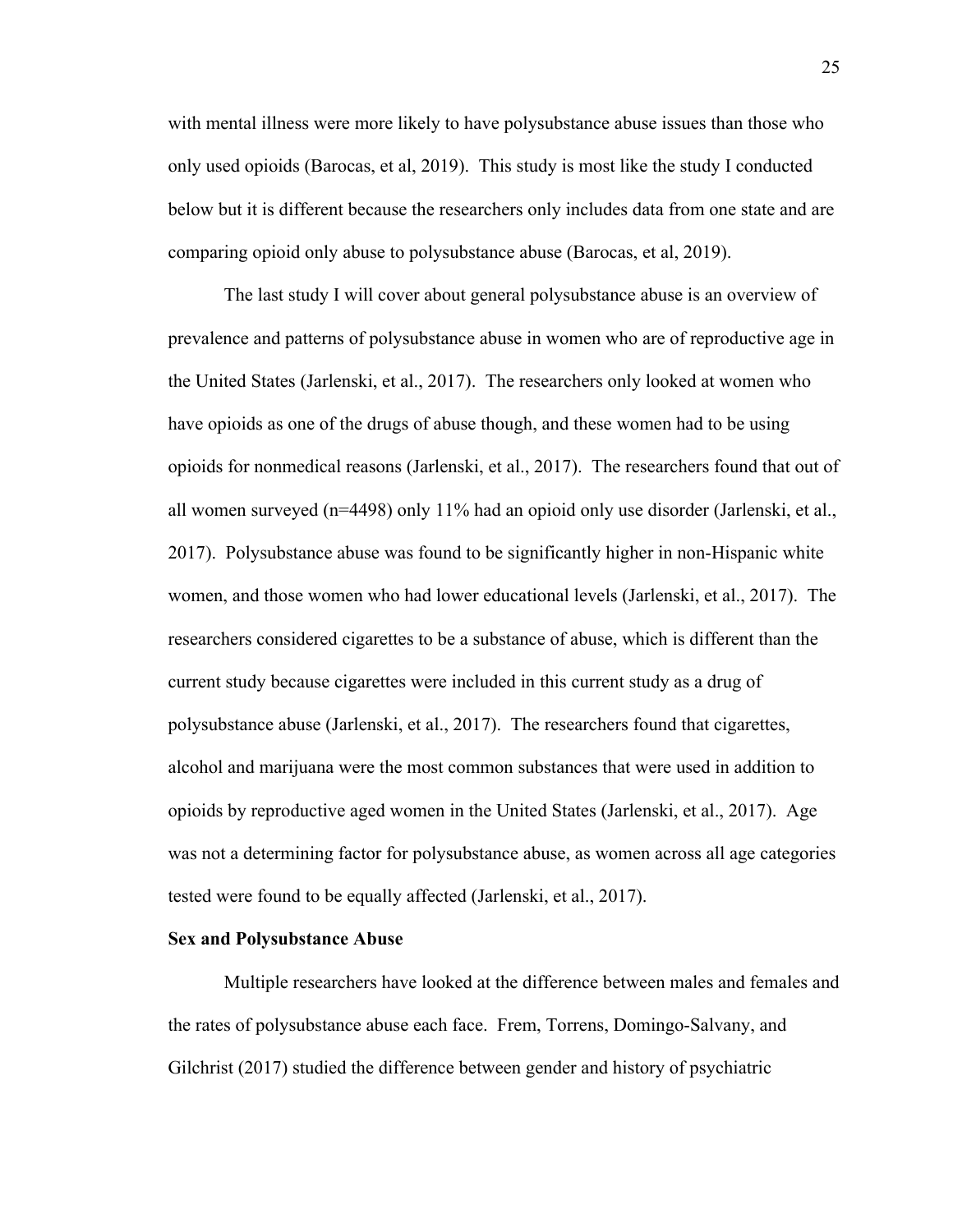disorders among patients who use substances in Barcelona, Spain. The researchers used a secondary analysis of several cross-sectional studies conducted in Barcelona, Spain (Frem, et al., 2017). There were no gender differences reported in first age of usage or in the age of onset of habitual substance use (Frem et al., 2017). Males had a greater number of lifetime substance use disorders than females and also were significantly more likely to have polysubstance abuse (Frem et al., 2017). Even after adjusting for age, males still had a significantly higher rate of polysubstance abuse (Frem et al., 2017).

Ghaderi, Motmaen, Abdi, and Rasoli-Azad (2017) conducted a study to examine the difference in age and substance abuse patterns. The researchers hoped to determine if prevalence rates of substance abuse among men and women were changing, as researchers noticed a trend of increased use of substances by women in Iran (Ghaderi, et al., 2017). The Iranian researchers chose a city close to the Afghanistan-Iran border due to the high availability of opium in the region (Ghaderi et al., 2017). The researchers showed large gender differences in this population that can be attributed to the culture of the region (Ghaderi et al., 2017). Most men were single and employed whereas most women were married and unemployed (Ghaderi et al., 2017). The researchers showed that men were more likely to abuse multiple substances ( $p = 0.015$ ) (Ghaderi et al., 2017). Interestingly enough, men were significantly more likely to use all substances tested except opioids and benzodiazepines, which were almost equal amongst the sexes (Ghaderi et al., 2017).

Evans, Grella, Washington, and Upchurch (2017) found specific gender differences related to polysubstance abuse. The researchers used data from the National Epidemiologic Survey on Alcohol and Related Conditions to relate gender and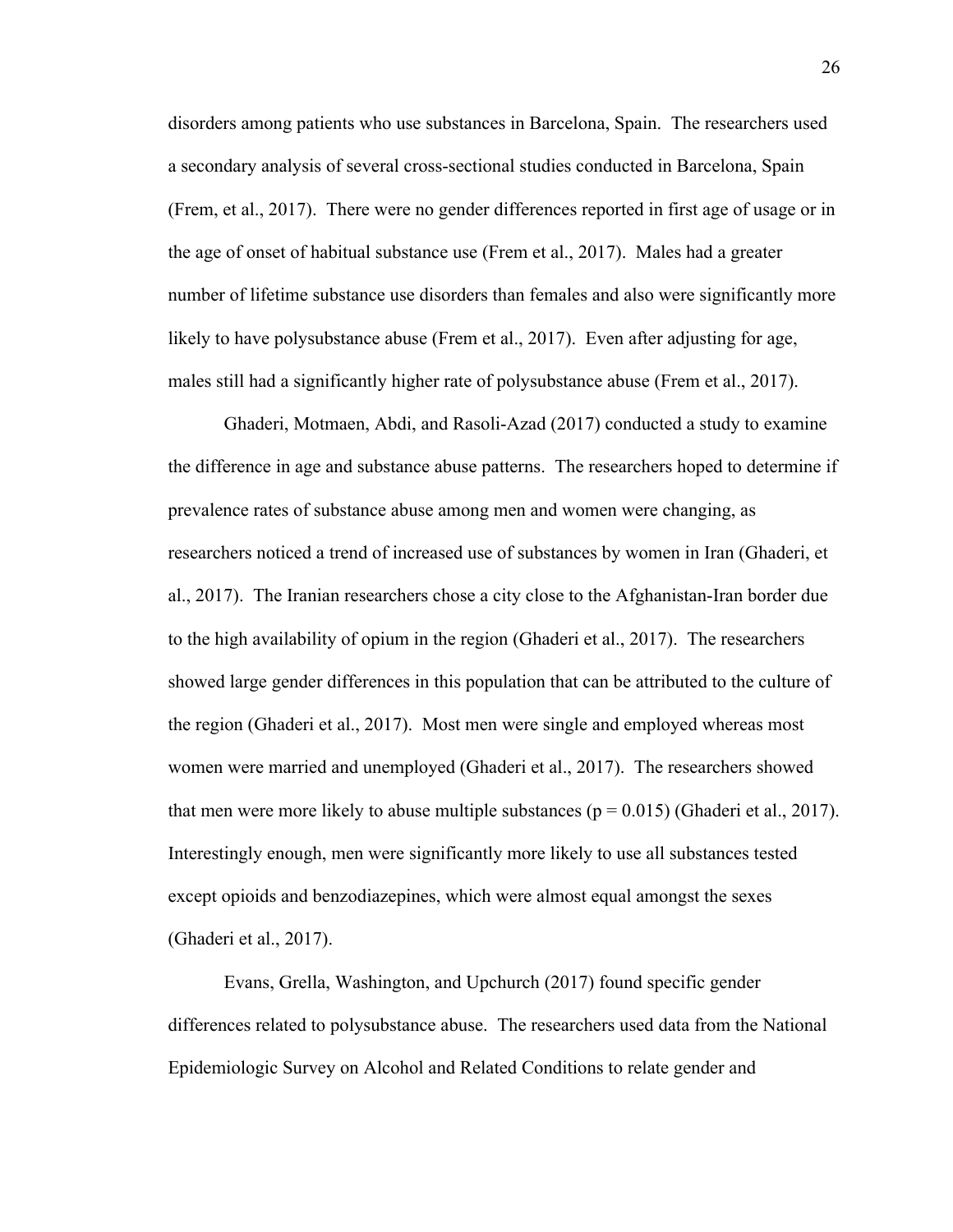racial/ethnic differences to polysubstance abuse (Evans, et al., 2017). Polysubstance abuse was significantly higher in the males that were studied versus the females (Evans et al., 2017). Also rates of polysubstance abuse persisted longer in males than in females during the course of this study (Evans et al., 2017).

Using the above literature as a guide, males are at a much larger risk of developing polysubstance abuse than females. None of the researchers utilized patients that had been admitted to a drug rehabilitation facility and only one set of researchers studied patients in the United States. This shows a gap in the literature related to gender and polysubstance abuse as it relates to the current study.

# **Age and Polysubstance Abuse**

Looking at the relationship between age and polysubstance abuse in the literature resulted in no studies that look at age comparisons. The lack of literature comparing age ranges and risk of polysubstance abuse shows another gap in the literature that the current study hopes to fill. Multiple researchers have looked at youth and polysubstance abuse so those will be discussed below.

Moss, Chen, and Yi (2014) reported patterns of substance abuse prior to age 16, including projections of substance abuse into young adulthood. The researchers conducted the study on United States adolescents by using a secondary data analysis of the Add Health Survey (Moss et al., 2014). Moss et al. (2014) found that there was an overwhelming amount of polysubstance abuse (approximately 45% of adolescents) when substances were restricted to alcohol, marijuana, and cigarettes. Regular early use of these substances also led to an increased risk of continued use through early adulthood (Moss et al., 2014).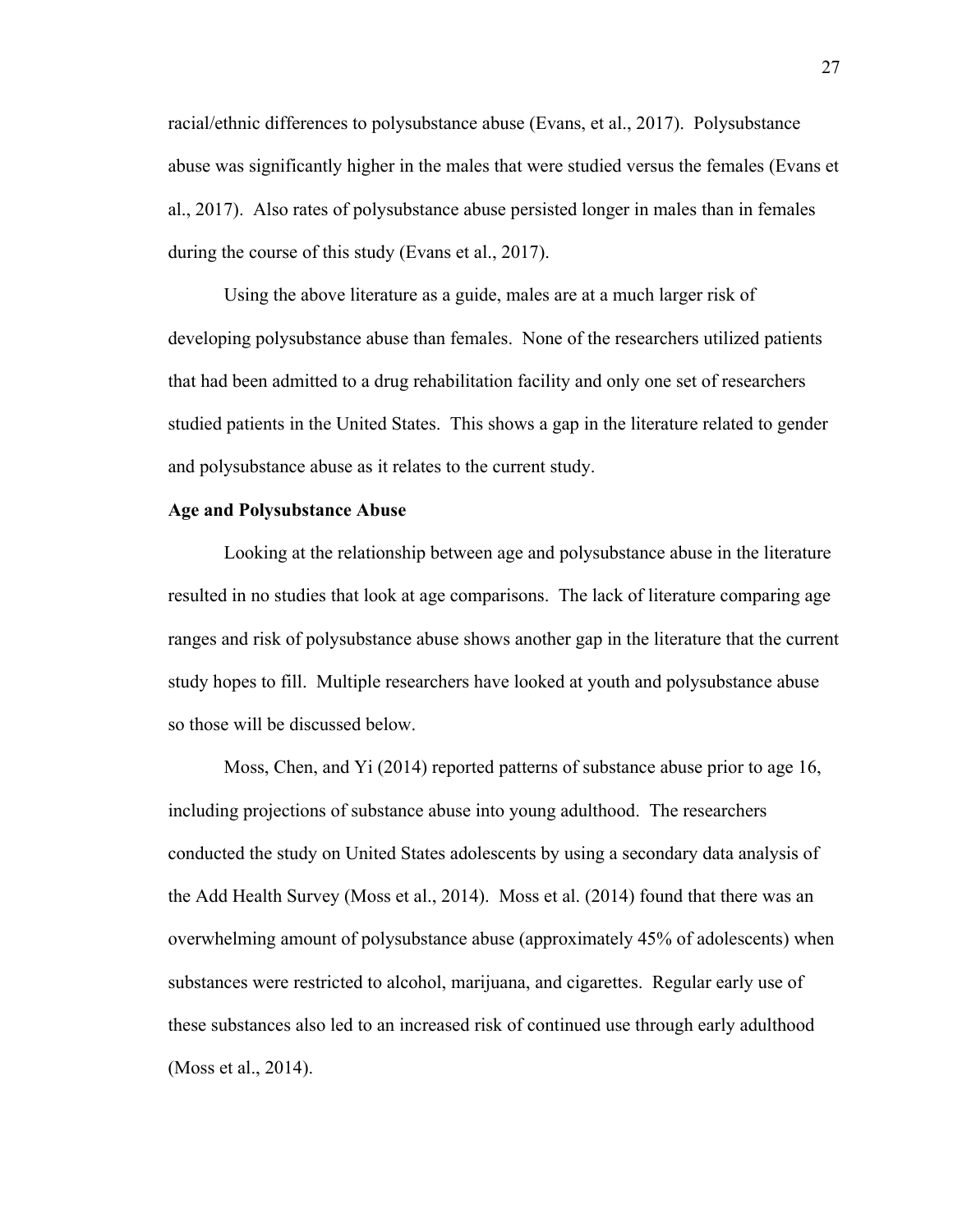Kliewer and Murrell (2007) also looked specifically at adolescents and tried to identify risk factors and protective factors for substance use in Central American countries. Kliewer and Murrelle (2007) used survey results from over 17,000 students in Panama, Costa Rica, and Guatemala on the lifetime use of alcohol, tobacco, marijuana, inhalants, tranquilizers, cocaine, crack, and ecstasy. Substance use was then compared to various risk factors and protective factors (Kliewer & Murrelle, 2007). Risk factors included dysregulation, family problems with drugs/alcohol, peer deviance, and exposure to community violence, while protective factors included positive family interactions and positive student-teacher interaction (Kliewer & Murrelle, 2007). Risk factors were more strongly associated with substance use than protective factors (Kliewer & Murrelle, 2007).

#### **Employment and Polysubstance Abuse**

Employment status has been rarely studied in relation to polysubstance abuse. The studies below represent the literature that is available in finding differences between employment status and substance abuse, in general, with special notations for studies who had a polysubstance abuse arm.

Dada, Burnhams, Laubscher, Parry, and Myers (2018) looked at patient characteristics for women seeking substance abuse treatment in Western Cape, South Africa. The researchers hoped to find risk factors for women so that targeted interventions could be created by the public health community to help lower the burden of substance abuse in the community (Dada, et al., 2018). Specific to employment, 54.8% of study participants were unemployed at the time of study entry, followed by 24.9% having full employment (Dada et al., 2018). The researchers reported numbers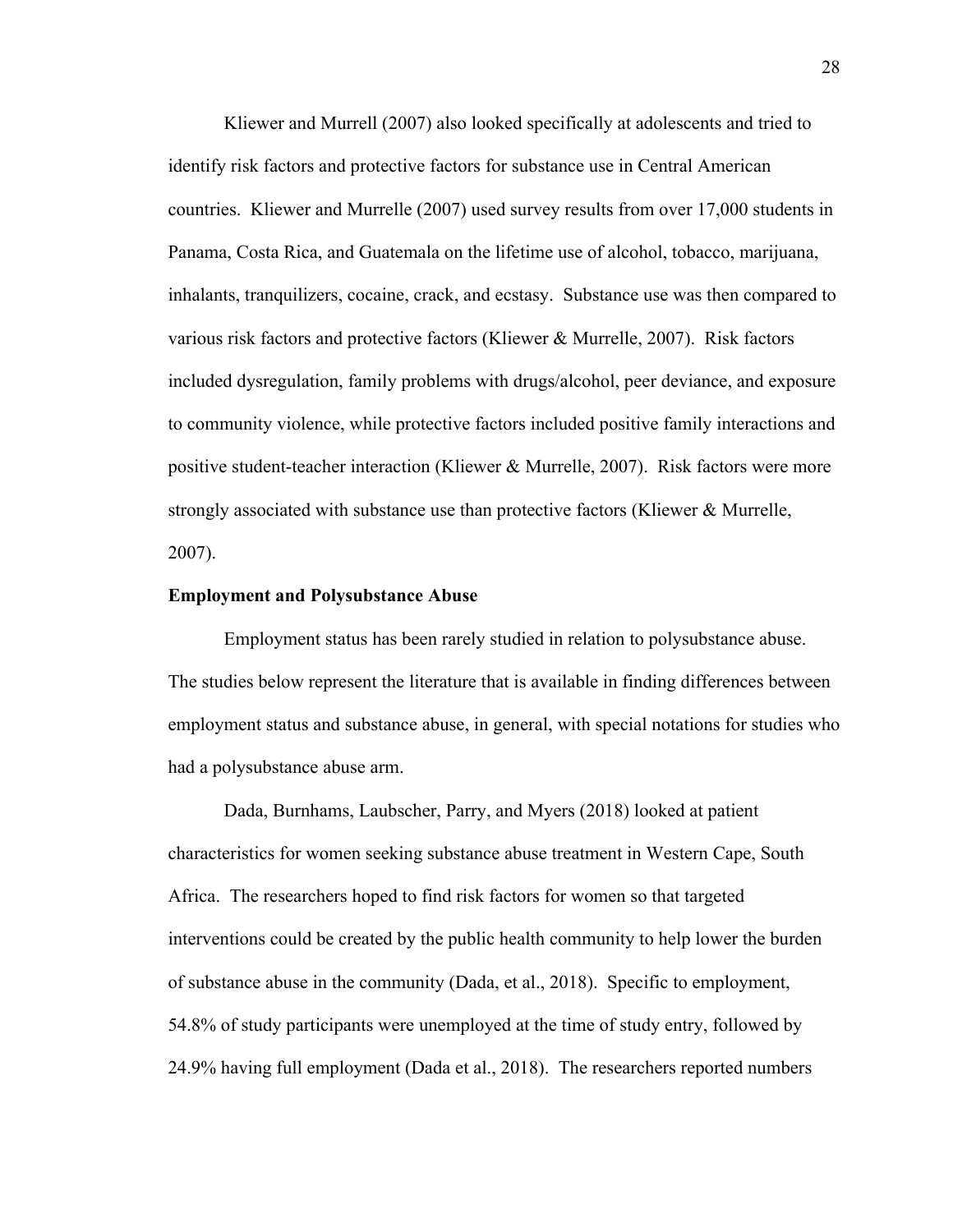and percentages for women who exhibited polysubstance abuse but did not state whether any group was significantly different (Dada et al., 2018). However, the researchers did show that for substance abuse in general, women who were not working were significantly more at risk of being victims of substance abuse, when compared to those who worked full time, part time, or were students (Dada et al., 2018).

Timko, Han, Woodhead, Shelley, & Cucciare (2018) looked at polysubstance use amongst those who used stimulants and sought to review health outcomes over a threeyear follow-up period (Timko, et al., 2018). The researchers did not look specifically at employment status, but it was a variable collected (Timko et al., 2018). Researchers found that amongst stimulant users, no differences were found in employment status when comparing different polysubstance abuse classes (Timko et al., 2018).

As mentioned above, very few researchers have specifically looked at use of multiple substances to determine if employment is protective of substance abuse behaviors. This shows another gap in the literature, especially when looking at those patients admitted to a drug rehabilitation facility, who likely need the most help, and could also be underrepresented in studies.

#### **Insurance and Polysubstance Abuse**

A review of the literature resulted in no studies where insurance status was discussed as a factor for developing polysubstance abuse. Ali, Teich, and Mutter (2017) sought to determine reasons why patients may or may not seek treatment for substance abuse disorders and found that financial barriers was one of the largest reasons for not finding treatment (Ali, et al., 2017). Among those who were privately insured, patients stated they were not ready to quit using or were not ready to face the stigma of accepting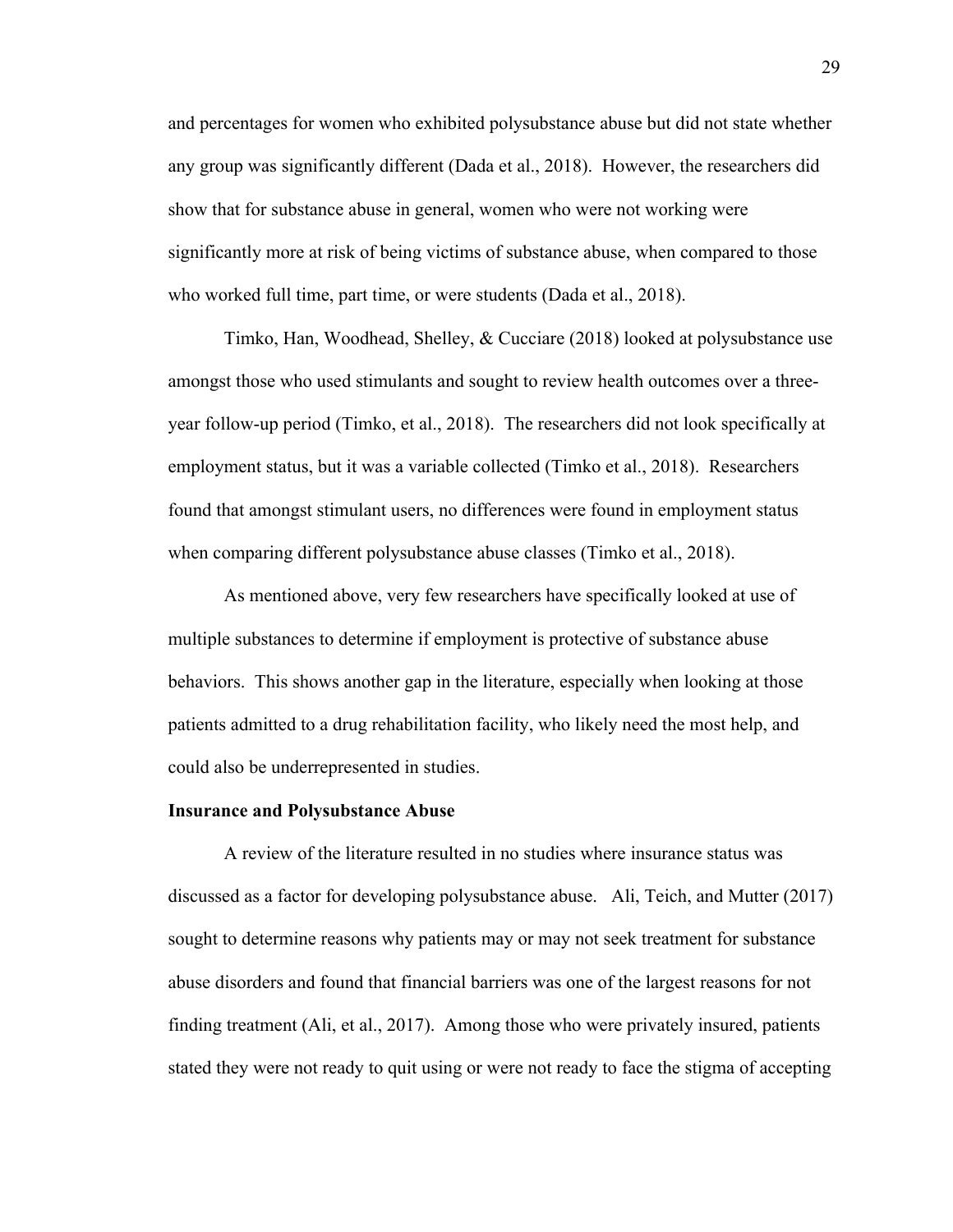help (Ali, et al., 2017). Amongst those not insured, financial barriers were the number one reason why patients did not seek treatment (Ali, et al., 2017). Also, among those patients who were covered by Medicaid, financial reasons still remained the top reason why treatment was not sought (Ali, et al., 2017). In another study, Feder et al. (2019) found that having health insurance was associated with a higher rate of patients entering treatment as compared to those who did not have insurance (Feder et al., 2019). Feder et al. (2019) specifically looked at those patients who injected drugs (Feder et al., 2019). Patients are more likely to obtain treatment after they are given insurance and continue to exhibit more stable medical care after becoming insured (Feder et al., 2019). Differences in type of insurance (private versus Medicaid/Medicare) showed that public programs increase treatment use more than private commercial insurance (Feder et al., 2019). Researchers noted that expanding public insurance programs could help to create a healthier nation with less substance abuse problems (Feder et al., 2019).

# **Living Arrangements**

Several researchers have shown that those people who are homeless exhibit substance abuse problems more regularly than those who have a place to call home. This section will delve into available literature, focusing on polysubstance abuse when available.

Choi and Dinitto (2019) noted patients who were admitted to drug rehabilitation facilities but focused only on those who used marijuana. They noted that more than 75% of users exhibited polysubstance abuse (Choi & Dinitto, 2019). The researchers did not break down the data in terms of those who were polysubstance users versus those who were not but broke the data down in specific terms to marijuana as a primary, secondary,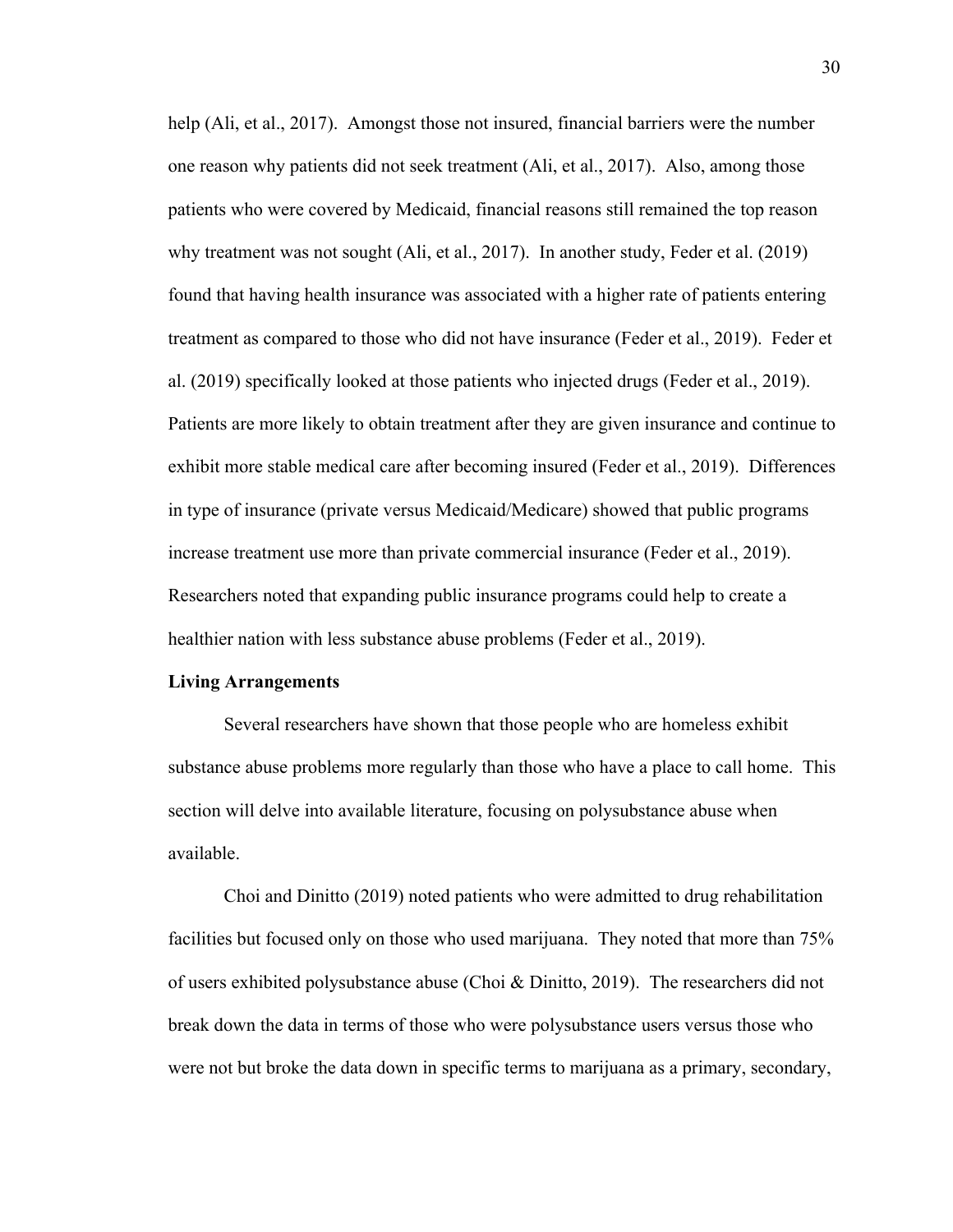or tertiary drug upon admission compared to marijuana only (Choi & Dinitto, 2019). Choi and Dinnito (2019) showed that those who had marijuana as a drug of abuse along with any other drug were at least twice as likely to be homeless than those who only exhibited abuse of marijuana.

Rosenthal, Mallett, Milburn, & Rotheram-Boris (2009) sought to determine patient characteristics amongst homeless young people in the greater Los Angeles area. While the researchers had no direct comparisons between homeless status and substance abuse, they presented a summary of the homeless population in Los Angeles as compared to Melbourne, Australia, and how these populations compare with homelessness and substance abuse (Rosenthal et al., 2009). The researchers found that the length of homelessness was associated with greater risk of substance abuse, with those who had been homeless longer having higher rates of substance abuse (Rosenthal et al., 2009). The researchers also found that those who were experienced homeless had a significantly higher mean number of drugs used versus those who were newly homeless (Rosenthal et al., 2009).

Schneider, Park, Allen, Weir, and Sherman (2019) found that homelessness was related to substance abuse in Baltimore, Maryland. The researchers found that of those people who exhibit polysubstance abuse in Baltimore, 34% were homeless, while 38% owned their own home/apartment, and the remaining 28% lived in someone else's place (Schneider et al., 2019). The researchers used a latent class analysis and found that those patients who fit into the heroin/cocaine class were more likely to be homeless than those who fit into other classes (Schneider et al., 2019). Of note, the heroin/cocaine class was considered to be the highest risk class (Schneider et al., 2019).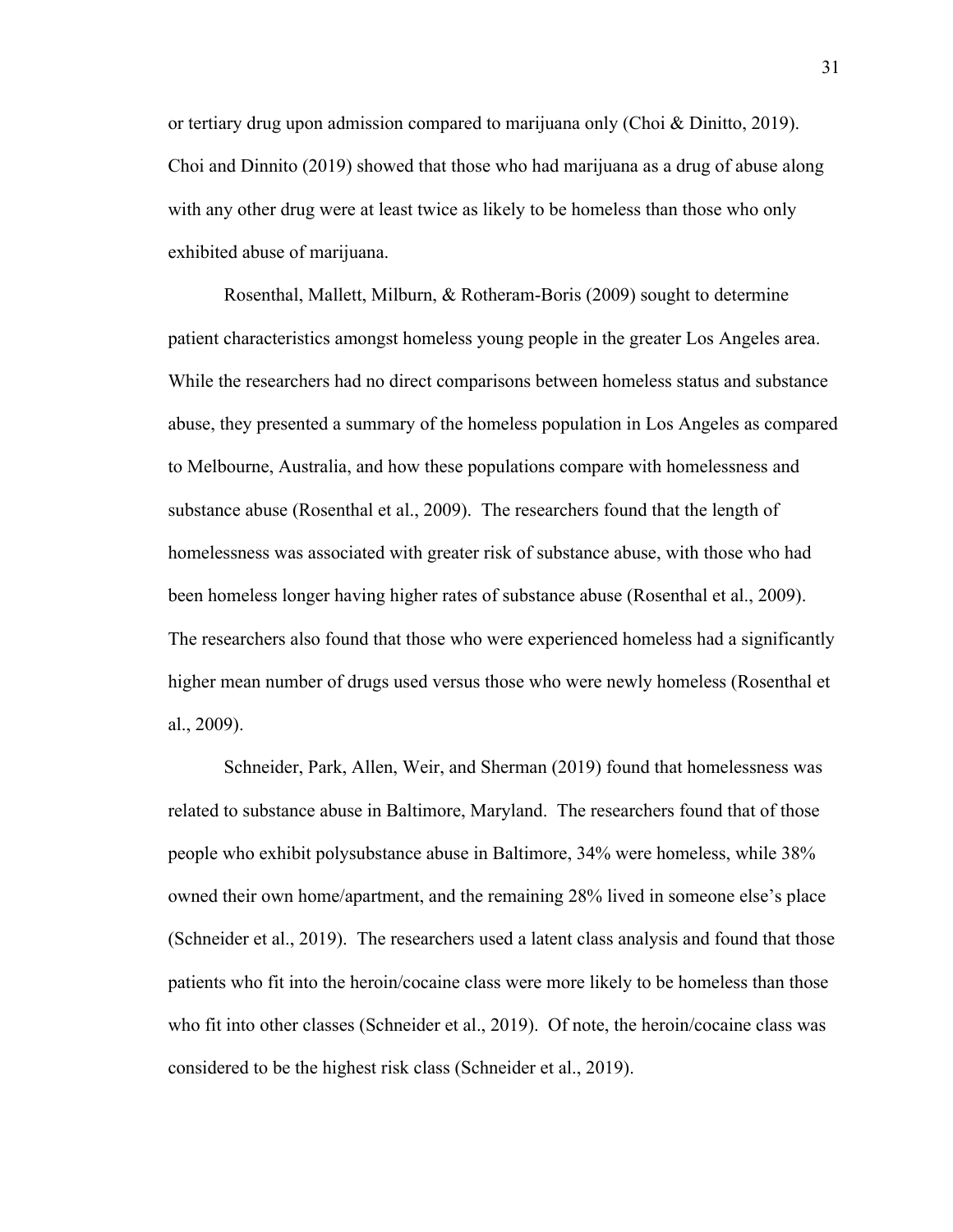As noted by the studies above, homelessness is a risk factor for the development of polysubstance abuse. Researchers have noted that substance abuse does not start while being newly homeless but can develop the longer a person is homeless. Another theory is that substance abuse can cause situations where people become homeless. None of these studies were conducted in patients who had been referred to substance abuse facilities, so again the gap in the literature is there and will hopefully be filed by the current study.

#### **Mental Illness and Polysubstance Abuse**

Diagnosed mental illness has been studied by multiple researchers to determine how these complex medical conditions contribute to substance abuse, and more specifically polysubstance abuse. Below will be an overview of the available literature to show the relationship between these two medical conditions.

Ibrahim, Hussain, Alnasser, Almohandes, and Sarhandi (2018) conducted a study in Saudi Arabia, in a population much like the current study, in that these patients were inhabitants of a psychiatric rehabilitation center. Although polysubstance abuse was not an inclusion factor in the study, 60% of patients were polysubstance abusers (Ibrahim et al., 2018). The researchers found there was actually no correlation between diagnosed mental illness and the presence of substance abuse (Ibrahim et al., 2018).

Timko, Ilgen, Haverfield, Shelley, and Breland (2017) conducted a study in psychiatry inpatients to look at the correlations between patients having co-occurring mental health and substance use disorders. The reasons for admission to the psychiatric hospital included depression (78.1%), PTSD (41.3%), other anxiety disorder (63.4%), schizophrenia or schizoaffective disorder (29.1%), and bipolar disorder (16.9%) (Timko et al., 2017). Patients who were in the polysubstance group tended to have more severe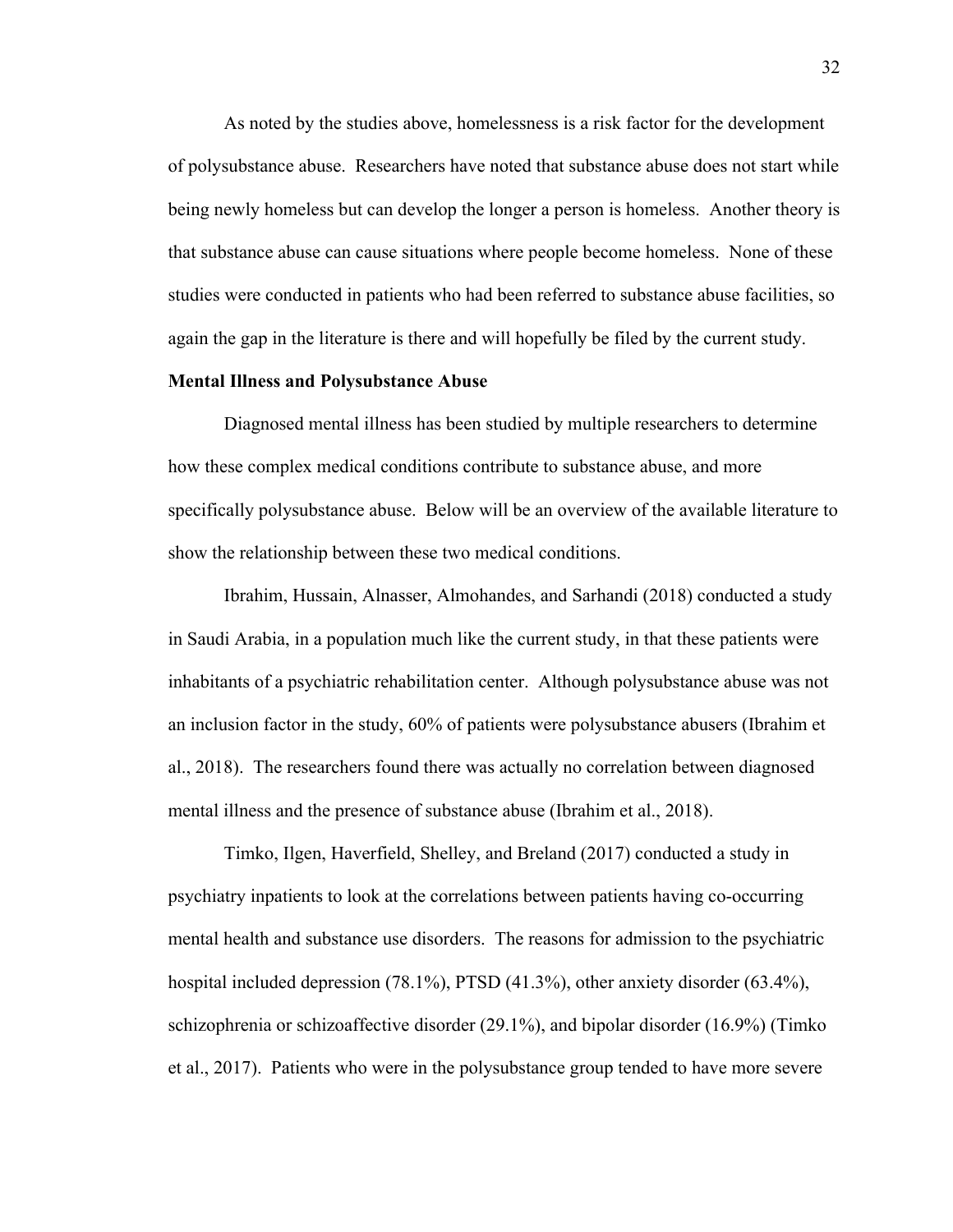alcohol and drug use problems, more support for abstinence, and less self-efficacy to maintain abstinence (Timko et al., 2017). When comparing those who did not have polysubstance abuse to those who did, there was no difference noted in severity of psychiatric symptoms, except in the alcohol only group (Timko et al., 2017). This group had more severe social anxiety (Timko et al., 2017). This study contains a lot of parallels to the current study, except for the fact that all participants had some form of mental illness. The current study seeks to see if presence of mental illness is a risk factor for polysubstance abuse.

Delving into more specific mental health issues, it appears that post-traumatic stress disorder (PTSD) has been linked to substance abuse and polysubstance abuse the most. Kearns, Cloutier, Carey, Contractor, and Blumenthal (2019) noted that patients who were polysubstance abusers had greater PTSD-associated negative cognition (anhedonia, mostly) and hyperarousal symptoms (irritability/aggression, risky behaviors) than those who were not polysubstance abusers. Jeffirs et al. (2019) conducted another study specific to PTSD, but this time in a veteran population, and found that those patients who were being treated for PTSD and also had some degree of substance abuse, polysubstance users had greater reductions in frequency of use and sustained levels of PTSD symptoms as compared to patients who only use one substance. It is important to note that baseline frequency of use and PTSD symptoms did not differ at the beginning of PTSD treatment (Jeffirs et al, 2019).

#### **Race and Polysubstance Abuse**

Most researchers have not specifically looked at racial differences in substance abuse populations, but this variable is often collected and reported on with each study.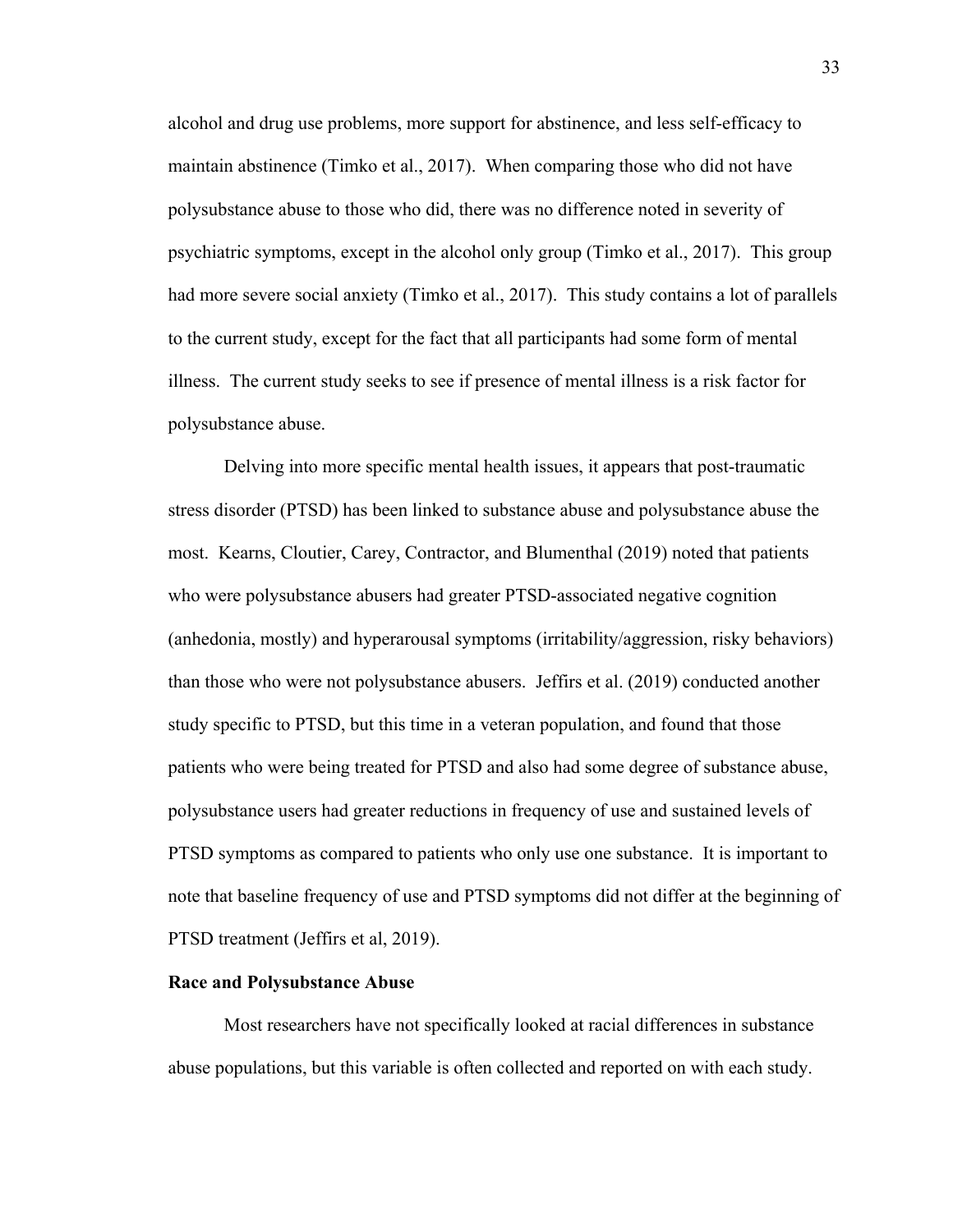Silveira, Green, Iannaccone, Kimmel, and Conway (2019) conducted a latent class analysis on students aged 15–17 to determine patterns of polysubstance abuse in United States youth. Using white, non-Hispanic children as the reference race, both black and Hispanic students were more likely to fit into the polysubstance class than their white peers (Silveira et al., 2019). It is important to note that the researchers only included children though, so differences in the adult population may exists.

Evans et al. (2017) found that African Americans were more likely to exhibit polysubstance abuse as compared to Hispanics, and non-Hispanic whites. It was also noted that Hispanics experienced polysubstance abuse more than non-Hispanic whites (Evans et al., 2017). Other researchers have shown that non-Hispanic whites experience polysubstance abuse more than other racial classes (Choi et al, 2019; Timko et al, 2018).

As noted above there is no consensus in studies as to which race experiences the most polysubstance abuse. Hopefully the current study can help add more guidance on which race is affected more so that more resources can be developed for the most affected races.

#### **Other Variables**

The last three variables (alcohol as a substance, education level, and prior treatment episodes) have not been included in any usable way in the literature found. Alcohol usage was compared as a single substance but not when being taken into account as one of the substances of polysubstance abuse. Education level resulted in no matches that would fit the topic, and prior treatment episodes have not been looked at either. Including these variables will begin foundational work to determine what differences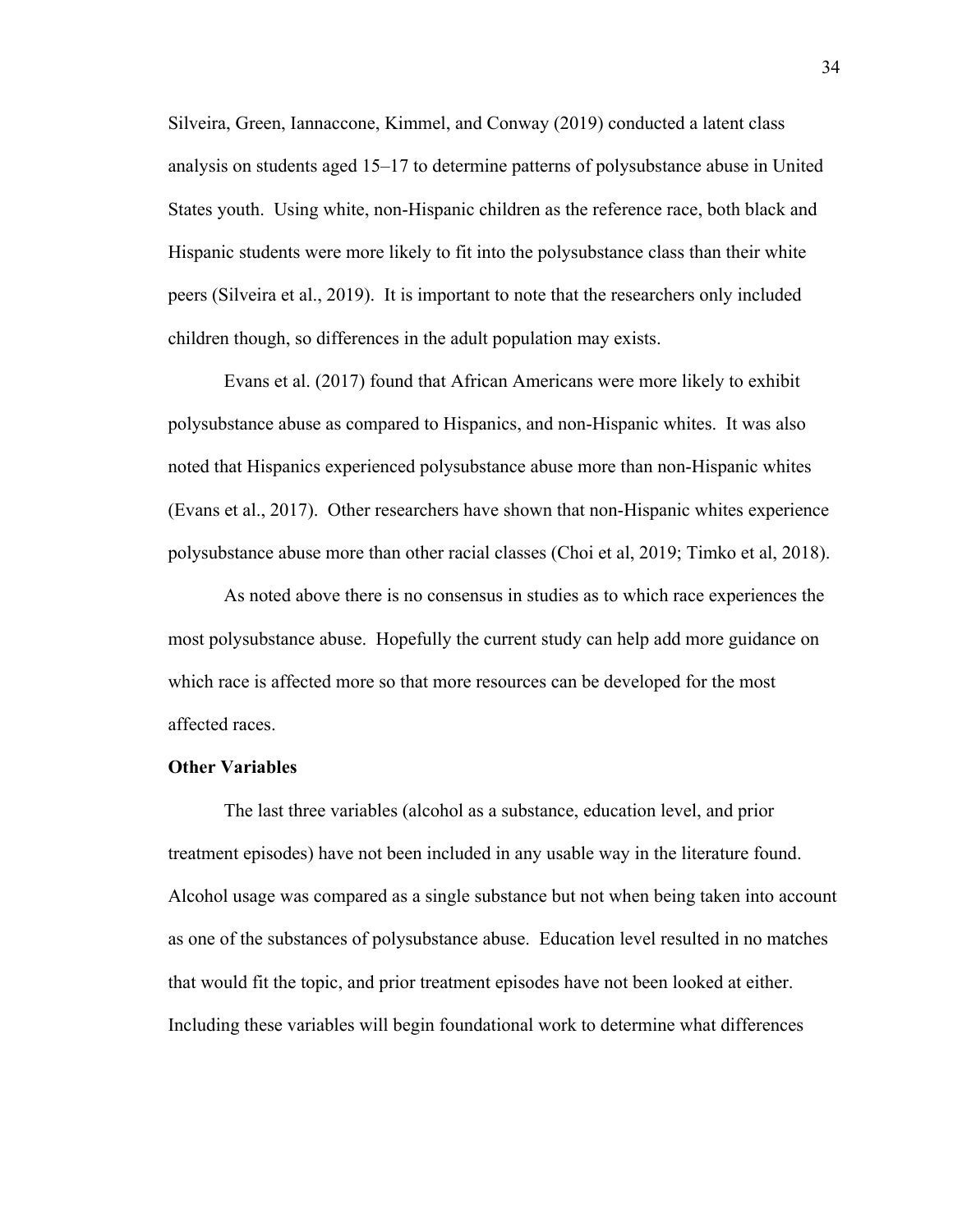may exists in terms of risk for polysubstance abuse and could contribute to positive social change if differences are found.

#### **Social Change and Polysubstance Abuse**

When discussing substance abuse of any kind, any interventions that are done or any risk factors that are noted have to potential to cause vast positive social change. The determination of risk factors that could lead to polysubstance abuse could help create new programs specific to those risk factors. Without a knowledge of the risk factors involved, local, state, and federal public health partners may not be able to target the right sets of patients to create the best improvement in outcomes. Each variable discussed above, if found to have a significant risk for causing polysubstance abuse, could result in new programs and resources being created which would have a profound impact on social change. The ability to have targeted resources and programs for patients who have a polysubstance problem could help treat these patients and prevent relapse.

On a much larger scale, substance abuse disorder has been met with a much larger criminal justice approach than a public health approach in the past. The resulting criminalization of drug use has led to many arrests with no thoughts of how to successfully treat each patient. The public health world has become increasingly present in the treatment and prevention of substance abuse disorder (Volkow, Poznyak, Saxena, & Gerra, 2017). The 2016 United Nations General Assembly Special Section on drugs recognized drug addiction as a health disorder that is preventable and treatable and not a result of moral failure (Volkow et al, 2017). This recommended push to maintain substance abuse disorder as a public health problem led to many areas of social change, to include processes to eliminate stigma and discrimination, implementing evidence-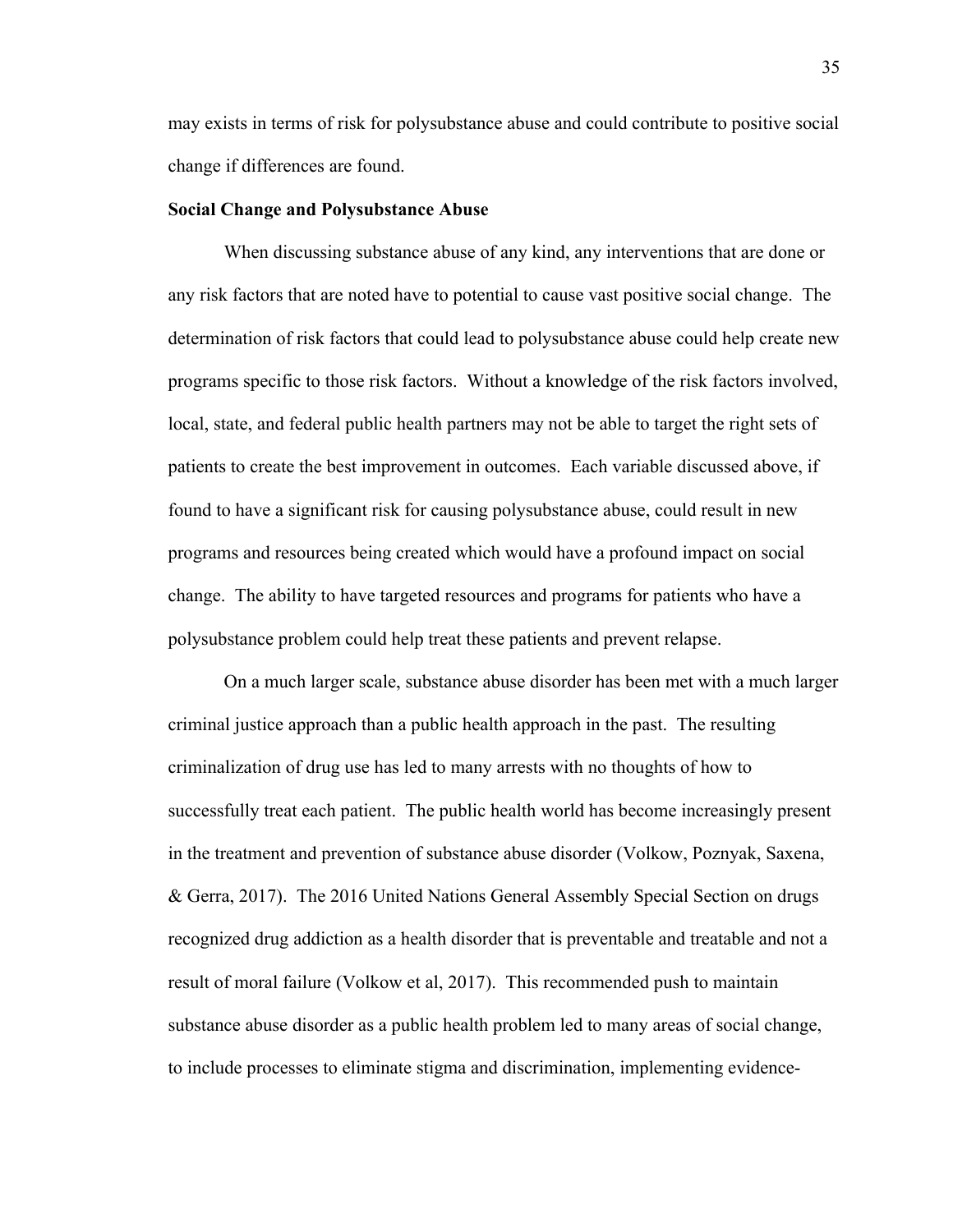based prevention and treatment programs, collecting and utilizing scientific data in policy making, and engaging stakeholders in coordinating policy making (Volkow et al, 2017). The more research that is conducted on substance abuse disorder, the more likely these programs are able to take hold and create positive social change for those who succumb to this disease (Volkow et al, 2017).

#### **Summary and Conclusions**

The above section contained a guide of the available literature relating to the theoretical framework and the variables being used in the study. It is important to note that no researchers have combined all of these variables together to show which ones interact and lead to an increased risk for polysubstance abuse. Using the above as a guide, differences have been found in whether males or females have greater risk and what races exhibit a greater risk of polysubstance abuse. No researcher has readily compared adults to youth to determine if polysubstance abuse could be caught early and whether early detection and treatment could lead to greater remission. The current study hopes to fill all these gaps and note the degree that each one of these patient characteristics contributes to development of polysubstance abuse in patients who have been admitted to drug rehabilitation facilities nationally. The next section provides an overview of the study methodology to obtain the answers to the above questions.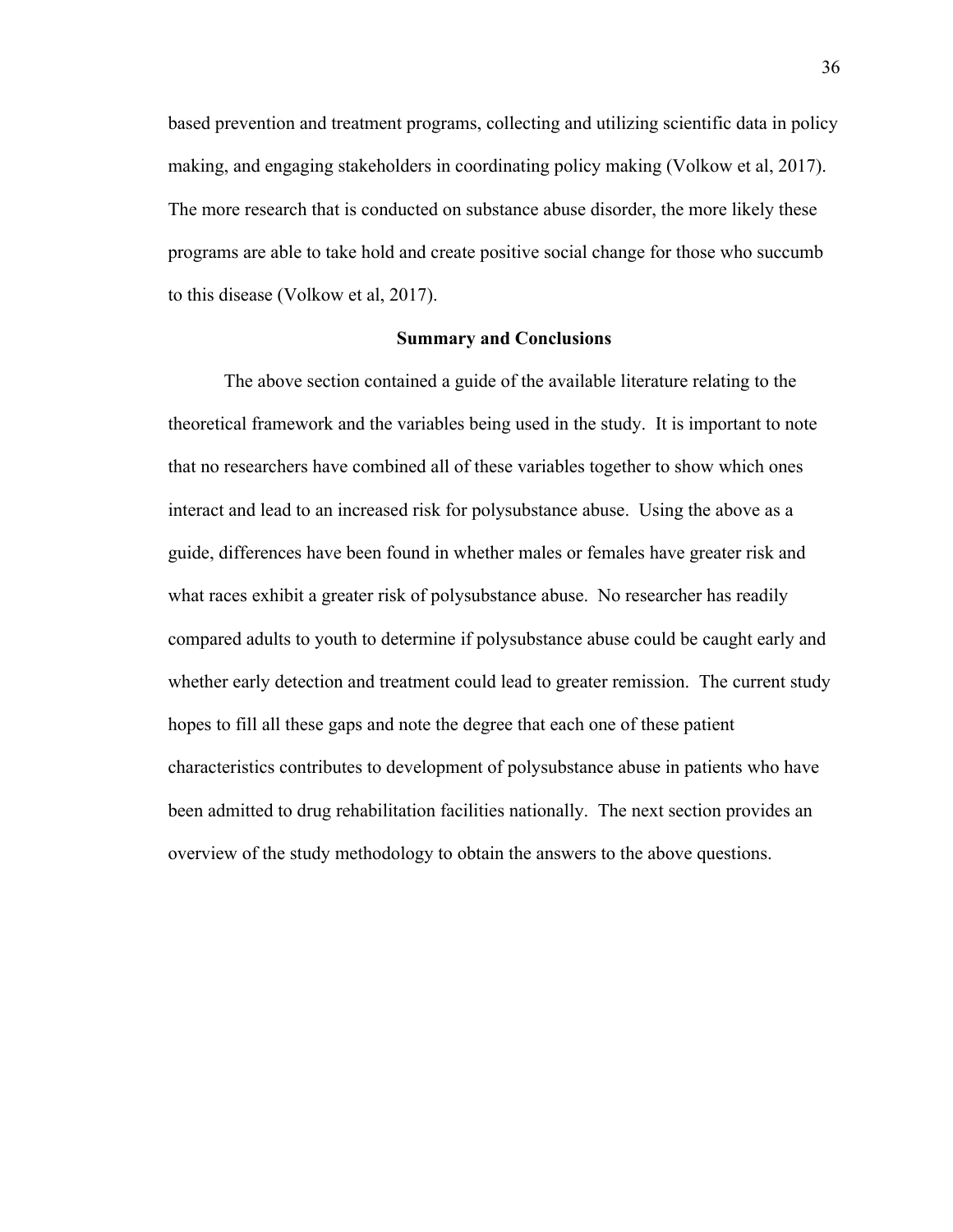#### Chapter 3: Research Methods

# **Introduction**

I conducted a retrospective quantitative research study to explore the relationship of sociodemographic variables and how these variables may or may not lead to polysubstance abuse in patients admitted to a drug rehabilitation facility. I used secondary data analysis. The independent variables that I used were patient's sex, age, race, education level, employment status, insurance status, living arrangements, prior treatment for substance abuse, alcohol as one of the substances, and diagnosed mental illness. The dependent variable that I used was whether a patient exhibits polysubstance abuse. I used a binomial logistic regression to show whether any of these variables were associated with polysubstance abuse.

This chapter will be divided into four sections. In the introduction section, I will briefly describe the study problem and purpose. In the research design and rationale section, I will describe study variables and explain the research design that I used and why I selected it. In the methodology section, I will describe the patient population that I used, sampling procedures, a description of the archived data that I used, and a data analysis plan. Lastly, in the threats to validity section, I will describe threats to both external and internal validity.

#### **Research Design and Approach**

I used a quantitative retrospective research design to determine if there was an association between various sociodemographic factors and the risk of having polysubstance abuse. The independent variables that I used were patient's sex, age, race, education level, employment status, insurance status, living arrangements, prior treatment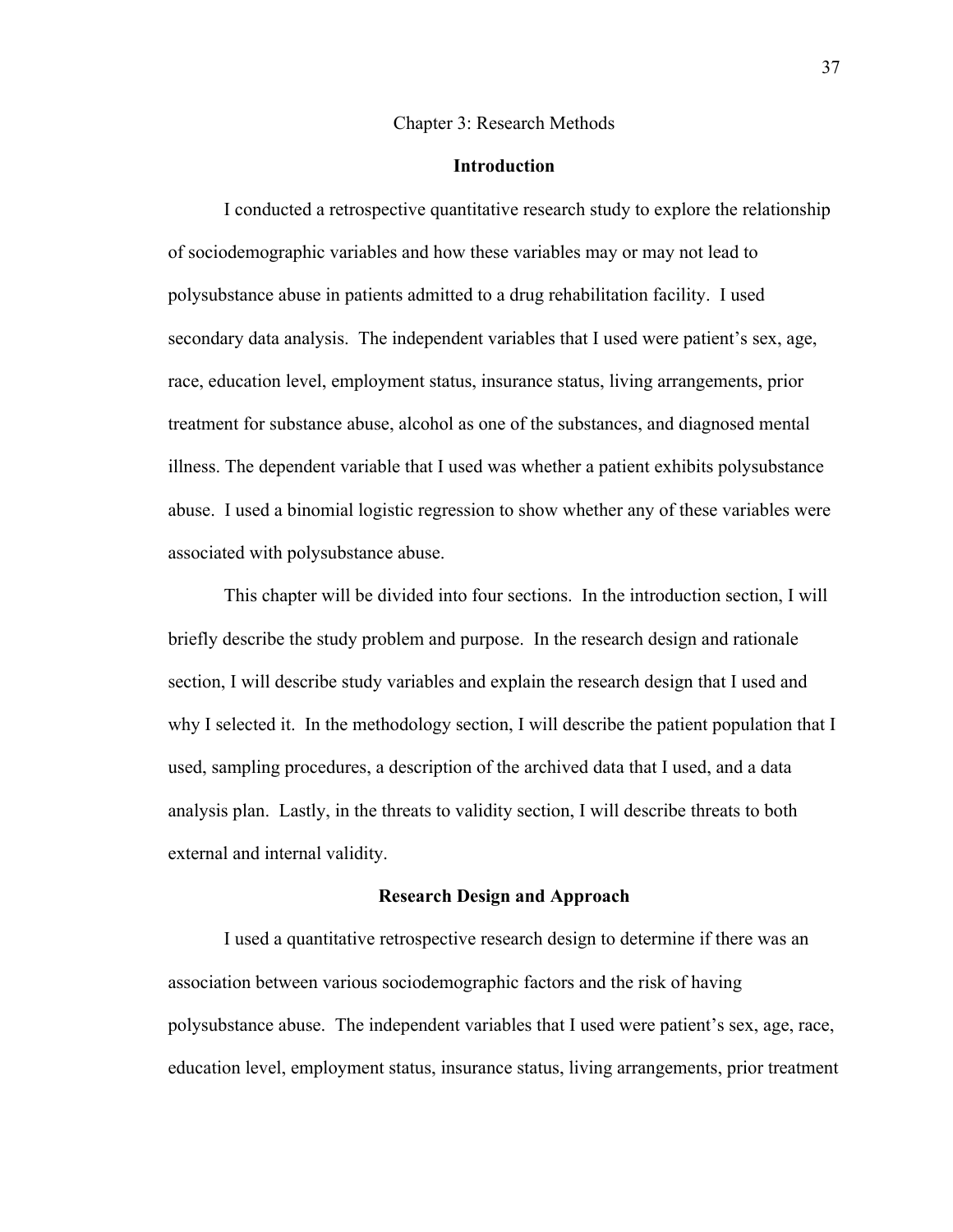for substance abuse, alcohol as one of the substances, and diagnosed mental illness. The dependent variable that I used was whether a patient exhibits polysubstance abuse.

This study is a retrospective study because of its use of archived data by SAMHSA. I used this research design to answer the research question of determining the extent patient characteristics (patient's sex, age, race, education level, employment status, insurance status, living arrangements, prior treatment for substance abuse, alcohol as one of the substances, and diagnosed mental illness) individually contribute to polysubstance abuse among patients admitted to a drug rehabilitation facility. The data provided by SAMHSA are publicly available for use. I conducted bivariate analyses for each independent variable to determine the association with the dependent variable.

#### **Methodology**

#### **Study Population**

The target population for this study was anyone who had been diagnosed with a substance abuse disorder and had been admitted to a publicly funded substance abuse treatment facility. I selected this target population because state laws require publicly funded substance abuse treatment facilities to report admissions to SAMHSA and the data are made publicly available. The data covered all the United States and the years that I used were 2013 to 2015 as these are the last 3 years of data available. The study population available in the dataset is over 5,000,000 patients.

# **Sampling and Sampling Procedures**

Utilizing the dataset mentioned above, I selected a sample of patient records for inclusion in the study. To obtain this sample, I used simple random sampling. I assigned each entry a random number value using Microsoft Excel. I then sorted these random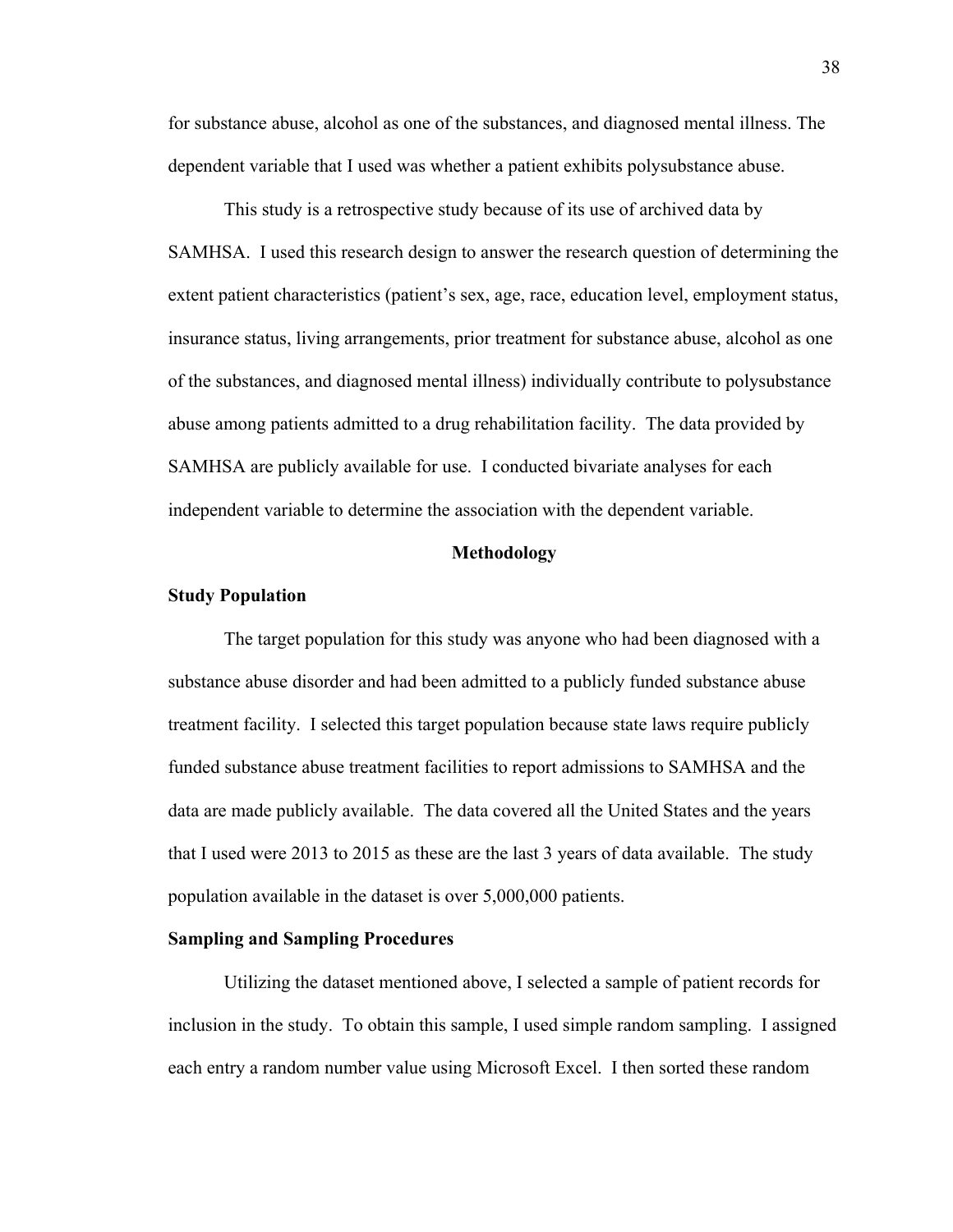numbers from smallest to largest and chose the sample from the random numbers. I chose simple random sampling for this study because it allows for each entry in the database to have an equal chance of being selected and therefore the study sample was completely random and had the highest probability of representing the entire study population. Exclusion criteria for the study were anyone who has missing values for the variables listed above and anyone who had a listing of zero substances upon admission to a substance abuse treatment facility.

I used the G\*Power software tool to calculate sample size for this study. I selected the effect size of 0.3 to cover for a small to medium effect. I set power to a standard 0.8 and the alpha level at 0.05, in accordance with standard social science practices. Given the use of 10 independent variables, the sample size needed to obtain statistical power resulted in 986 patients. This number was fully supported by the database that I used.

#### **Characteristics of Archived Data**

As mentioned above, I used archived data from SAMHSA. The specific dataset that I used was the Treatment Episode Data Set: Admissions (TEDS-A). I used the last 3 years of data and concatenated them together. These years are 2013, 2014, and 2015. The data were made publicly available and no special procedures were needed to utilize the data. SAMHSA collects this data from substance abuse treatment programs that use public funds. SAMHSA noted that some states collect only their publicly funded admissions, whereas as other states collect data from both publicly and privately-run facilities. Because of this, not all admissions to substance abuse treatment facilities are reported, but what is reported represents the public burden of substance abuse treatment.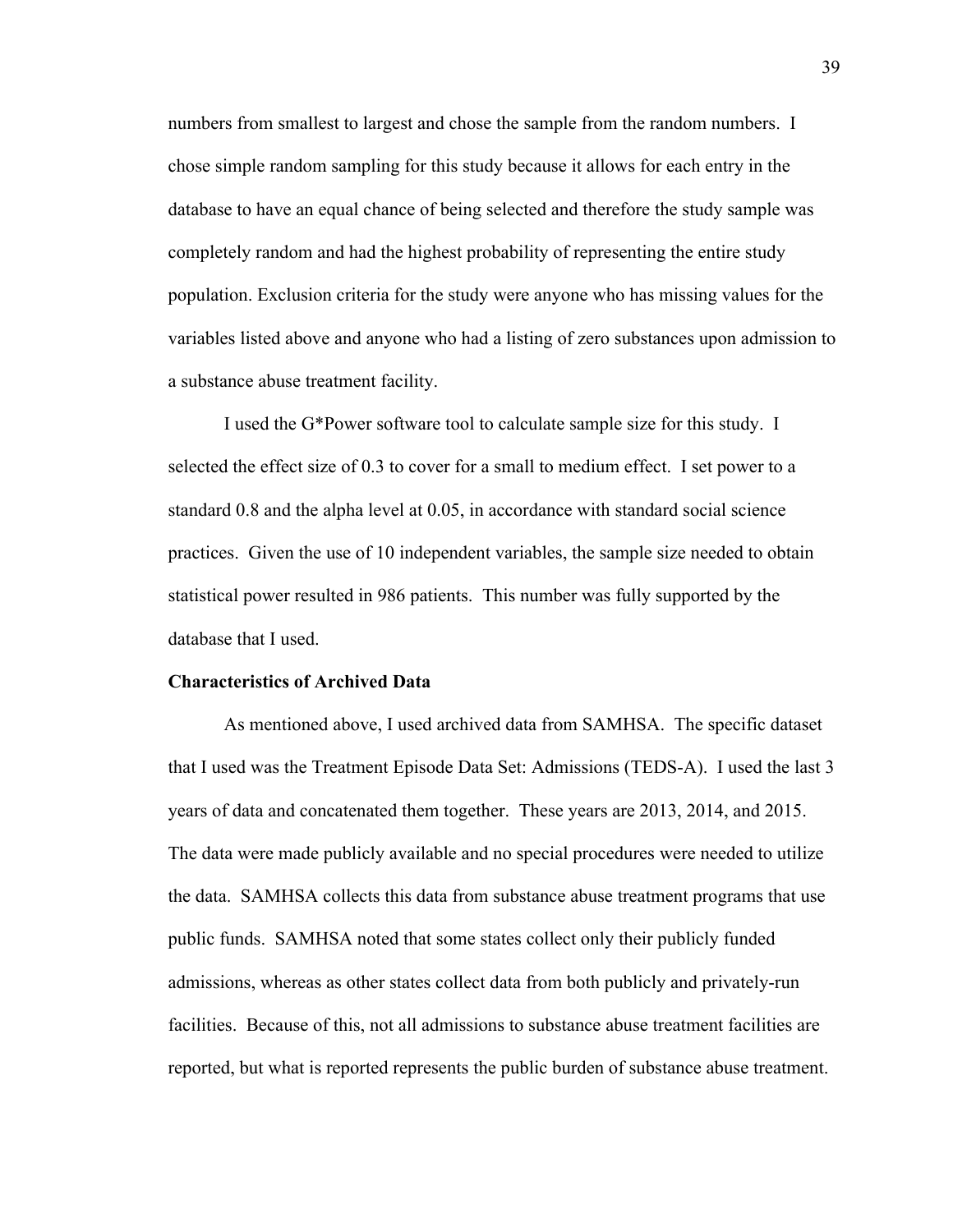The states utilize administrative systems that transmit the data to SAMHSA, which creates the dataset known as TEDS-A. TEDS-A contains records on admissions to substance abuse treatment facilities in those aged 12 years and older. Information in the database includes patient demographics and substance abuse characteristics. The records represent admissions to a treatment facility and not an individual patient. This could mean that one patient may be represented multiple times in the database if the patient had been admitted more than once over the time period being reported. The data are provided by the facility directly to SAMHSA and is inclusive of all patients admitted to the facility over the year. Given this, the data are valid and reliable as it contains all data the facility collects.

To access the data, users must agree to the terms of use agreement as defined by SAMHSA. To be able to use the data, users agree to (a) use the dataset solely for research or statistical purposes and not for re-identification of specific research subjects, and (b) make no use of the identity of any research subject discovered inadvertently. Lastly, users agree to reference the recommended bibliographic citation in any publications that use SAMHSA data and to send citations of published works to SAMHSA for inclusion in a database of related publications. These are the only procedures for gaining access to the data and the data codebook.

The dataset does not contain any identifying information and multiple measures were taken to protect the confidentiality of records. Variables that could identify individuals, such as age as a continuous variable, were recoded into various categorical variables so that individuals could not be identified. SAMHSA used disclosure analyses to identify records that remained unique after decoding. These records underwent data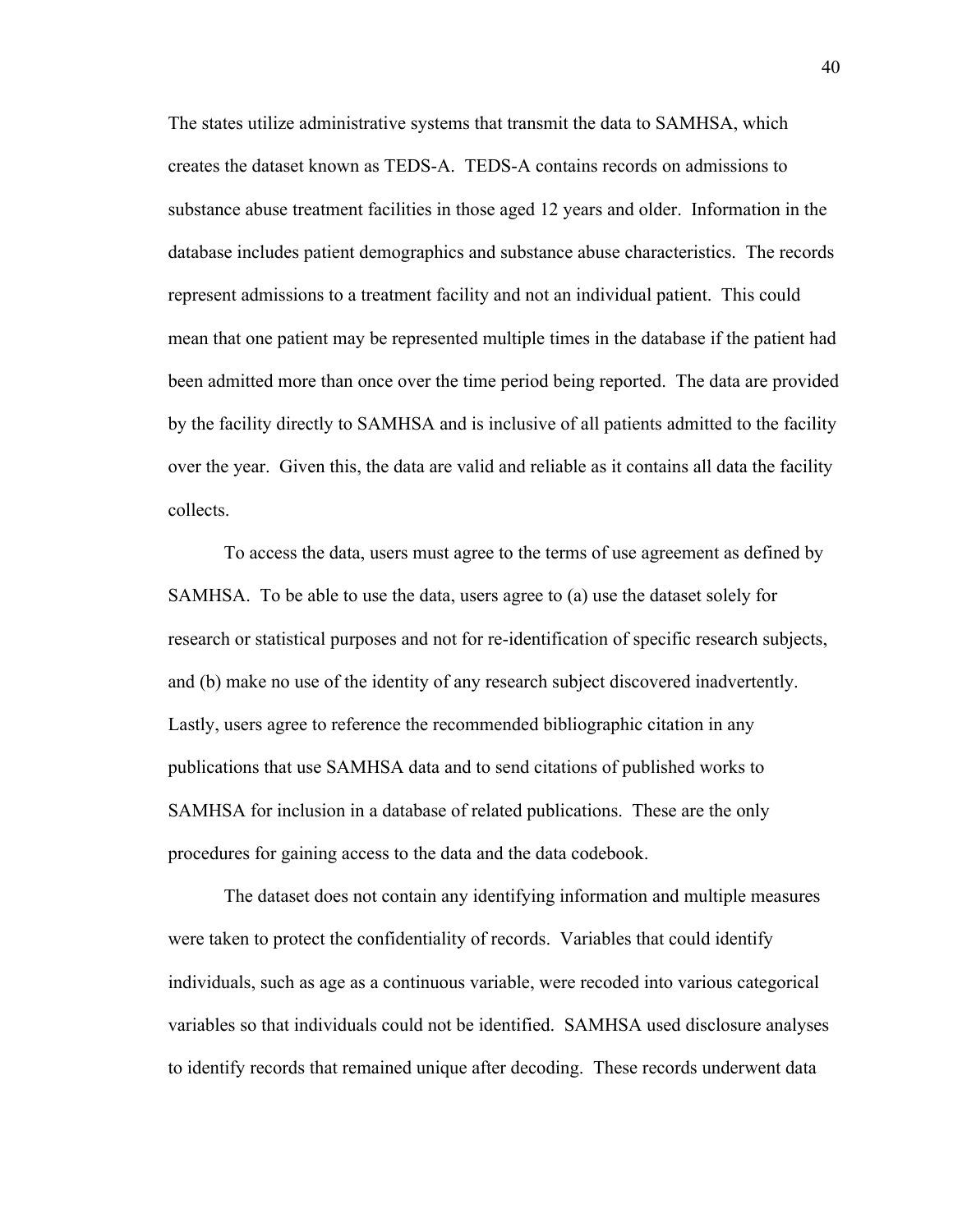swapping in order to satisfy stringent confidentiality standards. It is for these reasons that the secondary analysis of this previously collected data is ethically sound. Before I conducted this research study, the proposal was submitted to the Walden University Institution Review Board (IRB) and I received approval.

#### **Manipulation of Archived Data**

Due to the archived data structure, I recoded several variables in the original dataset to be useful for the current study. The first variable that I recoded was the number of substances variable. This variable in the original dataset measured how many substances were being used at admission to the treatment facility. To create the polysubstance abuse variable for this study, I recoded this variable where anybody using one substance was considered a mono-substance abuser and anyone using more than one substance was considered a polysubstance abuser. The next variable that I needed to recode was age. Age in the original dataset was coded by 5-year intervals. For this study, I recoded age into categories for under 18, 18–54, and 55 and older. The last variable that I recoded was the number of prior treatment episodes. This variable was reported as a numeric value of one to five or more. For the purposes of the current study this I recoded this variable where zero was changed to a value of No and one or more was changed to a value of Yes. This allowed for research into whether a prior treatment led to an increase in polysubstance abuse.

# **Operationalization of Variables**

In the following section, I will describe each variable that I used in the study, to include its definition and how it was measured. Patient's sex was treated as a dichotomous variable and defined as self-identification as male or female with no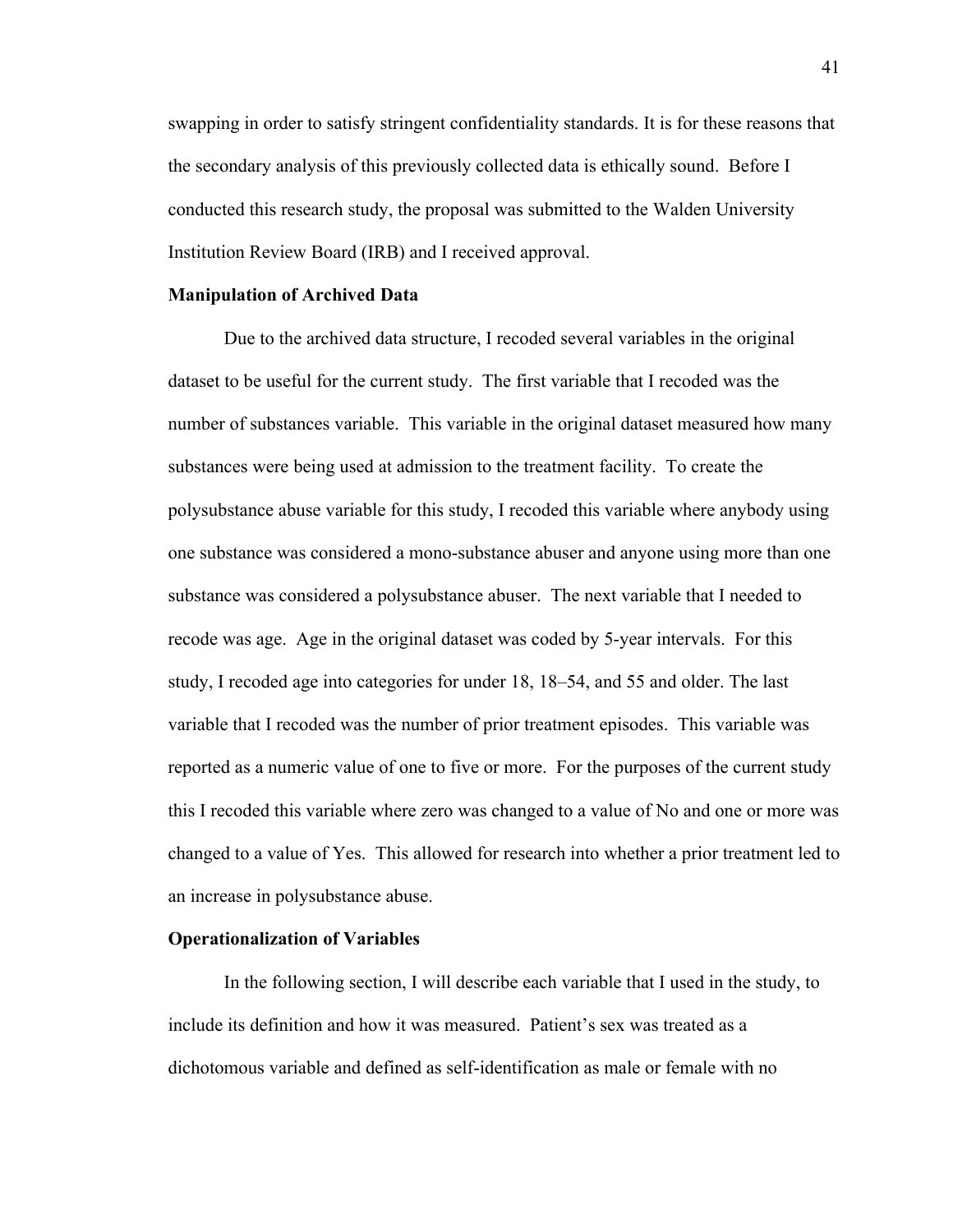category of other identifications. Age was treated as an ordinal variable and defined as 1 = under 18,  $2 = 18-54$ , and  $3 = 55$  and older. Race was treated as a categorical variable and was defined as self-identification of Alaska Native/American Indian, Pacific Islander, Black, White, Asian, or Other. Education level was treated as a categorical variable and was defined as self-report of Middle School, Some High School, Completed High School, Some College, or Completed College. Employment status was treated as a categorical variable and was defined as self-report of full-time employee, part-time employee, unemployed, or not in labor force. Insurance status was treated as a categorical variable and was defined as having private insurance, Medicaid, Medicare/Tricare, or no insurance. Living arrangements was treated as a categorical variable and defined as self-report of homeless, dependent living, or independent living. Prior treatment for substance abuse was a dichotomous variable and was defined as yes versus no. Alcohol as one of the substances was a dichotomous variable and was defined as yes versus no. Diagnosed mental illness was a dichotomous variable and was defined as yes versus no. The dependent variable that was used was whether a patient exhibits polysubstance abuse as a yes or no response.

#### **Data Analysis Plan**

My goal for this study was to determine if various patient characteristics can lead to a patient exhibiting polysubstance abuse using a quantitative method design. The overall objective was to understand the association between the independent variables of patient's sex, age, race, education level, employment status, insurance status, living arrangements, prior treatment for substance abuse, alcohol as one of the substances, and diagnosed mental illness and the dependent variable of polysubstance abuse. Each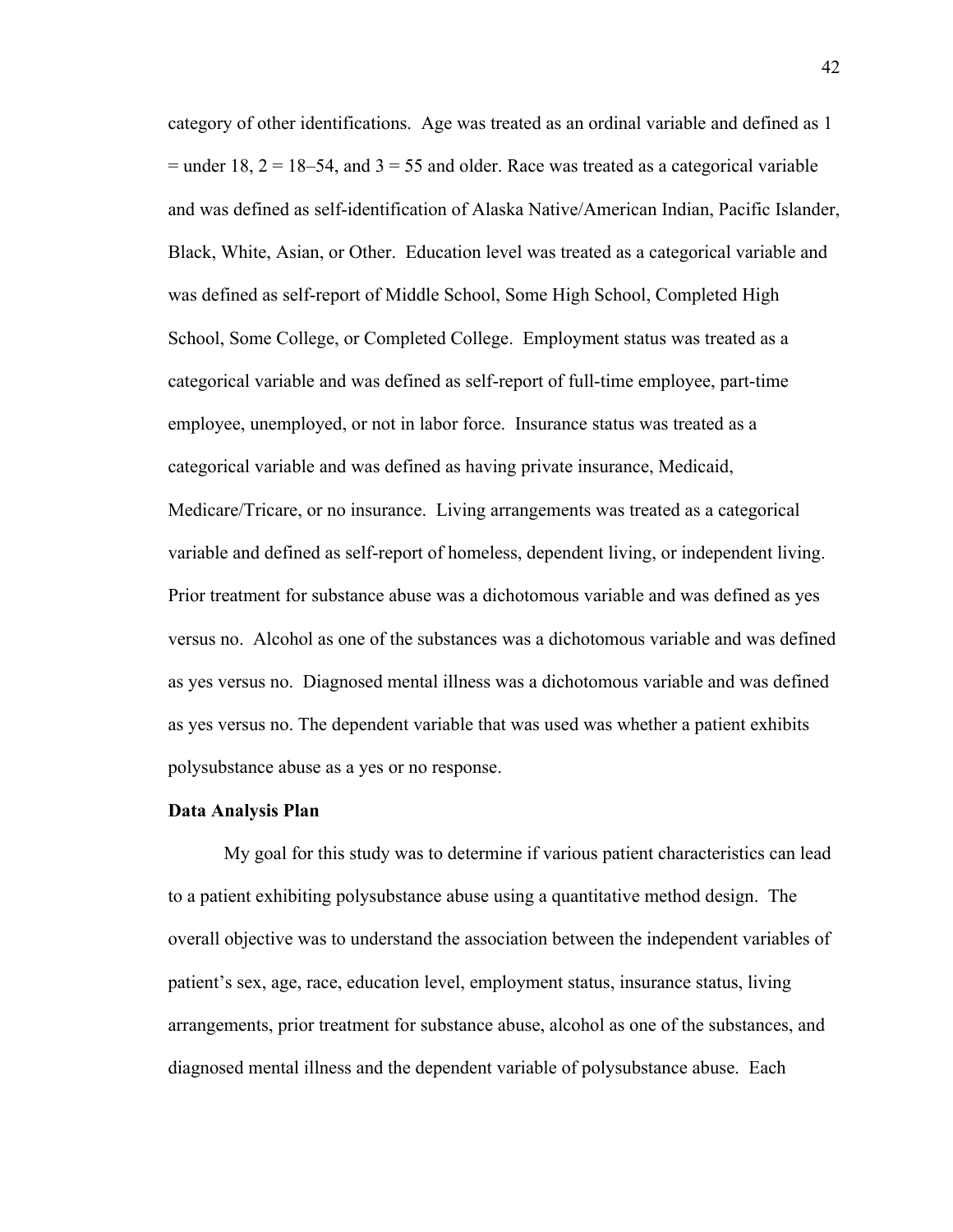variable listed above will have descriptive statistics ran to include frequencies and percentages. The research questions and hypotheses that were used to test this objective are as below.

RQ1: To what extent does treatment for substance abuse, alcohol use, and diagnosed mental illness contribute to polysubstance abuse among patients admitted to a drug rehabilitation facility?

*H*<sub>0</sub>1: There is not an association between treatment for substance abuse, alcohol use, and diagnosed mental illness with polysubstance abuse among patients admitted to a drug rehabilitation facility.

*H*<sub>a</sub>1: There is an association between treatment for substance abuse, alcohol use, and diagnosed mental illness with polysubstance abuse among patients admitted to a drug rehabilitation facility.

Table 2 below shows the relationship between the variables used for RQ1.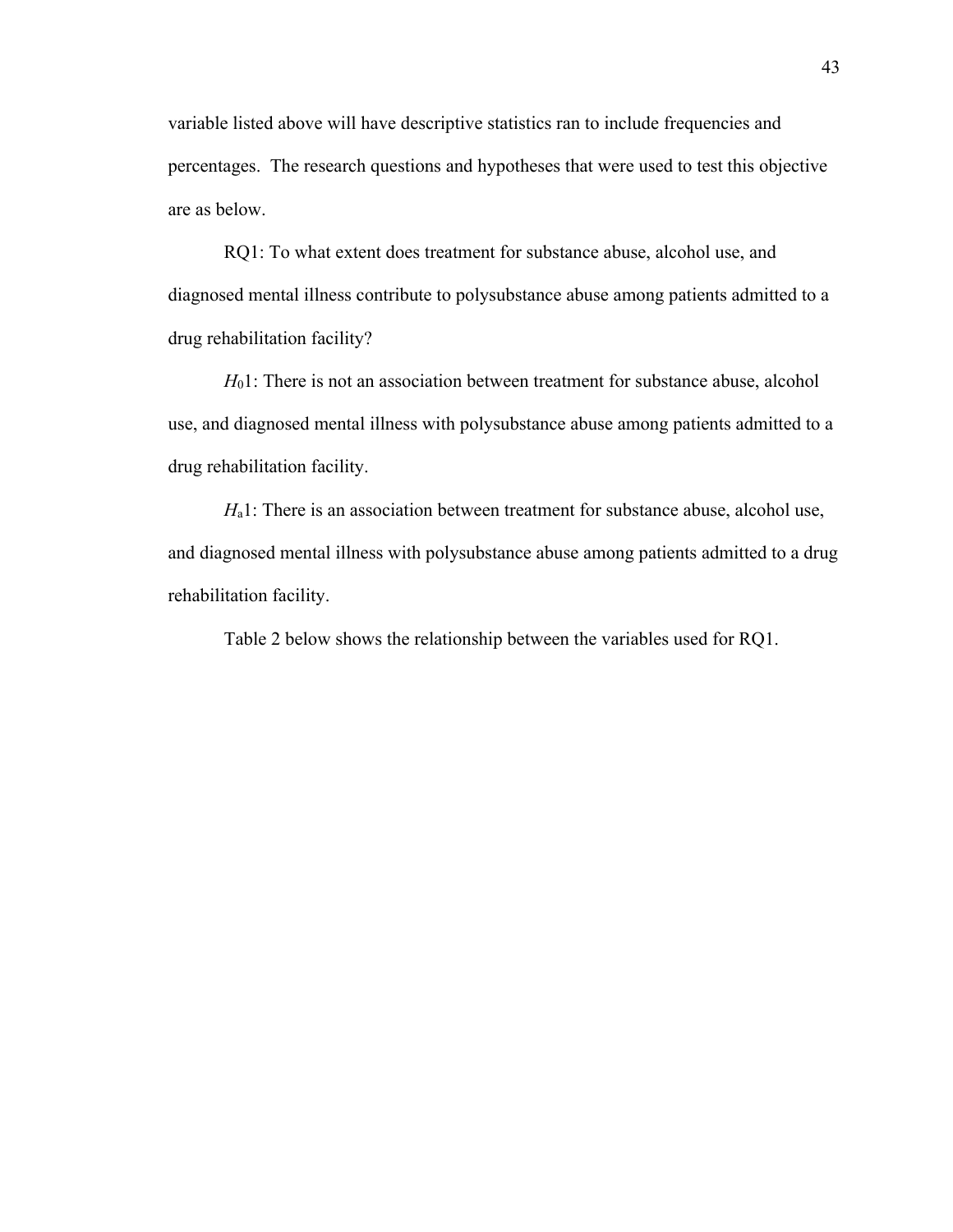# Table 2

# *Dependent and Independent Variables used for Research Question 1*

| Independent Variable                | Dependent Variable |
|-------------------------------------|--------------------|
| Prior treatment for substance abuse | Polysubstance      |
|                                     | Abuse              |
| Alcohol as one of the substances    |                    |
|                                     |                    |
| Diagnosed mental illness            |                    |

The secondary research question explores combinations of variables using the literature as a guide. This leads to the creation of the below hypotheses associated with the question.

RQ2: Is there an association between sex, age, race, education level, employment status, insurance status, and living arrangements with polysubstance abuse?

*H*<sub>0</sub>2: There is not a collective prediction between patient's sex, age, race, education level, employment status, insurance status, and living arrangements, and polysubstance abuse among patients admitted to a drug rehabilitation facility.

*H*<sub>a</sub>2: There is a collective prediction between patient's sex, age, race, education level, employment status, insurance status, and living arrangements, and polysubstance abuse among patients admitted to a drug rehabilitation facility.

Table 3 below shows the relationship between the variables used for RQ2.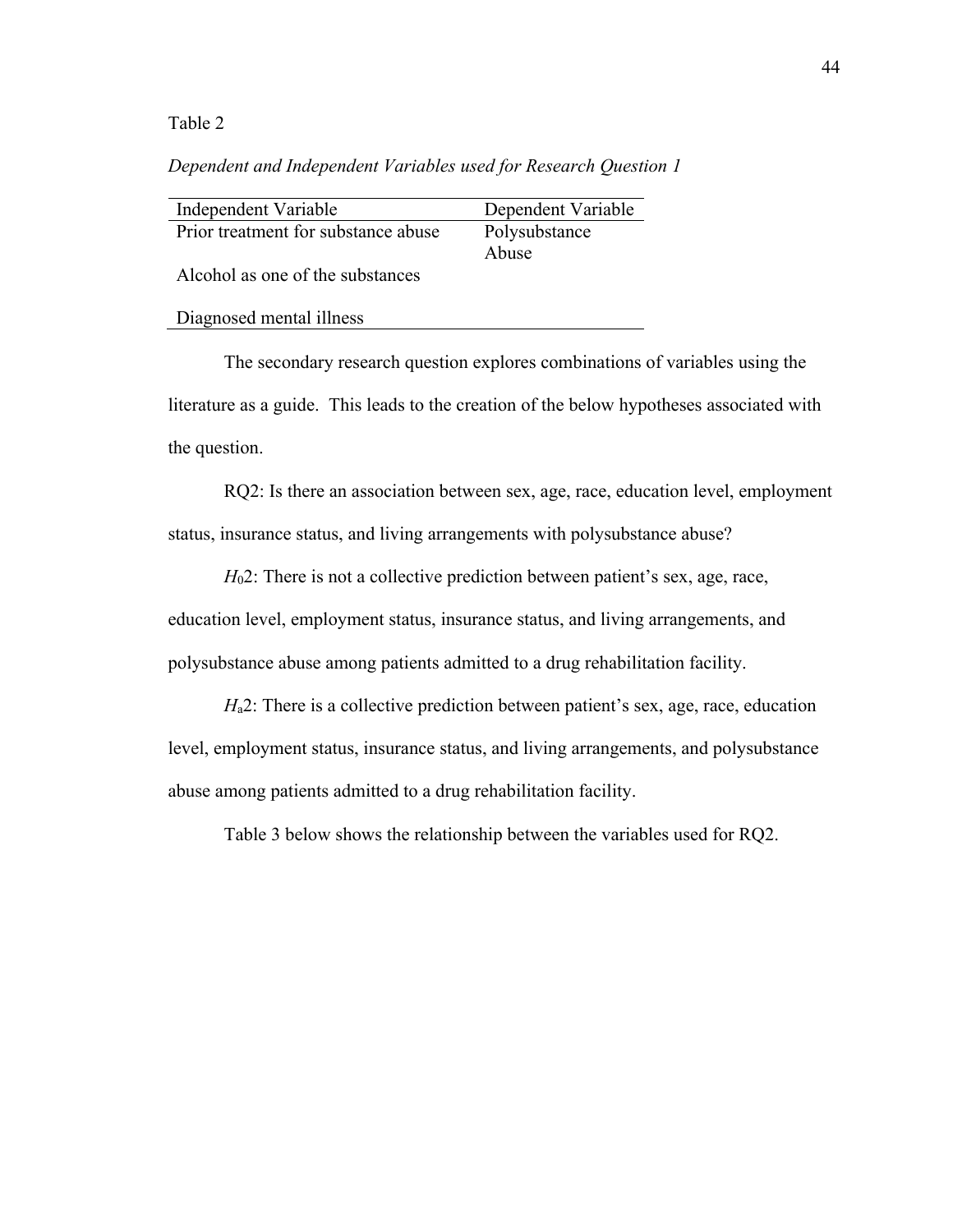Table 3

*Dependent and Independent Variables used for Research Question 2*

| Independent Variable     | Dependent Variable  |
|--------------------------|---------------------|
| <b>Sex</b>               | Polysubstance Abuse |
|                          |                     |
| Age                      |                     |
|                          |                     |
| Race                     |                     |
|                          |                     |
| <b>Education Level</b>   |                     |
| <b>Employment Status</b> |                     |
|                          |                     |
| <b>Insurance Status</b>  |                     |
|                          |                     |
| Living Arrangements      |                     |

The third research question poses the same question as RQ1 but attempts to adjust for patient sex and age.

RQ3: To what extent do prior treatment for substance abuse, alcohol use, and diagnosed mental illness contribute to polysubstance abuse among patients admitted to a drug rehabilitation facility, after adjusting for patient sex and age?

*H*03: There is not an individual association between prior treatment for substance abuse, alcohol use, and diagnosed mental illness to polysubstance abuse among patients admitted to a drug rehabilitation facility, after adjusting for patient sex and age.

*H*<sub>a</sub>3: There is an individual association between prior treatment for substance abuse, alcohol use, and diagnosed mental illness to polysubstance abuse among patients admitted to a drug rehabilitation facility, after adjusting for patient sex and age. *[[The above was the last page I edited thoroughly, so please be sure to continue through this chapter and make the appropriate changes, as they are indicated above.]]*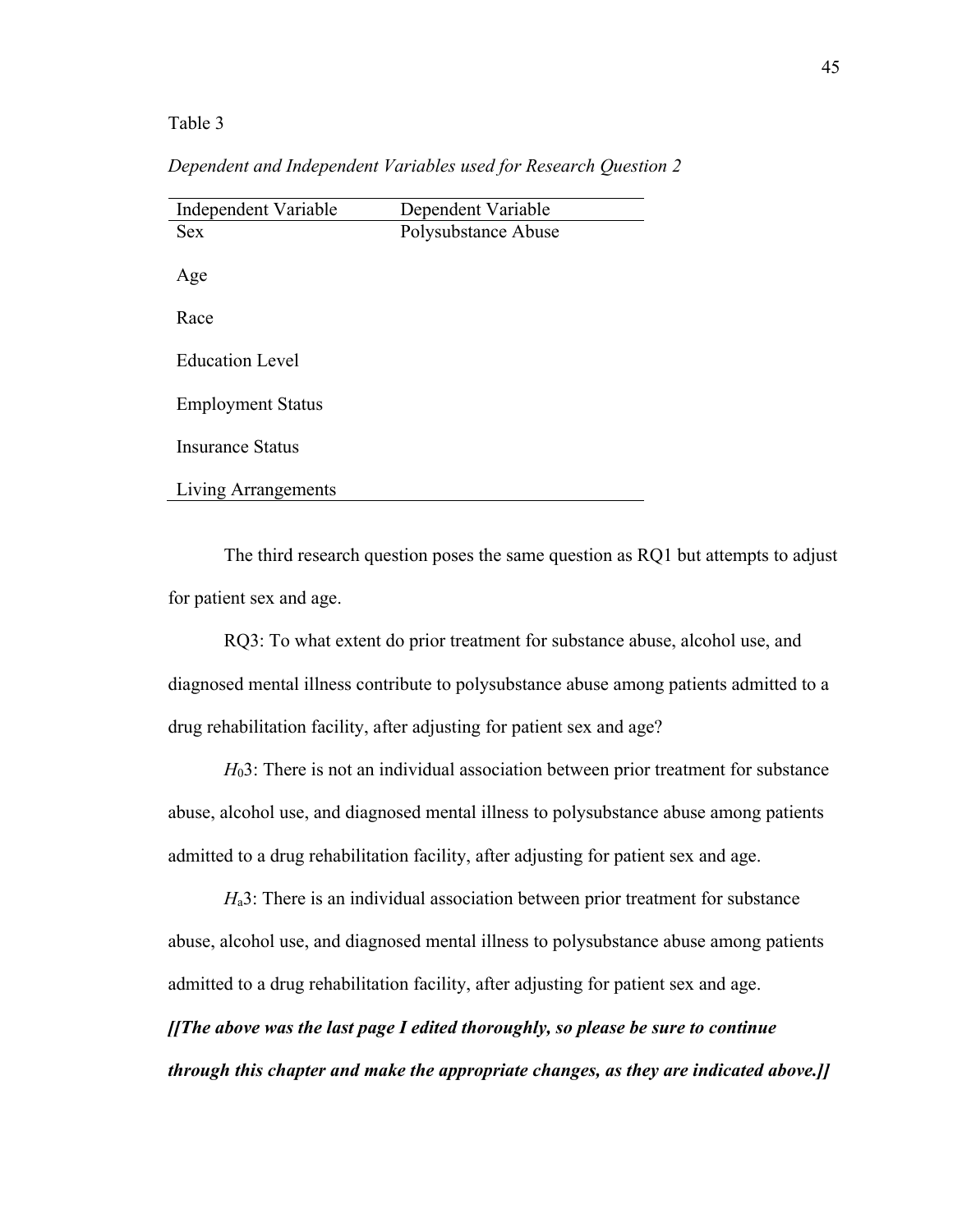To answer these questions, I conducted inferential statistics using a binomial logistic regression. I used multivariate analyses to identify if the combination of independent variables were strong predictors of polysubstance abuse. I used the logistic regression methodology because this type of statistical testing is valid when the dependent variable is of a dichotomous nature. I used SPSS version 25 to conduct all statistical testing. Before logistic regression could be done for this study, I tested all assumptions of logistic regression. I tested for multicollinearity by using SPSS and the tolerance and variance inflation factor (VIF) test. VIF values greater than 10 and tolerance values less than 0.2 were indicative of the presence of multicollinearity. The next assumption is that no outliers can be present. I examined the data to determine if outliers were present and whether these outliers were errors. Lastly, there should be a linear relationship between the log odds and independent variables. I checked linearity using SPSS and the B-coefficient. The B coefficient measures the degree of change in the outcome variable for every one-unit change in the predictor variable. It is essentially the slope of the line and should be linear between the log odds for logistic regression.

For RQ1, I compared each independent variable (prior treatment for substance abuse, alcohol as one of the substances, diagnosed mental illness) to whether a patient exhibits polysubstance abuse on admission to a drug rehabilitation facility. For the variable "Prior treatment for substance abuse", no was the reference category. For the variable "alcohol as one of the substances", no was the reference category. For the variable "diagnosed mental illness", no was the reference category. I analyzed results of the logistic regression by the resulting odds ratio and overall model of significance to see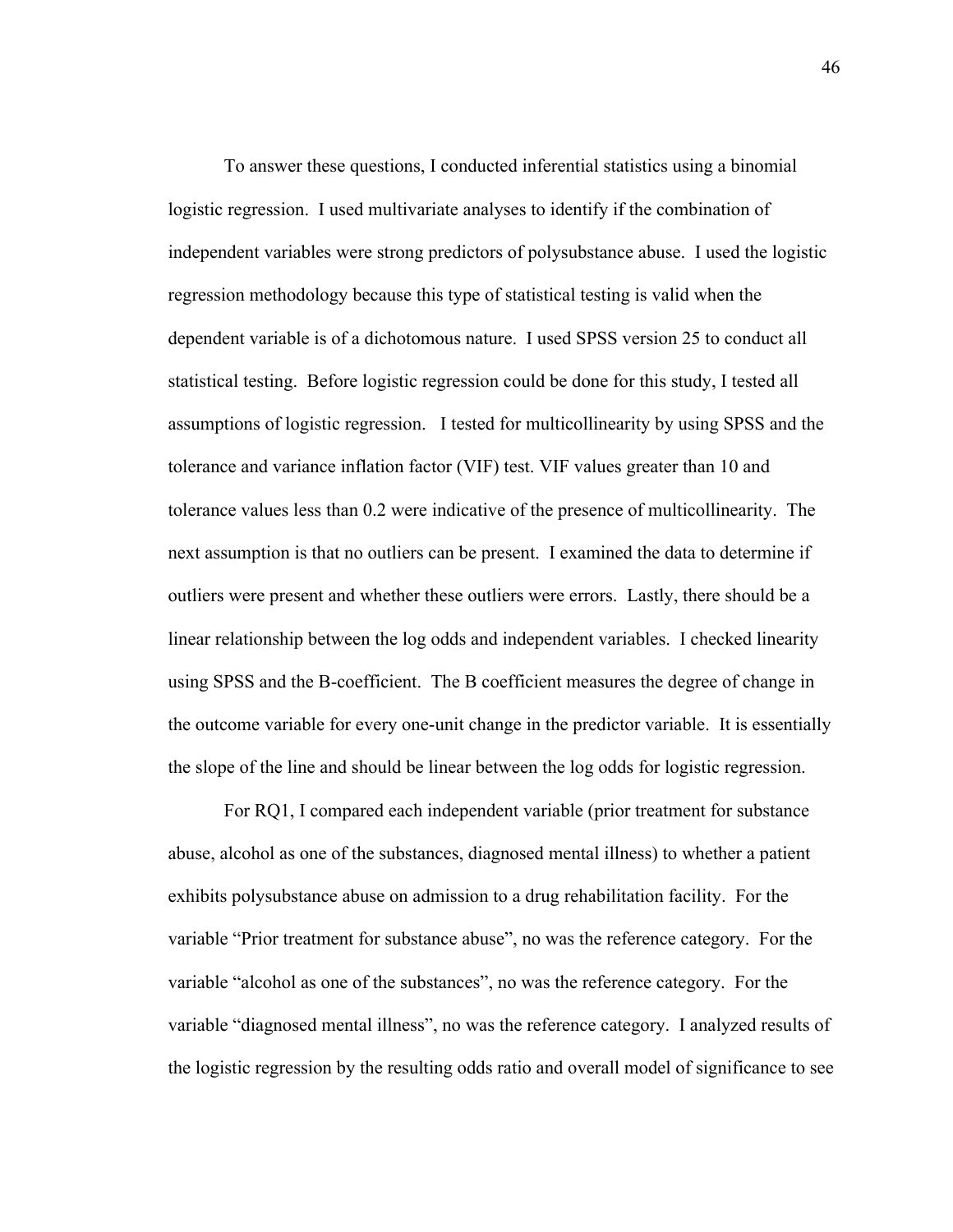if each predictor variable was associated with polysubstance abuse. An odds ratio of approximately 1 means that the independent variable causes equal risk for the dependent variable, whereas an odds ratio less than one means less risk, and an odds ratio more than 1 means greater risk.

For RQ2, I compared the collective association of independent variables (patient's sex, age, race, education level, employment status, insurance status, living arrangements) to whether a patient exhibits polysubstance abuse on admission to a drug rehabilitation facility. Again, I conducted a binomial logistic regression and interpreted the results as in RQ1 above. For the variable "sex", female was the reference category. For the variable "age", under 18 was the reference category. For the variable "race", white was the reference category. For the variable "education", middle school was the reference category. For the variable "employment", full time was the reference category. For the variable "insurance", no insurance was the reference category. For the variable "living arrangements", independent living was the reference category.

For RQ3, I compared each independent variable (prior treatment for substance abuse, alcohol as one of the substances, diagnosed mental illness) to whether a patient exhibits polysubstance abuse on admission to a drug rehabilitation facility, with added adjustments for sex and age. Again, I conducted a binomial logistic regression and interpreted the results as in RQ1 above. For the variable "Prior treatment for substance abuse", no was the reference category. For the variable "alcohol as one of the substances", no was the reference category. For the variable "diagnosed mental illness", no was the reference category. I used binomial logistic regression to determine if independent variables were predictive of the dependent variable that was of a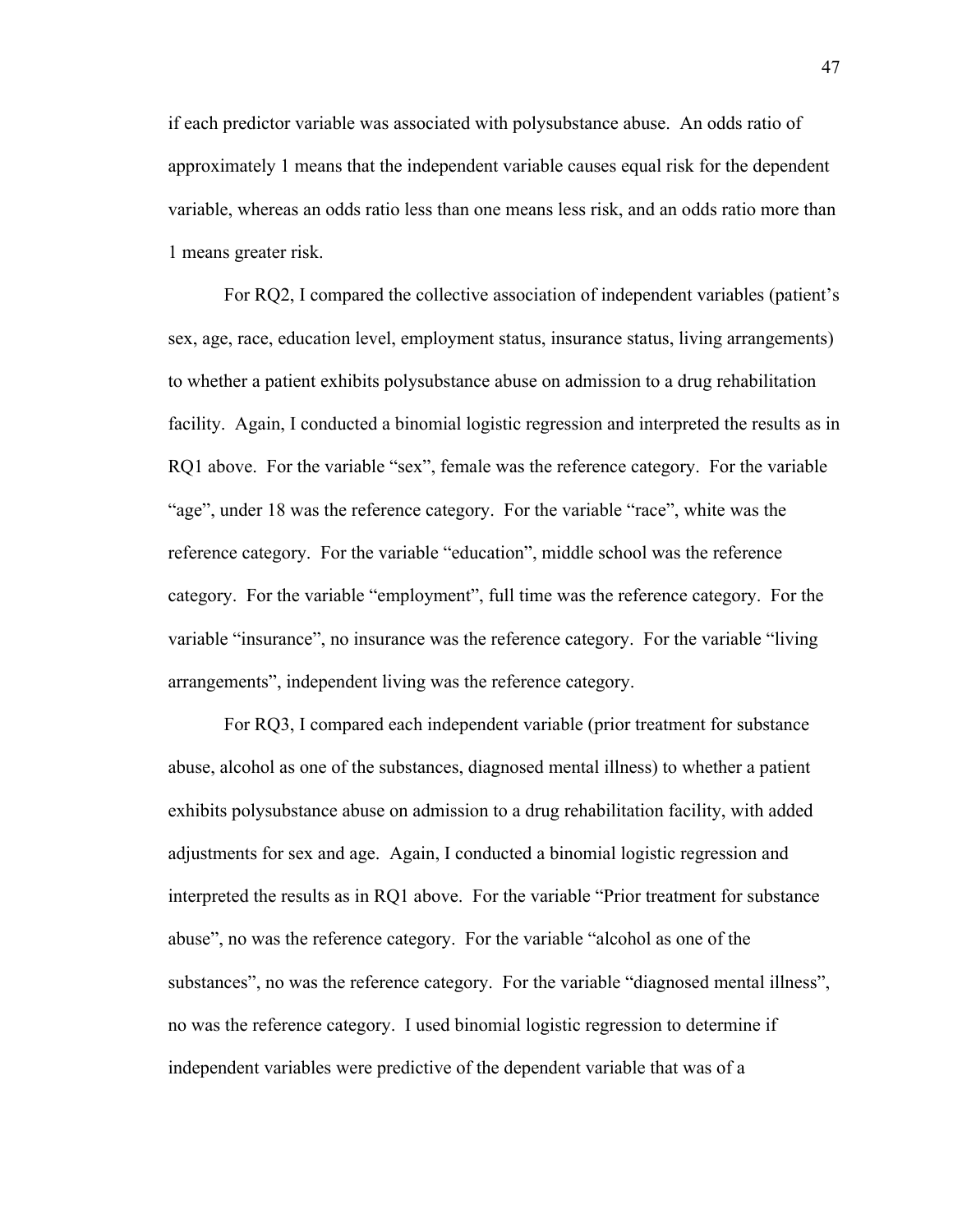dichotomous nature. Using the above variables with reference categories listed, I was able to predict which patient characteristics were more likely to lead to polysubstance abuse.

#### **Threats to Validity**

The internal validity may be compromised because of the use of logistic regression. It was impossible to test all combinations of variables that may exist and could contribute to polysubstance abuse because of the use of archived data. The only variables that were able to be tested were those that were present in the original dataset. Manipulation of variables may have also led to a decrease in internal validity due to the loss of data when moving from a higher level of measurement to a lower level of measurement.

The use of archival data also led to threats to external validity. This is because it is impossible to determine if the study sample rightly fits with the entire population because the data had already been collected. Accuracy and validity of the initial dataset aided in establishing external validity. The fact that every state is required to report data to SAMHSA through state reporting systems decreased the risk of external validity issues and greatly allowed for generalizability of the current study.

# **Summary**

I presented in the above chapter a description of the study methodology. I showcased the research purpose and design, descriptive methodology to allow for repeat studies to be conducted, the population description, and data analysis plan. I also showed how the archived data was manipulated to allow for use in this study. Chapter four will describe the results of the study.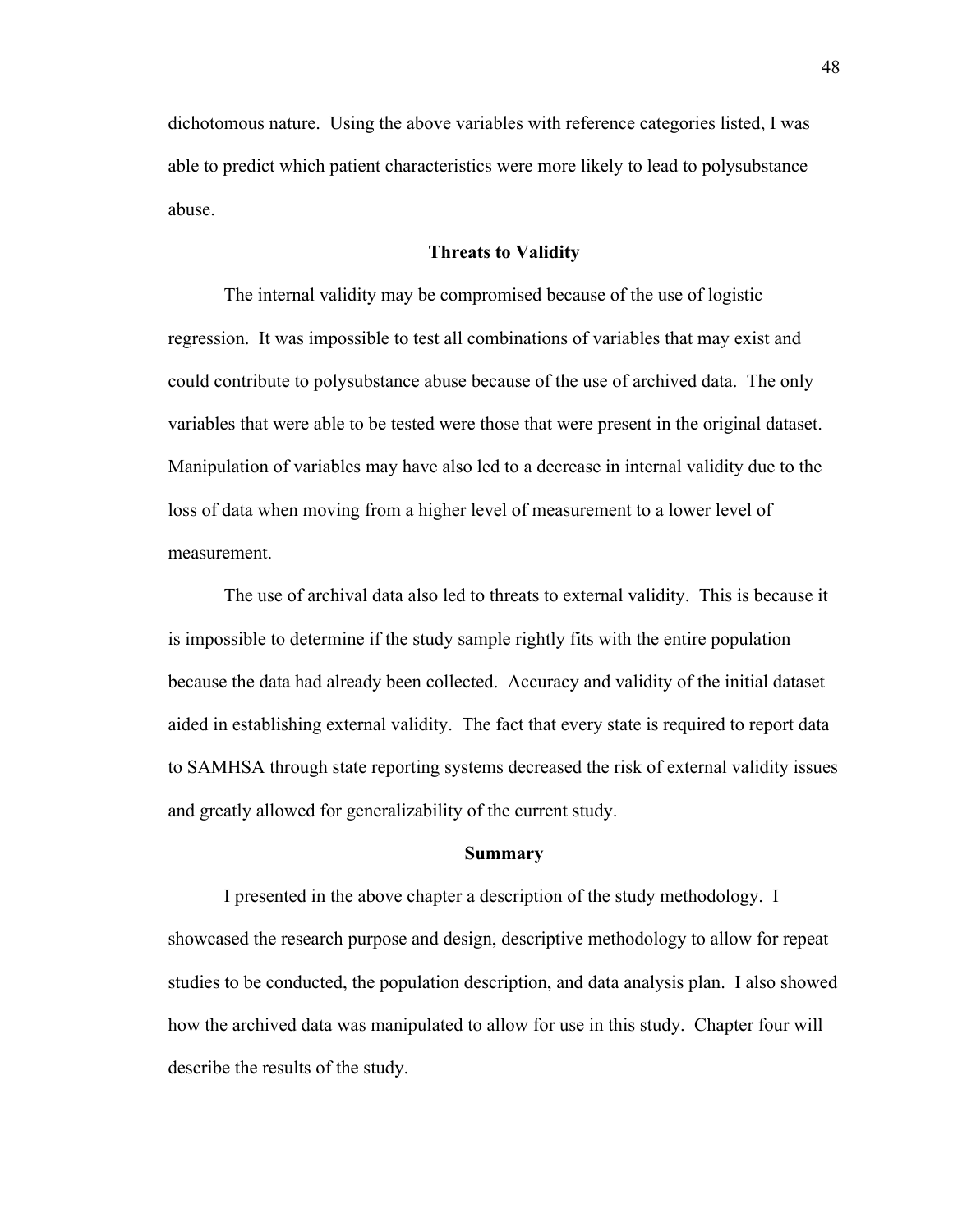#### Chapter 4: Results

# **Introduction**

The purpose of the research study was to explore the relationship of sociodemographic variables and how these variables may or may not lead to polysubstance abuse in patients admitted to a drug rehabilitation facility using secondary data analysis. The research questions and hypotheses I used for this study were:

RQ1: To what extent does treatment for substance abuse, alcohol use, and diagnosed mental illness contribute to polysubstance abuse among patients admitted to a drug rehabilitation facility?

*H*<sub>0</sub>1: There is not an association between treatment for substance abuse, alcohol use, and diagnosed mental illness with polysubstance abuse among patients admitted to a drug rehabilitation facility.

*H*<sub>a</sub>1: There is an association between treatment for substance abuse, alcohol use, and diagnosed mental illness with polysubstance abuse among patients admitted to a drug rehabilitation facility.

RQ2: Is there an association between sex, age, race, education level, employment status, insurance status, living arrangements with and polysubstance abuse?

*H*<sub>0</sub>2: There is not a collective association between patient's sex, age, race, education level, employment status, insurance status, and living arrangements, and polysubstance abuse among patients admitted to a drug rehabilitation facility.

*H*<sub>a</sub>2: There is a collective association between patient's sex, age, race, education level, employment status, insurance status, and living arrangements, and polysubstance abuse among patients admitted to a drug rehabilitation facility.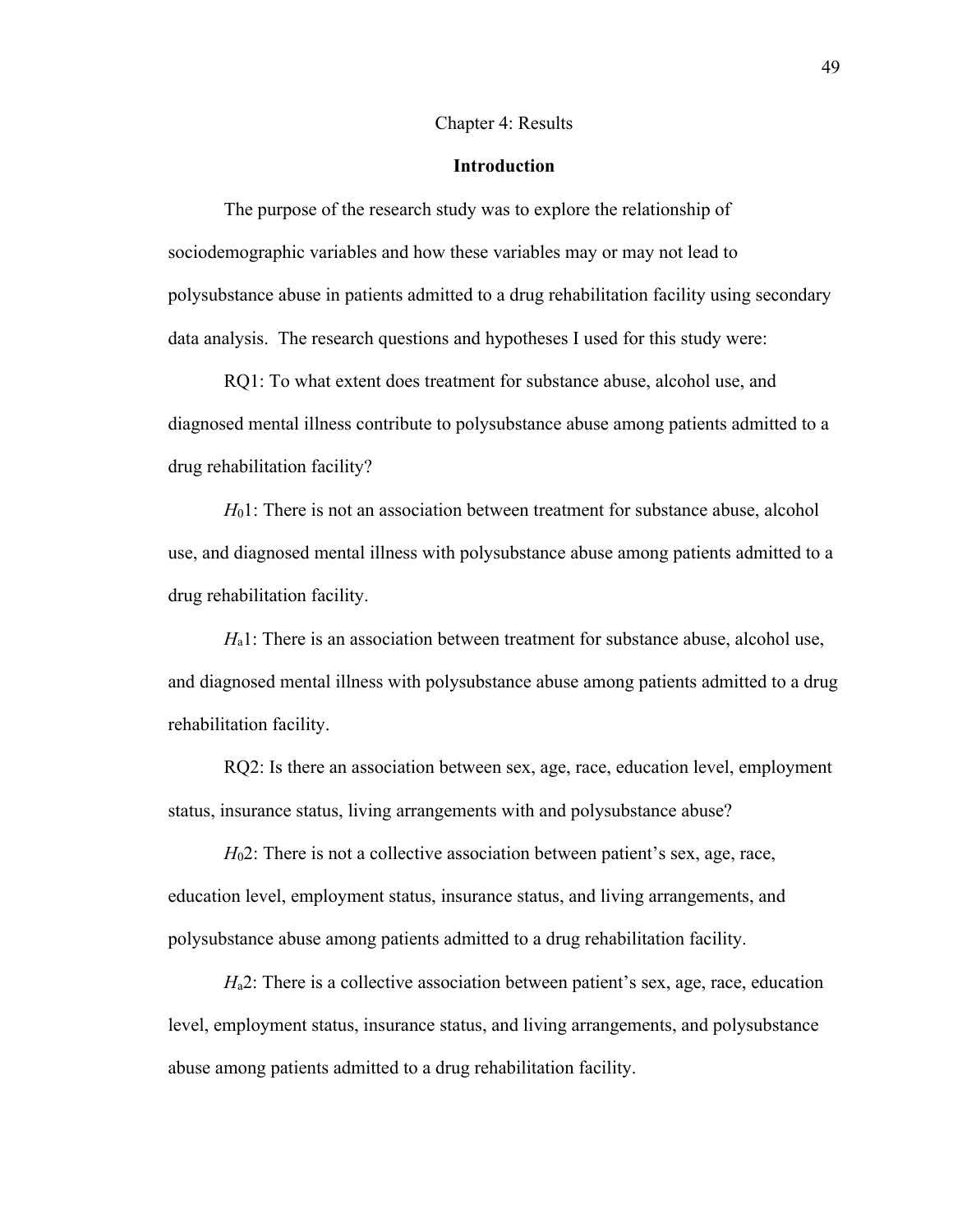RQ3: To what extent do prior treatment for substance abuse, alcohol use, and diagnosed mental illness contribute to polysubstance abuse among patients admitted to a drug rehabilitation facility, after adjusting for patient sex and age?

*H*03: There is not an individual association between prior treatment for substance abuse, alcohol use, and diagnosed mental illness to polysubstance abuse among patients admitted to a drug rehabilitation facility, after adjusting for patient sex and age.

*H*a3: There is an individual association between prior treatment for substance abuse, alcohol use, and diagnosed mental illness to polysubstance abuse among patients admitted to a drug rehabilitation facility, after adjusting for patient sex and age.

Chapter 4 is divided into four sections. In the introduction section above, I described the purpose of the study and stated the research questions and related hypotheses. In the data collection section, I will describe how the data was collected and otherwise manipulated to create the population that the study sample was derived. I will also present baseline demographics for the sample. In the results section, I will include the data analysis and findings, including inferential statistics utilizing a binomial logistic regression model. In the summary section, I will answer the research questions and lead into Chapter 5: Conclusions.

# **Data Collection**

This study was a quantitative retrospective study utilizing secondary data from the SAMHSA. The particular dataset that was used was the TEDS-A. This dataset is published yearly, but for the purposes of this study I used years 2013, 2014, and 2015. I analyzed the data to determine if there were any specific variables or any combinations of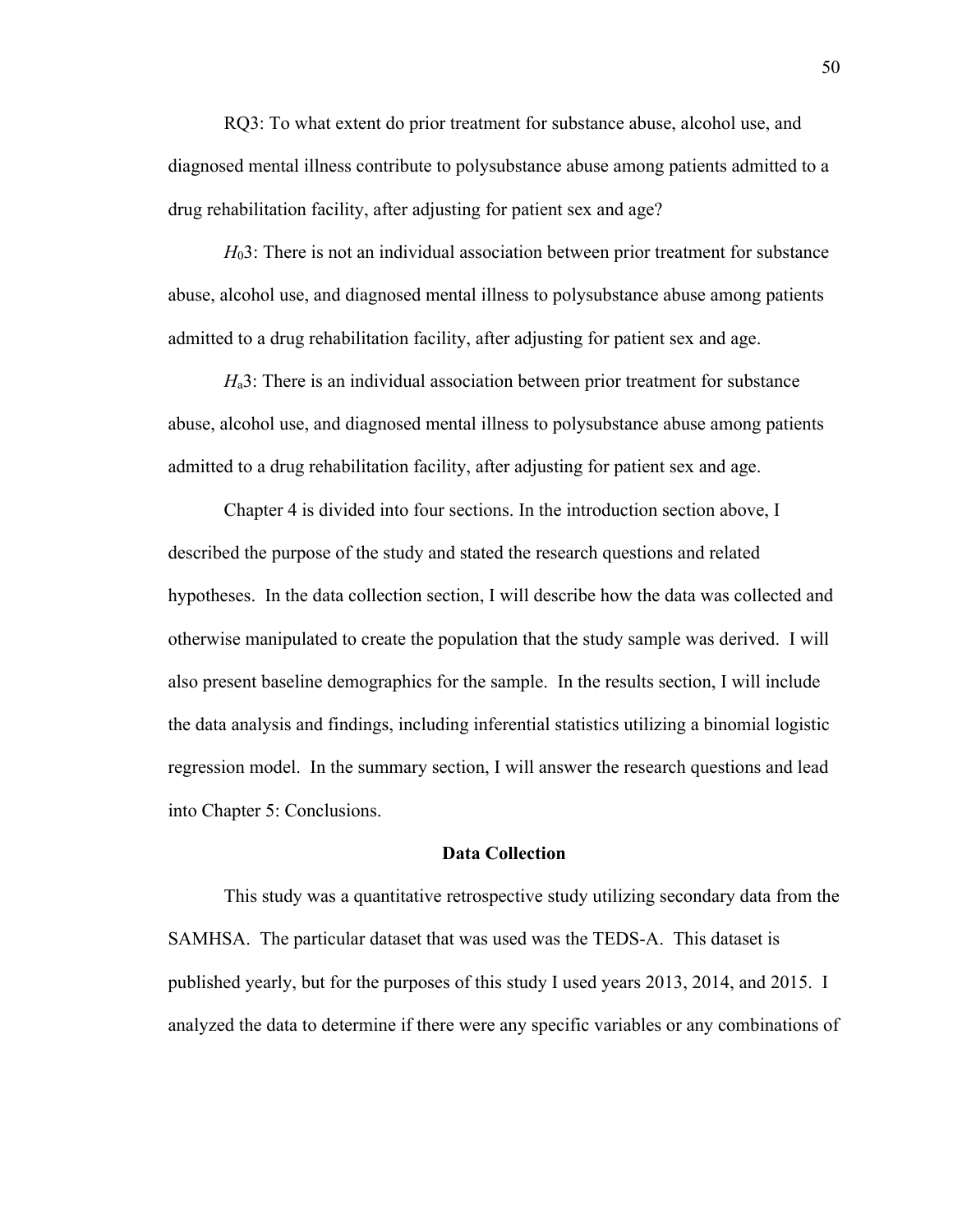variables that would predict a patient being admitted to a substance abuse treatment facility as a polysubstance user.

Starting with the data sets for each year mentioned above, I concatenated each dataset together using SPSS. The dataset for 2013 contained 1,683,451 entries. The dataset for 2014 contained 1,614,358 entries. The dataset for 2015 contained 1,537,025 entries. The total population being studied was 4,834,834 entries. After I concatenated the datasets together, application of the exclusion criteria took place. After I removed all patients who reported no substances of abuse upon admission to a substance abuse rehabilitation facility, the study population was 4,760,176. After I removed all patients who had missing values for the study variables being used, the study population that remained was 1,479,903. I took a study sample from this total population to conduct the study. The total number of patients used for the study was 986, in order to make power. I obtained this study sample by random number sampling, as mentioned in Chapter 3. From the methodology presented in Chapter 3, there were no discrepancies in data collection. I followed all procedures as presented and nothing needed to be changed for the study.

#### **Sample Characteristics**

The independent variables, which included various patient characteristics, had varying degrees of variability. Some were split evenly, and others had wide ranges in values. 88.1% of all participants were aged 18–54 years old, and only 4.3% were below 18, while 7.6% were older than 55. Sex was split up so that 66.1% of all study sample participants were male and 33.9% were female. Race for the study sample showed that 3.7% were Alaska Native/American Indian, 1% was Pacific Islander, 17.4% was Black,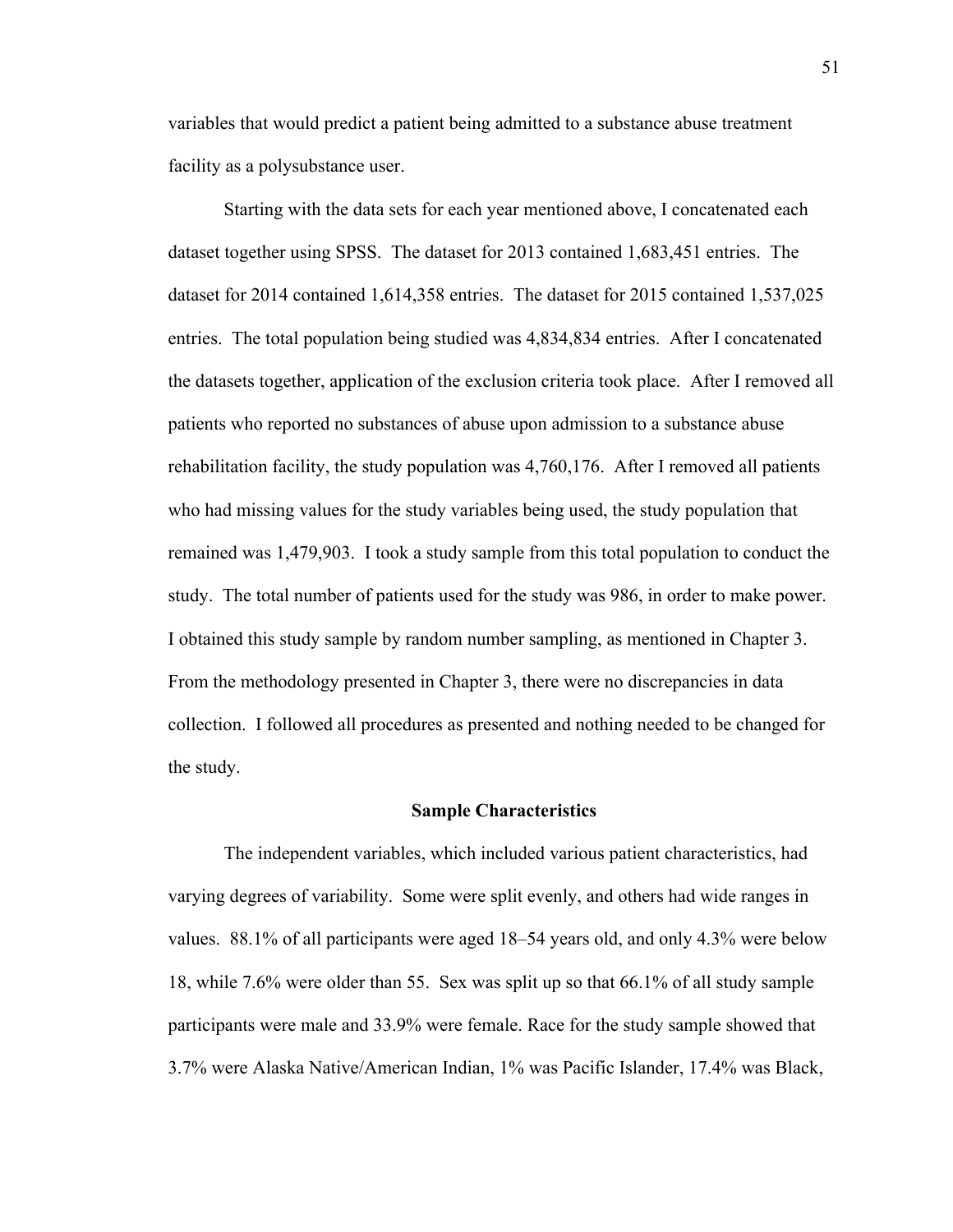72.6% was White, 0.7% was Asian, and 4.7% were other. For education status, the study sample broke down as follows: 6.9% had a middle school education, 21.5% had attended high school, 47.3% graduated from high school, 18.7% had some college experience, and 5.7% had graduated college. Employment status showed that 18.8% of the sample worked full time, 6.4% worked part time, 42.2% were unemployed, and 32.7% were not in the labor force. 34.3% of the study sample had no prior substance abuse treatment, whereas 65.1% has been treated before. For the variable living arrangements, 17.8% of the sample were homeless, 17.6% had dependent living, and 64.5% had independent living. Alcohol being one of the substances of abuse was reported in 41.2% of sample patients and not reported in 58.8% of sample patients. For the variable psychiatric problems, 41.2% of the sample had some form of psychiatric problem and 58.8% did not. The last variable was health insurance status. 15% had private insurance, 33.6% for Medicaid, 7.1% had some other form of public insurance (Medicare, Tricare, etc.), and 44.3% of the sample had no insurance. The frequencies and percentages associated with these variables are shown in Table 4 below.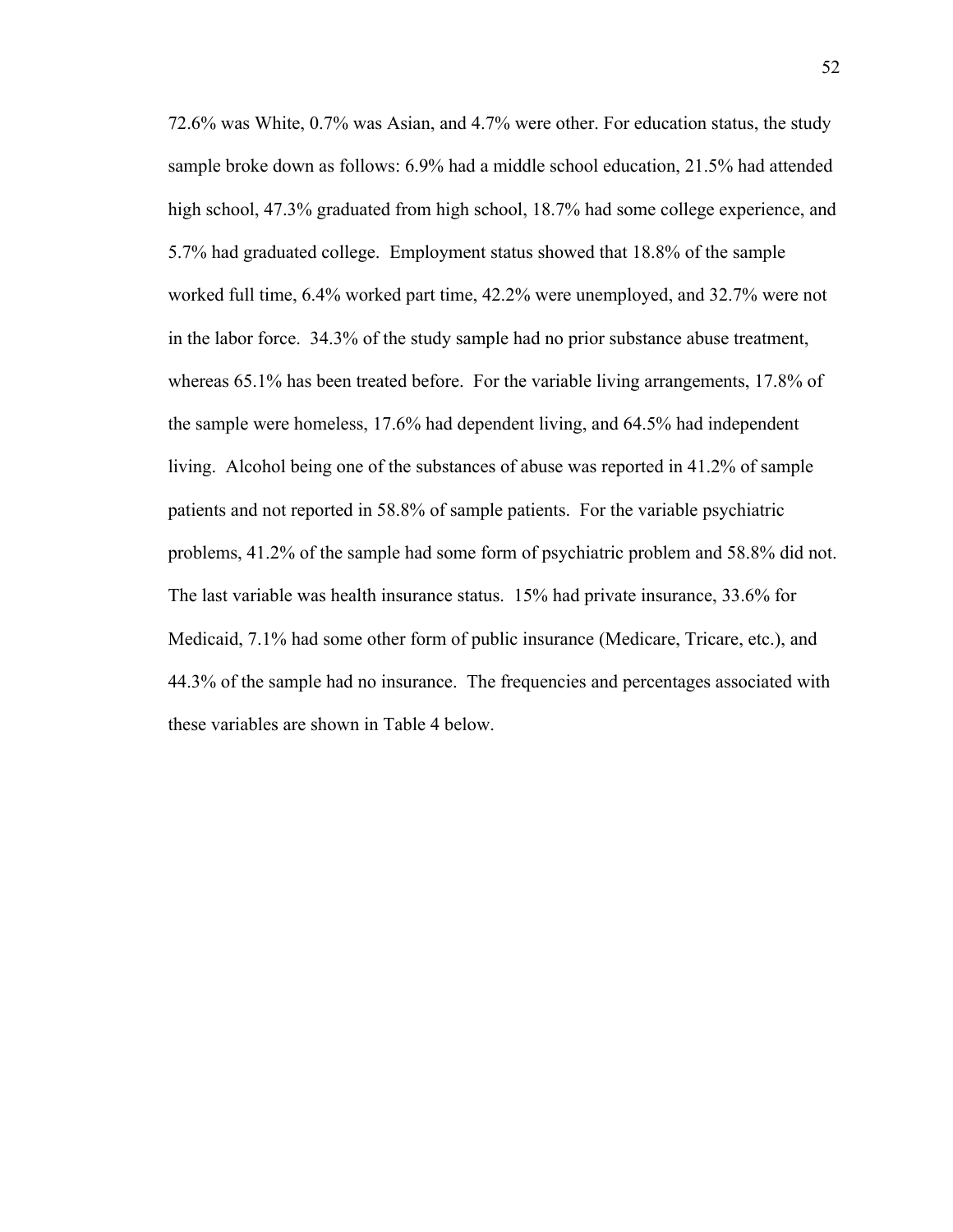# Table 4

| <b>Independent Variables</b> | Frequency | Percentage |  |  |
|------------------------------|-----------|------------|--|--|
| Age                          |           |            |  |  |
| Less than 18                 | 42        | 4.26%      |  |  |
| 18-54                        | 869       | 88.13%     |  |  |
| 55 and older                 | 75        | 7.61%      |  |  |
| Sex                          |           |            |  |  |
| Male                         | 652       | 66.13%     |  |  |
| Female                       | 334       | 33.87%     |  |  |
| Race                         |           |            |  |  |
| Alaska Native/American       |           |            |  |  |
| Indian                       | 36        | 3.65%      |  |  |
| Pacific Islander             | 9         | 0.91%      |  |  |
| <b>Black</b>                 | 172       | 17.44%     |  |  |
| White                        | 716       | 72.62%     |  |  |
| Asian                        | $\tau$    | 0.71%      |  |  |
| Other                        | 46        | 4.67%      |  |  |
| Education (in years)         |           |            |  |  |
| 8 years or less              | 68        | 6.90%      |  |  |
| $9-11$ years                 | 212       | 21.50%     |  |  |
| 12 years                     | 466       | 47.26%     |  |  |
| $13-15$ years                | 184       | 18.66%     |  |  |
| 16 years or more             | 56        | 5.68%      |  |  |
| <b>Employment Status</b>     |           |            |  |  |
| Full Time                    | 185       | 18.76%     |  |  |
| Part Time                    | 63        | 6.39%      |  |  |
| Unemployed                   | 416       | 42.19%     |  |  |
| Not in Labor Force           | 322       | 32.66%     |  |  |
| <b>Prior Treatment</b>       |           |            |  |  |
| No                           | 338       | 34.28%     |  |  |
| Yes                          | 648       | 65.72%     |  |  |

*Study Sample Characteristics: Independent Variables*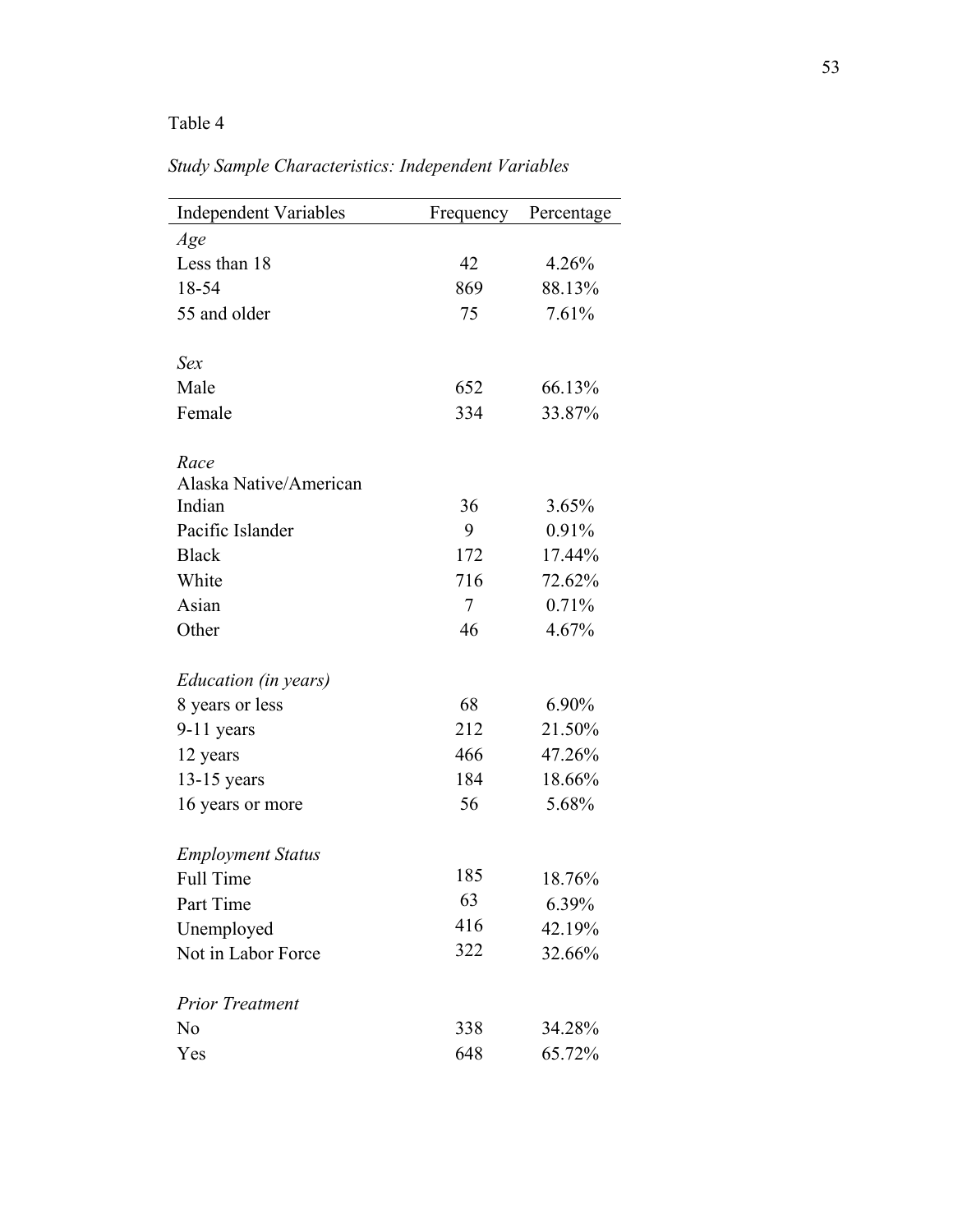Table 4 (cont.)

| <b>Independent Variables</b> | Frequency | Percentage |
|------------------------------|-----------|------------|
|                              |           |            |
| Living Arrangement           |           |            |
| Homeless                     | 176       | 17.85%     |
| Dependent Living             | 174       | 17.65%     |
| <b>Independent Living</b>    | 636       | 64.50%     |
| Alcohol Use                  |           |            |
| $\rm No$                     | 460       | 46.65%     |
| Yes                          | 527       | 53.45%     |
| Psychiatric Problem          |           |            |
| No                           | 580       | 58.82%     |
| Yes                          | 406       | 41.18%     |
| <b>Health Insurance</b>      |           |            |
| Private Insurance            | 148       | 15.01%     |
| Medicaid                     | 331       | 33.57%     |
| Other public                 | 70        | 7.10%      |
| None                         | 437       | 44.32%     |

For the dependent variable, polysubstance abuse, the study sample was almost evenly distributed between those who were polysubstance users and those who were not. 45.9% of study participants were monosubstance abusers versus 54.1% who were polysubstance abusers. This is shown in Table 5 below.

Table 5

*Study Sample Characteristics: Dependent Variables*

| Dependent Variable  | Frequency | Percentage |  |
|---------------------|-----------|------------|--|
| Polysubstance Abuse |           |            |  |
| No                  | 453       | 45.94%     |  |
| Yes                 | 533       | 54.06%     |  |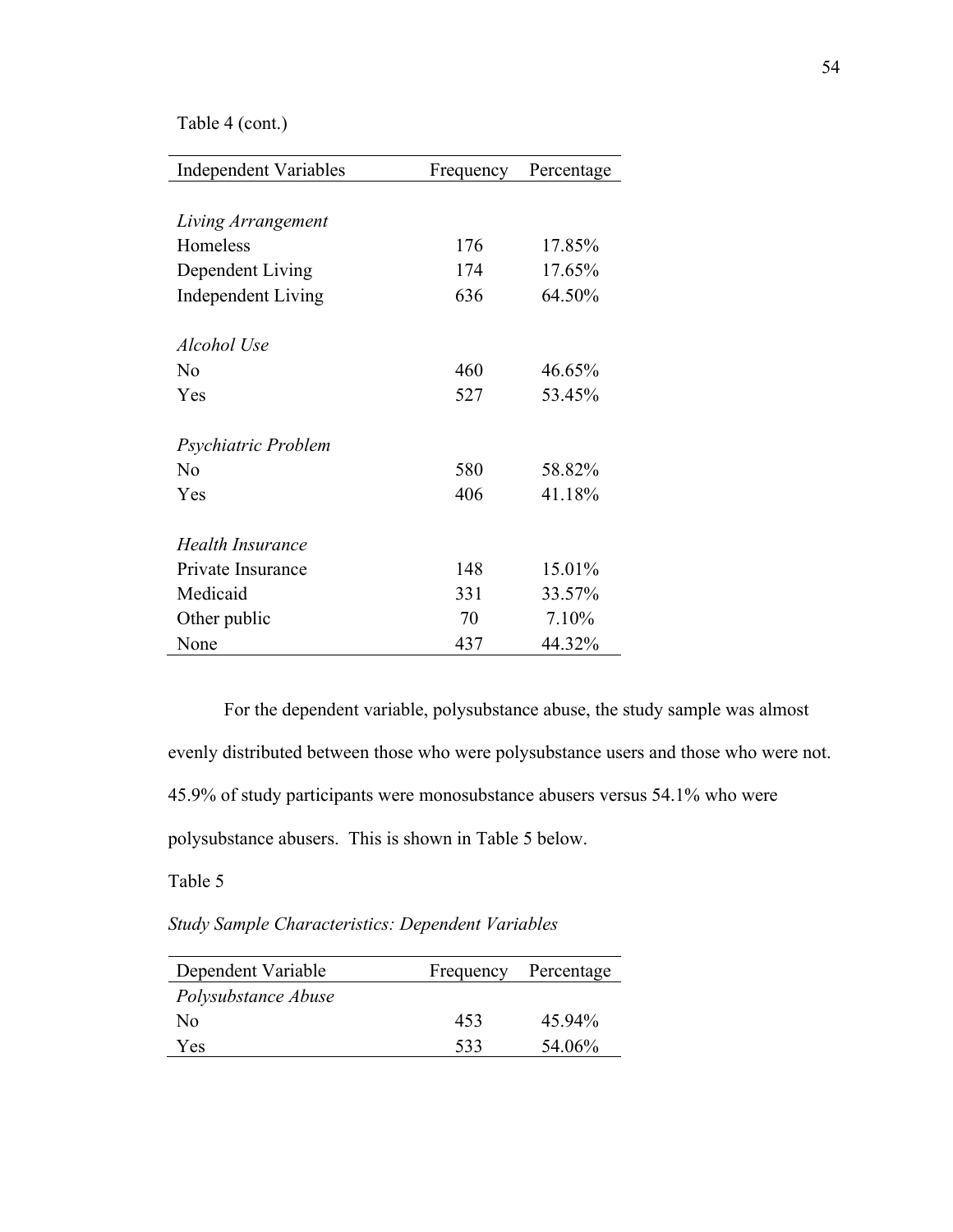In looking at the study sample frequency tables and knowing that a random sample was selected from the larger dataset, the study sample was a solid representation of the full population in the dataset, so continuation into the research questions and the results for those is warranted.

# **Results**

This section will be divided into three subsections, corresponding to the three research questions that will be answered. Each subsection will show the statistical assumptions that I tested before the actual statistical test could take place followed by the results of each test.

# **Relationship between Polysubstance Abuse and Prior Treatment, Alcohol Use, and Mental Illness**

Looking at the data for RQ1, several of the assumptions can be answered immediately. The dependent variable was dichotomous, and no outliers were present. To test for multicollinearity, I used the VIF test in SPSS. The VIF test showed that no multicollinearity was present in the study variables for research question one due to the tolerance being greater than 0.2 and the VIF being less than 10. See Table 6 below for VIF statistics for RQ1.

Table 6

*VIF for Research Question 1*

| Variable         | Tolerance | VIF   |
|------------------|-----------|-------|
| Prior            |           |       |
| <b>Treatment</b> | 0.988     | 1.012 |
| Alcohol abuse    |           |       |
| Mental Illness   | 0.988     | 1.012 |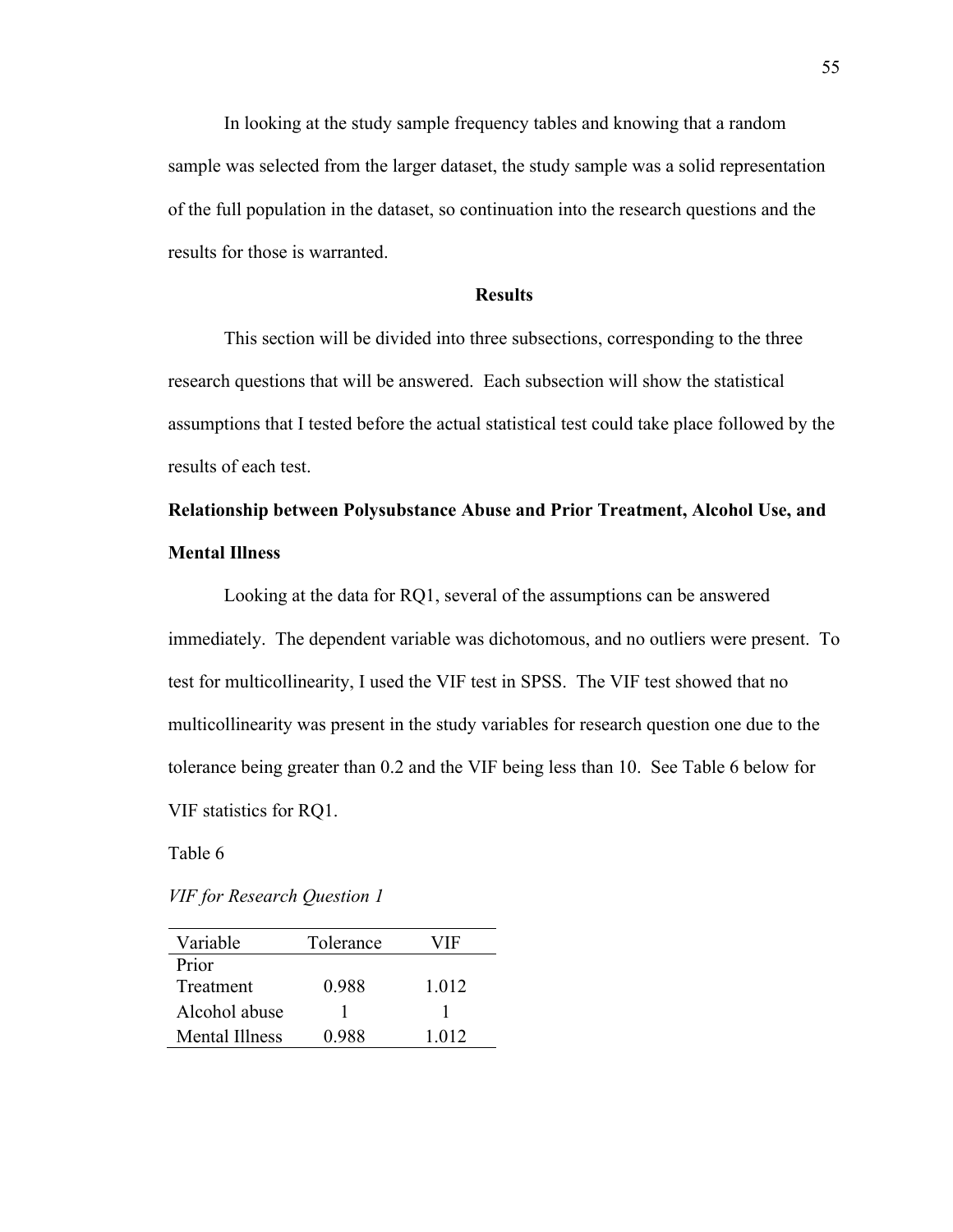The last assumption that needed to be tested was the assumption that there is a linear relationship between the log odds and independent variables. This assumption is only for when continuous variables are used and since none of the variables in this research question are continuous it was not necessary for me to test for this assumption. As all the assumptions for this model were met, the binomial logistic regression model was carried out.

Before conducting the binomial logistic regression, it was necessary to explain the reference categories for each independent variable. People who had not been treated for substance abuse before were the reference category for prior treatment. People who did not have a history of mental illness were the reference category for mental illness. Lastly, people who did not exhibit alcohol abuse were the reference category for alcohol use. In conducting the binomial logistic regression model, I found the model to be statistically significant ( $p < 0.01$ ). The R<sup>2</sup> of the model was between 3.3% (Cox and Snell) and 4.5% (Nagelkerke), meaning that this particular model did not explain much of the variance in predicting polysubstance abuse. Getting down to the individual variables in the model, I found all variables significantly predicted polysubstance abuse with the exception of prior treatment. Prior treatment had a significance of 0.298, which is not less than 0.05, so I excluded it from further analysis. Alcohol use led to 1.639 times higher odds to exhibit polysubstance abused than those who did not abuse alcohol (*p* < 0.01). Any mental health diagnosis led to 1.747 times higher odds to exhibit polysubstance abuse than those who did not have a mental health diagnosis  $(p < 0.01)$ . See Table 7 below for all statistics associated with RQ1.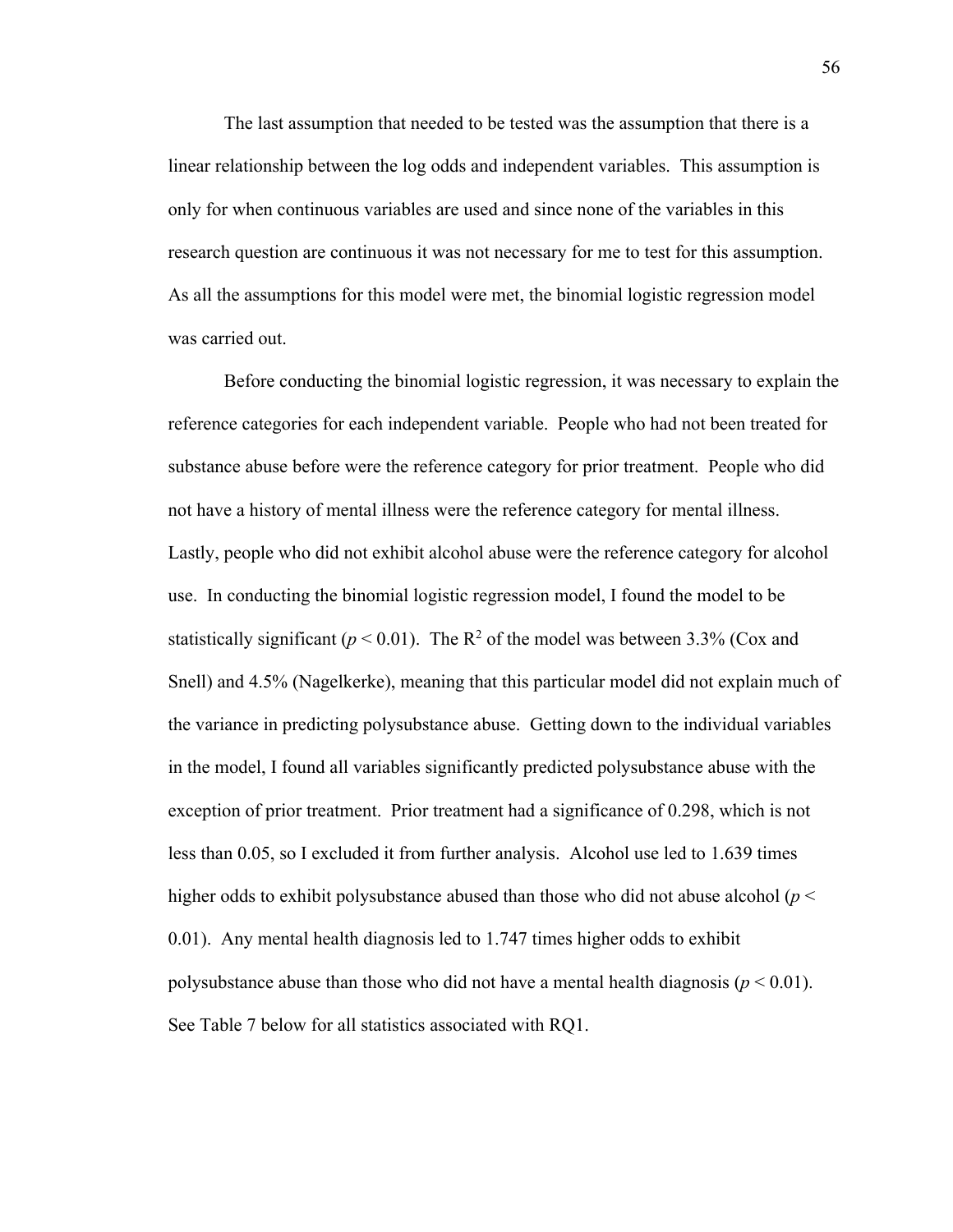Table 7

*Logistic Regression Predicting Likelihood of Polysubstance Abuse based on Prior* 

|                                  | B       | S.E. | Wald  | df           | $\boldsymbol{p}$ | Odds<br>Ratio | $95\%$ CI for<br>Odds Ratio |       |
|----------------------------------|---------|------|-------|--------------|------------------|---------------|-----------------------------|-------|
|                                  |         |      |       |              |                  |               | Lower                       | Upper |
| <b>Prior Treatment</b>           | 0.14    | 0.14 | 1.08  | $\mathbf{1}$ | 0.30             | 1.15          | 0.88                        | 1.51  |
| Alcohol reported at<br>admission | 0.49    | 0.13 | 14.35 | $\mathbf{1}$ | 0.00             | 1.64          | 1.27                        | 2.12  |
| Mental Health Illness            | 0.56    | 0.13 | 17.43 | 1            | 0.00             | 1.75          | 1.34                        | 2.27  |
| Constant                         | $-0.42$ | 0.14 | 9.00  |              | 0.00             | 0.66          |                             |       |

*Treatment, Alcohol Use, and Mental Illness*

**Relationship between Polysubstance Abuse and Sex, Age, Race, Education Level, Employment Status, Insurance Status, and Living Arrangements**

Looking at the data for research question two, several of the assumptions were answered immediately. The dependent variable is dichotomous, and no outliers are present. To test for multicollinearity, I used the VIF test in SPSS. The VIF test showed that no multicollinearity was present in the study variables for RQ2 due to the tolerance being greater than 0.2 and the VIF being less than 10 for all variables. See Table 8 below for VIF statistics for RQ2.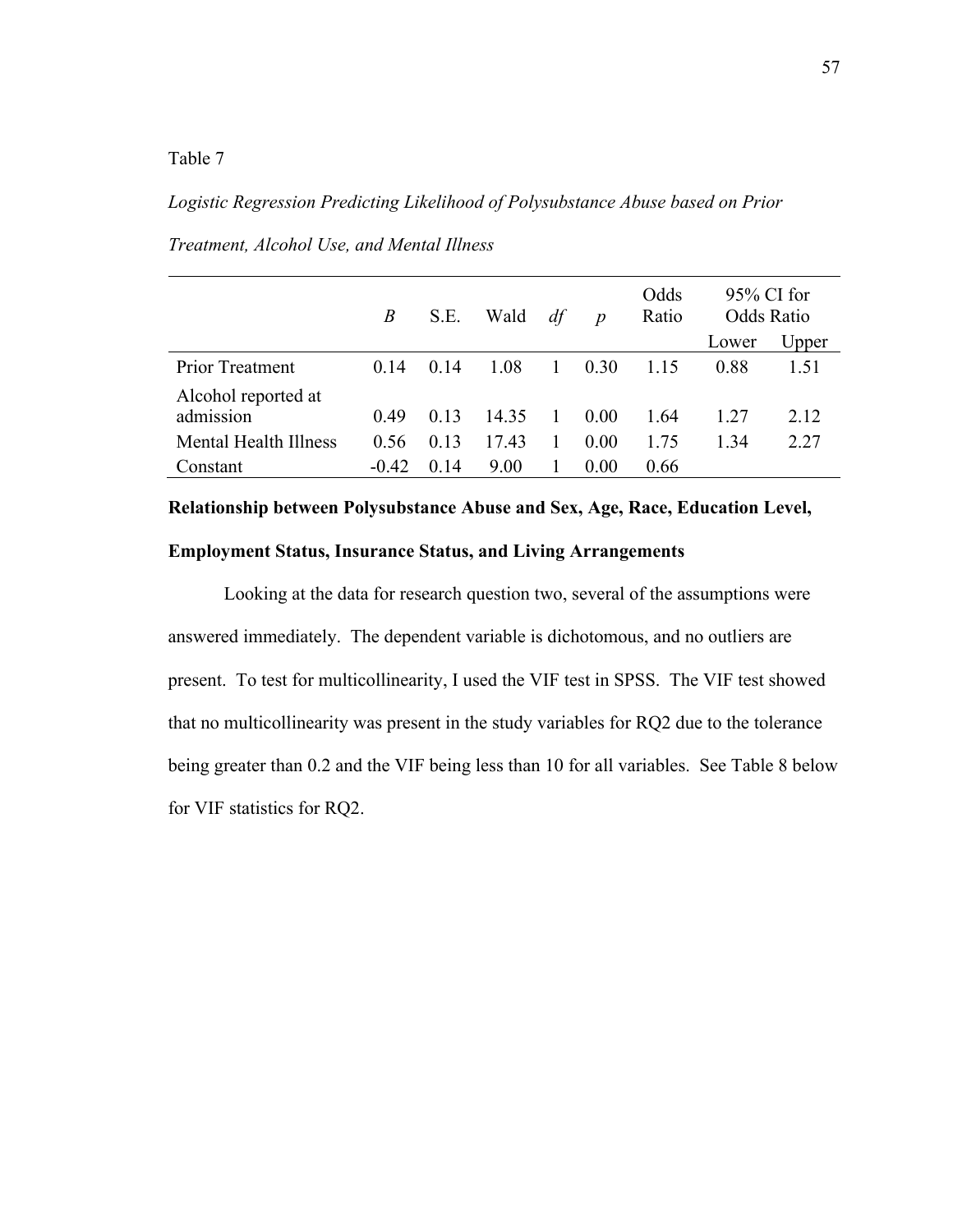## Table 8

| Variable      | Tolerance | <b>VIF</b> |
|---------------|-----------|------------|
| Age           | 0.950     | 1.052      |
| <b>Sex</b>    | 0.967     | 1.035      |
| Race          | 0.986     | 1.014      |
| Education     | 0.928     | 1.078      |
| Employment    |           |            |
| <b>Status</b> | 0.921     | 1.086      |
| Living        |           |            |
| Arrangements  | 0.933     | 1.071      |
| Health        |           |            |
| Insurance     | 0.978     | 1.022      |

*VIF for Research Question 2*

The last assumption that I tested was the assumption that there is a linear relationship between the log odds and independent variables. This assumption is only for when continuous variables are used and since none of the variables in this research question were continuous it was not necessary to test for this assumption. As all the assumptions for this model were met, the binomial logistic regression model was carried out.

Before conducting the binomial logistic regression, it was necessary to explain the reference categories for each independent variable. For the variable "sex", female was the reference category. For the variable "age", under 18 was the reference category. For the variable "race", white was the reference category. For the variable "education", middle school was the reference category. For the variable "employment", full time was the reference category. For the variable "insurance", no insurance was the reference category. For the variable "living arrangements", independent living was the reference category.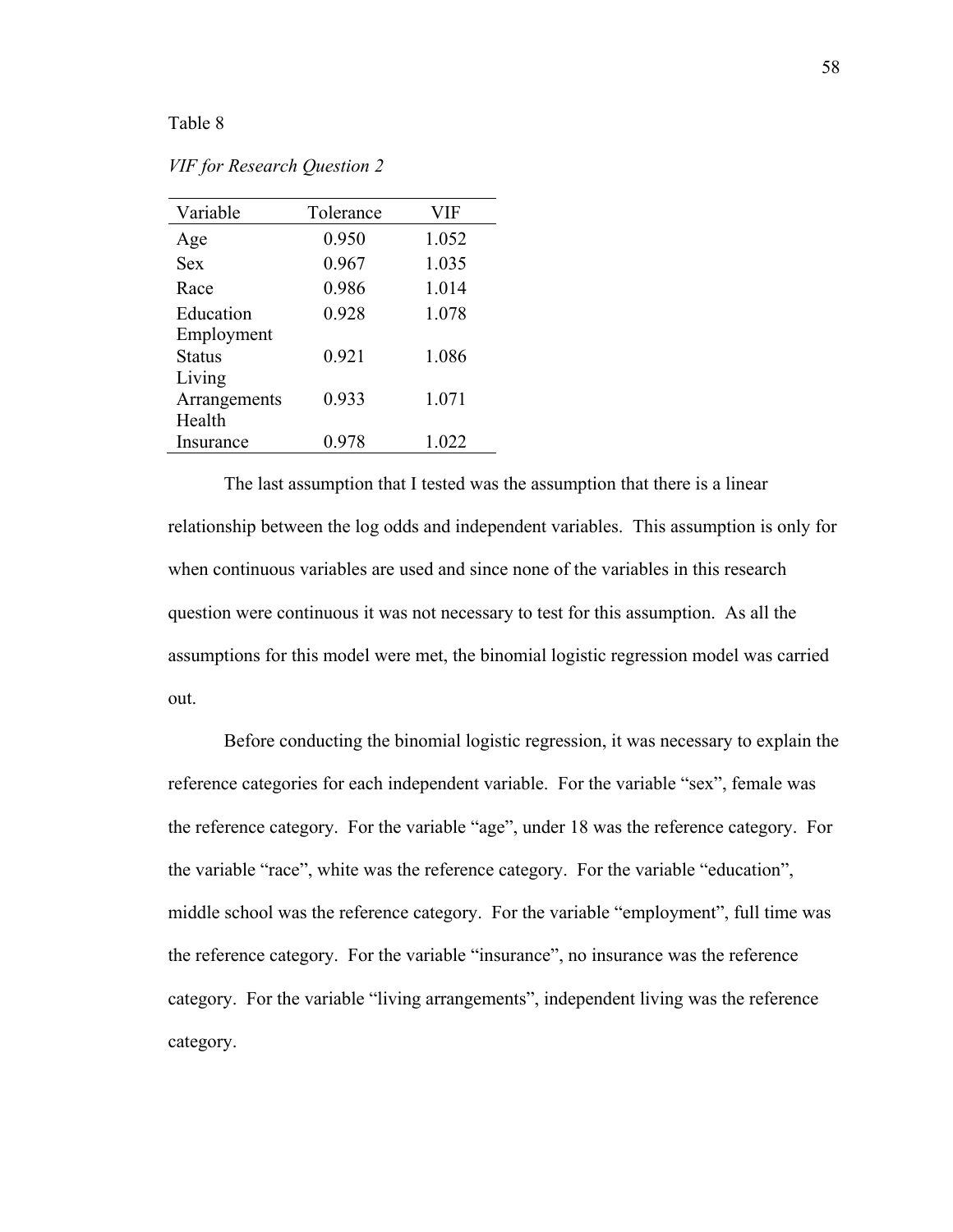In conducting the binomial logistic regression model, I found the model to be statistically significant ( $p < 0.01$ ). The R<sup>2</sup> of the model was between 6.2% (Cox and Snell) and 8.2% (Nagelkerke), meaning that this particular model did not explain much of the variance in predicting polysubstance abuse. Getting down to the individual variables in the model, I found that most variables did not significantly predict polysubstance abuse. These variables included sex, race, living arrangements, and health insurance status. The variables that were predictive of polysubstance abuse were age, education level, and employment status. Sex ( $p = 0.116$ ), race ( $p = 0.211$ ), living arrangements ( $p = 0.211$ ) 0.283), and health insurance ( $p = 0.164$ ) all had significance levels that were not less than 0.05, so they were excluded from further analysis.

Age was a predictor of polysubstance abuse  $(p = 0.017)$ , but there were no differences found between those aged 18-54 ( $p = 0.353$ ) and those aged greater than 55 ( $p$ )  $= 0.424$ ) when compared to those aged less than 18.

Education level was highly predictive of polysubstance abuse ( $p = 0.005$ ). When looking at categorical comparisons, those that had some level of high school education had 2.102 times higher odds of exhibiting polysubstance abuse than those who had spent no time in high school ( $p = 0.015$ ). Those that had completed high school education had 2.102 times higher odds of exhibiting polysubstance abuse than those who had spent no time in high school ( $p = 0.015$ ). Those that had some level of college education had 2.158 times higher odds of exhibiting polysubstance abuse than those who had spent no time in high school ( $p = 0.015$ ). There were no differences found between those who had completed college and those who had spent no time in high school ( $p = 0.732$ ).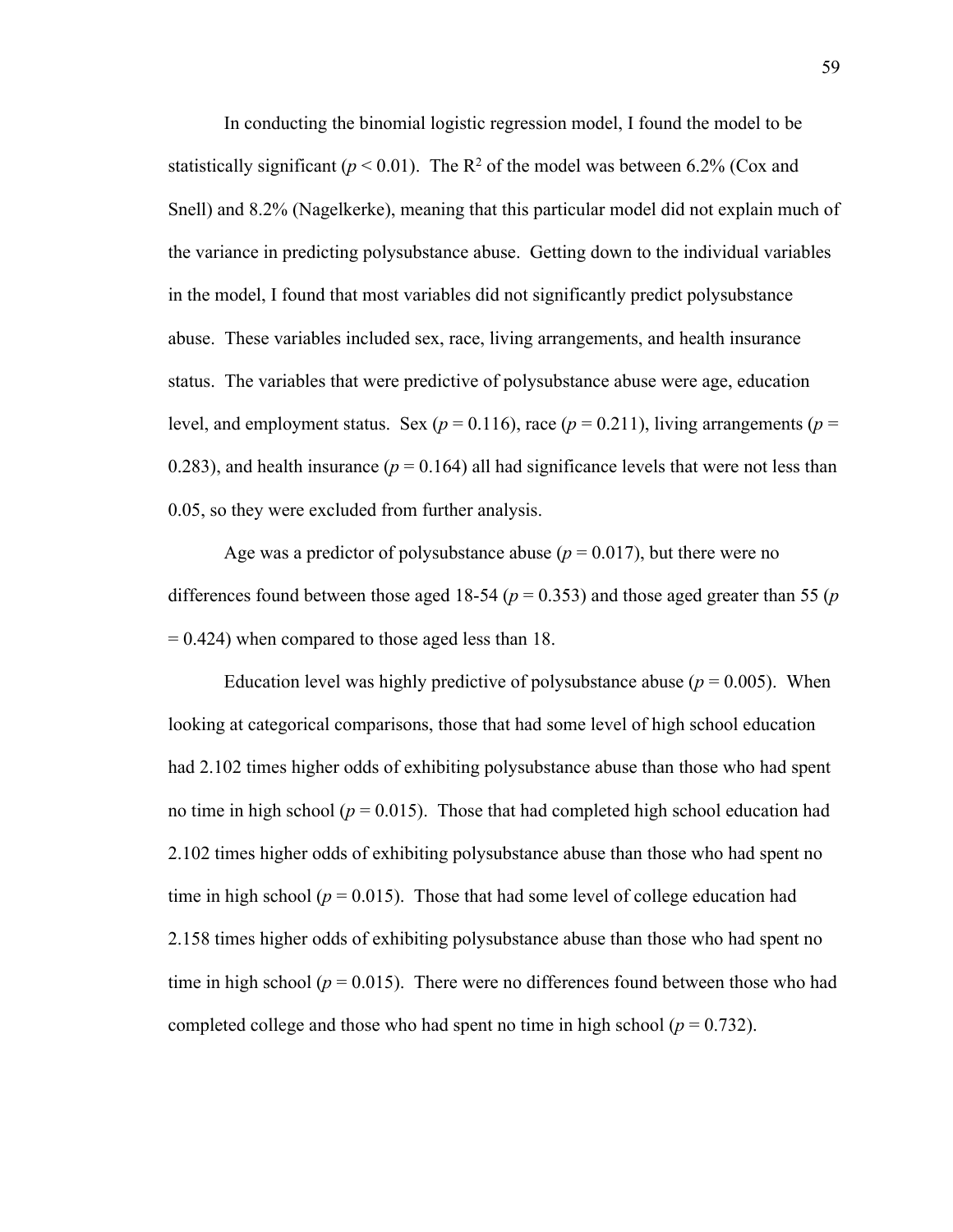Employment status was highly predictive of polysubstance abuse ( $p = 0.001$ ). When looking at categorical comparisons, those that worked part-time had 1.832 times higher odds of exhibiting polysubstance abuse than those who worked full-time (*p* = 0.046). Those that were unemployed had 1.888 times higher odds of exhibiting polysubstance abuse than those who worked full-time  $(p = 0.001)$ . Those that were not in the labor force had 2.358 times higher odds of exhibiting polysubstance abuse than those who worked full-time  $(p < 0.001)$ . See Table 9 below for all statistics associated with RQ2.

Table 9

Independent Variable *B* S.E. Wald *df p* Odds Ratio 95% C.I. for Odds Ratio Lower Upper Age for study 8.12 2 0.02 Age for study(1)  $0.36 \t 0.38 \t 0.86 \t 1 \t 0.35 \t 1.43 \t 0.67 \t 3.02$ Age for study(2)  $-0.36 \quad 0.45 \quad 0.64 \quad 1 \quad 0.42 \quad 0.70 \quad 0.29 \quad 1.69$ Sex (1)  $-0.23$   $0.15$   $2.48$  1  $0.12$   $0.79$   $0.60$  1.06 Race for study 7.14 5 0.21 Race for study(1) 0.04 0.70 0.00 1 0.96 1.04 0.27 4.06 Race for study(2)  $-0.17$  0.18 0.92 1 0.34 0.84 0.59 1.20 Race for study(3)  $-0.44$  0.36 1.53 1 0.22 0.64 0.32 1.29 Race for study(4) 1.71 1.09 2.44 1 0.12 5.53 0.65 47.19 Race for study(5)  $-0.54$  0.33 2.70 1 0.10 0.58 0.31 1.11 Education 14.74 4 0.01 Education (1)  $0.74 \quad 0.31 \quad 5.91 \quad 1 \quad 0.02 \quad 2.10 \quad 1.15 \quad 3.83$ Education (2) 0.72 0.29 6.07 1 0.01 2.05 1.16 3.63 Education (3) 0.77 0.32 5.87 1 0.02 2.16 1.16 4.02 Education (4) -0.14 0.40 0.12 1 0.73 0.87 0.39 1.92

*Logistic Regression Predicting Likelihood of Polysubstance Abuse based on Sex, Age, Race, Education Level, Employment Status, Insurance Status, and Living Arrangements*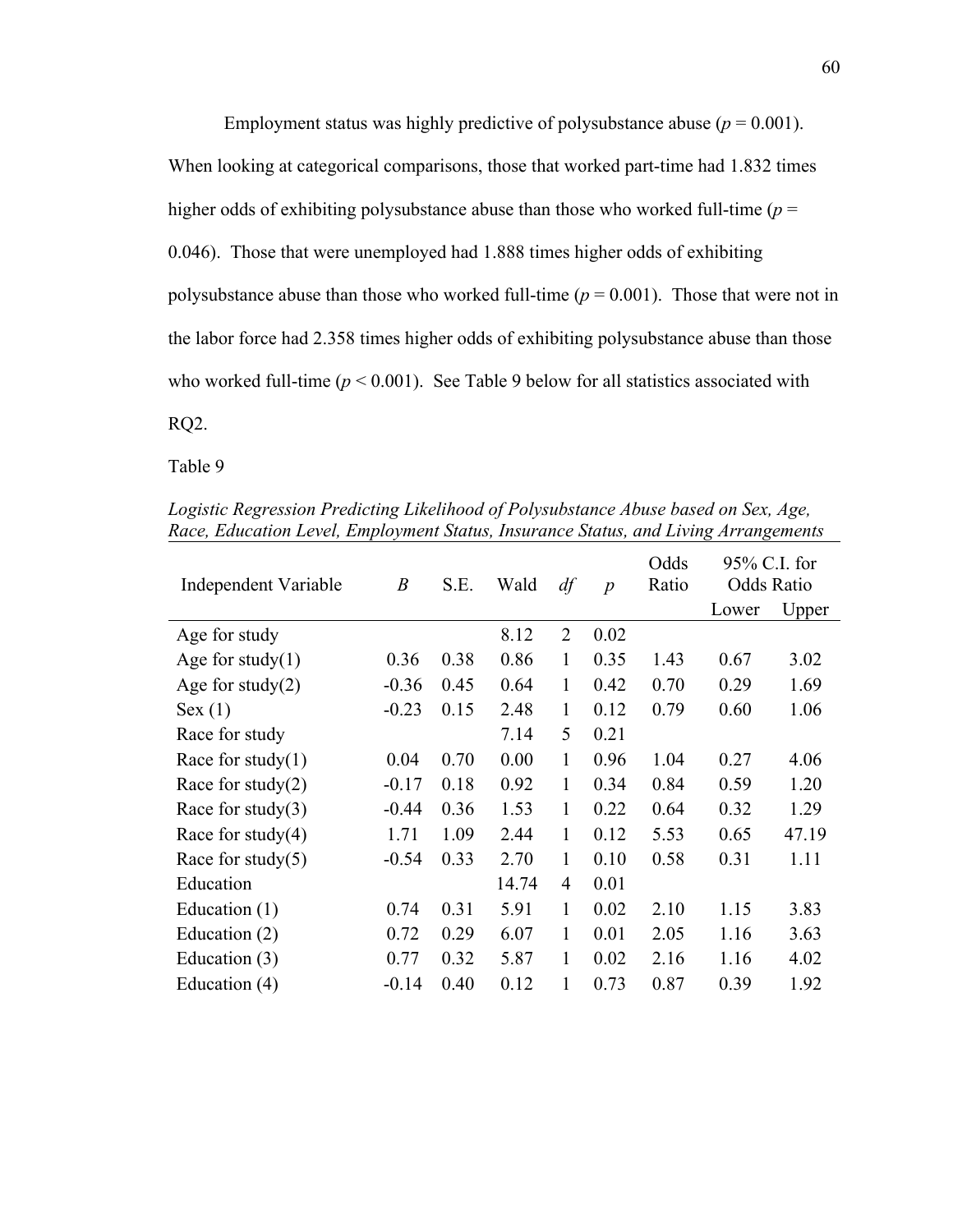Table 9 (cont.)

| Independent Variable     | $\boldsymbol{B}$ | S.E. | Wald  | df           | $\boldsymbol{p}$ | Odds<br>Ratio |       | 95% C.I. for<br><b>Odds Ratio</b> |  |
|--------------------------|------------------|------|-------|--------------|------------------|---------------|-------|-----------------------------------|--|
|                          |                  |      |       |              |                  |               | Lower | Upper                             |  |
| <b>Employment Status</b> |                  |      | 16.98 | 3            | 0.00             |               |       |                                   |  |
| Employment Status (1)    | 0.61             | 0.30 | 3.97  | 1            | 0.05             | 1.83          | 1.01  | 3.32                              |  |
| Employment Status (2)    | 0.64             | 0.19 | 10.67 | 1            | 0.00             | 1.89          | 1.29  | 2.76                              |  |
| Employment Status (3)    | 0.86             | 0.21 | 16.39 | $\mathbf{1}$ | 0.00             | 2.36          | 1.56  | 3.57                              |  |
| Living Arrangement       |                  |      | 2.53  | 2            | 0.28             |               |       |                                   |  |
| Living Arrangement (1)   | $-0.10$          | 0.18 | 0.31  | 1            | 0.58             | 0.90          | 0.63  | 1.30                              |  |
| Living Arrangement (2)   | 0.26             | 0.20 | 1.78  | 1            | 0.18             | 1.30          | 0.88  | 1.90                              |  |
| <b>Health Insurance</b>  |                  |      | 5.12  | 3            | 0.16             |               |       |                                   |  |
| Health Insurance (1)     | $-0.07$          | 0.20 | 0.12  | 1            | 0.73             | 0.93          | 0.63  | 1.39                              |  |
| Health Insurance (2)     | $-0.15$          | 0.16 | 0.88  | 1            | 0.35             | 0.86          | 0.63  | 1.18                              |  |
| Health Insurance (3)     | 0.49             | 0.28 | 3.07  | 1            | 0.08             | 1.63          | 0.94  | 2.81                              |  |
| Constant                 | $-1.13$          | 0.50 | 5.06  | 1            | 0.02             | 0.32          |       |                                   |  |

# **Relationship between Polysubstance Abuse and Prior Treatment, Alcohol Use, and**

### **Mental Illness, Adjusting for Sex and Age**

Looking at the data for RQ3, several of the assumptions were answered immediately. The dependent variable was dichotomous, and no outliers were present. To test for multicollinearity, I used the VIF test in SPSS. The VIF test showed that no multicollinearity was present in the study variables for RQ3 due to the tolerance being greater than 0.2 and the VIF being less than 10. See table 10 below for VIF statistics for RQ3.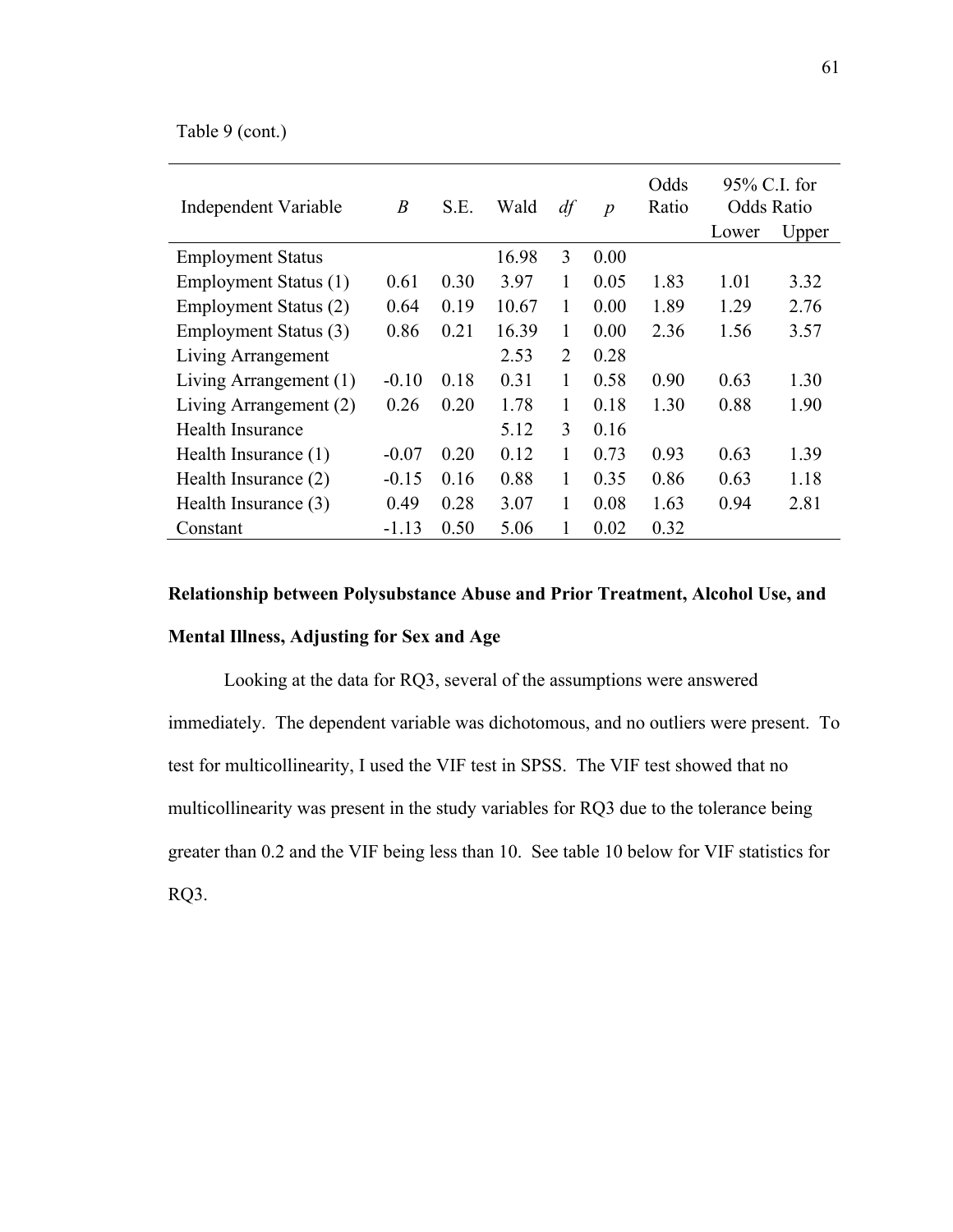#### Table 10

*VIF for Research Question 3*

| Variable       | Tolerance | VIF   |
|----------------|-----------|-------|
| Prior          |           |       |
| Treatment      | 0.970     | 1.031 |
| Alcohol abuse  | 0.979     | 1.021 |
| Mental Illness | 0.932     | 1.073 |
| Age            | 0.958     | 1.044 |
| <b>Sex</b>     | 0.952     | 1.051 |

The last assumption that needed to be tested was the assumption that there was a linear relationship between the log odds and independent variables. This assumption is only for when continuous variables are used and since none of the variables in this research question were continuous it was not necessary to test for this assumption. As all the assumptions for this model have been met, the binomial logistic regression model was carried out.

Before conducting the binomial logistic regression, it was necessary to explain the reference categories for each independent variable. People who had not been treated for substance abuse before were the reference category for prior treatment. People who did not have a history of mental illness were the reference category for mental illness. Lastly, people who did not exhibit alcohol abuse were the reference category for alcohol use. In conducting the binomial logistic regression model, I found the model to be statistically significant ( $p < 0.01$ ). The R<sup>2</sup> of the model was between 4.3% (Cox and Snell) and 5.7% (Nagelkerke), meaning that this particular model did not explain much of the variance in predicting polysubstance abuse, but was higher than in RQ1. This low  $\mathbb{R}^2$ of the model means that there are many other This means that adjusting for age and sex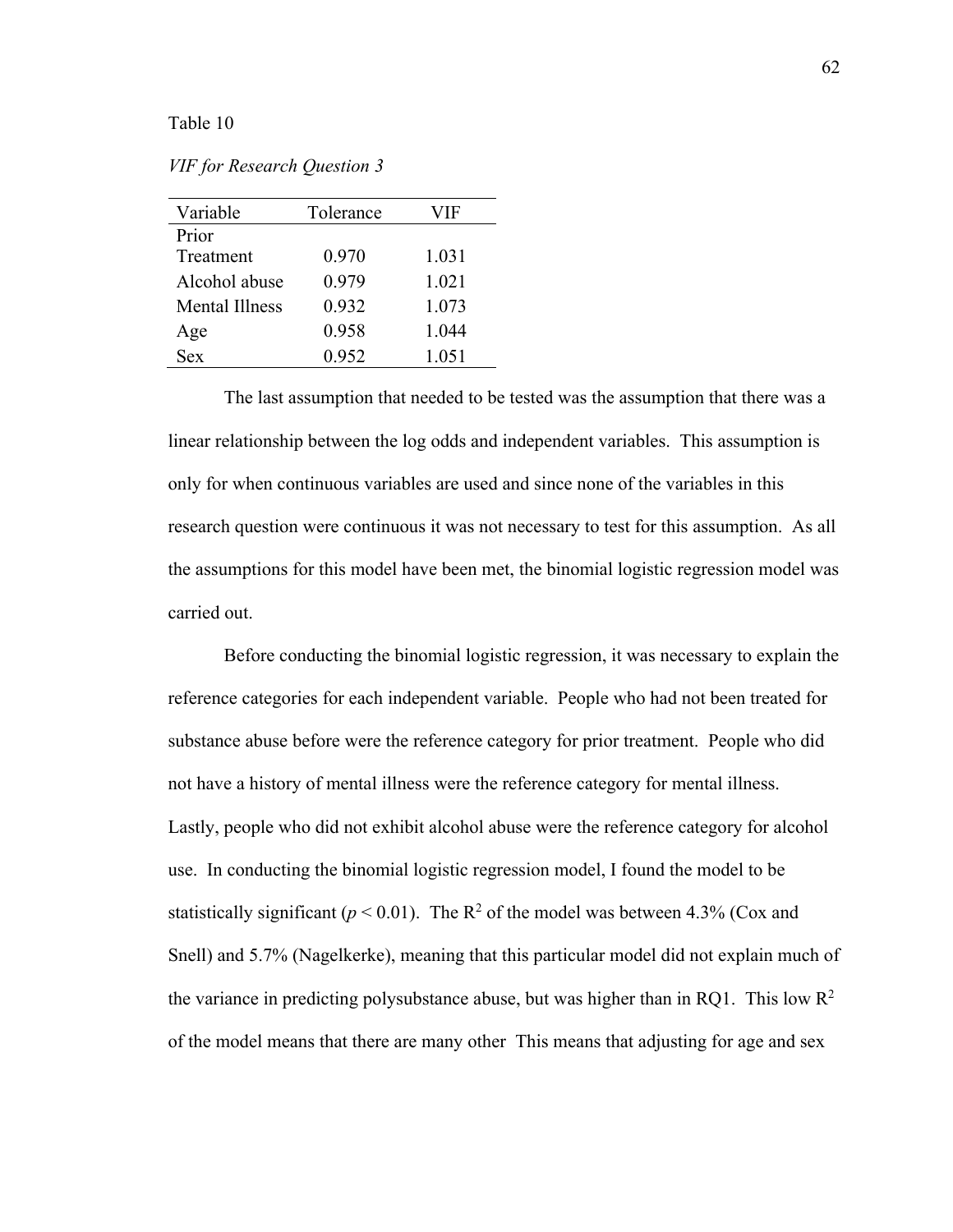helped to explain more about the variance in predicting polysubstance abuse. Getting down to the individual variables in the model, all variables were found to significantly predict polysubstance abuse with the exception of prior treatment, after adjusting for age and sex. Prior treatment had a significance of 0.152, which is not less than 0.05, so it was excluded from further analysis. Alcohol use led to 1.746 times higher odds to exhibit polysubstance abused than those who did not abuse alcohol after adjusting for age and sex ( $p < 0.01$ ). Any mental health diagnosis led to 1.6 times higher odds to exhibit polysubstance abuse than those who did not have a mental health diagnosis after adjusting for age and sex ( $p = 0.001$ ). See Table 11 below for all statistics associated with research question 3.

Table 11

|                       | B       | S.E. | Wald  | df     | $\boldsymbol{p}$ | Odds<br>Ratio | 95% Odds<br>Ratio |       |
|-----------------------|---------|------|-------|--------|------------------|---------------|-------------------|-------|
|                       |         |      |       |        |                  |               | Lower             | Upper |
| Age for study         | $-0.49$ | 0.20 | 6.11  |        | 0.01             | 0.61          | 0.42              | 0.90  |
| <b>Sex</b>            | 0.28    | 0.14 | 3.80  | 1      | 0.05             | 1.32          | 1.00              | 1.74  |
| Prior Treatment       | 0.20    | 0.14 | 2.05  | 1.     | 0.15             | 1.22          | 0.93              | 1.60  |
| Alcohol reported at   |         |      |       |        |                  |               |                   |       |
| admission             | 0.56    | 0.13 | 17.61 | $\Box$ | 0.00             | 1.75          | 1.35              | 2.27  |
| Mental Health Illness | 0.47    | 0.14 | 11.67 |        | 0.00             | 1.60          | 1.22              | 2.09  |
| Constant              | 0.17    | 0.45 | 0.14  |        | 0.71             | 1.18          |                   |       |

*Logistic Regression Predicting Likelihood of Polysubstance Abuse based on Prior Treatment, Alcohol Use, and Mental Illness; Adjusting for Sex and Age*

#### **Interpretation**

In this study, I found that the combination of age, education level, and employment status work together to significantly predict polysubstance abuse. I also showed that alcohol abuse and diagnosed mental illness are predictive of polysubstance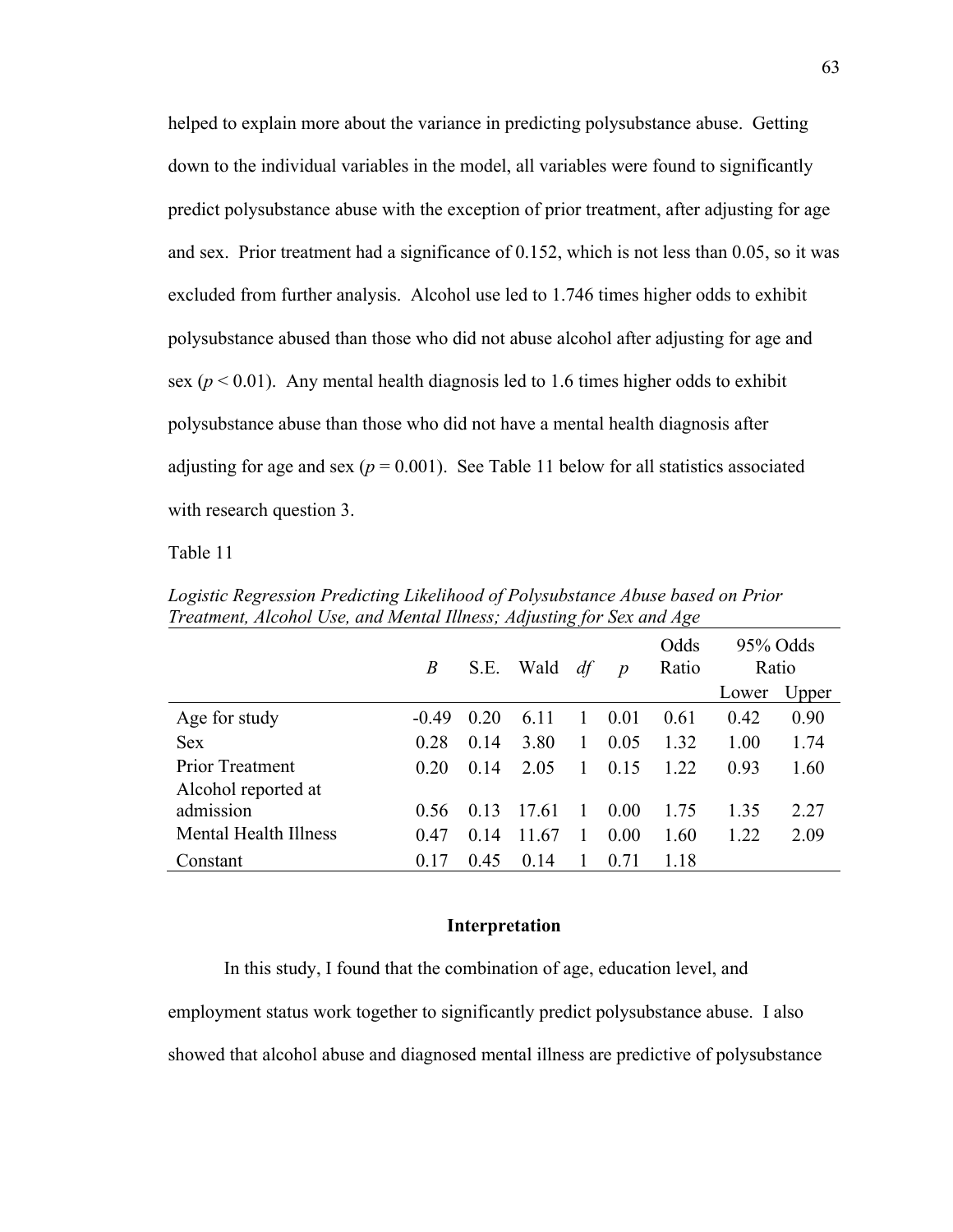abuse. Adjustment for age and sex makes this association stronger. In chapter 5 I will include an interpretation of these findings, limitations of the study, and how this study can fit into the substance abuse research in the future.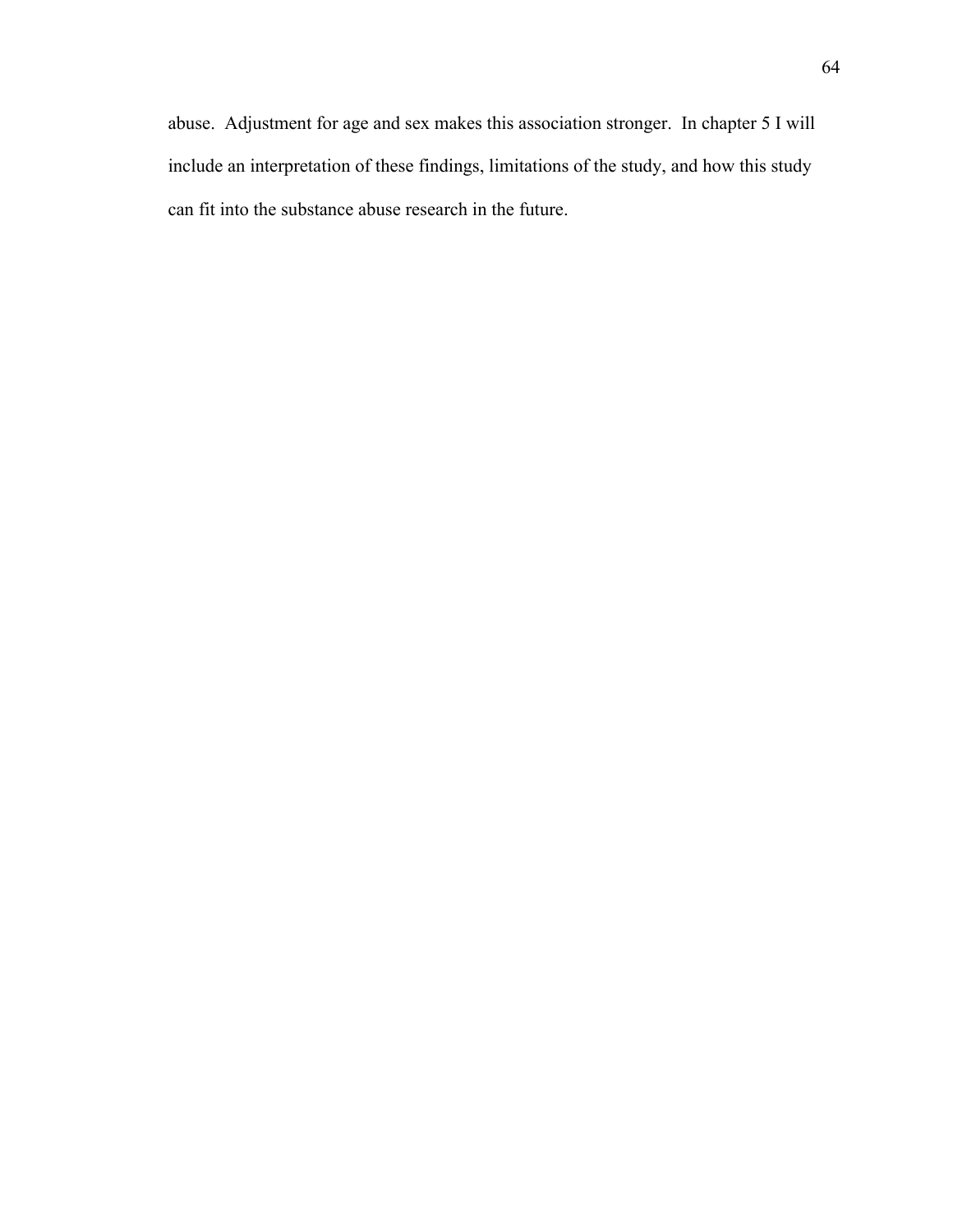#### Chapter 5: Conclusion

#### **Introduction**

The purpose of the research study was to explore the relationship of sociodemographic variables and how these variables may or may not lead to polysubstance abuse in patients admitted to a drug rehabilitation facility using secondary data analysis. In this study I determined if there were specific patient characteristics that would predict whether a patient was likely to have polysubstance abuse disorder, which can lead to a greater risk of death as opposed to those patients who only abuse one substance. The main conclusion was that alcohol abuse, mental health disorders, age, education level, and employment status were all predictive of polysubstance abuse.

Chapter 5 is divided into five sections. In the introduction above, I described the purpose of the study and briefly stated the results. In the interpretation of the findings section, I will go more in-depth on the results and attempt to build on the literature review conducted in Chapter 2. In the limitations section I will describe the limitations of the study and how those may have affected the outcomes. In the recommendations section, I will lay out what type of studies should be conducted next to further develop this area of public health. In the implications section, I will describe how this study leads to positive social change and at what levels of society this social change could occur.

#### **Interpretations of the Findings**

## **Relationship between Polysubstance Abuse and Prior Treatment, Alcohol Use, and Mental Illness**

For the purposes of this chapter, RQ1 and RQ3 will be discussed together because they are the same question, but RQ3 has the addition of adjusting for sex and age. Before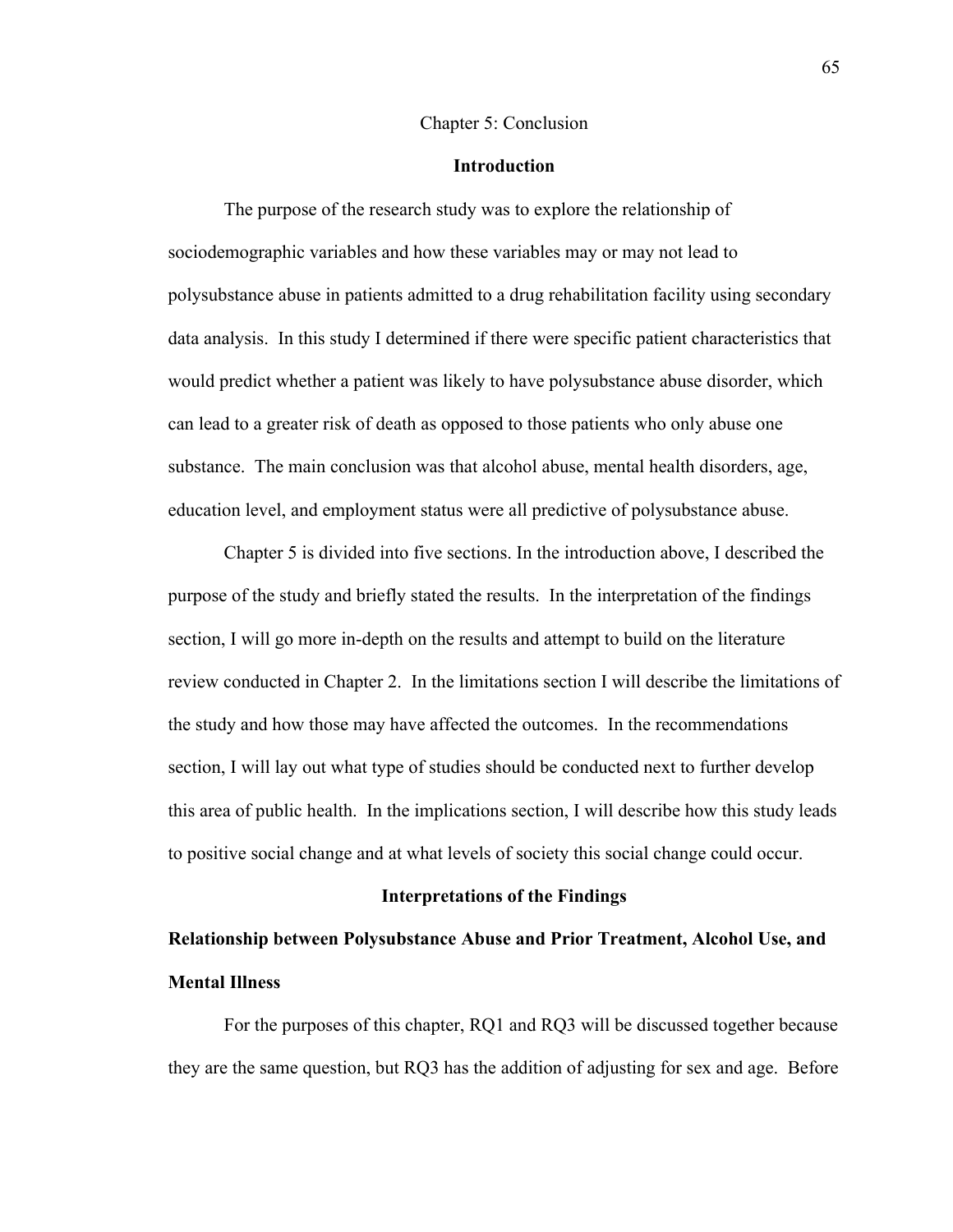looking at the results, I will discuss the  $R^2$  of both models. For RQ1, The  $R^2$  of the model was between 3.3% (Cox and Snell) and 4.5% (Nagelkerke). For RQ3, The  $R^2$  of the model was between 4.3% (Cox and Snell) and 5.7% (Nagelkerke). This means that very little of the variance in polysubstance abuse can be explain by the variables in these research questions, and there are many more factors that help to explain why a patient may exhibit polysubstance abuse. Looking at the results above, I noted that prior treatment for substance abuse is not predictive of polysubstance abuse, even after adjusting for sex and age. Prior to adjustment, the odds ratio for prior treatment leading to polysubstance abuse was 1.15 ( $p = 0.3$ ). As this value is greater than the alpha level set at 0.05, this variable was not found to predict polysubstance abuse. After adjusting for age and sex, the odds ratio becomes 1.22 ( $p = 0.15$ ). This variable is still not considered significant when it comes to predicting polysubstance abuse. This reveals that someone who has been treated for substance abuse before is not more likely to exhibit polysubstance abuse on subsequent treatment episodes. Both alcohol use and diagnosed mental illness were found to predict polysubstance abuse behavior in patients admitted to a drug rehabilitation facility. When looking at alcohol use before and after adjustment for age and sex, alcohol abusers had 1.64 ( $p < 0.001$ ) and 1.75 ( $p < 0.001$ ) times higher odds of exhibiting polysubstance abuse than those who did not abuse alcohol, respectively. This reveals that alcohol abuse is predictive of polysubstance abuse. When looking at diagnosed mental illness before and after adjustment for age and sex, patients who had some form of mental illness had  $1.75$  ( $p < 0.001$ ) and  $1.60$  ( $p < 0.001$ ) times higher odds of exhibiting polysubstance abuse than those who did not have some form of mental illness, respectively. This reveals that diagnosed mental illness is predictive of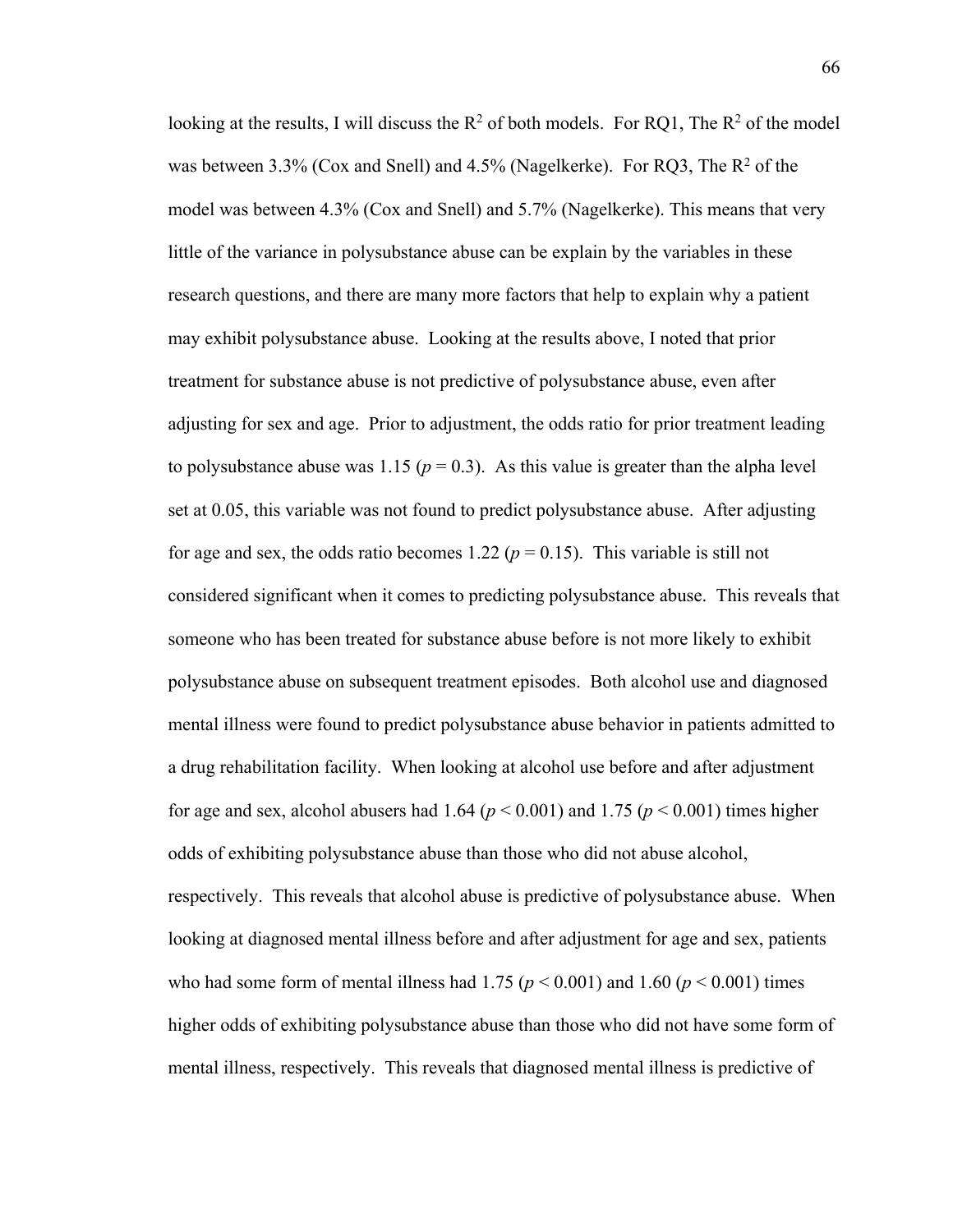polysubstance abuse. The addition of adjustments for age and sex explained more of the variance in the model. Neither model was very predictive of polysubstance abuse, but the adjustments helped to increase this predictiveness. In this study, I found that the variable of mental health disorders was a significant predictor of polysubstance abuse. This finding supports a similar study by Ibrahim et al. (2018), which found that for patients admitted to psychiatric rehabilitation facility in Saudi Arabia, 60% had polysubstance abuse issues. In this study, I found that the variable of prior treatment for substance abuse was not a significant predictor of polysubstance abuse. In this study, I also found that the variable of alcohol abuse was a significant predictor of polysubstance abuse. In looking at the theoretical component of this study, the socio-ecological model, I conclude that availability of mental health services and alcohol abuse treatment centers is needed. These two variables can fit into more than just one level in the socio-ecological theory. Genetics, interpersonal relationships, a person's environment, and policy level changes could lead to less polysubstance abuse in society.

## **Relationship between Polysubstance Abuse and Sex, Age, Race, Education Level, Employment Status, Insurance Status, and Living Arrangements**

For RQ2, I focused mostly on socio-demographic variables and how each one of these may or may not lead to polysubstance abuse. Before looking at the results, I will discuss the  $\mathbb{R}^2$  of the model. For RQ2, The  $\mathbb{R}^2$  of the model was between 6.2% (Cox and Snell) and 8.2% (Nagelkerke). This means that very little of the variance in polysubstance abuse can be explain by the variables in this research questions, and there are many more factors that help to explain why a patient may exhibit polysubstance abuse than those that were explored in this question. Sex, race, living arrangements, and health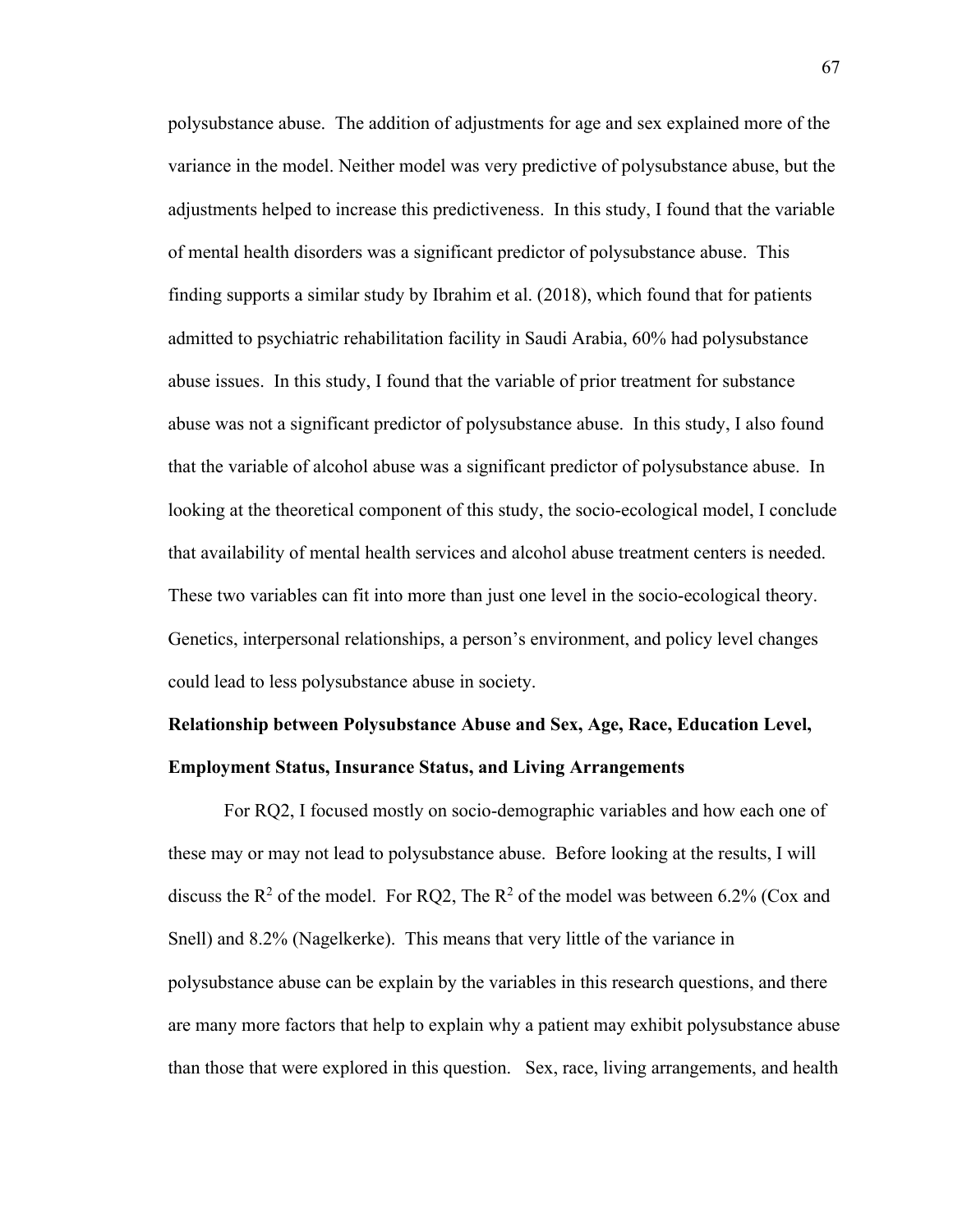insurance status were found to not contribute to polysubstance abuse for the purposes of this study. Age was found to be significant, but when comparing those aged less than 18 to those who were 18–54, and those who were 55 or older, there were no significant differences found. This shows that age is predictive of polysubstance abuse, but no comparisons can be made with the age groups selected for this study. Education level was found to be significant and a predictor of polysubstance abuse  $(p = 0.005)$ . All groups had higher odds of exhibiting polysubstance abuse when compared to those who had a middle school education except for those who had completed college. This was the only categorical comparison that was not significant for this variable. Employment status was found to be significant and a predictor of polysubstance abuse  $(p = 0.001)$ . All groups had higher odds of exhibiting polysubstance abuse when compared to those who worked full time.

I found age to be a significant predictor of polysubstance abuse. This finding supports the study conducted by Moss et al. (2014) which revealed that youth, aged 16 or less, were more likely to be substance abusers, and that risk carried over into adulthood. I also found that employment status was a significant predictor of polysubstance abuse (*p*  $= 0.001$ ). This supports other studies in the literature that have shown that patients who were unemployed or worked only part-time were more likely to be substance abusers than those who worked full-time (Dada et al., 2018; Timko et al., 2018). I found no association between health insurance and polysubstance abuse, although other studies (Ali, Teich, & Mutter, 2017; Feder et al., 2019) found that people without insurance were less likely to seek help for substance abuse and were more likely to have more severe substance abuse disorder. Education level was a significant predictor of polysubstance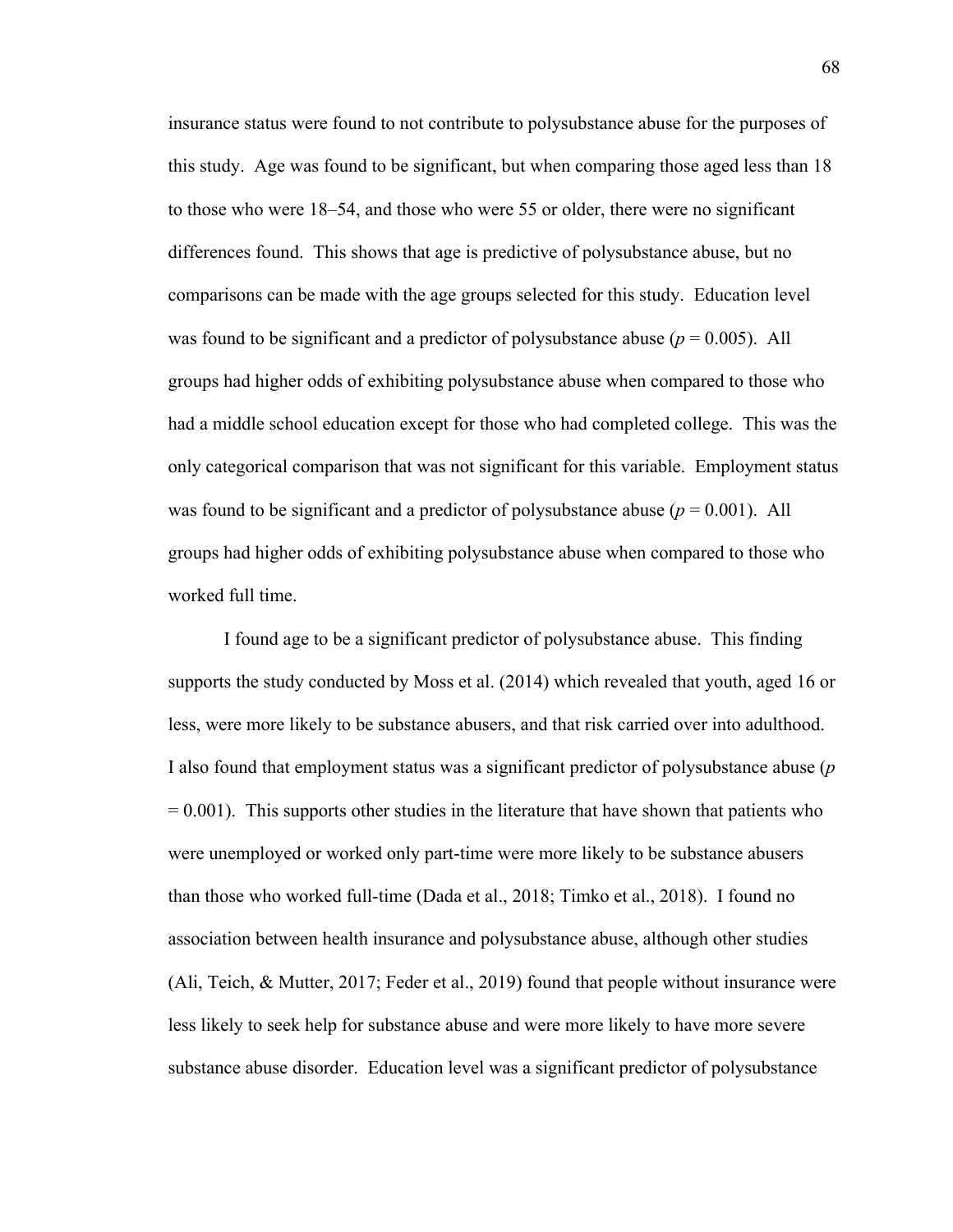abuse ( $p = 0.005$ ). For the theoretical foundation of the study, all of these variables relate to the first level of the socio-ecological model. Helping individual level traits can help to reduce polysubstance abuse, especially those related to the work force and education level.

#### **Limitations**

One limitation is that this dataset does not capture all patients who are admitted to a drug rehabilitation facility (SAMHSA, 2015). Only patients admitted to a federally funded facility are reported to SAMHSA and therefore included in this study (SAMHSA, 2015). Another limitation of the study is the focus on patients admitted to a drug rehabilitation facility which could lead to under-representation of the substance abuser population. Another limitation of the study is the secondary data analysis itself. Because the data were not collected for the purposes of this study, many variables that may play a part in the development of polysubstance abuse cannot be determined because they were not included in the original dataset. For instance, income level could not be used because this was not a variable collected in the dataset. The use of additional variables would have made the study stronger. The dataset and study sample presented some additional limitations that were not expected before conducting the study. The first limitation related to the dataset is the cross-sectional design. Cross-sectional designs have inherent limitations that include the inability to determine cause and effect, and the inability to analyze behavior over time. Cross-sectional studies provide a snapshot in time so this snapshot may not be representative of the population as a whole. Another limitation related to the dataset was the use of patient self-reporting. Self-reported answers have the potential to be exaggerated and also may suffer from social desirability bias. Patients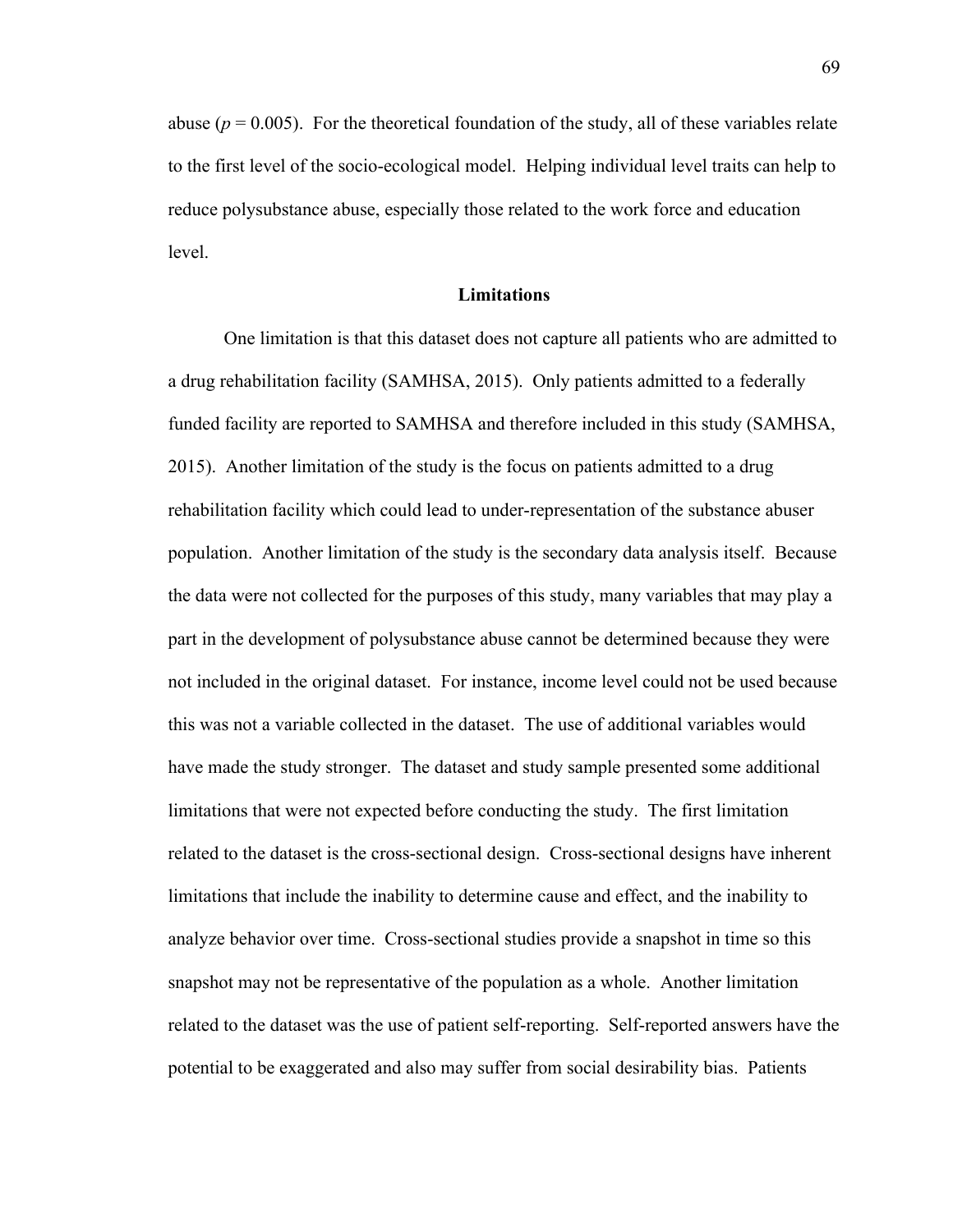may also guess the intent of the questions and provide answers that may skew the results. The next limitation related to the dataset was that reducing the original dataset down to those that had no missing values reduced the dataset by about 75%. This loss of patients may have contributed to some of the results found in the study. The last limitation of the study was the frequency that some of the patient characteristics had. Several examples of this limitation will be presented. The comparator category for age was those that were aged less than 18, but in the sample used for the study only 4.3% of the study sample fit this age group. Race was another category that had highly underrepresented categories. Only 3.7% of the sample was Alaska Native/American Indian, less than 1% was Pacific Islander, and less than 1% were Asian. The low representation of these racial groups may have led to race not being significant in the overall model.

#### **Recommendations**

#### **Recommendations for Future Studies**

This study is only meant to be a foundational level study to determine where simple differences exists in predicting polysubstance abuse. A study that utilizes primary data collection would add an additional element to this study because then the variables could be tailored to the exact needs of the population. I also recommend building on the variables that were found to be significant in this study, especially age. Age collected as a ratio level variable would add depth to this study. I used age as an ordinal level variable in this study which limited the ability to find any differences. Lastly, the addition of different drugs of abuse could add additional depth to this study. Being able to determine if particular illicit substances are used in combination more than others and how this relates to mortality could have large social change implications.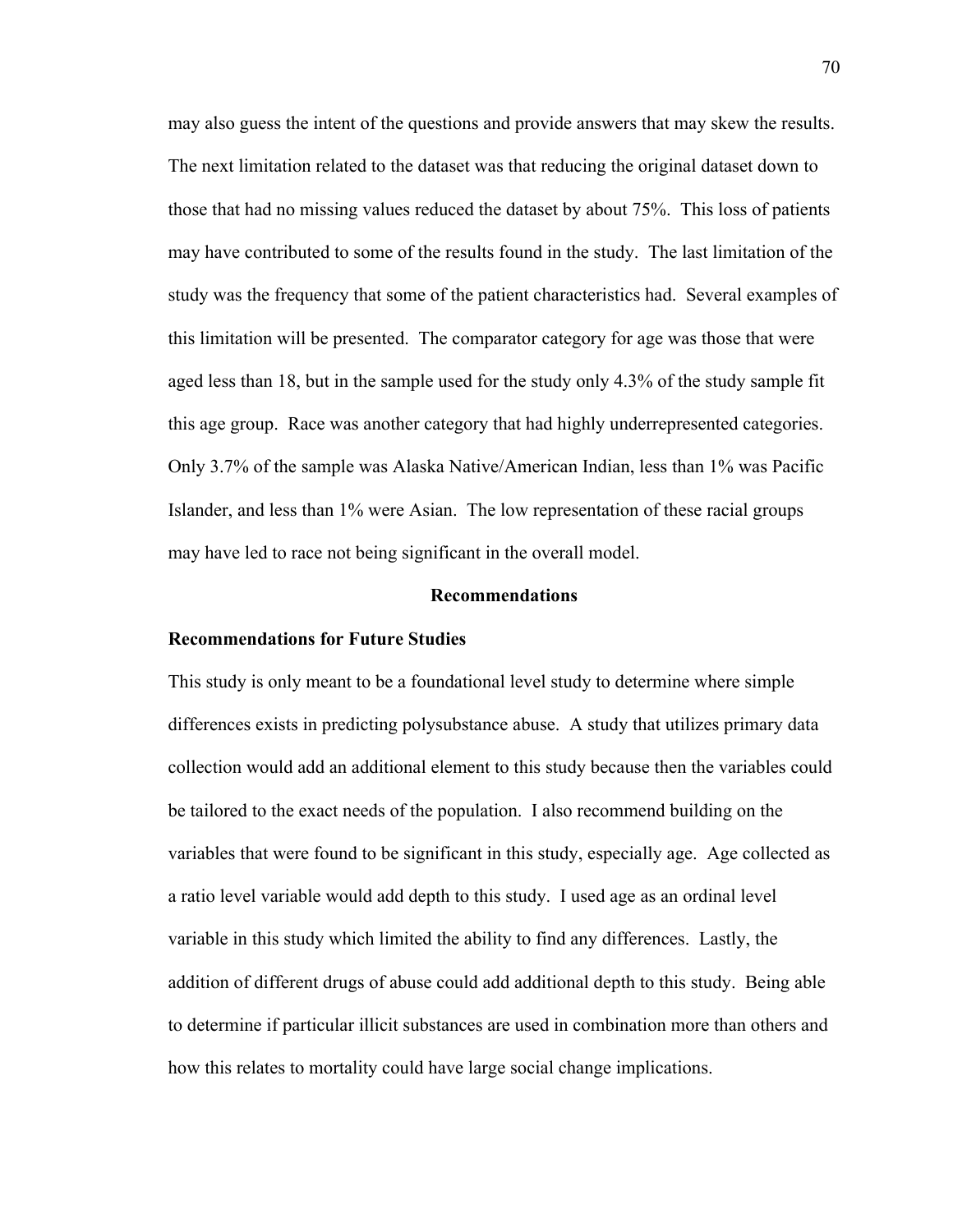#### **Recommendations for Practice**

This study has led to one recommendation that can be made in public health practice. The first practice level recommendation is that more time needs to be spent on getting people gainful employment. Full time employment predicted less polysubstance abuse than those patients who did not work, were not a part of the labor force, or worked part time. Employment agencies, or states employment commissions, should pursue more opportunities to keep people employed full time.

#### **Recommendations for Policy**

Having policies in place that allow for decriminalization of substance abuse is the largest recommendation for policy. In this study, I have shown that substance abuse, and more specifically polysubstance abuse, is not necessarily a criminal matter, but a complex medical condition that can be caused by many interlinking factors. Providing services for these patients instead of criminal sentences will go a long way in helping to slow down the substance abuse problem in the United States.

#### **Recommendations for Training of Public Health Professionals**

Public health professionals should obtain training specific to substance abuse. Training public health professionals on all the linked factors of what may drive someone to polysubstance abuse can help to decrease the rates we see and reduce the costs to society while saving lives. For the purposes of this study those linked factors were age, employment status, education level, alcohol abuse, and diagnosed mental illness. Training on how these factors are able to predict polysubstance abuse is needed to increase the effectiveness of public health interventions.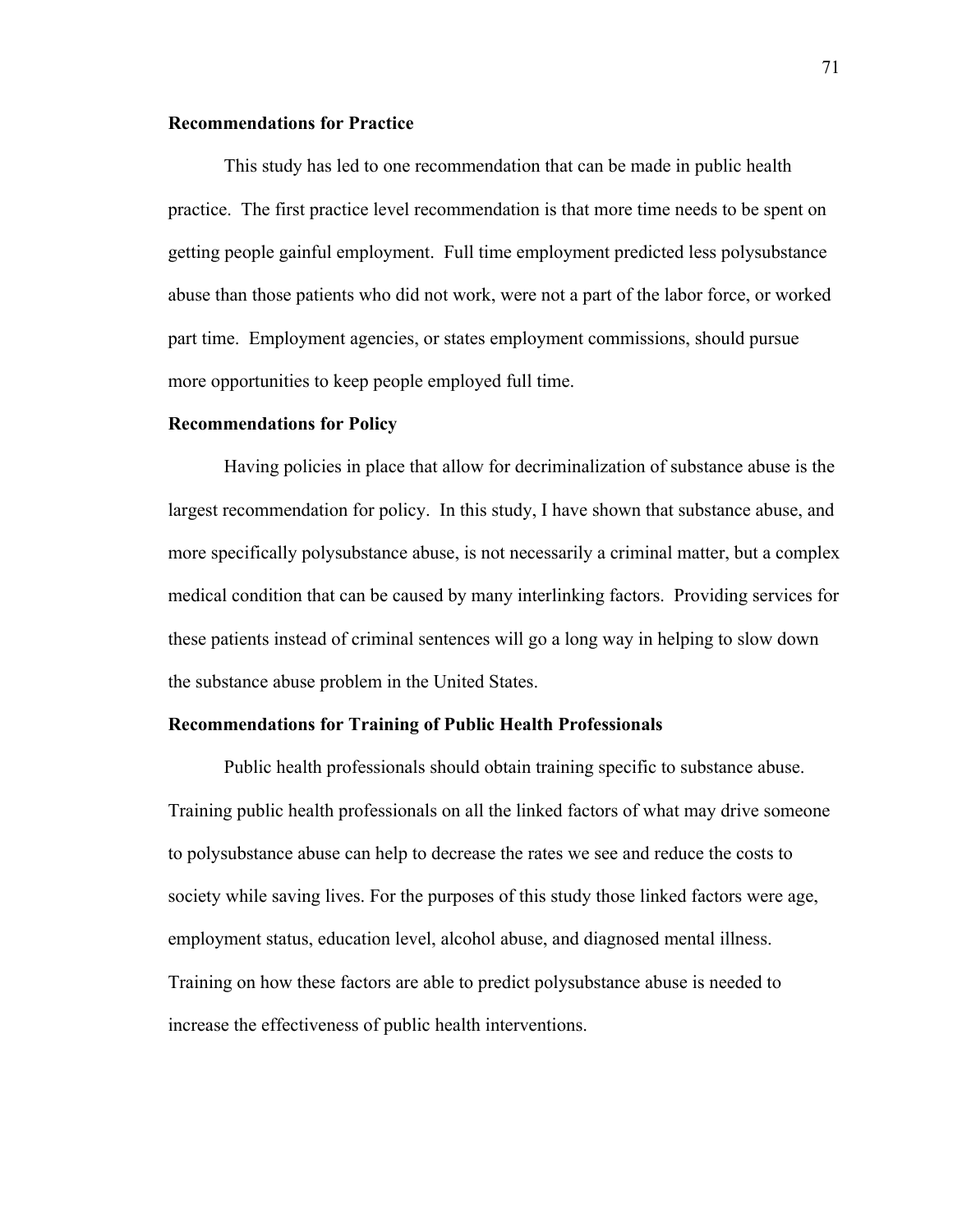#### **Implications for Social Change**

This study may have multiple social change implications. As mentioned in the literature review above, being able to decrease the criminalization of drug use could create positive social change. The more research that can show substance abuse issues are not criminal in action but are directly related to socio-ecological issues as a whole will help society. Positive social change implications of this study are that the amount of substance abuse could be lowered, and the risk of death could be cut. I found that mental health, education level, alcohol abuse, age, and employment status are all predictive of polysubstance abuse. Policy changes could be put in place to increase access to care, mental health services, and funding in areas that need it most. Getting patients the care they need, especially in relation to mental health services, can help lower the amount of polysubstance abuse that is present in the United States. Keeping children in school and providing a solid educational foundation that leads to higher education could help decrease polysubstance abuse. More public resources for patients with mental illness could potentially create social change for these patients and reduce the risk of substance use and abuse. Utilizing the patient population of those who have been admitted to a drug treatment facility in this study could also bring attention to those more likely to need these services and create ways to prevent the necessity of treatment.

#### **Conclusion**

In this study, I found that age, education level, employment status, diagnosed mental illness, and alcohol abuse are all predictive of polysubstance abuse. This was a retrospective, secondary data analysis, so it is hard to say that any of these variables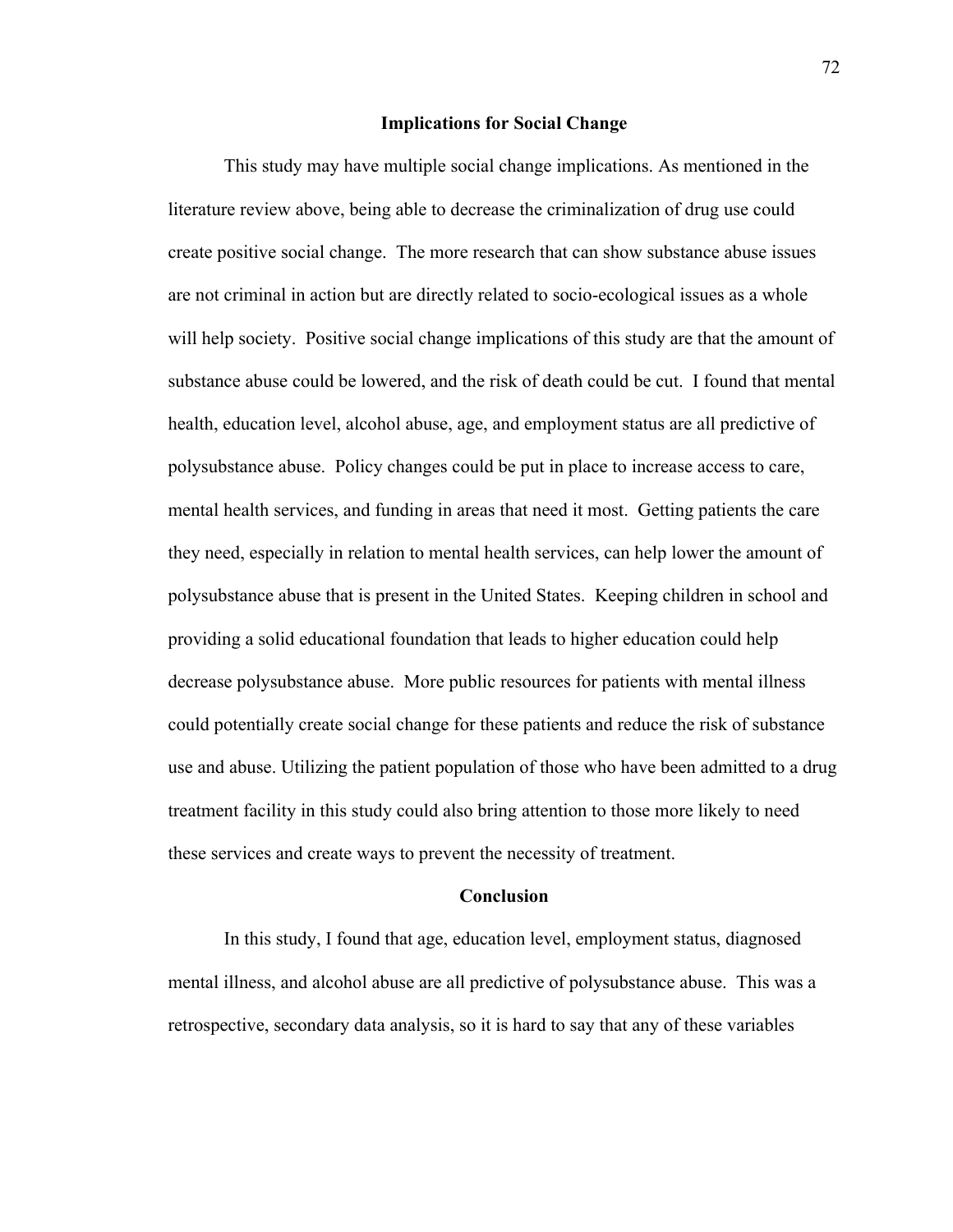actually cause polysubstance abuse. Looking at the baseline characteristic for this study, it is clear that polysubstance abuse is present in all combinations of variables present.

Using the results of this study, many changes could be made to society as a whole that could help slow the effects of the substance abuse epidemic in the United States. In this study, I created a foundation for other studies to build upon to determine who is more likely to exhibit polysubstance abuse and how to slow the spread of this condition. It is imperative that the United States begin to more effectively identify and treat patients with substance abuse disorder. This can be accomplished by targeting those most at risk, creating policy level changes, and creating more growth and opportunity for those at risk.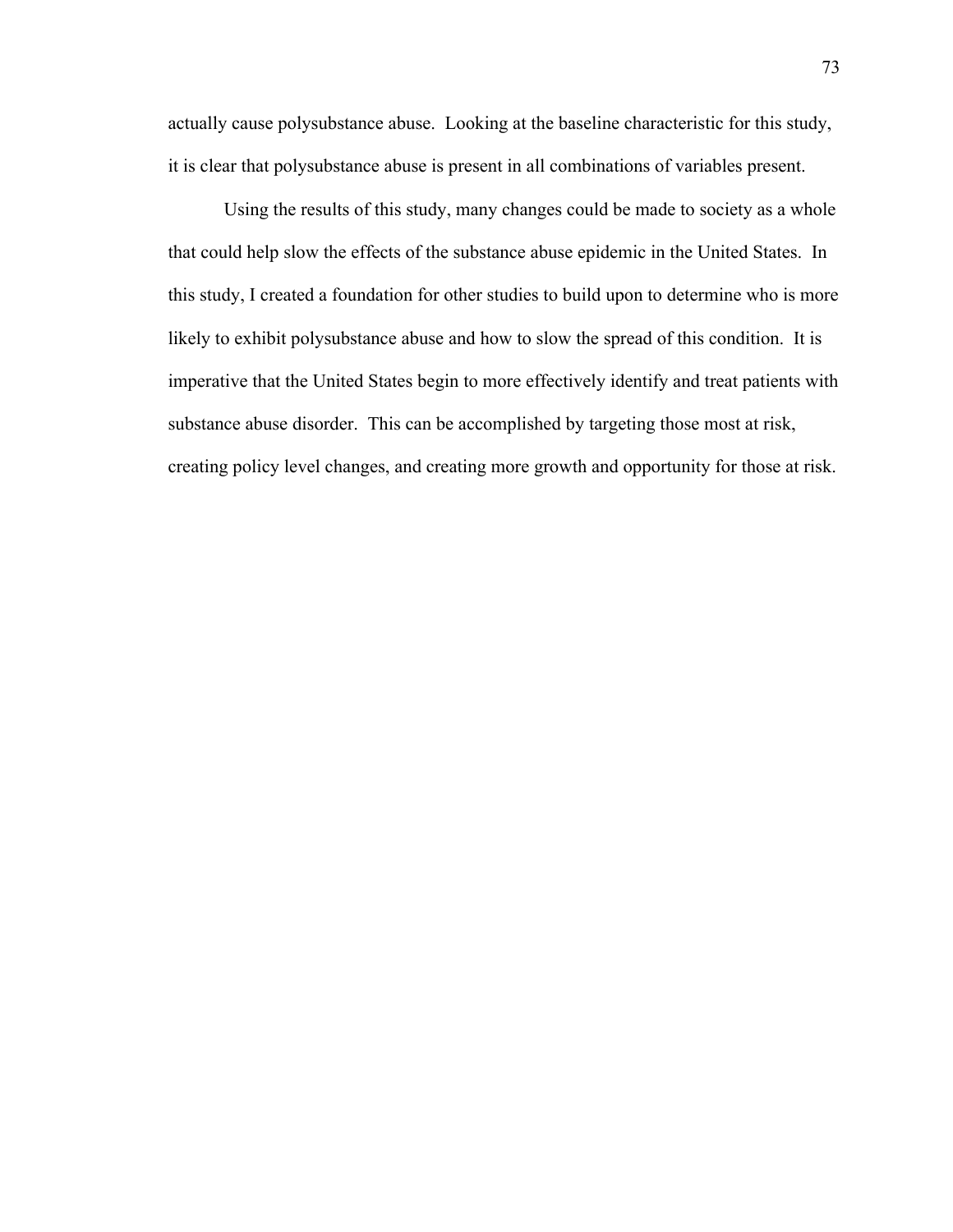#### References

Ahrnsbrak, R., Bose, J., Hedden, S., Lipari, R., & Park-Lee, E. (2017). Key Substance Use and Mental Health Indicators in the United States: Results from the 2016 National Survey on Drug Use and Health. *Substance Abuse and Mental Health Services Administration*. https://doi.org/10.1016/j.drugalcdep.2016.10.042

Ali, M. M., Teich, J. L., & Mutter, R. (2017). Reasons for Not Seeking Substance Use Disorder Treatment: Variations by Health Insurance Coverage. *Journal of Behavioral Health Services and Research*, *44*(1), 63–74. https://doi.org/10.1007/s11414-016-9538-3

- Bahdila, D., Aldosari, M., Abdullah, A., Nelson, J. L., Hegazi, F., Badamia, R., Alhazmi, H., Chandel, T., Odani, S., Vardavas, C. I., & Agaku, I. T. (2020). Cocaine, polysubstance abuse and oral health outcomes, NHANES 2009‐2014. *Journal of Periodontology*. https://doi.org/10.1002/jper.19-0509
- Barocas, J. A., Wang, J., Marshall, B. D. L., LaRochelle, M. R., Bettano, A., Bernson, D., Beckwith, C. G., Linas, B. P., & Walley, A. Y. (2019). Sociodemographic factors and social determinants associated with toxicology confirmed polysubstance opioidrelated deaths. *Drug and Alcohol Dependence*, *200*, 59–63. https://doi.org/10.1016/j.drugalcdep.2019.03.014
- Begun, A. L., Early, T. J., & Hodge, A. (2016). Mental Health and Substance Abuse Service Engagement by Men and Women During Community Reentry Following Incarceration. *Administration and Policy in Mental Health and Mental Health Services Research*. https://doi.org/10.1007/s10488-015-0632-2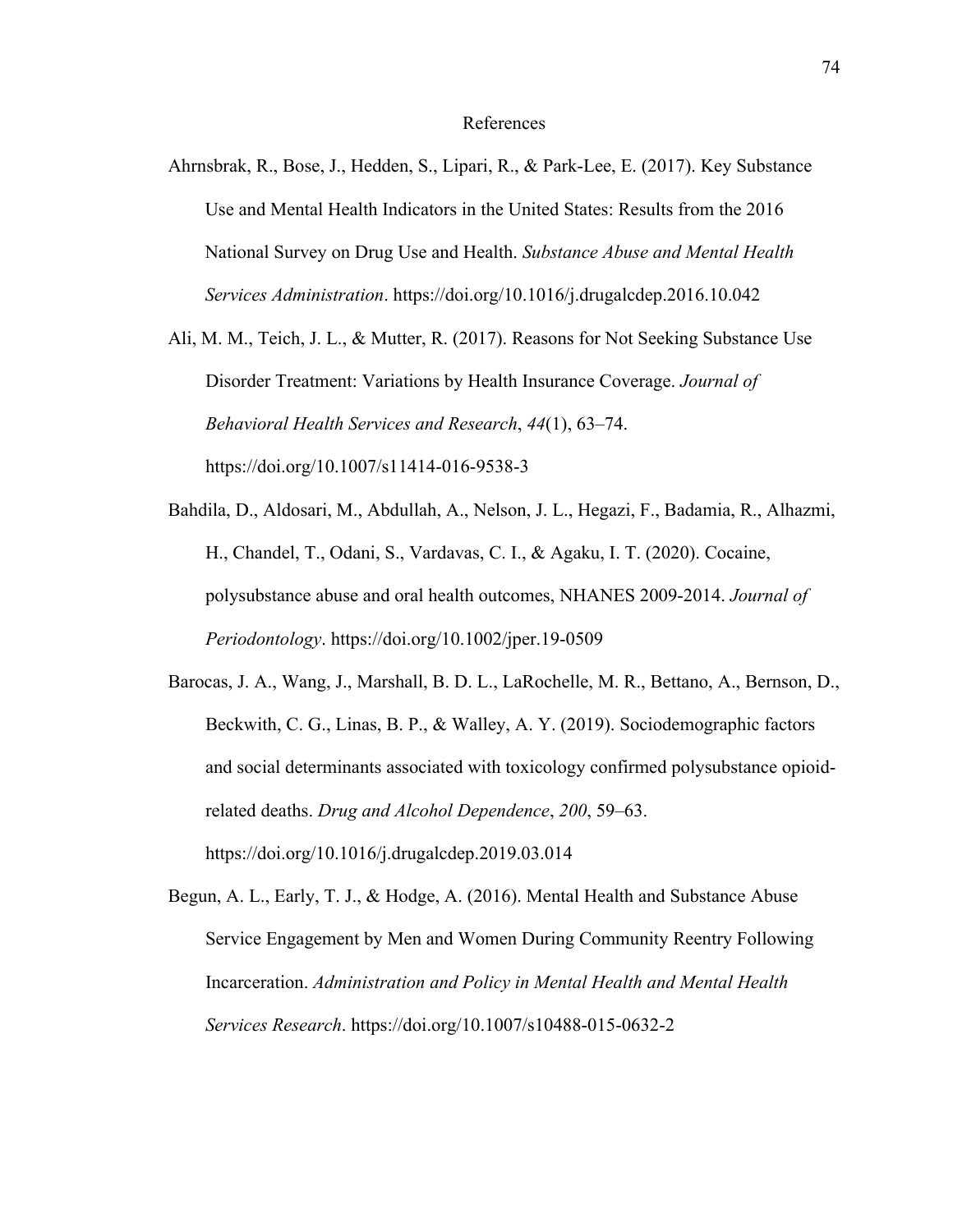Centers for Disease Control and Prevention. (2017). *Drug Overdose Death Data | Drug Overdose | CDC Injury Center*. Retrieved from https://www.cdc.gov/drugoverdose/data/statedeaths.html

Choi, N. G., & DiNitto, D. M. (2019). Older marijuana users in substance abuse treatment: Treatment settings for marijuana-only versus polysubstance use admissions. *Journal of Substance Abuse Treatment*, *105*, 28–36. https://doi.org/10.1016/j.jsat.2019.07.016

- Connell, C. M., Gilreath, T. D., Aklin, W. M., & Brex, R. A. (2010). Social-ecological influences on patterns of substance use among non-metropolitan high school students. *American Journal of Community Psychology*, *45*(1), 36–48. https://doi.org/10.1007/s10464-009-9289-x
- Dada, S., Burnhams, N. H., Laubscher, R., Parry, C., & Myers, B. (2018). Alcohol and other drug use among women seeking substance abuse treatment in the Western Cape, South Africa. *South African Journal of Science*, *114*(9–10). https://doi.org/10.17159/sajs.2018/4451
- Daley, E., Alio, A., Anstey, E. H., Chandler, R., Dyer, K., & Helmy, H. (2011). Examining barriers to cervical cancer screening and treatment in florida through a socio-ecological lens. *Journal of Community Health*, *36*(1), 121–131. https://doi.org/10.1007/s10900-010-9289-7

Evans, E. A., Grella, C. E., Washington, D. L., & Upchurch, D. M. (2017). Gender and race/ethnic differences in the persistence of alcohol, drug, and poly-substance use disorders. *Drug and Alcohol Dependence*, *174*, 128–136. https://doi.org/10.1016/j.drugalcdep.2017.01.021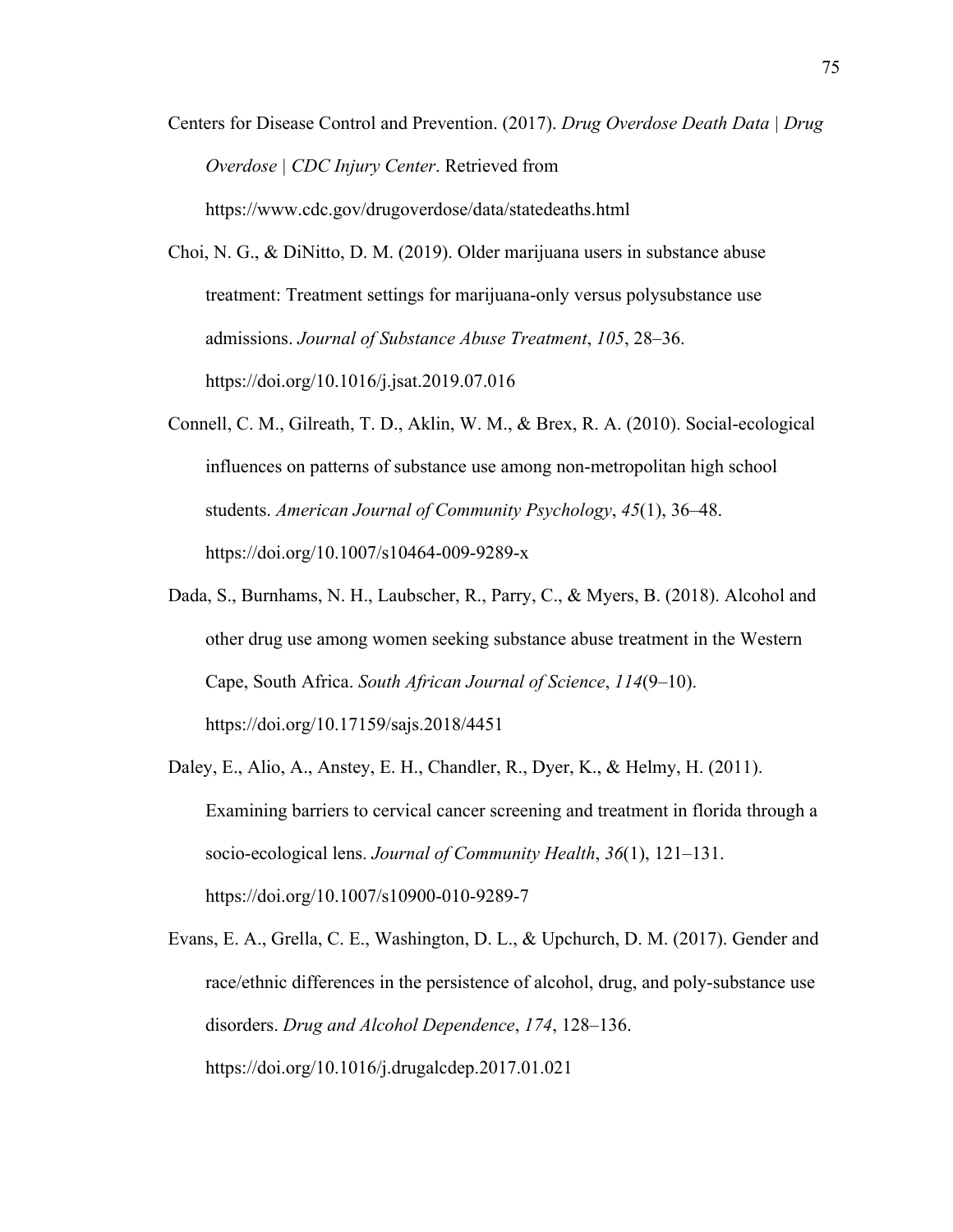Fasula, A. M., Chia, V., Murray, C. C., Brittain, A., Tevendale, H., & Koumans, E. H. (2019). Socio-ecological risk factors associated with teen pregnancy or birth for young men: A scoping review. In *Journal of Adolescence* (Vol. 74, pp. 130–145). https://doi.org/10.1016/j.adolescence.2019.06.005

Feder, K. A., Krawczyk, N., Mojtabai, R., Crum, R. M., Kirk, G., & Mehta, S. H. (2019). Health insurance coverage is associated with access to substance use treatment among individuals with injection drug use: Evidence from a 12-year prospective study. *Journal of Substance Abuse Treatment*, *96*, 75–81. https://doi.org/10.1016/j.jsat.2018.08.012

- Frem, Y., Torrens, M., Domingo-Salvany, A., & Gilchrist, G. (2017). Gender differences in lifetime psychiatric and substance use disorders among people who use substances in Barcelona, Spain. *Advances in Dual Diagnosis*, *10*(2), 45–56. https://doi.org/10.1108/ADD-01-2017-0002
- Gabrielian, S., Bromley, E., Hellemann, G. S., Kern, R. S., Goldenson, N. I., Danley, M. E., & Young, A. S. (2015). Factors affecting exits from homelessness among persons with serious mental illness and substance use disorders. *The Journal of Clinical Psychiatry*. https://doi.org/10.4088/JCP.14m09229
- Ghaderi, A., Motmaen, M., Abdi, I., & Rasouli-Azad, M. (2017). Gender differences in substance use patterns and disorders among an Iranian patient sample receiving methadone maintenance treatment. *Electronic Physician*, *9*(9), 5354–5362. https://doi.org/10.19082/5354
- Hasin, D. S., O'Brien, C. P., Auriacombe, M., Borges, G., Bucholz, K., Budney, A., Compton, W. M., Crowley, T., Ling, W., Petry, N. M., Schuckit, M., & Grant, B. F.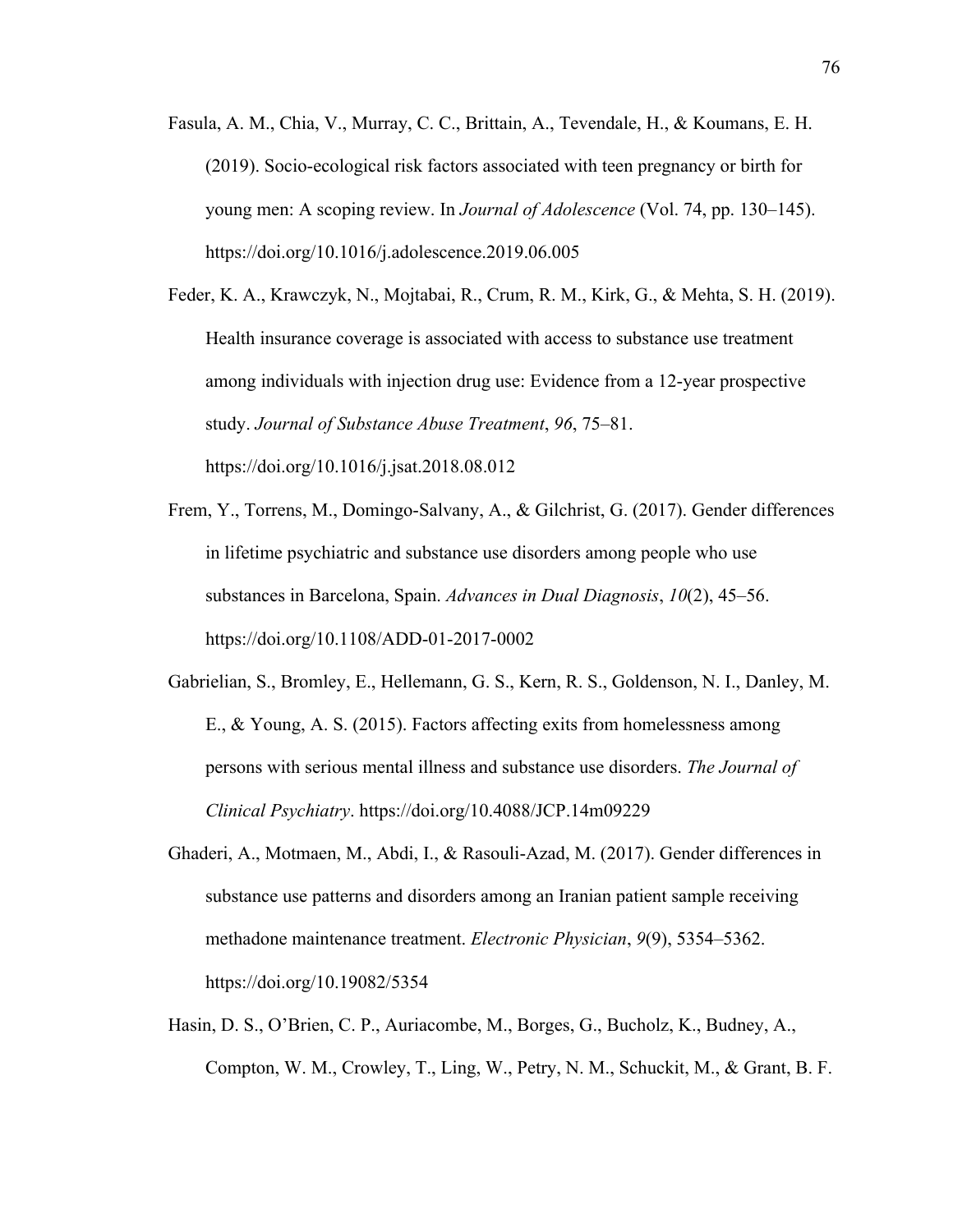(2013). DSM-5 criteria for substance use disorders: Recommendations and rationale. In *American Journal of Psychiatry*. https://doi.org/10.1176/appi.ajp.2013.12060782

- Ibrahim, Y., Hussain, S. M., Alnasser, S., Almohandes, H., & Sarhandi, I. (2018). Patterns and sociodemographic characteristics of substance abuse in Al Qassim, Saudi Arabia: A retrospective study at a psychiatric rehabilitation center. *Annals of Saudi Medicine*, *38*(5), 319–325. https://doi.org/10.5144/0256-4947.2018.319
- Jarlenski, M., Barry, C. L., Gollust, S., Graves, A. J., Kennedy-Hendricks, A., & Kozhimannil, K. (2017). Polysubstance use among US women of reproductive age who use opioids for nonmedical reasons. *American Journal of Public Health*, *107*(8), 1308–1310. https://doi.org/10.2105/AJPH.2017.303825
- Jeffirs, S. M., Jarnecke, A. M., Flanagan, J. C., Killeen, T. K., Laffey, T. F., & Back, S. E. (2019). Veterans with PTSD and comorbid substance use disorders: Does single versus poly-substance use disorder affect treatment outcomes? *Drug and Alcohol Dependence*, *199*, 70–75. https://doi.org/10.1016/j.drugalcdep.2019.04.001
- Jones, A. A., Striley, C. W., & Cottler, L. B. (2017). Prescription opioid use, illicit drug use, and sexually transmitted infections among participants from a community engagement program in North Central Florida. *Journal of Substance Use*. https://doi.org/10.3109/14659891.2016.1144805

Kearns, N., Cloutier, R., Carey, C., Contractor, A., & Blumenthal, H. (2019). Alcohol and Marijuana Polysubstance Use: Comparison of PTSD Symptom Endorsement and Severity Patterns. *Cannabis*, *2*(1), 39–52. https://doi.org/10.26828/cannabis.2019.01.004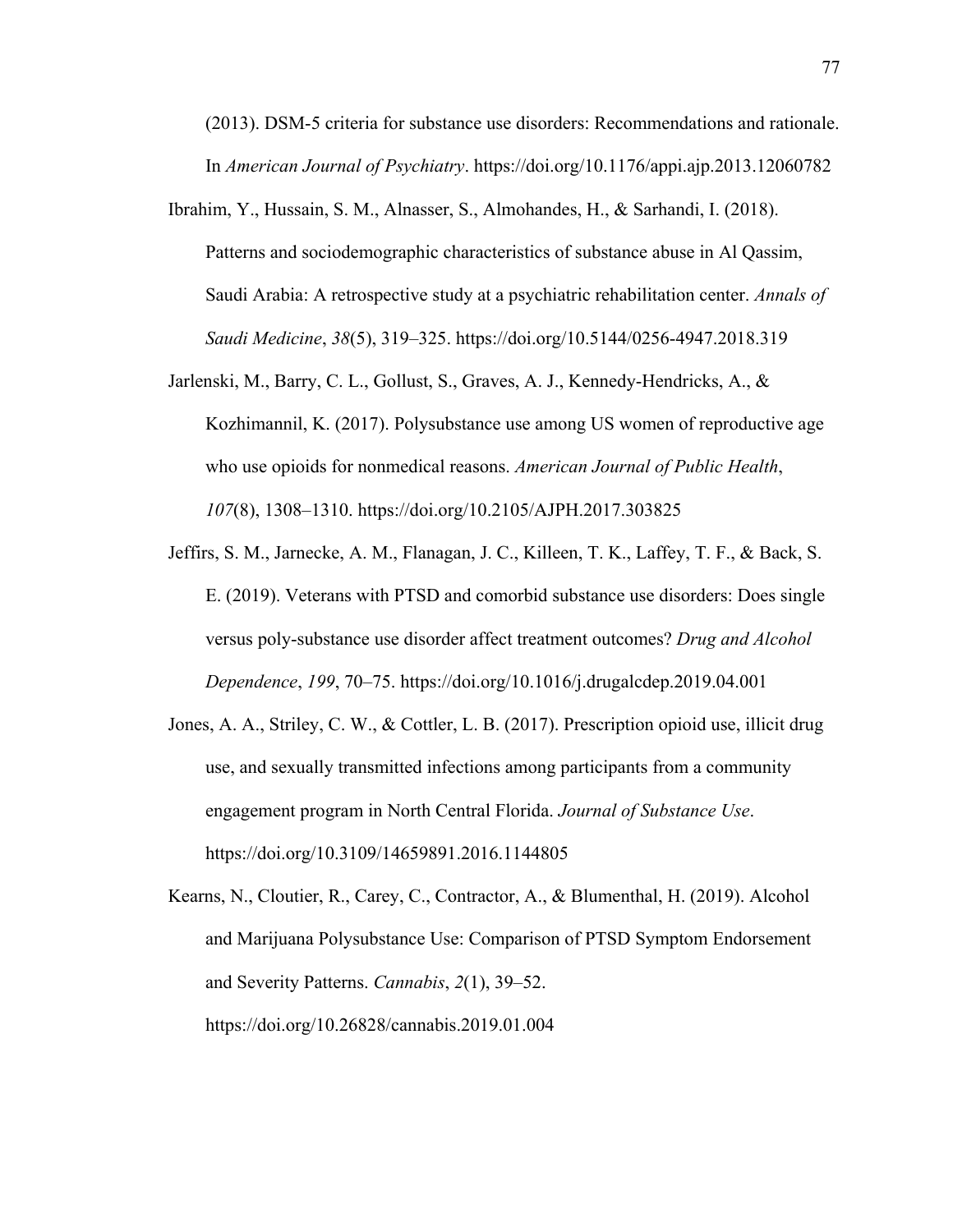- Kliewer, W., & Murrelle, L. (2007). Risk and Protective Factors for Adolescent Substance Use: Findings from a Study in Selected Central American Countries. *Journal of Adolescent Health*. https://doi.org/10.1016/j.jadohealth.2006.11.148
- Max, J. L., Sedivy, V., & Garrido, M. (2015). *Adolescent Pregnancy Prevention Program Increasing Our Impact by Using a Social Ecological Approach*.

McLeroy, K. R., Bibeau, D., Steckler, A., & Glanz, K. (1988). An ecological perspective on health promotion programs. In *Health Education Quarterly*. https://doi.org/10.1177/109019818801500401

- Morley, K. I., Lynskey, M. T., Moran, P., Borschmann, R., & Winstock, A. R. (2015). Polysubstance use, mental health and high-risk behaviours: Results from the 2012 Global Drug Survey. *Drug and Alcohol Review*. https://doi.org/10.1111/dar.12263
- Moss, H. B., Chen, C. M., & Yi, H. ye. (2014). Early adolescent patterns of alcohol, cigarettes, and marijuana polysubstance use and young adult substance use outcomes in a nationally representative sample. *Drug and Alcohol Dependence*, *136*(1), 51–62. https://doi.org/10.1016/j.drugalcdep.2013.12.011
- National Institute on Drug Abuse. (2017). *Trends & amp; Statistics* | *National Institute on Drug Abuse (NIDA)*. https://www.drugabuse.gov/related-topics/trends-statistics
- Ogbu, U., Lotfipour, S., & Chakravarthy, B. (2015). Polysubstance Abuse: Alcohol, Opioids and Benzodiazepines Require Coordinated Engagement by Society, Patients, and Physicians. *Western Journal of Emergency Medicine*. https://doi.org/10.5811/westjem.2014.11.24720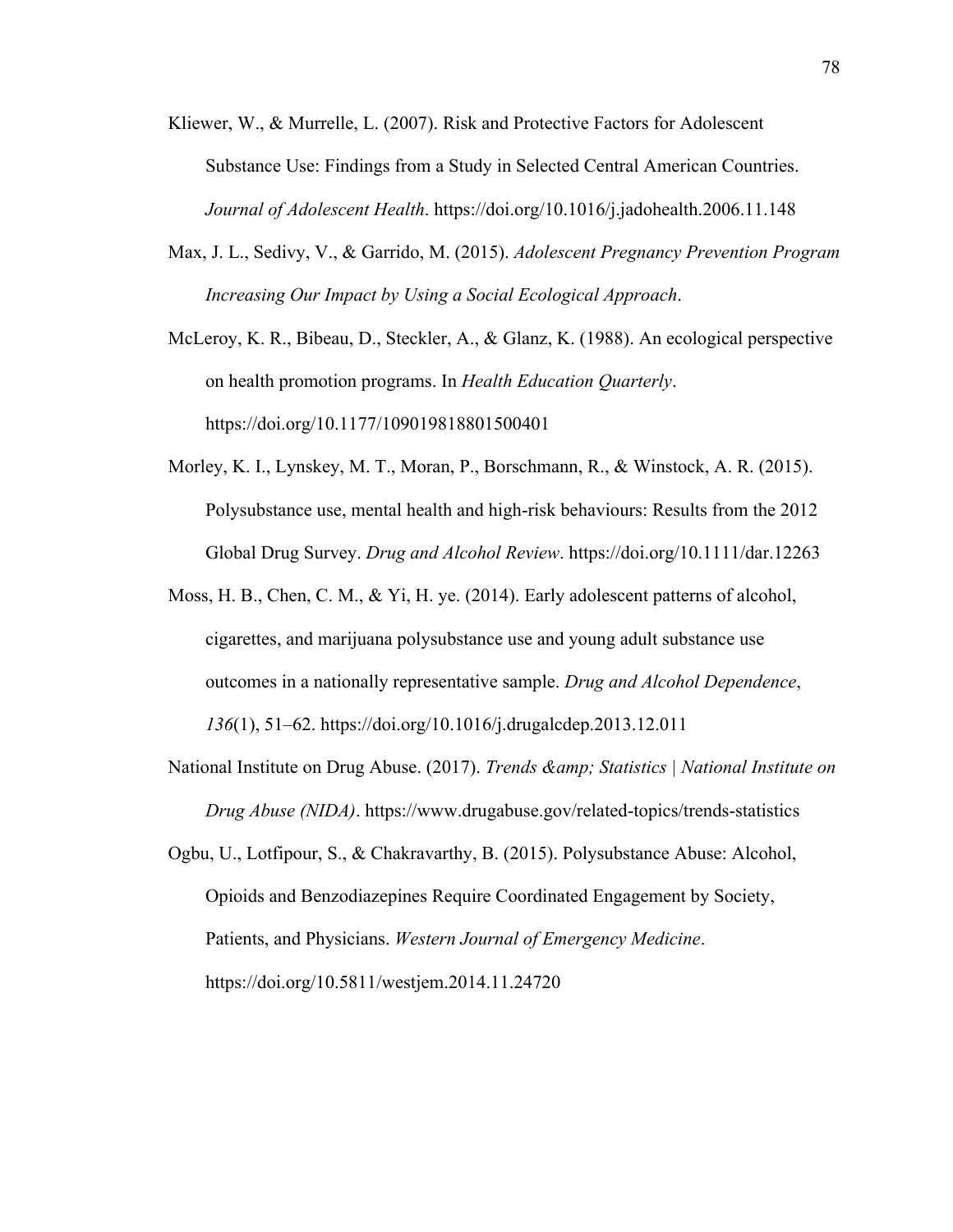- Park, H., & Kim, N. (2008). Predicting factors of physical activity in adolescents: A systematic review. In *Asian Nursing Research* (Vol. 2, Issue 2, pp. 113–128). https://doi.org/10.1016/S1976-1317(08)60035-3
- Park, T. W., Saitz, R., Ganoczy, D., Ilgen, M. A., & Bohnert, A. S. B. (2015). Benzodiazepine prescribing patterns and deaths from drug overdose among US veterans receiving opioid analgesics: Case-cohort study. *BMJ (Online)*. https://doi.org/10.1136/bmj.h2698
- Polcin, D. L. (2016). Co-occurring substance abuse and mental health problems among homeless persons: Suggestions for research and practice. *Journal of Social Distress and the Homeless*. https://doi.org/10.1179/1573658X15Y.0000000004
- Rosenthal, D., Mallett, S., Milburn, N., & Rotheram-Borus, M. J. (2008). Drug Use Among Homeless Young People in Los Angeles and Melbourne. *Journal of Adolescent Health*, *43*(3), 296–305. https://doi.org/10.1016/j.jadohealth.2008.06.002
- Schmitz, A. (2016). Benzodiazepine use, misuse, and abuse: A review. *Mental Health Clinician*, *6*(3), 120–126. https://doi.org/10.9740/mhc.2016.05.120
- Schneider, K. E., Park, J. N., Allen, S. T., Weir, B. W., & Sherman, S. G. (2019). Patterns of polysubstance use and overdose among people who inject drugs in Baltimore, Maryland: A latent class analysis. *Drug and Alcohol Dependence*, *201*, 71–77. https://doi.org/10.1016/j.drugalcdep.2019.03.026
- Silveira, M. L., Green, V. R., Iannaccone, R., Kimmel, H. L., & Conway, K. P. (2019). Patterns and correlates of polysubstance use among US youth aged 15–17 years: wave 1 of the Population Assessment of Tobacco and Health (PATH) Study. *Addiction*, *114*(5), 907–916. https://doi.org/10.1111/add.14547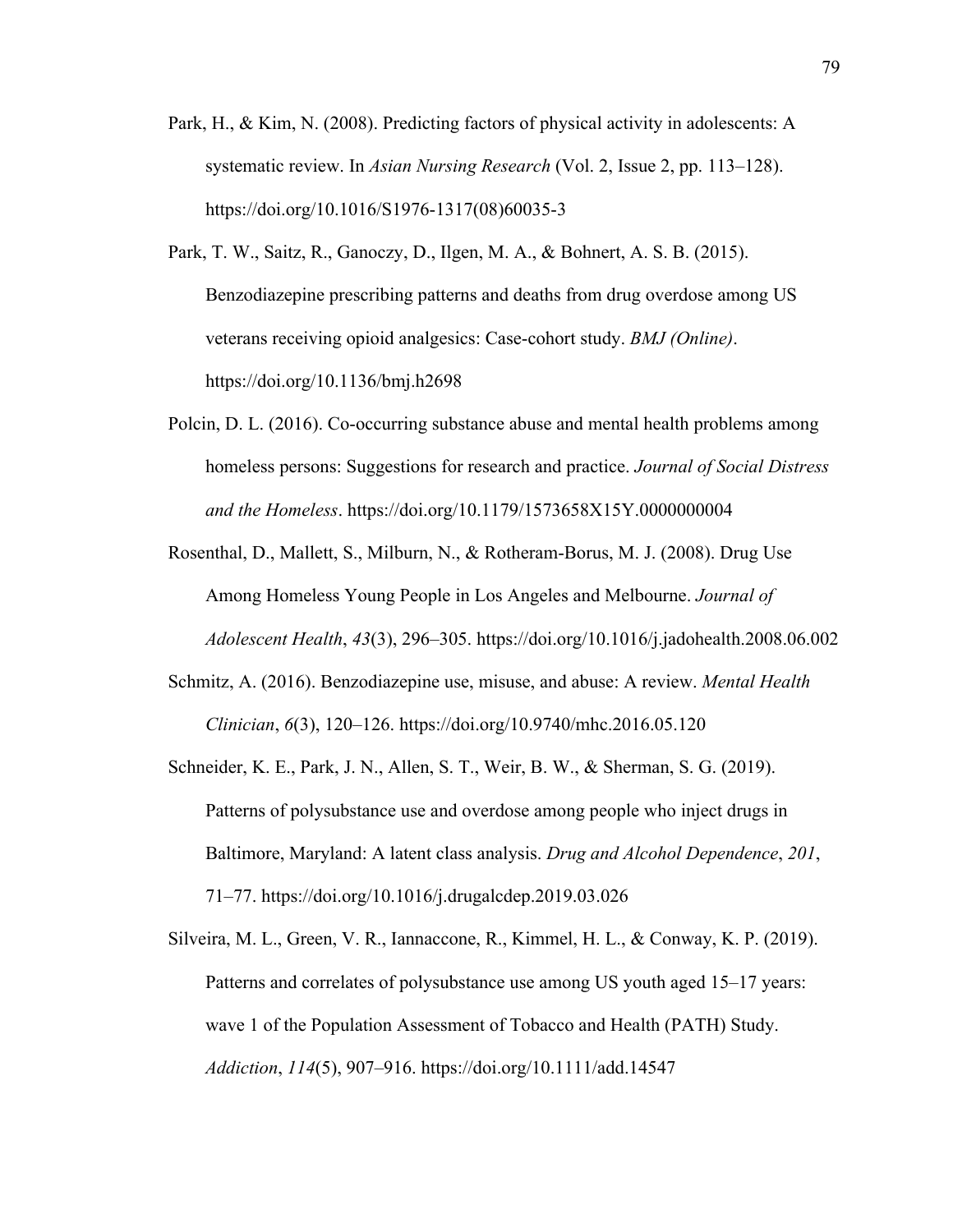Substance Abuse and Mental Health Services Administration. (2015). *Treatment Episode Data Set: Admissions 2014 (TEDS-A-2014-DS0001) | SAMHDA*.

https://www.datafiles.samhsa.gov/study-dataset/treatment-episode-data-set-

admissions-2014-teds-2014-ds0001-nid16950

Substance Abuse and Mental Health Services Administration. (2014). Results from the 2013 National Survey on Drug Use and Health: Summary of National Findings. *NSDUH Series H-48, HHS Publication No. (SMA) 14-4863. Rockville, MD: Substance Abuse and Mental Health Services Administration*. https://doi.org/NSDUH Series H-41, HHS Publication No. (SMA) 11-4658

- Timko, C., Han, X., Woodhead, E., Shelley, A., & Cucciare, M. A. (2018). Polysubstance use by stimulant users: Health outcomes over three years. *Journal of Studies on Alcohol and Drugs*, *79*(5), 799–807. https://doi.org/10.15288/jsad.2018.79.799
- Timko, C., Ilgen, M., Haverfield, M., Shelley, A., & Breland, J. Y. (2017). Polysubstance use by psychiatry inpatients with co-occurring mental health and substance use disorders. *Drug and Alcohol Dependence*, *180*, 319–322. https://doi.org/10.1016/j.drugalcdep.2017.08.018
- Tsai, J., Kasprow, W. J., & Rosenheck, R. A. (2014). Alcohol and drug use disorders among homeless veterans: Prevalence and association with supported housing outcomes. *Addictive Behaviors*. https://doi.org/10.1016/j.addbeh.2013.02.002
- U.S. Department of Health and Human Services. (2018). *About the Epidemic | HHS.gov*. https://www.hhs.gov/opioids/about-the-epidemic/